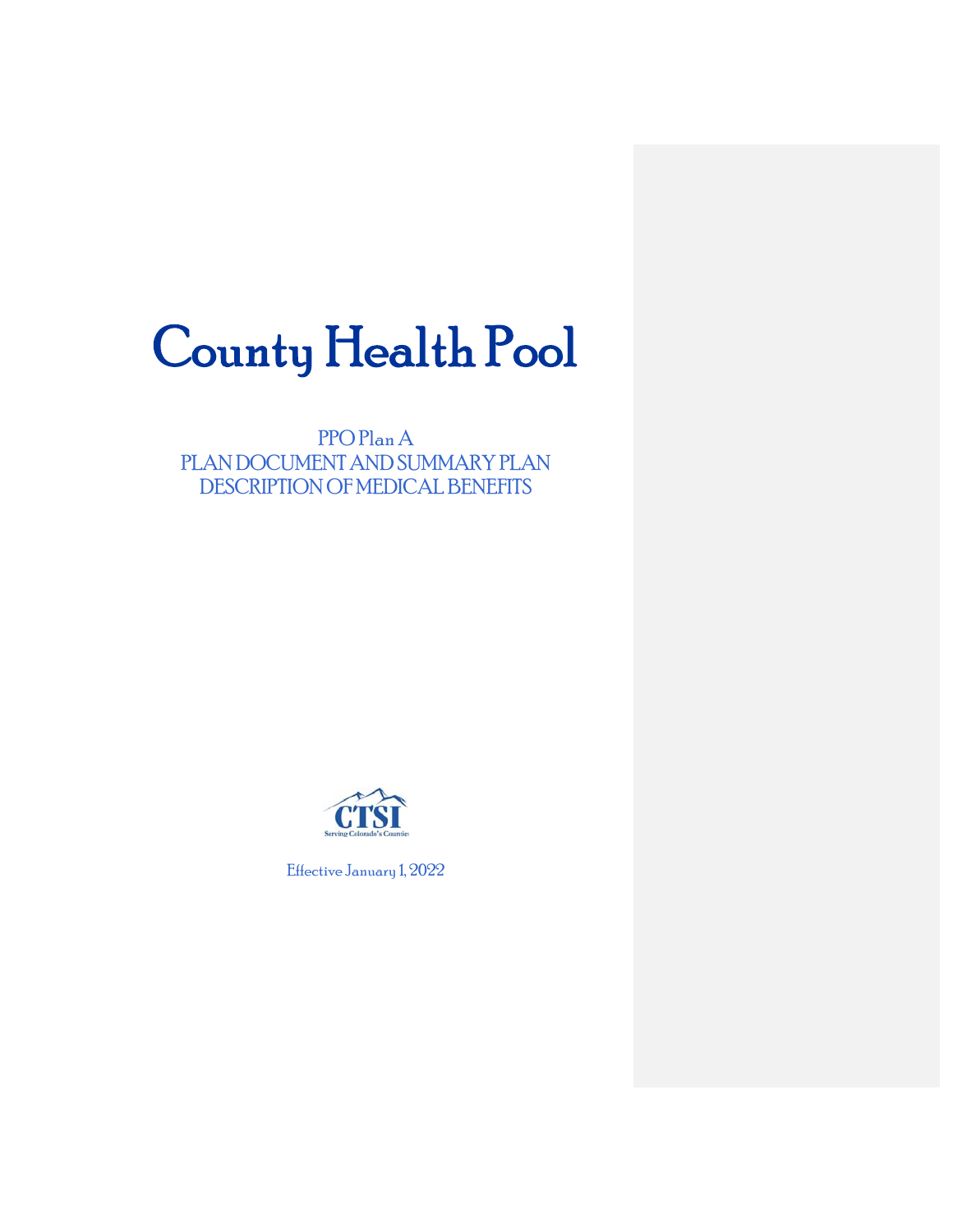

|                                                      | <b>PPO PLAN A</b>                                                                                                                                                                                                       |                                                                                                                                                                                           |  |
|------------------------------------------------------|-------------------------------------------------------------------------------------------------------------------------------------------------------------------------------------------------------------------------|-------------------------------------------------------------------------------------------------------------------------------------------------------------------------------------------|--|
|                                                      | IN-NETWORK                                                                                                                                                                                                              | <b>OUT-OF-NETWORK</b>                                                                                                                                                                     |  |
| <b>ANNUAL DEDUCTIBLE</b>                             |                                                                                                                                                                                                                         |                                                                                                                                                                                           |  |
| Individual                                           | None                                                                                                                                                                                                                    | \$2,000                                                                                                                                                                                   |  |
| Family                                               | <b>None</b>                                                                                                                                                                                                             | \$6,000 aggregate                                                                                                                                                                         |  |
| OUT-OF-POCKET ANNUAL<br><b>MAXIMUM</b>               |                                                                                                                                                                                                                         |                                                                                                                                                                                           |  |
| Individual                                           | \$3,500 Medical, Rx deductible/Co-payments and<br>coinsurance do apply to the out-of pocket<br>maximum.                                                                                                                 | \$8,000, Medical deductible, Rx Co-payments and<br>coinsurance do apply to the out-of-pocket<br>maximum                                                                                   |  |
| Family                                               | \$9,000 aggregate. Medical, Rx Deductible/Co-<br>payments and co-insurance do apply to the out-<br>of-pocket maximum                                                                                                    | \$24,000 aggregate. Medical deductible, Rx Co-<br>payments and coinsurance do apply to the out-of-<br>pocket maximum.                                                                     |  |
|                                                      | Once the OOP maximum has been met, medical.<br>Rx Co-payments and coinsurance do not apply.                                                                                                                             | Once the OOP maximum has been met, medical,<br>Rx Co-payments and coinsurance do not apply.                                                                                               |  |
| <b>LIFETIME MAXIMUM</b>                              | <b>None</b>                                                                                                                                                                                                             | None                                                                                                                                                                                      |  |
| <b>Pre-Cert Penalty</b>                              | None                                                                                                                                                                                                                    | May be balance billed, see Plan Document for<br>details                                                                                                                                   |  |
| <b>COVERED PROVIDERS</b>                             | Anthem Blue Cross and Blue Shield Blue<br>Preferred PPO Provider Network, Consult<br>www.anthem.com or call Member Service at 1-<br>866-698-0087                                                                        | All eligible providers licensed or certified to<br>provide covered benefits                                                                                                               |  |
| <b>MEDICAL OFFICE VISITS</b>                         | \$25 per office visit copayment, 80/20% for all<br>other eligible services (e.g., laboratory and x-ray<br>services, including testing and treatment of<br>COVID-19, as required under any applicable<br>Federal law)    | 60/40% after deductible                                                                                                                                                                   |  |
| <b>PREVENTIVE CARE</b>                               |                                                                                                                                                                                                                         |                                                                                                                                                                                           |  |
| Children's services (age/visit<br>limitations apply) | 100% covered, not subject to co-payment or co-<br>insurance                                                                                                                                                             | 60/40% not subject to deductible, includes<br>immunizations (up to age 13)                                                                                                                |  |
| Adults' services (age/visit<br>limitations apply)    | 100% covered, not subject to co-payment or co-<br>insurance<br>Annual flu shots are covered at 100% not subject                                                                                                         | Not covered except for mammogram screening<br>PSA, colorectal cancer screenings. 60/40% not<br>subject to deductible. See SPD for benefit limit.                                          |  |
|                                                      | to co-payment or coinsurance.<br>Physicals for Department of Transportation<br>Commercial Driver License are covered at 100%<br>not subject to co-payment or coinsurance once<br>every 24 months (An additional DOT-CDL | Covered preventive care services include those<br>that meet the requirements of federal and state<br>law including certain screenings, immunizations,<br>contraceptives and office visits |  |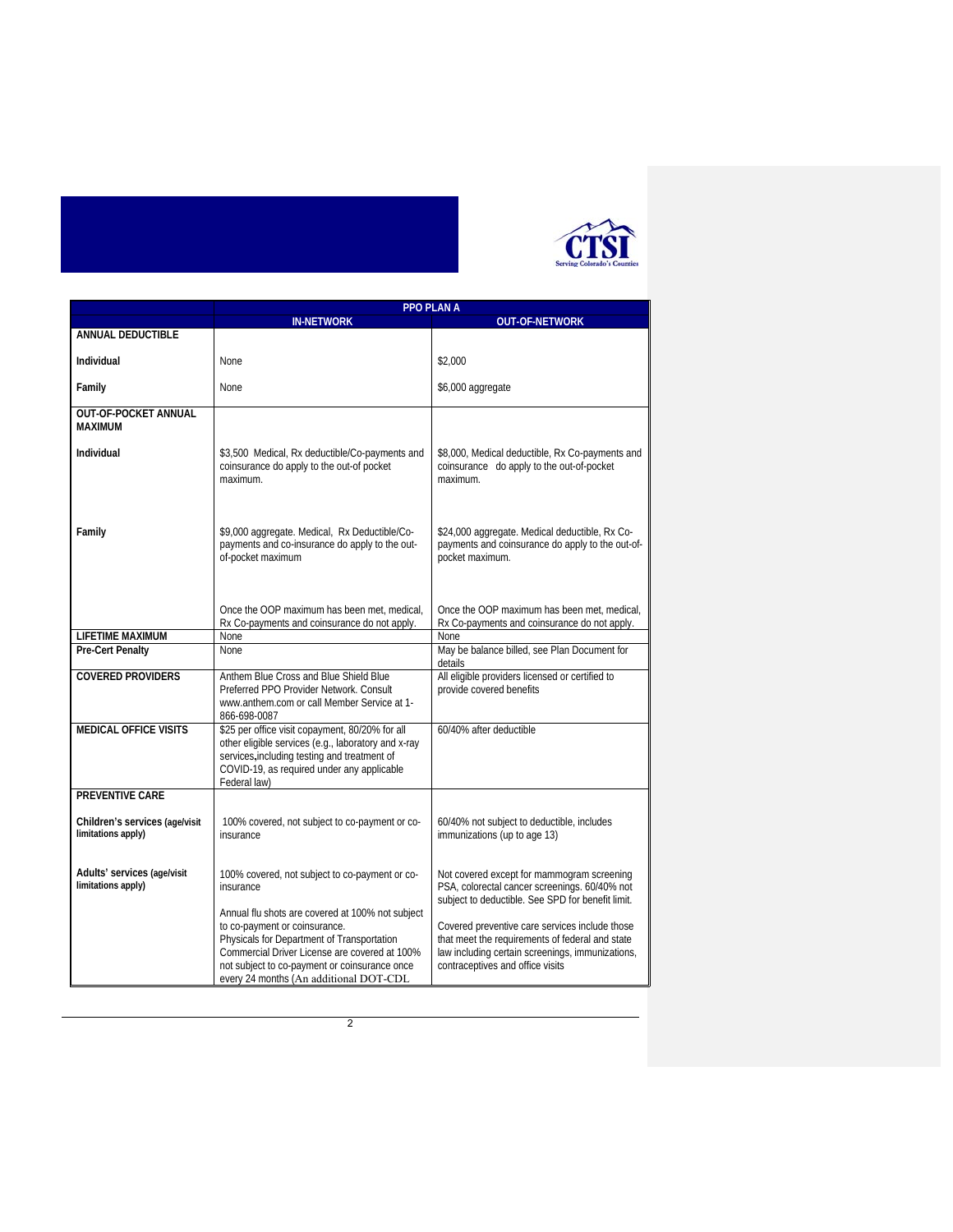

| <b>PPO PLAN A</b>                                                                     |                                                                                                                                                                                                                                                                                                 |                                                                        |
|---------------------------------------------------------------------------------------|-------------------------------------------------------------------------------------------------------------------------------------------------------------------------------------------------------------------------------------------------------------------------------------------------|------------------------------------------------------------------------|
|                                                                                       | <b>IN-NETWORK</b>                                                                                                                                                                                                                                                                               | <b>OUT-OF-NETWORK</b>                                                  |
|                                                                                       | physical required to maintain the CDL for<br>the Members job within 12 months based<br>upon a medical condition will be covered in<br>addition to the 24 month CDL.)<br>Annual Health Fair Reimbursement (\$40 max)                                                                             |                                                                        |
|                                                                                       | Covered preventive care services include those<br>that meet the requirements of federal and state<br>law including certain screenings, immunizations,<br>contraceptives and office visits; and are not<br>subject to coinsurance or deductible.                                                 |                                                                        |
| <b>MATERNITY</b>                                                                      |                                                                                                                                                                                                                                                                                                 |                                                                        |
| Prenatal care                                                                         | \$25 per office visit copayment, 80/20% for all<br>other eligible services (e.g., laboratory and x-ray<br>services)                                                                                                                                                                             | 60/40% after deductible                                                |
| Delivery & inpatient care                                                             | 80/20% after \$350 per admission co-payment                                                                                                                                                                                                                                                     | 60/40% after \$1,500 per admission co-payment<br>subject to deductible |
| <b>PRESCRIPTION DRUGS</b><br>(Level of coverage and<br>restrictions on prescriptions) |                                                                                                                                                                                                                                                                                                 |                                                                        |
|                                                                                       | Prescription drugs have a separate \$50<br>deductible, combined for retail and mail order.                                                                                                                                                                                                      |                                                                        |
| Inpatient care                                                                        | Included with inpatient hospital benefit                                                                                                                                                                                                                                                        | Included with inpatient hospital benefit                               |
| Outpatient care                                                                       | Per prescription at a participating pharmacy up to<br>a 30-day supply:                                                                                                                                                                                                                          | Not covered                                                            |
| <b>Prescription Mail Service</b>                                                      | Tier 1 generic formulary \$10 or 10%<br>copayment, whichever is the higher amount.<br>Tier 2 brand formulary \$25 or 20%<br>copayment.<br>Tier 3 non-formulary \$35 or 40% copayment.<br>Per prescription through the mail-order service up<br>to a 90-day supply. (Specialty Drugs included in | Not covered                                                            |
|                                                                                       | 90-day mail order supply)<br>Tier 1 generic formulary \$25 copayment.<br>Tier 2 brand formulary \$60 copayment.<br>Tier 3 non-formulary \$115 copayment                                                                                                                                         |                                                                        |

3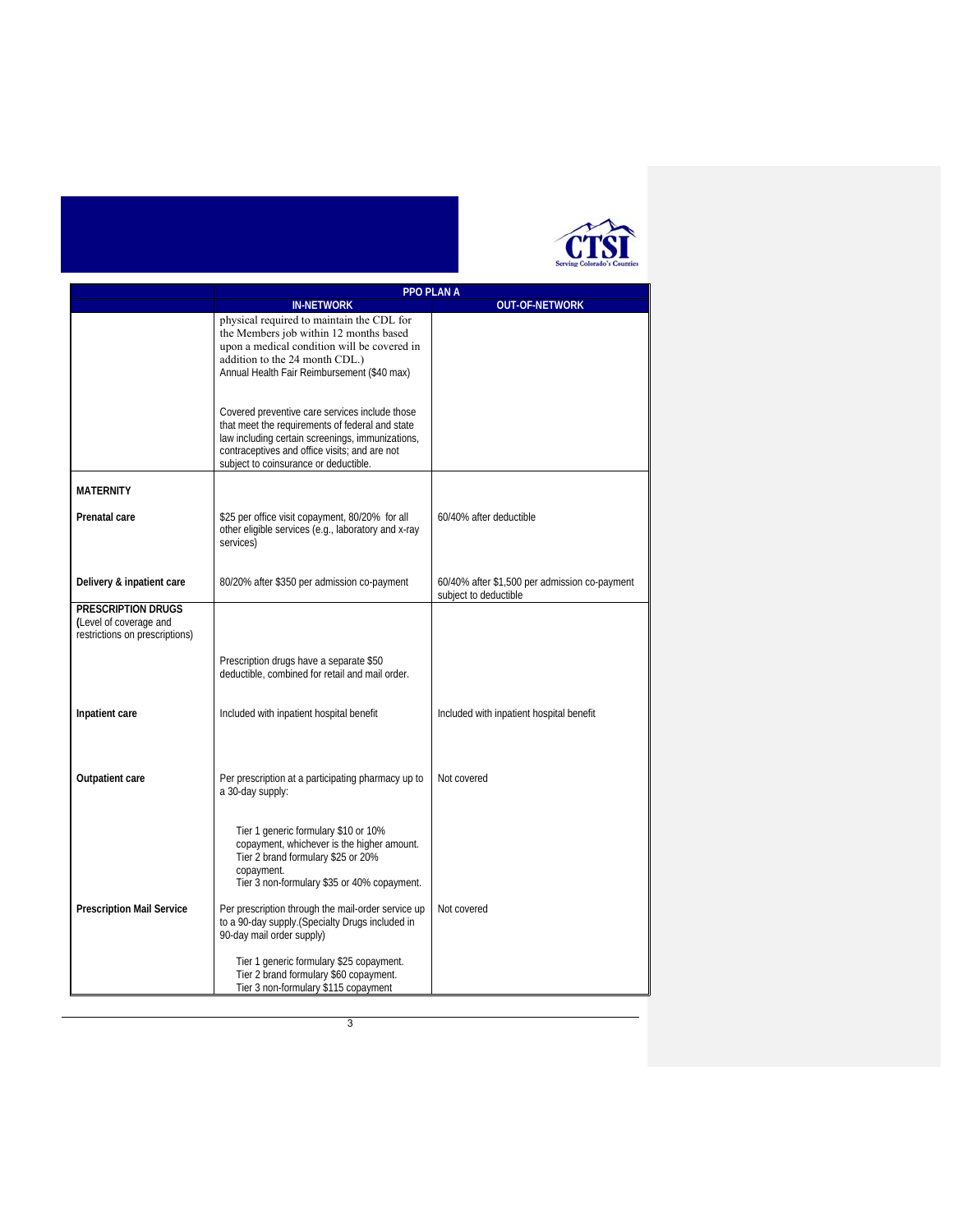

|                                              | <b>PPO PLAN A</b>                                                                                                                      |                                                                      |
|----------------------------------------------|----------------------------------------------------------------------------------------------------------------------------------------|----------------------------------------------------------------------|
|                                              | <b>IN-NETWORK</b><br><b>OUT-OF-NETWORK</b>                                                                                             |                                                                      |
|                                              |                                                                                                                                        |                                                                      |
|                                              | Includes coverage for smoking Cessation Benefit                                                                                        |                                                                      |
|                                              |                                                                                                                                        |                                                                      |
|                                              | If you choose a brand-name drug or your                                                                                                |                                                                      |
|                                              | provider prescribes a brand-name drug, and a                                                                                           |                                                                      |
|                                              | generic formulary drug is available, you pay the                                                                                       |                                                                      |
|                                              | brand formulary tier 2 copayment plus the retail                                                                                       |                                                                      |
|                                              | cost difference between the brand-name drug<br>and generic substitute. If you choose a non-                                            |                                                                      |
|                                              | formulary drug or your provider prescribes a non-                                                                                      |                                                                      |
|                                              | formulary drug, and a formulary drug is available,                                                                                     |                                                                      |
|                                              | you pay the non-formulary tier 3 copayment plus                                                                                        |                                                                      |
|                                              | the retail cost difference between the non-<br>formulary drug and formulary substitute.                                                |                                                                      |
|                                              |                                                                                                                                        |                                                                      |
|                                              | For drugs on our approved list, call Member                                                                                            |                                                                      |
|                                              | Service toll free at 1-866-698-0087. Covered only<br>when received from a participating pharmacy.                                      |                                                                      |
|                                              |                                                                                                                                        |                                                                      |
| <b>INPATIENT HOSPITAL</b>                    | 80/20% after \$350 per admission co-payment,                                                                                           | 60/40% after \$1,500 per admission co-payment,                       |
|                                              | limited to two co-pays per calendar year                                                                                               | subject to deductible                                                |
| OUTPATIENT/AMBULATORY<br><b>SURGERY</b>      | 80/20% after \$250 per visit co-payment                                                                                                | 60/40% after \$1,500 per visit co-payment, subject<br>to deductible. |
| <b>LABORATORY AND X-RAY</b>                  |                                                                                                                                        |                                                                      |
| Inpatient care                               | Included with inpatient hospital benefit                                                                                               | Included with inpatient hospital benefit                             |
|                                              |                                                                                                                                        |                                                                      |
| Outpatient care<br><b>EMERGENCY CARE</b>     | 80/20%<br>60/40% after deductible<br>80/20% after \$150 co-payment per emergency<br>Paid as in network benefit. Subject to deductible. |                                                                      |
| (Emergency Room)                             | room visit, waived if admitted                                                                                                         |                                                                      |
|                                              |                                                                                                                                        |                                                                      |
| <b>AMBULANCE</b>                             |                                                                                                                                        | Paid as in network benefit.                                          |
| Ground                                       | 100% after \$500 co-pay per trip co-payment                                                                                            |                                                                      |
|                                              | 80/20%.                                                                                                                                | Paid as in network benefit.                                          |
| Air                                          |                                                                                                                                        |                                                                      |
| URGENT, NON-ROUTINE,<br><b>AFTER HOURS -</b> | \$25 per office visit copayment + 80/20% for all<br>other eligible services (e.g., laboratory and x-ray                                | 60/40% after deductible                                              |
| <b>OUTPATIENT CARE</b>                       | services)                                                                                                                              |                                                                      |
| <b>MENTAL HEALTH CARE</b>                    |                                                                                                                                        |                                                                      |
|                                              |                                                                                                                                        |                                                                      |
| Inpatient care                               | 80/20% after \$350 per admission copayment,<br>limited to two co-pays per calendar year.                                               | 60/40% after \$1500 per admission, subject to<br>deductible.         |
|                                              |                                                                                                                                        |                                                                      |
| <b>Outpatient facility</b>                   | \$25 co-payment per office visit (80/20% all other                                                                                     | 60/40% after deductible                                              |
|                                              | eligible services, including facility care)                                                                                            |                                                                      |

4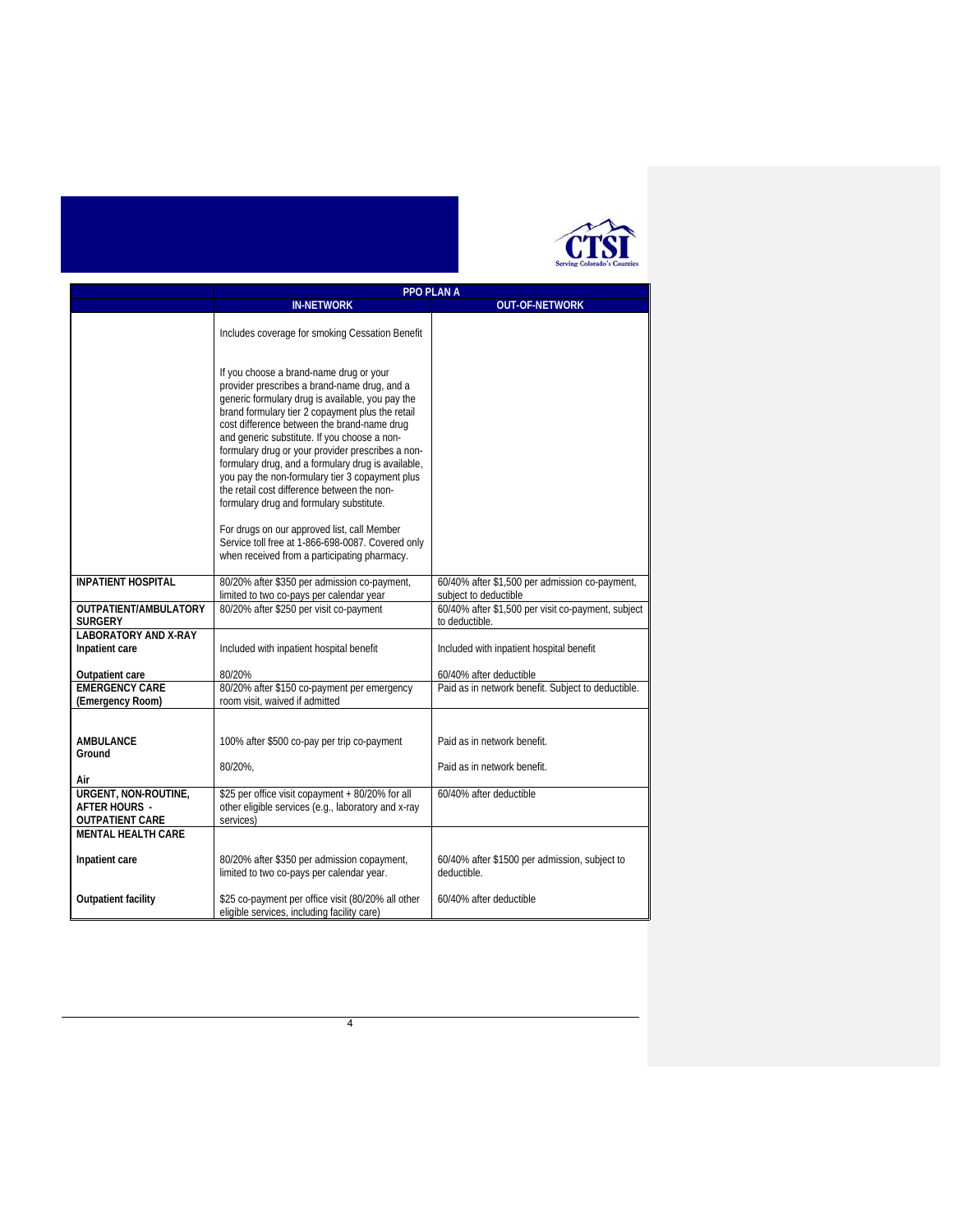

|                                                            | <b>PPO PLAN A</b>                                                                                                                                                                                                    |                                                                                                                                                                                                          |
|------------------------------------------------------------|----------------------------------------------------------------------------------------------------------------------------------------------------------------------------------------------------------------------|----------------------------------------------------------------------------------------------------------------------------------------------------------------------------------------------------------|
|                                                            | <b>IN-NETWORK</b>                                                                                                                                                                                                    | <b>OUT-OF-NETWORK</b>                                                                                                                                                                                    |
| <b>ALCOHOL &amp; SUBSTANCE</b><br><b>ABUSE</b>             |                                                                                                                                                                                                                      |                                                                                                                                                                                                          |
| <b>Inpatient Care</b>                                      | 80/20% after \$350 per admission copayment,<br>limited to two co-pays per calendar year.                                                                                                                             | 60/40% after \$1500 per admission, subject to<br>deductible.                                                                                                                                             |
| <b>Outpatient facility</b>                                 | \$25 co-payment per office visit (80/20% all other<br>eligible services, including facility care)                                                                                                                    | 60/40% after deductible.                                                                                                                                                                                 |
| PHYSICAL, OCCUPATIONAL,<br>AND SPEECH THERAPY<br>Inpatient | Included with inpatient hospital benefit                                                                                                                                                                             | Included with inpatient hospital benefit                                                                                                                                                                 |
| Outpatient                                                 | \$25 per office visit copayment + 80/20% for all<br>other eligible services (e.g., laboratory and x-ray<br>services), limited to 30 visits each (PT, OT, ST)<br>per calendar year in- and out-of-network<br>combined | 60/40% after deductible, limited to 30 visits each<br>(PT, OT, ST) per calendar year in- and out-of-<br>network combined                                                                                 |
| <b>DURABLE MEDICAL</b>                                     |                                                                                                                                                                                                                      |                                                                                                                                                                                                          |
| <b>EQUIPMENT/ OXYGEN</b><br>Inpatient care                 | Included with inpatient hospital benefit                                                                                                                                                                             | Included with inpatient hospital benefit                                                                                                                                                                 |
| Outpatient care                                            | 80/20%                                                                                                                                                                                                               | Not covered                                                                                                                                                                                              |
| <b>ORGAN TRANSPLANTS</b>                                   | 80/20% after \$500 per admission co-payment                                                                                                                                                                          | Not covered                                                                                                                                                                                              |
| <b>HOME HEALTH CARE</b>                                    | \$25 per visit copayment + 80/20% for all other<br>eligible services (e.g., laboratory and x-ray<br>services), limited to 60 visits per calendar year                                                                | Not covered                                                                                                                                                                                              |
| <b>HOSPICE CARE</b>                                        |                                                                                                                                                                                                                      |                                                                                                                                                                                                          |
| <b>Inpatient Care</b>                                      | 80/20%                                                                                                                                                                                                               | 60/40% after deductible                                                                                                                                                                                  |
| Outpatient care                                            | 80/20%                                                                                                                                                                                                               | 60/40% after deductible                                                                                                                                                                                  |
| <b>SKILLED NURSING FACILITY</b><br>CARE                    | 80/20% after \$500 per admission co-payment, or<br>\$150 per admission if transferred directly from an<br>inpatient acute facility. Limited to 30 days per<br>calendar year in- and out-of-network combined          | 60/40% after \$1,500 per admission co-payment,<br>co-payment waived if transferred directly from an<br>inpatient acute facility. Limited to 30 days per<br>calendar year in- and out-of-network combined |
| <b>CHIROPRACTIC CARE</b>                                   | \$25 copayment per office visit + 80/20% for all<br>other eligible expenses, limited to 30 visits per<br>calendar year in- and out-of-network combined.                                                              | 60/40% after deductible, limited to 30 visits per<br>calendar year in- and out-of-network combined                                                                                                       |
| <b>ACUPUNCTURE CARE</b>                                    | \$25 copayment per office visit + 80/20% for all<br>other eligible expenses, limited to 30 visits per<br>calendar year in- and out-of-network combined.                                                              | 60/40% after deductible, limited to 30 visits per<br>calendar year in- and out-of-network combined                                                                                                       |
| <b>SECOND SURGICAL</b><br><b>OPINION</b>                   | When a member desires another professional<br>opinion, they may obtain a second surgical<br>opinion                                                                                                                  | When a member desires another professional<br>opinion, they may obtain a second surgical<br>opinion                                                                                                      |
| <b>TREATMENT OF AUTISM</b><br><b>SPECTRUM DISORDERS</b>    | Benefit level and coverage meets the<br>requirements of federal and state laws. More<br>information on this benefit can be found in the<br>Plan Document.                                                            | Benefit level and coverage meets the<br>requirements of federal and state laws. More<br>information on this benefit can be found in the<br>Plan Document                                                 |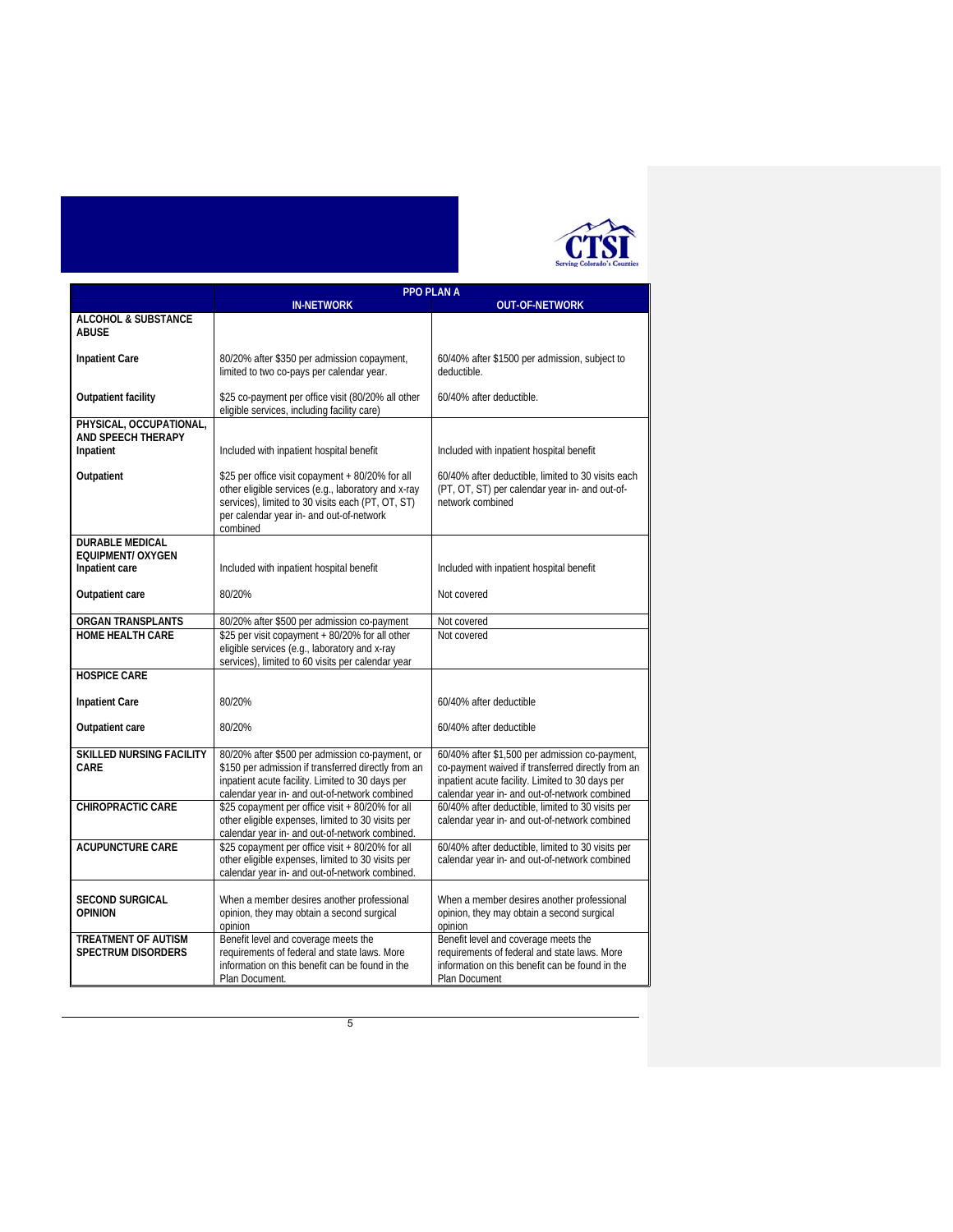

|                                                                                                                                                 | <b>PPO PLANA</b>  |                       |
|-------------------------------------------------------------------------------------------------------------------------------------------------|-------------------|-----------------------|
|                                                                                                                                                 | <b>IN-NETWORK</b> | <b>OUT-OF-NETWORK</b> |
| ∥ Your plan may exclude coverage for certain treatments, diagnoses, or services not noted. The benefits shown in this summary may only          |                   |                       |
| be available if required plan procedures are followed (e.g. plans may require prior authorization or use of specified providers or facilities). |                   |                       |

This form is not a contract, and is only a summary. The contents of this form are subject to the provisions of the Plan Document and Summary Plan Description which contains all terms, covenants, and conditions of coverage. Your plan may exclude coverage for certain treatments, diagnoses, or services not noted. The benefits shown in this summary may only be available if required plan procedures are followed (e.g. plans may require prior authorization or use of specified providers or facilities). Consult the actual Plan Document and Summary Plan Description to determine the exact terms and conditions of coverage. The County Health Pool Plan Document may be accessed at www.ctsi.org. You may also contact Anthem Member Service at 1-866-698-0087.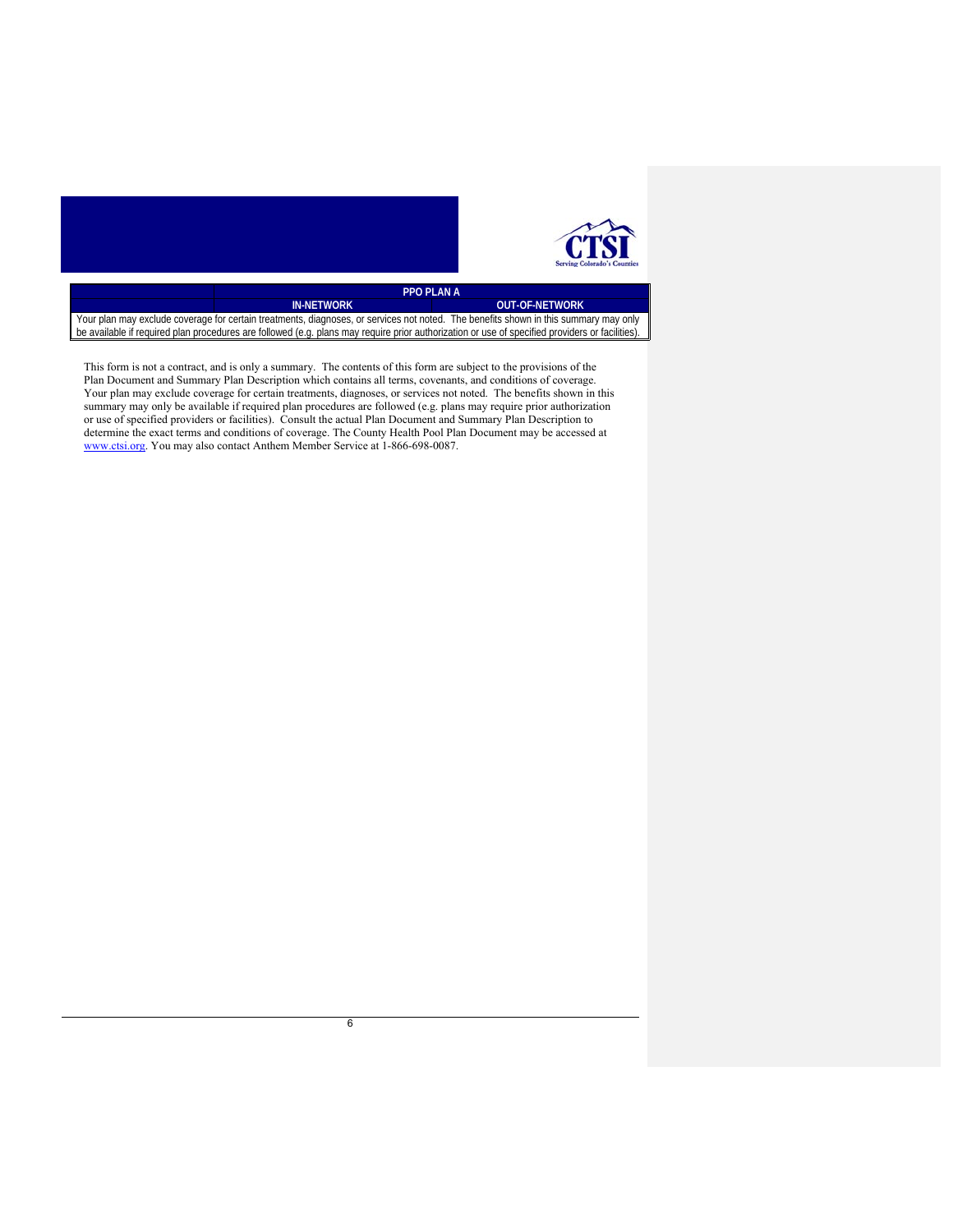| <b>STATEMENT OF ENROLLEE RIGHTS</b>                           | 1              |
|---------------------------------------------------------------|----------------|
| <b>ABOUT YOUR HEALTH BENEFITS</b>                             | $\mathbf{2}$   |
| <b>PROVIDERS</b>                                              | $\overline{2}$ |
| COST SHARING REQUIREMENTS                                     | 3              |
| <b>MANAGED CARE FEATURES</b>                                  | 6              |
| <b>ELIGIBILTY</b>                                             | 11             |
| <b>EMPLOYEE PARTICIPANTS</b>                                  | 11             |
| <b>EMPLOYEE PARTICIPANTS' DEPENDENTS</b>                      | 11             |
| EMPLOYEE PARTICIPANTS' DISABLED DEPENDENTS                    | 12             |
| MEDICARE ELIGIBLE ENROLLEES                                   | 12             |
| EFFECTIVE DATES AND CONTRIBUTION REQUIREMENTS                 | 13             |
| BENEFITS FOR EMPLOYEE PARTICIPANTS                            | 13             |
| BENEFITS FOR DEPENDENT PARTICIPANTS                           | 13             |
| <b>ENROLLMENT PROCESS</b>                                     | 14             |
| <b>TERMINATION</b>                                            | 16             |
| COBRA COVERAGE                                                | 17             |
| <b>COVERED SERVICES</b>                                       | 20             |
| PREVENTATIVE CARE SERVICES                                    | 20             |
| <b>FAMILY PLANNING</b>                                        | 22             |
| MATERNITY AND NEWBORN CARE                                    | 23             |
| <b>DIABETES MANAGEMENT</b>                                    | 24             |
| PHYSICIAN OFFICE SERVICES                                     | 24             |
| <b>INPATIENT FACILITY SERVICES</b>                            | 25             |
| <b>OUTPATIENT FACILITY SERVICES</b>                           | 27             |
| EMERGENCY CARE AND URGENT CARE                                | 28             |
| AMBULANCE AND TRANSPORTATION SERVICES                         | 29             |
| <b>OUTPATIENT THERAPIES</b>                                   | 29             |
| <b>AUTISM SERVICES</b>                                        | 31             |
| HOME HEALTH CARE/HOME IV THERAPY                              | 31             |
| <b>HOSPICE CARE</b>                                           | 32             |
| HUMAN ORGAN AND TISSUE TRANSPLANT SERVICES                    | 33             |
| MEDICAL SUPPLIES AND EQUIPMENT<br><b>HEARING AID SERVICES</b> | 35<br>37       |
| DENTAL RELATED SERVICES                                       | 37             |
| <b>FOOD AND NUTRITION</b>                                     | 38             |
| MENTAL HEALTH CARE, ALCOHOL DEPENDENCY                        |                |
| AND SUBSTANCE DEPENDENCY SERVICES                             | 39             |
| PRESCRIPTION DRUGS                                            | 41             |
| PRIVATE-DUTY NURSING SERVICES                                 | 43             |
| <b>CLINICAL TRIALS</b>                                        | 44             |
| <b>GENERAL EXCLUSIONS</b>                                     | 45             |
| <b>ADMINISTRATIVE INFORMATION</b>                             | 51             |
| <b>GENERAL PROVISIONS</b>                                     | 54             |
| AUTOMOBILE INSURANCE PROVISIONS                               | 59             |

98753\_1000 (1-06) Customer Service (866) 698-0087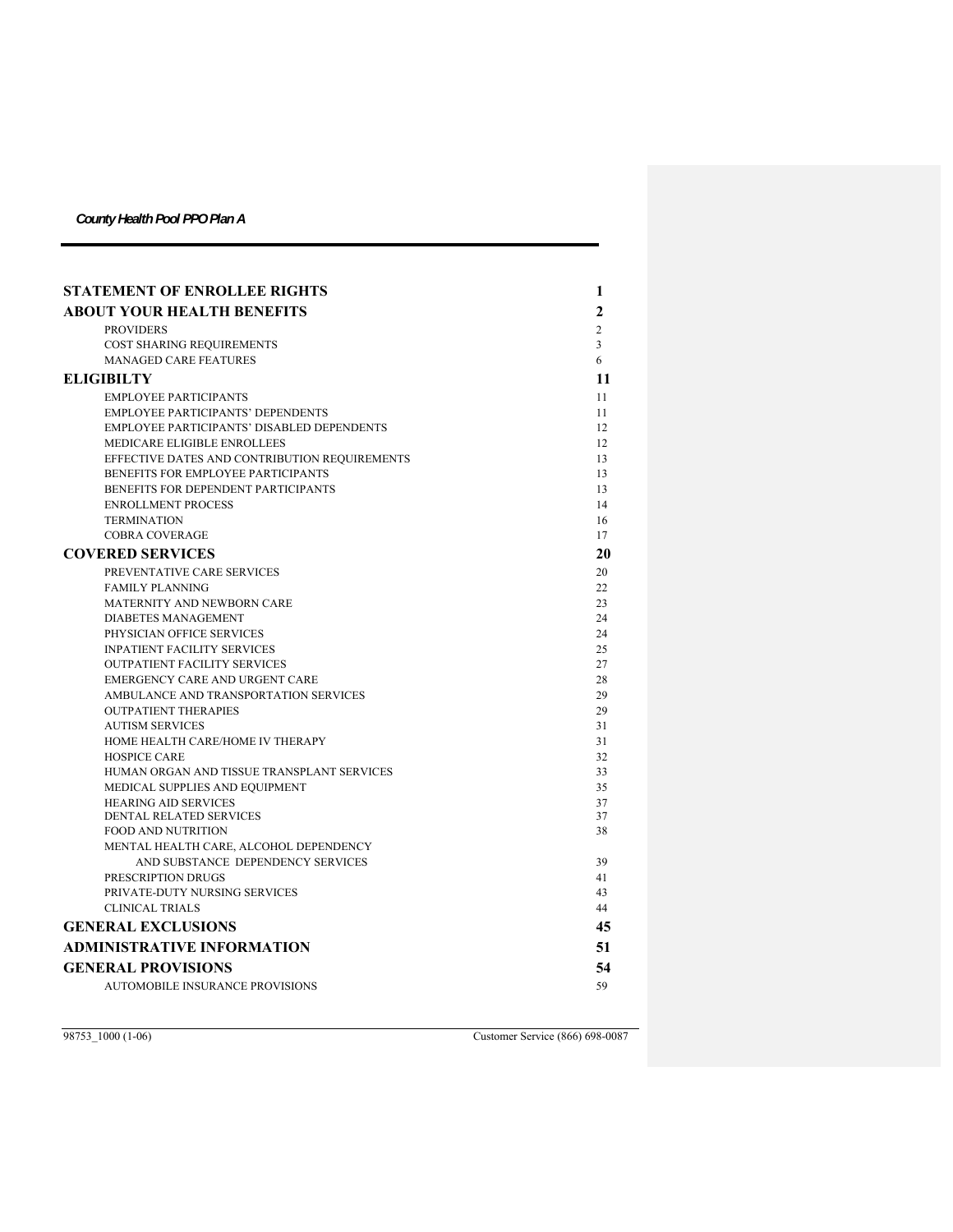| THIRD PARTY LIABILITY: SUBROGATION/REIMBURSMENT    | 59 |
|----------------------------------------------------|----|
| <b>COORDINATION OF BENEFITS</b>                    | 60 |
| WORKERS' COMPENSATION                              | 63 |
| <b>COMPLAINTS, APPEALS AND GRIEVANCE PROCEDURE</b> | 65 |
| <b>GLOSSARY</b>                                    | 70 |
| APPENDIX A PLAN INFORMATION                        | 87 |
| Revised 1.22                                       |    |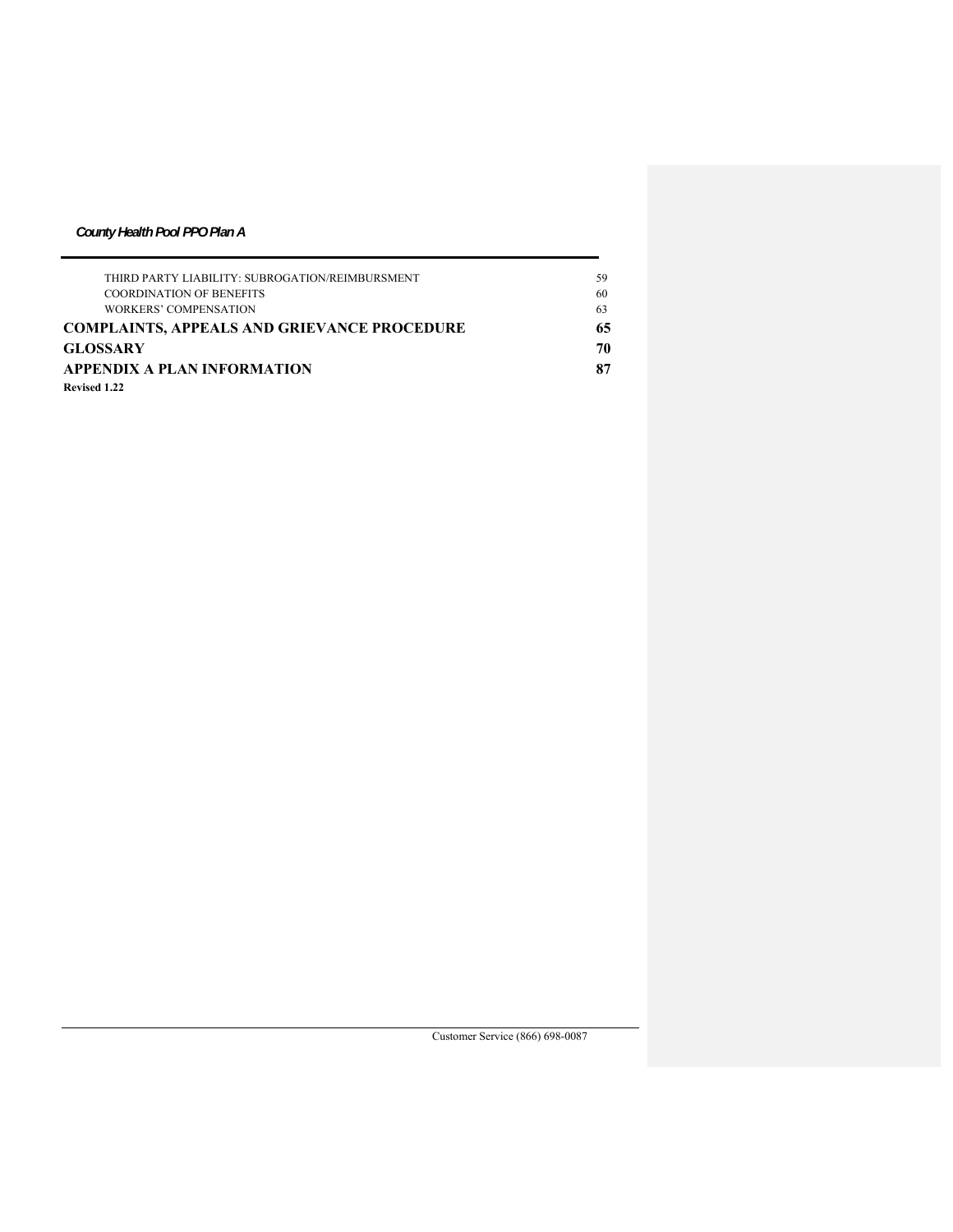# **Statement of Enrollee Rights**

**As an Enrollee in the Plan, an individual is entitled to certain rights including the right to:** 

- Examine, without charge, at the Plan Administrator's office, all Plan documents.
- Obtain copies of all plan documents and other plan information upon written request to the Plan Administrator. The Plan Administrator may make a reasonable charge for the copies.
- To the extent required or permitted by law, give or withhold consent regarding use and disclosure of protected health information, request privacy of such information and request amendment or correction of such information.
- Expect proper and equitable treatment from the persons who are responsible for the operation of the Plan.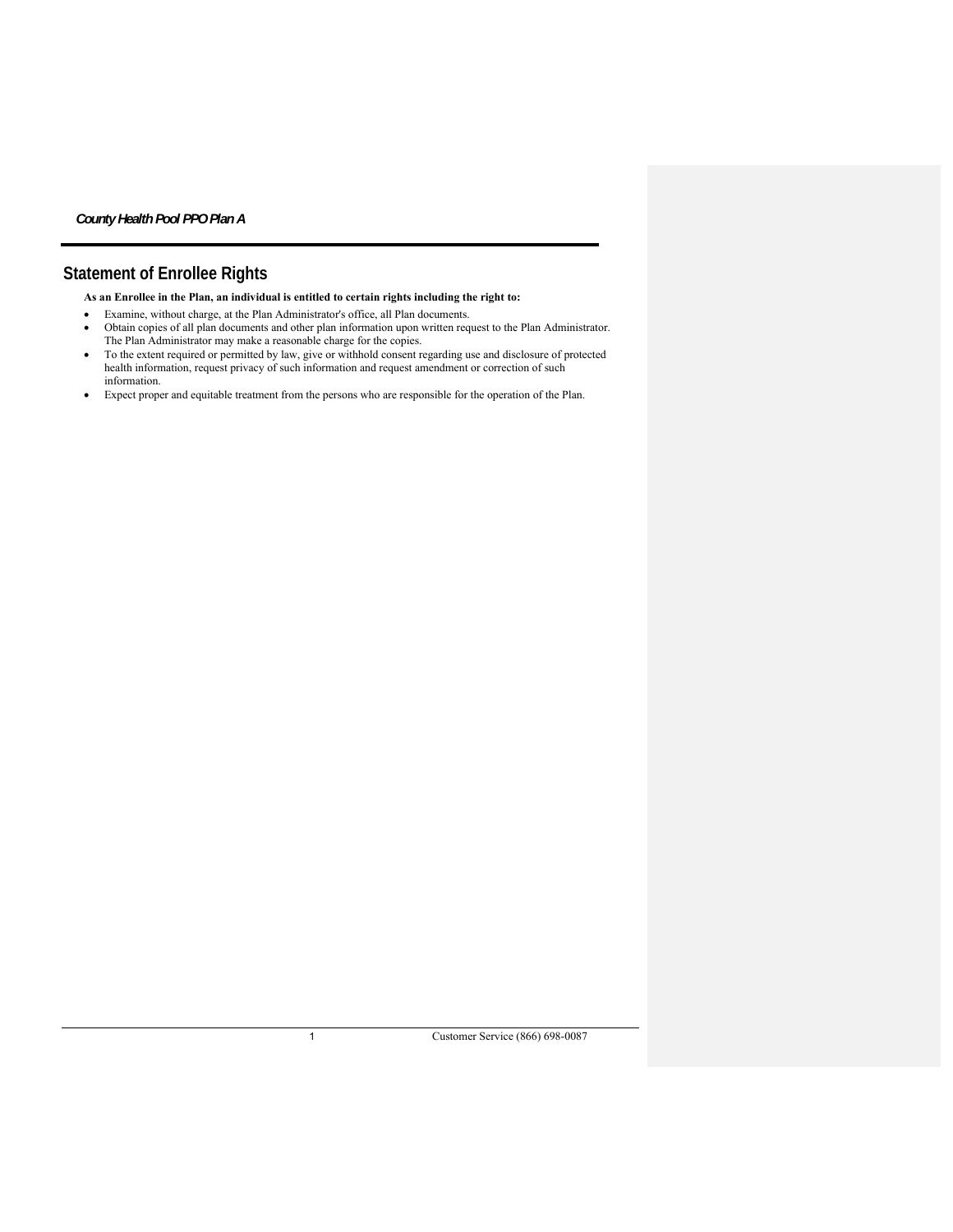# **About Your Health Benefits**

County Health Pool (CHP) has contracted with Anthem Blue Cross and Blue Shield (Anthem) to administer this Preferred Provider Organization (PPO) health benefit plan for medical services, which means Enrollees have innetwork (Participating) and out-of-network (non-Participating) benefits. This PPO structure brings patients and selected health care Providers together in an effort to reduce the effect of rising health care costs. The Participating Providers have been carefully selected and the qualifications of each Participating Provider have been reviewed in an effort that the Enrollee will be provided quality care.

The Enrollee must make the final choice of health care Providers. If care is received from a Provider that is not included in the PPO network, the Plan will pay a smaller percentage of the cost of the care, as further outlined herein. Benefits paid to a Participating Provider will be paid directly to the provider of service. When using a Participating Provider, the Enrollee is responsible for the payment of the deductible, coinsurance or copayment.

In-network benefits are services provided to Enrollees by Providers who are participants in the Plan network as described under the heading "Participating Providers" in this section.

This PPO plan offers great flexibility because Enrollees may choose how to use their benefits and to control their out-of-pocket expenses. When Enrollees use their PPO in-network benefits, they receive the highest level of benefits at the lowest cost. The *Benefit Summary* lists payment levels for both in- and out-of network care.

We publish a directory of Participating Providers. Enrollees may get a directory from Anthem by calling the Member Service number that is listed on the identification card, or you may write Anthem and ask that a directory be sent. Enrollees may also search for a Provider on-line at www.anthem.com.

# **Providers**

# *Participating Providers*

Participating Providers have entered into a network agreement with Us for this specific health benefit program. Covered Services provided by a Participating Provider are considered In-Network. When you visit a Participating Provider you have lower out-of-pocket expenses. Your In-Network Cost Sharing responsibilities to Participating Providers may be found on the *Benefit Summary* under the "In Network" heading. You are responsible for determining if your Provider is a Participating Provider. You may visit Our website or call Our Member Service department for information about Provider network participation.

We make no guarantee that a Participating Provider will be available for all services and supplies covered under your PPO coverage. For a limited number of services and supplies, We may not have arrangements with Participating Providers. Please call Our Member Service department for a list of the counties where We may not have Participating Providers for such services and supplies.

In some circumstances (excluding emergency services), We may require that you travel a reasonable distance for care within Our Provider network to receive services from a Participating Provider. If you knowingly choose to obtain the service from a Non-Participating Provider rather than the Participating Provider, you will be responsible for paying any charges from the Non-Participating Provider that exceed the Maximum Allowed Amount, except for Surprise Billing Claims. We will not deny or restrict Covered Services solely because you obtain treatment from a Non-Participating Provider; however, you may have a higher financial responsibility.

If We do not have a Participating Provider within a reasonable geographic distance for a Covered Service, you may be able to obtain an Authorized Service network exception so you may obtain care from a Non-Participating Provider at the In-Network benefit level. If you want to pursue a network exception to receive care for a Covered Service from a Non-Participating Provider at the In-Network level of benefits, you must call the Member Service department to request this exception prior to obtaining Covered Services from a Non-Participating Provider. If approved, We will pay the Non-Participating Provider at the In-Network level of benefits and you will not be required to pay more for the services than if the services had been received from a Participating Provider.

If you do not receive an Authorized Service network exception to obtain Covered Services from a Non-Participating Provider, the claim will be processed using your Out-of-Network cost shares.

If you need details about a Provider's license or training, or help choosing a Doctor who is right for you, call the member service number on the back of your Health Benefit ID card. TTY/TDD services also are available by dialing 711. A special operator will get in touch with us to help with your needs.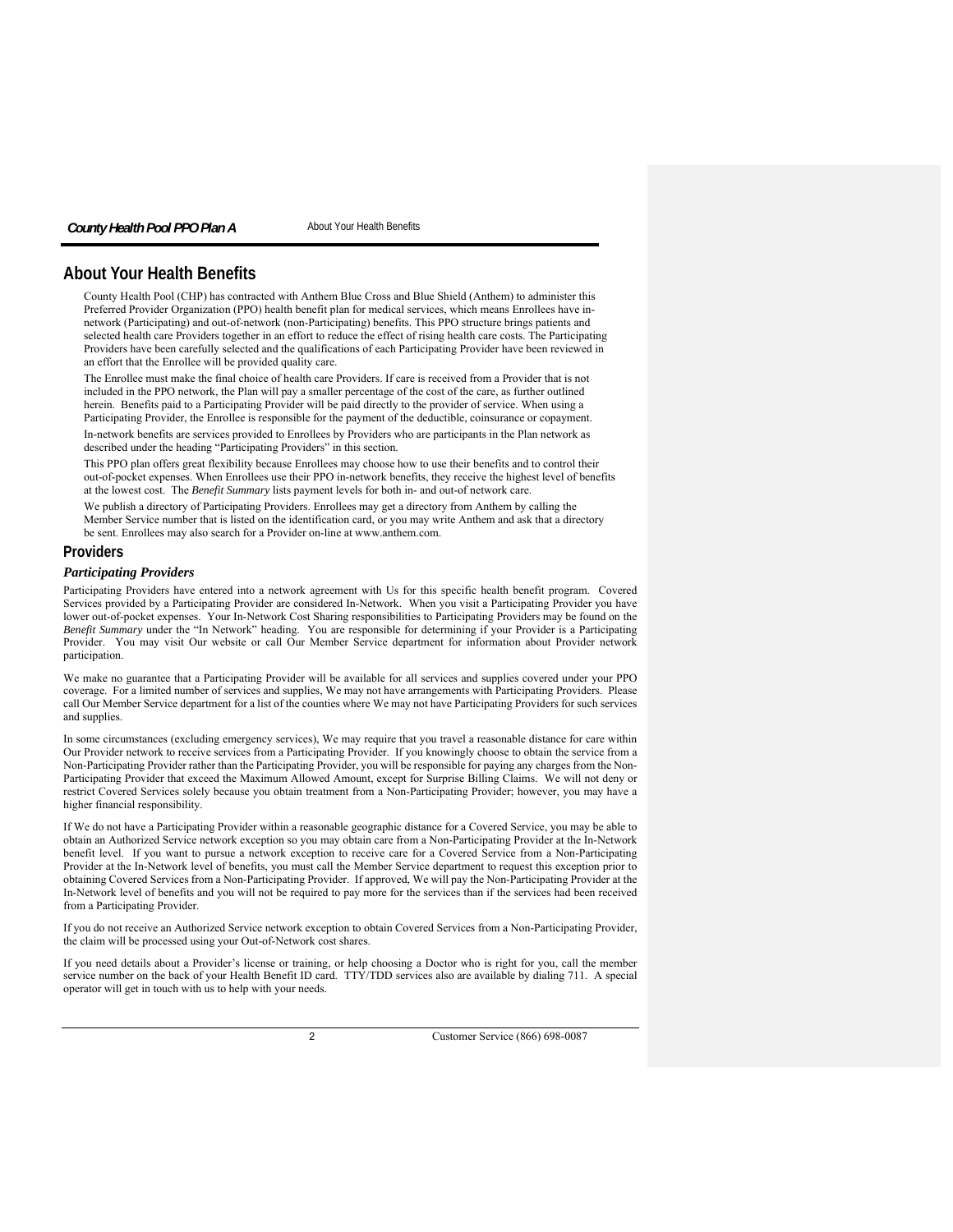#### *Non-Participating Providers*

Non-Participating Providers are those who have not signed any network agreements with Anthem. Services provided by non-Participating Providers are considered out-of-network. When Enrollees visit a non-Participating Provider they may have higher out-of-pocket expenses. Enrollees' out-of-network cost sharing responsibilities to non-Participating Providers can be found on the *Benefit Summary* under the heading "Out-of-Network."

In addition you are liable for a Non-Participating Provider's full billed charge for any non-Covered Service or services that exceed the Benefit Period maximum, except for Surprise Billing Claims

Anthem, on behalf of the Plan, will reimbursement directly to non-Participating Providers only when the Enrollee has authorized an assignment of benefits. Anthem requires a copy of the assignment of benefits for their records. If Anthem pays the Enrollee directly, the Enrollee will be responsible for paying the non-Participating Provider of services for all charges. These payments fulfill the Plan's obligation to the Enrollee for these services.

#### **Cost Sharing Requirements**

Cost Sharing refers to how the Plan and its Enrollees share the cost of health care services. It describes what the Plan is responsible for paying and what the Enrollee is responsible for paying. Enrollees meet their Cost Sharing requirements through the payment of copayments, deductibles, and coinsurance (as described herein) depending upon the terms of their benefits. Cost Sharing requirements depend upon the choices the Enrollee makes in accessing services. For example, if the Enrollee chooses to use a Participating Provider or Participating facility, the Enrollee's out-of-pocket expenses may be less than if the Enrollee or non-Participating Provider or non-Participating facility. The Enrollee's Cost Sharing requirements are based on the Maximum Allowed Amount.

Anthem has worked with physicians, hospitals, pharmacies and other health care Providers to control health care costs. As part of this effort, many Providers agree to control costs by giving discounts to Anthem.

In their contracts, Participating Providers agree to accept Anthem's Allowed Amount as payment in full for Covered Services. Anthem determines a Maximum Allowed Amount for all procedures performed by Providers. The contracts between Anthem and its Providers include a "hold harmless" clause which provides that an Enrollee cannot be liable to the Provider for monies owed by Anthem for health care services covered under this Plan Document and Summary Plan Description.

# *Maximum Allowed Amount*

This section describes how We determine the amount of reimbursement for Covered Services. Reimbursement for services rendered by Participating and Non-Participating Providers is based on your plans Maximum Allowed Amount for the Covered Service that you receive. Please see BlueCard as described in the **ADMINISTRATIVE SERVICES** section of this Benefit Booklet under **How to File Claims** for additional information.

The Maximum Allowed Amount for this plan is the maximum amount of reimbursement We will allow for services and supplies:

- that meet Our definition of Covered Services, to the extent such services and supplies are covered under the terms of this Benefit Booklet and are not excluded;
- that are Medically Necessary; and
- that are provided in accordance with all applicable Preauthorization, utilization management or other requirements set forth in this Benefit Booklet.

You will be required to pay a portion of the Maximum Allowed Amount to the extent you have not met your Deductible or have a Copayment or Coinsurance. In addition, when you receive Covered Services from a Non-Participating Provider, you may be responsible for paying any difference between the Maximum Allowed Amount and the Provider's actual charges, except for Surprise Billing Claims. This amount can be significant.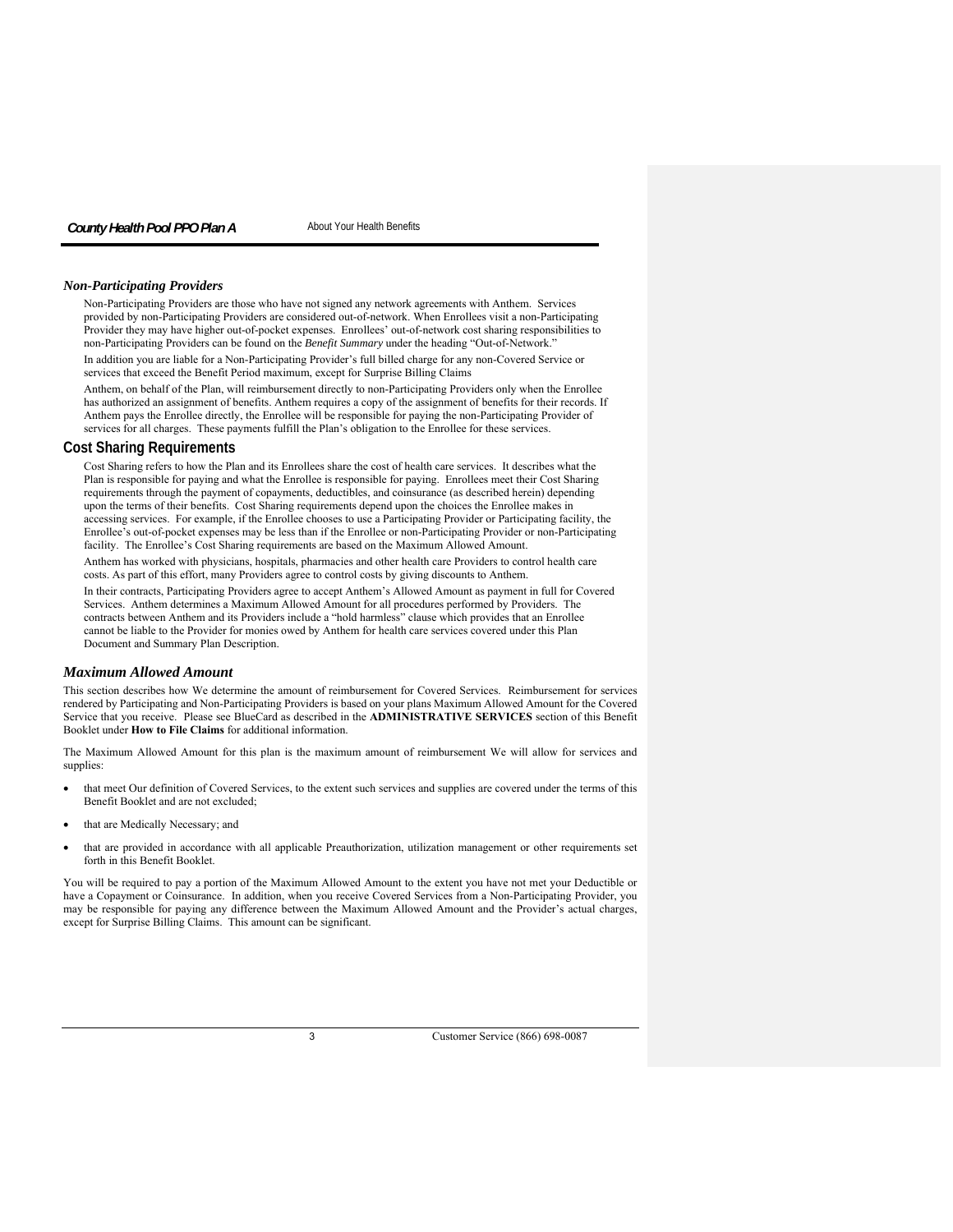When you receive Covered Services from a Provider, We will, to the extent applicable, apply claim processing rules to the claim submitted for those Covered Services. These rules evaluate the claim information and, among other things, determine the accuracy and appropriateness of the procedure and diagnosis codes included in the claim. Applying these rules may affect Our determination of the Maximum Allowed Amount. Our application of these rules does not mean that the Covered Services you receive were not Medically Necessary. It means We have determined that the claim was submitted inconsistent with procedure coding rules and/or reimbursement policies. For example, your Provider may have submitted the claim using several procedure codes when there is a single procedure code that includes all of the procedures that were performed. When this occurs, the Maximum Allowed Amount will be based on the single procedure code rather than a separate Maximum Allowed Amount for each billed code.

Likewise, when multiple procedures are performed on the same day by the same Physician or other healthcare professional, We may reduce the Maximum Allowed Amounts for those secondary and subsequent procedures because reimbursement at 100% of the Maximum Allowed Amount for those procedures would represent duplicative payment for components of the primary procedure that may be considered incidental or inclusive.

#### *Provider Network Status*

The Maximum Allowed Amount may vary depending upon whether the Provider is a Participating Provider or a Non-Participating Provider.

A Participating Provider is a Provider who is in the provider network for this specific health benefits program. For Covered Services performed by a Participating Provider, the Maximum Allowed Amount for this plan is the rate the Provider has agreed with Us to accept as reimbursement for the Covered Services. Because Participating Providers have agreed to accept the Maximum Allowed Amount as payment in full for those Covered Services, they should not send you a bill or collect for amounts above the Maximum Allowed Amount. However, you may receive a bill or be asked to pay all or a portion of the Maximum Allowed Amount to the extent you have not met your Deductible or have a Copayment or Coinsurance. Please call Member Service for help in finding a Participating Provider or visit www.anthem.com.

Providers who have not entered into a PPO Provider contract with Us are Non-Participating Providers.

For Covered Services you receive from a Non-Participating Provider, the Maximum Allowed Amount for this plan will be one of the following as determined by Us:

- 1. An amount based on Our Non-Participating Provider fee schedule/rate, which We have established in Our discretion, and which We reserve the right to modify from time to time, after considering one or more of the following: reimbursement amounts accepted by like/similar Providers contracted with Us, reimbursement amounts paid by the Centers for Medicare and Medicaid Services for the same services or supplies, and other industry cost, reimbursement and utilization data; or
- 2. An amount based on the level and/or method of reimbursement used by the Centers for Medicare and Medicaid Services ("CMS"). When basing the Maximum Allowed Amount upon the level or method of reimbursement used by CMS, We will update such information, which is unadjusted for geographic locality, no less than annually; or
- 3. An amount based on information provided by a third party vendor, which may reflect one or more of the following factors: (1) the complexity or severity of treatment; (2) level of skill and experience required for the treatment; or (3) comparable providers' fees and costs to deliver care; or
- 4. An amount negotiated by Us or a third party vendor which has been agreed to by the Provider. This may include rates for services coordinated through case management; or
- 5. An amount equal to the total charges billed by the Provider, but only if such charges are less than the Maximum Allowed Amount calculated by using one of the methods described above.

Unlike Participating Providers, Non-Participating Providers may send you a bill and collect for the amount of the Provider's charge that exceeds Our Maximum Allowed Amount. You are responsible for paying the difference between the Maximum Allowed Amount and the amount the Provider charges. This amount can be significant. Choosing a Participating provider will likely result in lower out of pocket costs to you. Please call Member Service for help in finding a Participating Provider or visit Our website at www.anthem.com.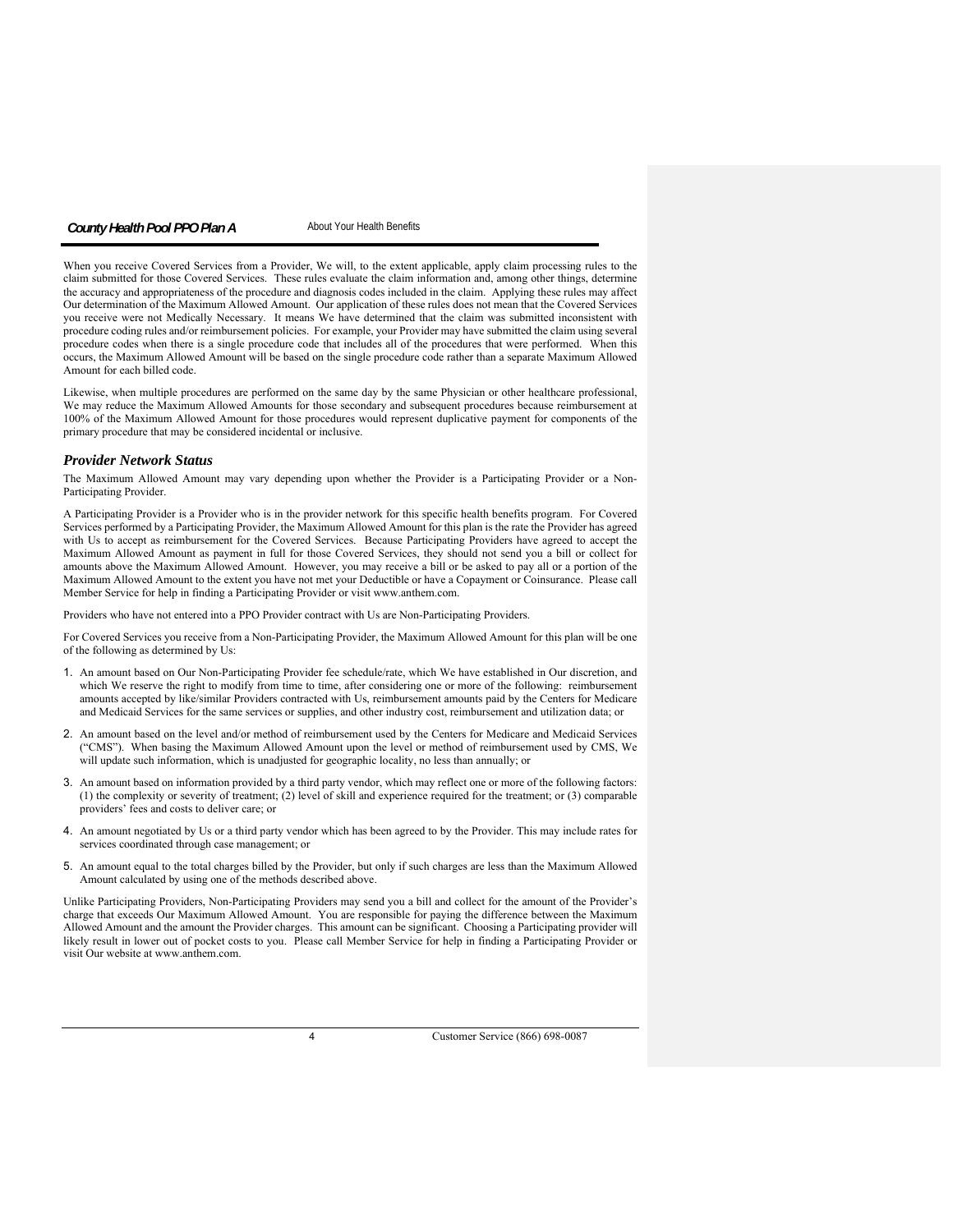Member Service is also available to assist you in determining your plan's Maximum Allowed Amount for a particular service from a Non-Participating Provider. In order for Us to assist you, you will need to obtain from your Provider, the specific procedure code(s) and diagnosis code(s) for the services the Provider will render. You will also need to know the Provider's charges to calculate your out of pocket responsibility. Although Member Service can assist you with this pre-service information, the final Maximum Allowed Amount for your claim will be based on the actual claim submitted by the Provider.

#### *Member Cost Share*

For certain Covered Services and depending on your health benefits program, you may be required to pay a part of the Maximum Allowed Amount as your cost share amount (for example, Deductible, Copayment, and/or Coinsurance).

Your cost share amount and out-of-pocket limits may vary depending on whether you receive services from a Participating or Non-Participating Provider. Specifically, you may be required to pay higher cost share amounts or may have limits on your benefits when using Non-Participating Providers. Please see the *Benefit Summary* for your cost share responsibilities and limitations, or call Member Service to learn how your health benefit coverage or cost share amounts may vary by the type of Provider you uses.

We will not provide any reimbursement for non-Covered Services. You may be responsible for the total amount billed by the Provider for non-Covered Services, regardless of whether such services are performed by a Participating or Non-Participating Provider. Both services specifically excluded by the terms of this Benefit Booklet and those received after benefits have been exhausted are non-Covered Services. Benefits may be exhausted by exceeding, for example, , the benefit caps or day/visit limits.

In some instances you may only be asked to pay the lower In-Network cost sharing amount when you use a Non-Participating Provider. For example, if you go to a In-Network/Participating Hospital or Provider Facility and receive Covered Services from a Non Participating Provider such as a radiologist, anesthesiologist or pathologist who is employed by or contracted with a Participating Hospital or facility, you will pay the In-Network cost share amounts for those Covered Services and you will not be required to pay more for the services than if the services had been received from a Participating Provider.

#### *Authorized Services*

In some circumstances, such as where there is no In-Network Provider or Participating Provider available for the Covered Service, We may authorize the In-Network cost share amounts (Deductible, Copayment, and/or Coinsurance) to apply to a claim for a Covered Service you receive from a Non-Participating Provider. In such circumstance, you must contact Us in advance of obtaining the Covered Service. Please contact Member Service at the phone number as indicted on your ID card to request authorization.

#### *Copayment*

Copayments may be required for covered services. A Copayment is a predetermined, fixed-dollar amount an Enrollee must pay to receive a specific service. Enrollees are required to pay a Copayment to Providers for specific services as listed in the *Benefit Summary*. Enrollees are responsible for making Copayments directly to the Provider. Medical and Rx copayment amounts do apply to out of pocket maximum. In addition to any Copayment required, Enrollees are responsible for any applicable deductible and/or coinsurance for additional services received, e.g., laboratory and X-ray services.

#### *Deductible*

A Deductible is a specified amount of expense for covered services that the Enrollee must pay within each Enrollee's Calendar Year before the Plan provides benefits. The Deductible amount is listed in the *Benefit Summary*. The Deductible is for services received from out-of network Providers (Non-Participating Provider). Each Enrollee (up to three in a family) must meet a separate Deductible. A new Deductible is required for each Enrollee's Calendar Year. The out-of-network Deductible applies if the Enrollee chooses to receive services or supplies from a Non-Participating Provider.

**Family Deductible** - Under family eligibility, the family Deductible amount is met as follows: When one family member meets one-third of the family Deductible, that family member is eligible for benefits. The remaining family members are eligible for benefits when they individually satisfy their individual Deductibles or collectively satisfy the balance of the family Deductible.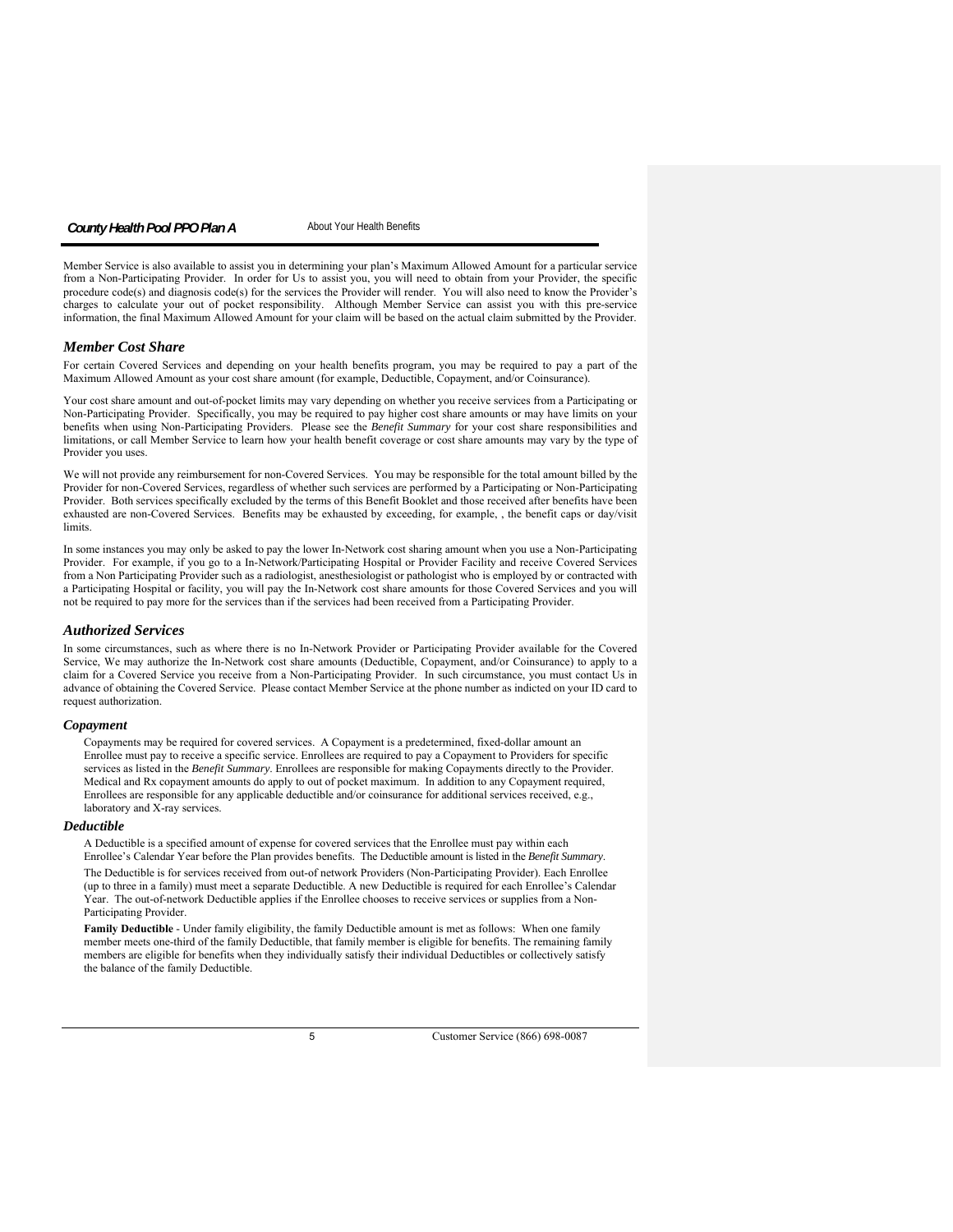When no family member meets one-third of the family Deductible, but the family members collectively meet the entire family Deductible, then all family members will be eligible for benefits.

# *Coinsurance/Out-of-Pocket Annual Maximum*

Enrollees must first meet their required Deductible. After the Deductible is met in each Enrollee's Calendar Year, and after the Enrollee pays the required Copayment, the Plan pays a percentage of charges for Covered Services as listed on the *Benefit Summary*. This percentage is called Coinsurance.

Enrollees pay the Coinsurance percentage for Covered Services until the Out-of-Pocket Annual Maximum is reached for the Enrollee's Calendar Year. Until the Out-of-Pocket Annual Maximum is reached, the Plan pays the remaining percentage. Once the Out-of-Pocket Annual Maximum is reached, the Plan pays 100 percent of any remaining eligible charges, including Prescription drugs, for the remainder of the Enrollee's Calendar Year. . The *Benefit Summary* details what charges count towards the Out-of-Pocket Annual Maximum.

NOTE: No one family member may contribute more than his individual coinsurance maximum toward meeting the family out-of-pocket annual maximum.

An Enrollee will always be responsible for the difference between billed charges and the Maximum Allowed Amount for Non-Participating Providers, even after reaching the Out-of-Pocket Annual Maximum for out-ofnetwork services. The difference between Billed Charges and the Maximum Allowed Amount for Non-Participating Providers does not contribute towards your Out-of-Pocket Annual Maximum.

Some services are not subject to Coinsurance. The required Coinsurance percentages are listed on the *Benefit Summary*.

NOTE: The out-of-network Coinsurance limit applies to the Enrollee's choice of Participating Providers and Non-Participating Providers. However, if the Plan predetermines that there are no Participating Providers available and a network exception has been authorized, then the Participating level of benefits may apply as long as the service is Pre-authorized **prior** to services being received.

The Family Membership Out-of-Pocket Annual Maximum is also applicable for newborn and adopted children for the first 31-day period following birth or adoption if the child is enrolled or not enrolled following the 31-day period.

#### *Benefit Period Maximum*

Some Covered Services have a maximum number of days, visits or dollar amounts allowed under this Plan Document and Summary Plan Description during a Benefit Period. When the Deductible is applied to a Covered Service which has a maximum number of days or visits, the maximum benefits may be reduced by the amount applied to the Deductible, whether or not the Covered Service is paid by Us. These maximums apply even if the applicable Out-of-Pocket Annual Maximum has been satisfied. These maximums apply even if some or all of the claims first applied to satisfy the deductible.

## *Getting Approval for Benefits*

We include the processes of Prior Authorization/Precertification, Predetermination and Post Service Clinical Claims Review to decide when services should be covered. Their purpose is to aid the delivery of cost-effective health care by reviewing the use of treatments and, when proper, the setting or place of service that they are performed. Covered Services must be Medically Necessary for benefits to be covered. When setting or place of service is part of the review, services that can be safely given to you in a lower cost setting will not be Medically Necessary if they are given in a higher cost setting.

**Prior Authorization/Precertification:** In-Network Providers must obtain Prior Authorization/Precertification in order for you to get benefits for certain services. Prior Authorization/Precertification criteria will be based on many sources including medical policy, clinical guidelines, and pharmacy and therapeutics guidelines. We may decide that a service that was first prescribed or asked for is not Medically Necessary if you have not tried other treatments which are more cost effective.

If you have any questions about the information in this section, you may call the member service phone number on the back of your Health Benefit ID Card.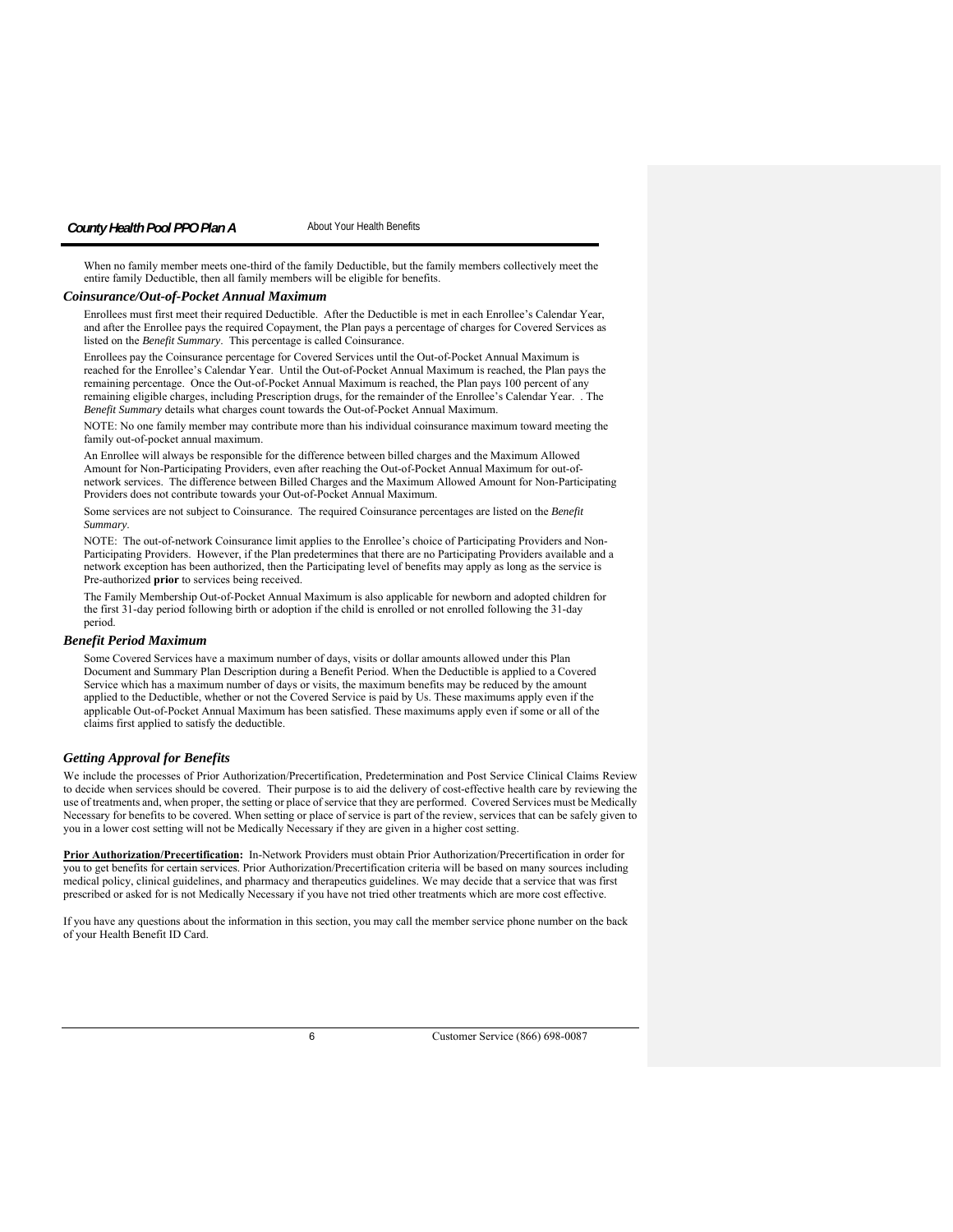# *Types of Requests*

- **Prior Authorization/Precertification** A required review of a service, treatment or admission for a benefit coverage determination which must be done before the service, treatment or admission start date. Prior Authorization/Precertification is not required for emergent services; however you, your authorized representative or Doctor must tell us within 72 hours of the admission or as soon as possible within a reasonable period of time. For labor / childbirth admissions, Prior Authorization/Precertification is not needed unless there is a problem and/or the mother and baby are not sent home at the same time.
- **Predetermination** An optional, voluntary prospective or continued stay review request for a benefit coverage determination for a service or treatment. We will check your Booklet to find out if there is an exclusion for the service or treatment. If there is a related clinical coverage guideline, the benefit coverage review will include a review to decide whether the service meets the definition of Medically Necessary under this Booklet or is Experimental or Investigational as that term is defined in this Booklet.
- **Post Service Clinical Claims Review** A retrospective review for a benefit coverage determination to decide the medical necessity or Experimental / Investigational nature of a service, treatment or admission that did not need Prior Authorization/Precertification and did not have a Predetermination review performed. Medical revieUs are done for a service, treatment or admission in which we have a related clinical coverage guideline and are typically initiated by Us.

Typically, In-Network Providers know which services need Prior Authorization/Precertification and will get any Prior Authorization/Precertification or ask for a Predetermination when needed. Your Primary Care Physician and other In-Network Providers have been given detailed information about these procedures and are responsible for meeting these requirements. Generally, the ordering Provider, Facility or attending Doctor will get in touch with Us to ask for a Prior Authorization/Precertification or Predetermination review ("requesting Provider"). We will work with the requesting Provider for the Prior Authorization/Precertification request. However, you may choose an authorized representative to act on your behalf for a specific request. The authorized representative can be anyone who is 18 years of age or older.

| Who is responsible for Prior Authorization/Precertification |                                                                                                                                                                                                                                                                                                                                                                                                                                                                                   |
|-------------------------------------------------------------|-----------------------------------------------------------------------------------------------------------------------------------------------------------------------------------------------------------------------------------------------------------------------------------------------------------------------------------------------------------------------------------------------------------------------------------------------------------------------------------|
| Services given by an In-Network<br>Provider                 | Services given by a BlueCard/Out-of-Network/Non-Participating Provider                                                                                                                                                                                                                                                                                                                                                                                                            |
| Provider                                                    | Member must get Prior Authorization/Precertification.<br>If Member fails to get Prior Authorization/Precertification, Member may be financially<br>٠<br>responsible for service and/or setting in whole or in part.<br>For Emergency admissions, Prior Authorization/Precertification is not required.<br>٠<br>However, you, your authorized representative or Doctor must tell us within 72 hours of<br>the admission or as soon as possible within a reasonable period of time. |

# *How Decisions are Made*

We use our clinical coverage guidelines, such as medical policy, clinical guidelines, preventative care clinical coverage guidelines and other applicable policies and procedures to help make our medical necessity decisions, including decisions about Prescription Drug and Specialty Pharmacy Drug services. Medical policies and clinical guidelines reflect the standards of practice and medical interventions identified as proper medical practice. We reserve the right to review and update these clinical coverage guidelines from time to time. Your Booklet and Master Contract take precedence over these guidelines.

If you are not satisfied with Our decision under this section of your benefits, please refer to the "Appeals and Complaints" section to see what rights may be available to you.

We may, from time to time, waive, enhance, change or end certain medical management processes (including utilization

# *Decision and Notice Requirements*

We will review requests for benefits according to the timeframes listed below. The timeframes and requirements listed are based on applicable laws. Where applicable laws are stricter than federal laws, we will follow applicable laws. If you live in and/or get services in a state other than the state where your contract was issued other state-specific requirements may apply. You may call the phone number on the back of your Health Benefit ID Card for more details.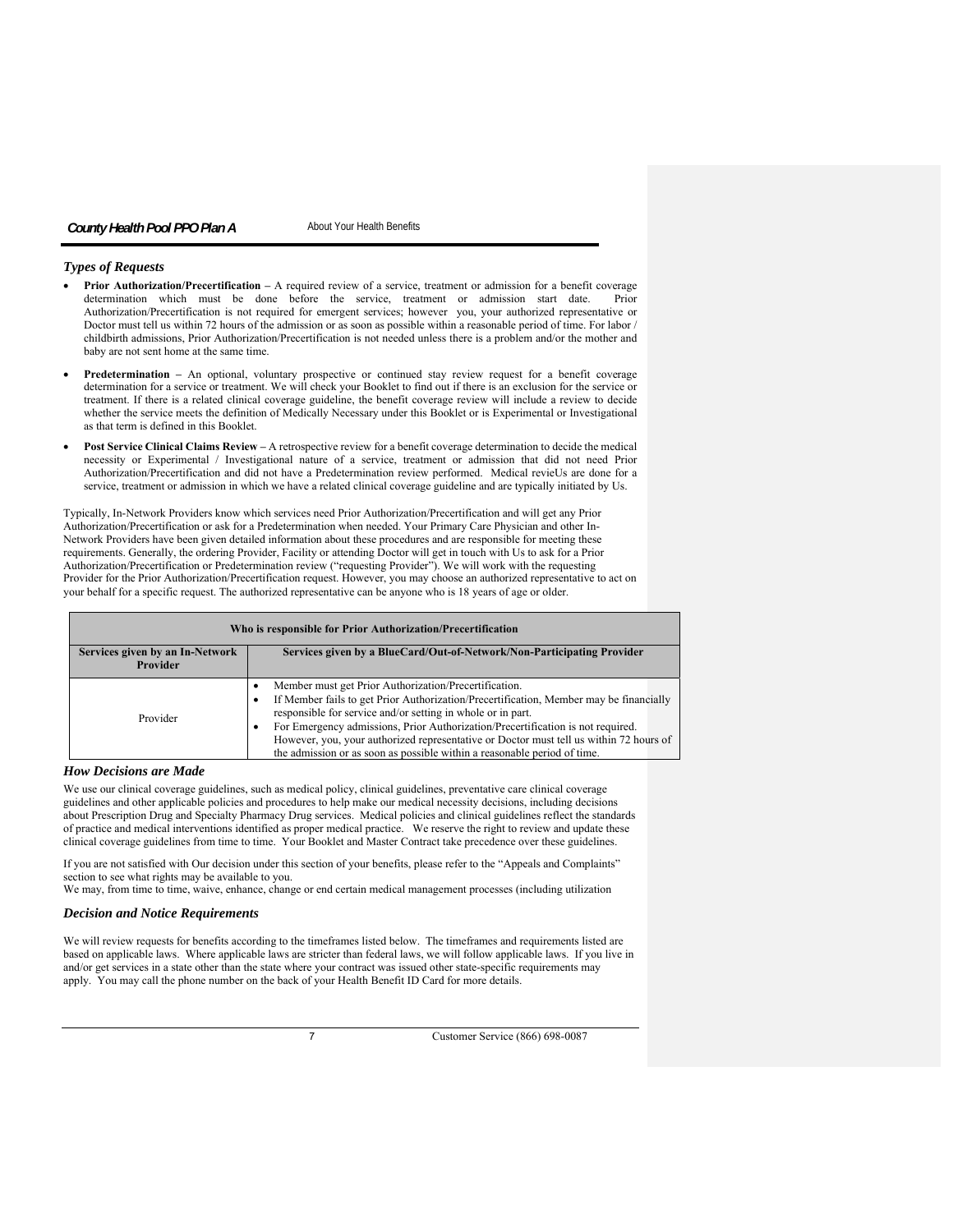| <b>Type of Review</b>                             | <b>Timeframe Requirement for Decision and Notification</b> |
|---------------------------------------------------|------------------------------------------------------------|
| <b>Expedited Pre-service Review</b>               | 72 hours from the receipt of request                       |
| Non-Expedited Pre-service                         | 15 calendar days from the receipt of the request           |
| Review                                            |                                                            |
|                                                   |                                                            |
| <b>Expedited Concurrent/Continued Stay Review</b> | 24 hours from the receipt of the request                   |
| when request is received more than 24 hours       |                                                            |
| before the end of the previous authorization      |                                                            |
| Expedited Concurrent/Continued Stay Review        | 72 hours from the receipt of the request                   |
| when request is received less than 24 hours       |                                                            |
| before the end of the previous authorization or   |                                                            |
| no previous authorization exists                  |                                                            |
| Non-expedited Concurrent/Continued Stay           | 15 calendar days from the receipt of the request           |
| Review for ongoing outpatient treatment           |                                                            |
| Post-Service Review                               | 30 calendar days from the receipt of the request           |

If more information is needed to make Our decision, We will tell the requesting Provider and send written notice to you or your authorized representative of the specific information needed to finish the review. If We do not get the specific information we need or if the information is not complete by the timeframe identified in the written notice, We will make a decision based upon the information We have.

We will give notice of Our decision as required by applicable law. Notice may be given by the following methods:

**Verbal:** Oral notice given to the requesting Provider by phone or by electronic means if agreed to by the Provider.

**Written:** Mailed letter or electronic means including email and fax given to, at a minimum, the requesting Provider and you or your authorized representative

We will notify you and your Provider of Our decision as required by state and federal law. Notice may be verbal, written, and/or electronic.

#### *Important Information*

We may, from time to time, waive, enhance, change or end certain medical management processes (including utilization management, case management, and disease management) and/or offer an alternate benefit if in Our sole discretion, such change furthers the provision of cost effective, value based and/or quality services.

We may also select certain qualifying Providers to take part in a program that exempts them from certain procedural or medical management processes that would otherwise apply. We may also exempt your claim from medical review if certain conditions apply.

Just because We exempt a process, Provider or Claim from the standards which otherwise would apply, it does not mean that We will do so in the future, or will do so in the future for any other Provider, claim or Member. We may stop or change any such exemption with or without advance notice.

You may find out whether a Provider is taking part in certain programs by checking your on-line Provider Directory, on-line pre-certification list or contacting the member services number on the back of your Health Benefit ID Card.

We also may identify certain Providers to review for potential fraud, waste, abuse or other inappropriate activity if the claims data suggests there may be inappropriate billing practices. If a Provider is selected under this program, then We may use one or more clinical utilization management guidelines in the review of claims submitted by this Provider, even if those guidelines are not used for all Providers delivering services to this plan's Members. **For benefits to be covered, Prior Authorization/Precertification will consider the following:** 

- 1. You must be eligible for benefits;
- 2. Premium, subscription charges or administrative fee must be paid for the time period that services are given;
- 3. The service or supply must be a Covered Service under your Plan;
- 4. The service cannot be subject to an Exclusion under your coverage;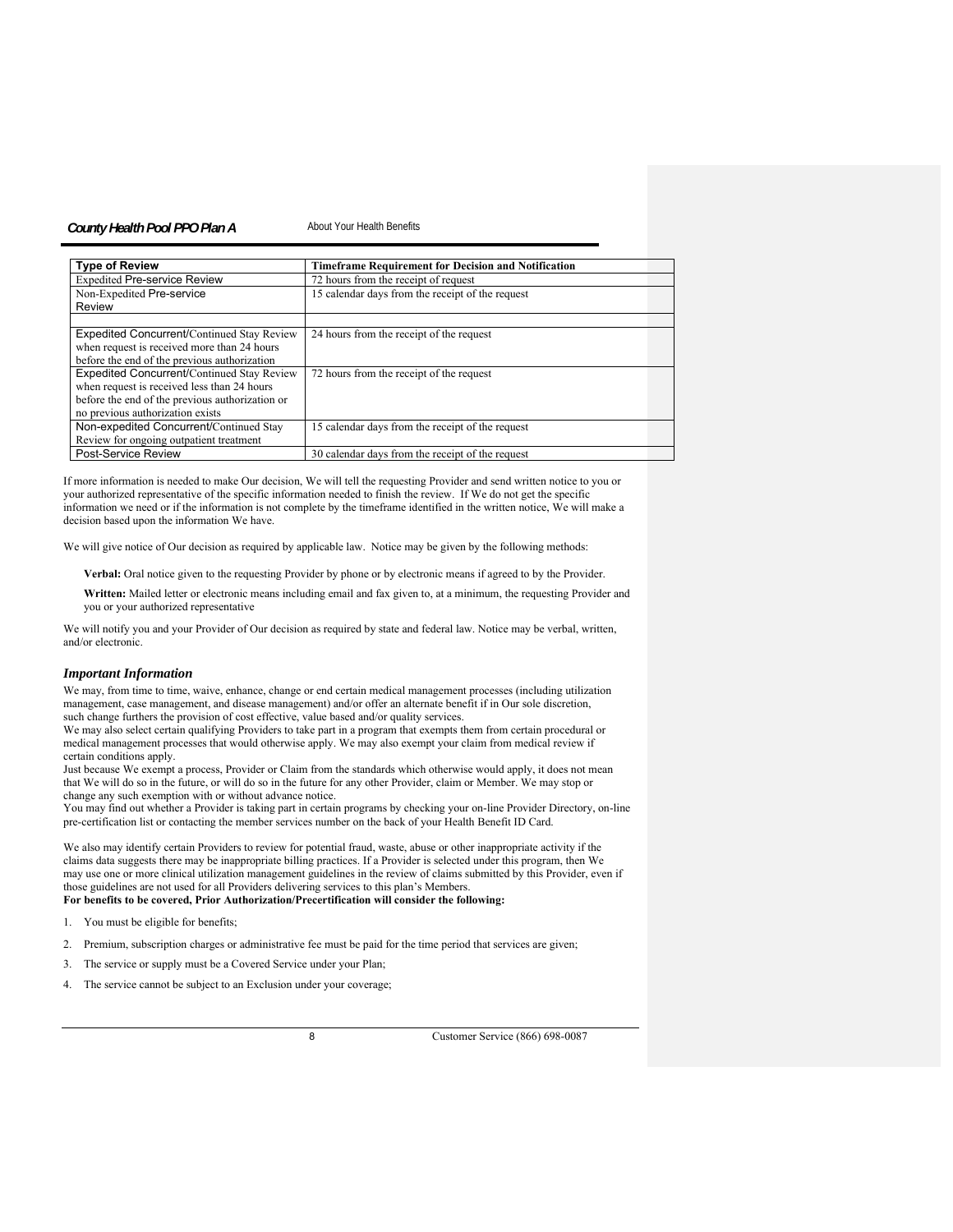#### 5. You must not have exceeded any applicable limits under your coverage; and

6. You did not perform an act, practice, or omission that constitutes fraud or abuse when requesting the Prior Authorization/Precertification.

#### *Health Plan Individual Case Management*

Our health plan individual case management programs (Case Management) help coordinate services for Members with health care needs due to serious, complex, and/or chronic health conditions. Our programs coordinate benefits and educate Members who agree to take part in the Case Management program to help meet their health-related needs.

Our Case Management programs are confidential and voluntary and are made available at no extra cost to you. These programs are provided by, or on behalf of and at the request of, your health plan case management staff. These Case Management programs are separate from any Covered Services you are receiving.

If you meet program criteria and agree to take part, we will help you meet your identified health care needs. This is reached through contact and team work with you and/or your chosen authorized representative, treating Doctor(s), and other Providers.

In addition, we may assist in coordinating care with existing community-based programs and services to meet your needs. This may include giving you information about external agencies and community-based programs and services.

In certain cases of severe or chronic illness or injury, we may provide benefits for alternate care that is not listed as a Covered Service. We may also extend Covered Services beyond the Benefit Maximums of this Plan. We will make our decision caseby-case, if in our discretion the alternate or extended benefit is in the best interest of the Member and Anthem. A decision to provide extended benefits or approve alternate care in one case does not obligate us to provide the same benefits again to you or to any other Member. We reserve the right, at any time, to alter or stop providing extended benefits or approving alternate care. In such case, we will notify you or your authorized representative in writing.

#### *Experimental or Investigational and/or Cosmetic Procedures*

We don't pay for any services, procedures, surgeries or supplies that We consider Experimental or Investigational, and/or Cosmetic. In addition We don't pay for complications arising from any services, procedures, surgeries or supplies that We consider Experimental or Investigational, and/or Cosmetic.

Even if Medically Necessary and not Experimental or Investigational, and/or Cosmetic, a service might not be covered. The benefits, exclusions and limitations of your coverage take priority over medical policy.

#### *Ongoing Care Needs*

We coordinate ongoing care through services like continuity of care, case management and disease management.

#### *Continuity of Care*

If you are getting ongoing care for a medical condition when you first enroll in this coverage, We may be able to help ease the transition. Examples of ongoing care are prenatal/obstetrical care, Home Care or Hospice care. We try to avoid disruption of a new Member's care through Our transition of care policy. If interested, you or your Provider must review the reference sheet, complete a "Transition of Care Form" and submit them to Us for review. You or your Provider can get these materials by calling Our medical management department at 303-831-3238 or 1-800-797-7758.

#### **Health Care Individual Case Management**

Our health plan individual case management programs (Case Management) help coordinate services for Members with health care needs due to serious, complex, and/or chronic health conditions. Our programs coordinate benefits and educate Members who agree to take part in the Case Management program to help meet their health-related needs.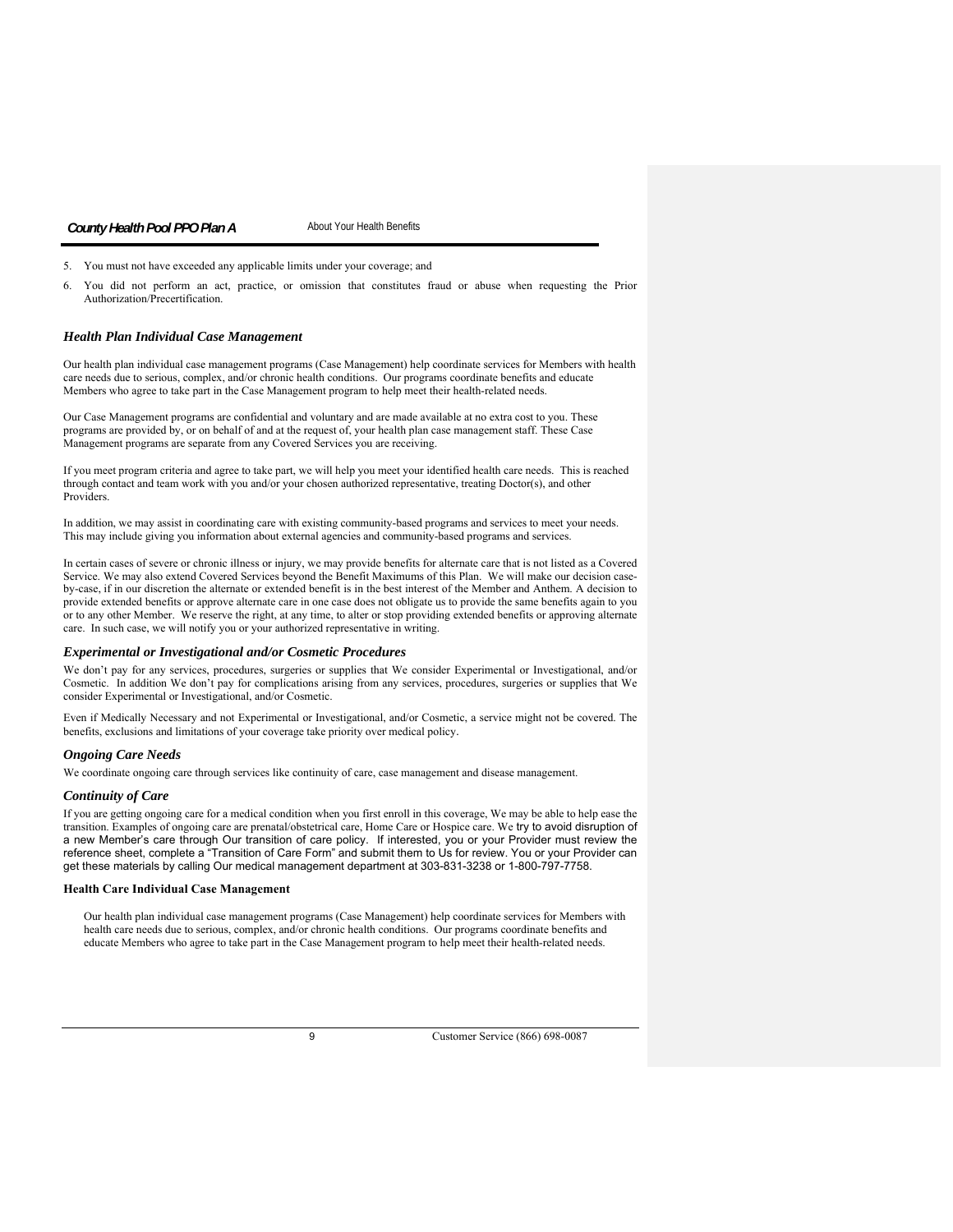Our Case Management programs are confidential and voluntary and are made available at no extra cost to you. These programs are provided by, or on behalf of and at the request of, your health plan case management staff. These Case Management programs are separate from any Covered Services you are receiving.

If you meet program criteria and agree to take part, we will help you meet your identified health care needs. This is reached through contact and team work with you and/or your chosen authorized representative, treating Doctor(s), and other Providers.

In addition, we may assist in coordinating care with existing community-based programs and services to meet your needs. This may include giving you information about external agencies and community-based programs and services.

In certain cases of severe or chronic illness or injury, we may provide benefits for alternate care that is not listed as a Covered Service. We may also extend Covered Services beyond the Benefit Maximums of this Plan. We will make our decision case-by-case, if in our discretion the alternate or extended benefit is in the best interest of the Member and Anthem Blue Cross and Blue Shield. A decision to provide extended benefits or approve alternate care in one case does not obligate us to provide the same benefits again to you or to any other Member. We reserve the right, at any time, to alter or stop providing extended benefits or approving alternate care. In such case, we will notify you or your authorized representative in writing.

#### *The BlueCard Program*

Like all Blue Cross & Blue Shield plans throughout the country, Anthem participates in a program called "BlueCard." This program lets you get Covered Services at the In-Network cost-share when you are traveling out of state and need health care, as long as you use a BlueCard Provider. All you have to do is show your Health Benefit ID Card to a participating Blue Cross & Blue Shield Provider, and they will send your claims to Us.

If you are out of state and an Emergency or urgent situation arises, go to the nearest Emergency or Urgent Care Facility.

In a non-Emergency situation, you can find the nearest contracted Provider by visiting the BlueCard Doctor and Hospital Finder website (www.BCBS.com) or call the number on the back of your Health Benefit ID Card.

You can also access Doctors and Hospitals outside of the U.S. The BlueCard program is recognized in more than 200 countries throughout the world.

#### **Care Outside the United States – Blue Cross Blue Shield Global Core® Program**

Before you travel outside the United States, check with your Group or call Member Service at the number on your Identification Card to find out if your plan has **Blue Cross Blue Shield Global Core® Program** benefits. Your coverage outside the United States may be different and Anthem suggests:

- Before you leave home, call the Member Service number on your Identification Card for coverage details.
- Always carry your up to date Identification Card.
- In an Emergency, go straight to the nearest Hospital.
- The **Blue Cross Blue Shield Global Core® Program** Service Center is on hand 24 hours a day, seven days a week toll-free at (800) 810-BLUE (2583) or by calling collect at (804) 673-1177. An assistance coordinator, along with a health care professional, will arrange a Doctor visit or Hospital stay, if needed.

#### **Call the Service Center in these non-emergency situations:**

 You need to find a Doctor or Hospital or need health care. An assistance coordinator, along with a medical professional, will arrange a Doctor visit or Hospital stay, if needed.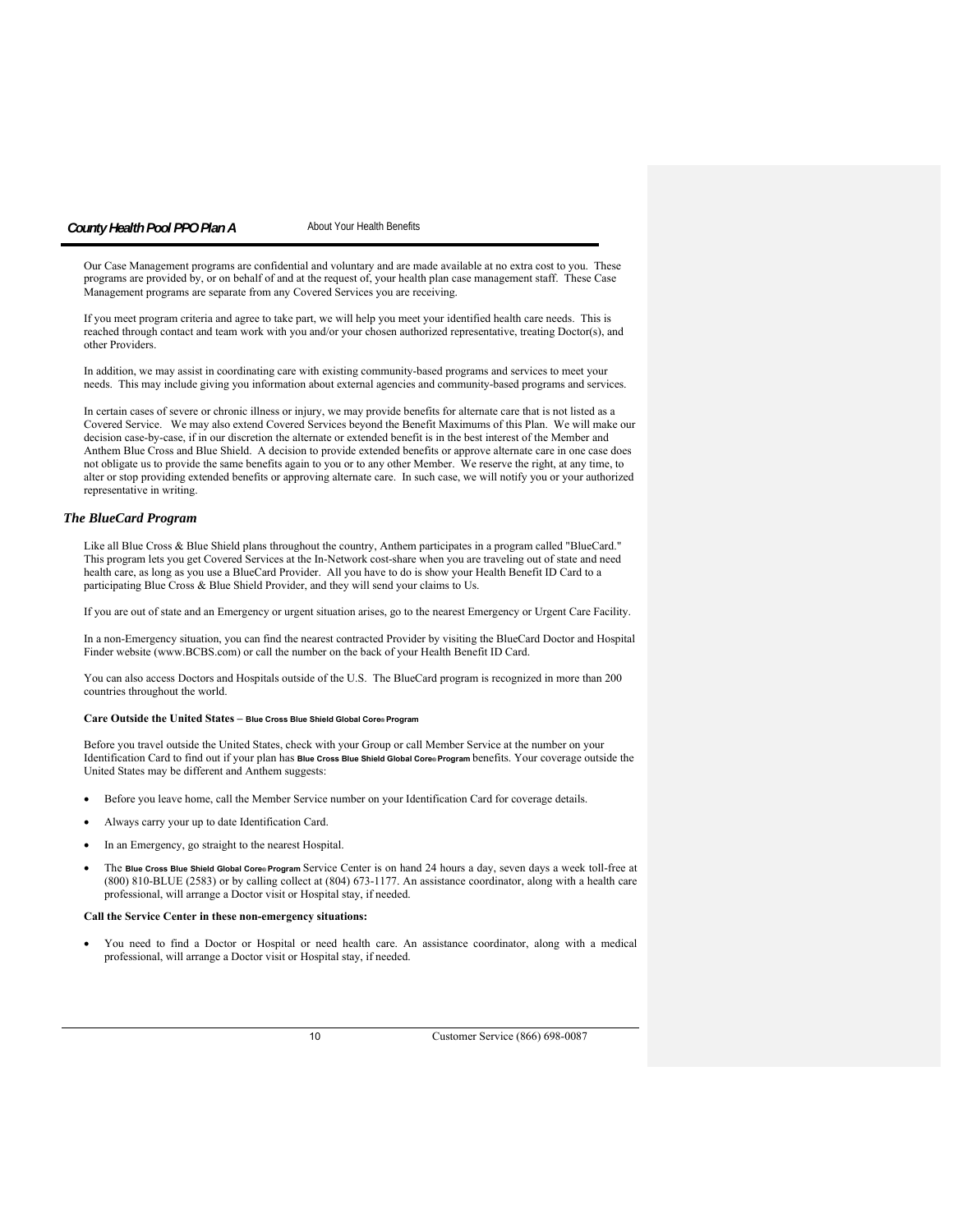You need Inpatient care. After calling the Service Center, you must also call Anthem to get approval for benefits at the phone number on your Identification Card. Note: this number is different than the phone numbers listed above for BlueCard Worldwide.

# **Payment Details**

- **Participating Blue Cross Blue Shield Global Core® Program Hospitals.** In most cases, when you make arrangements for a Hospital stay through **Blue Cross Blue Shield Global Core® Program**, you should not need to pay upfront for Inpatient care at participating **Blue Cross Blue Shield Global Core® Program** hospitals except for the out-of-pocket costs (non-Covered Services, Deductible, Copayments and Coinsurance) you normally pay. The Hospital should send in your claim for you.
- **Doctors and/or non-participating Hospitals.** You will need to pay upfront for outpatient services, care received from a Doctor, and Inpatient care not arranged through the **Blue Cross Blue Shield Global Core® Program** Service Center. Then you can fill out a BlueCard Worldwide claim form and send it with the original bill(s) to the **Blue Cross Blue Shield Global Core® Program** Service Center (the address is on the form).

#### **Claim Filing**

- The Hospital will file your claim if the **Blue Cross Blue Shield Global Core® Program** Service Center arranged your Hospital stay. You will need to pay the Hospital for the out-of-pocket costs you normally pay.
- You must file the claim for outpatient and Doctor care, or Inpatient care not arranged through the BlueCard Worldwide Service Center. You will need to pay the Provider and subsequently send an international claim form with the original bills to Us.

#### **Claim Forms**

You can get international claim forms from Anthem, the Blue Cross Blue Shield Global Core® Program Service Center, or online at www.bcbsglobalcore.com

The address for sending in claims is on the form.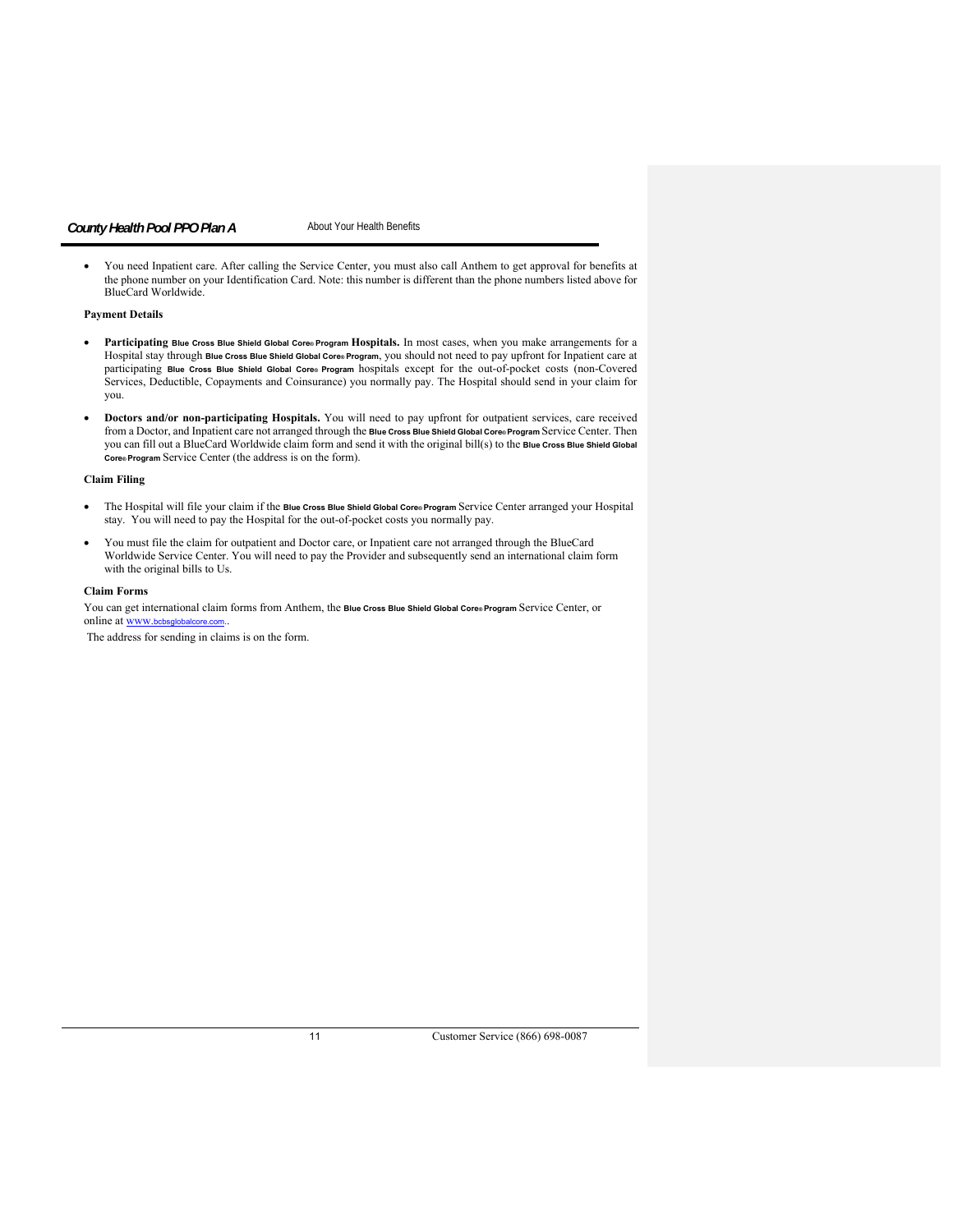# **Eligibility**

# **Employee Participants**

An Employee is one who works at least 30 hours per week (full-time employment status) directly in the regular business of and is compensated for services by the Member or Member Affiliated Entity. Elected officials, except for non-salaried elected officials and Licensed Professional Elected Officials, are considered Employees under the Plan. At the option of the Member, permanent part-time and/or any other employees that qualify under the Affordable Care Act working a minimum of 24 hours per week, and Licensed Professional Elected Officials may be eligible for coverage; in such case, such qualified part-time Employees and Licensed Professional Elected Officials are considered Employees under the Plan. Also, at the option of the member, employees that are participants in a retirement incentive program provided through the member, and who are between 62 and 65 years of age with a minimum of 5 consecutive years of employment service, may be eligible for coverage; in such case, Incentivized Retirees are considered Employees under the Plan. Incentivized Retirees eligibility for coverage would be limited to coverage starting as early as the month in which they become 62 years of age and ending at the end of the month in which they become 65 years of age. Temporary Employees and retirees are not eligible and cannot be considered for coverage. Eligibility for coverage as an Employee Participant in the Plan begins subsequent to the day a person commences either full-time or qualifying part-time employment, in accordance with individual policies set by Members.

Suspension or denial of eligibility, coverage, and benefits may occur should an Employee Participant fail to do any of the following:

- Pay required contribution, if any, to the Plan.
- Furnish any information, records or releases that the Plan may require in order to adjudicate a claim.
- Cooperate with the procedures and investigations of the Plan.
- Meet the requirements of the Plan Document and Summary Plan Description.
- Meet the definition Employee as stated above.

Employee Participants may be entitled to benefits under the Plan during a family or medical leave in accordance with the provisions of the Family and Medical Leave Act of 1993, as may be amended.

Temporary Employees may be eligible for the plan in accordance with the provisions of the Member's Affordable Care Act Look Back Policy.

# **Employee Participant's Dependents**

Your group may have limited or excluded the eligibility of certain Dependent types and so not all Dependents listed in this Plan may be entitled to enroll. For more specific information, please see your Human Resources or Benefits Department.

An Employee Participant's Dependents may include the following:

- An Employee Participant's legal spouse, common-law spouse (unless legally separated), civil union or same-sex domestic partner
- An Employee Participant's Dependent child (including a step-child, legally adopted or disabled child) under 26 years of age. At the end of the birth month in which the child attains turns age 26, the Dependent child is removed from coverage. If the Subscriber or the Subscriber's Spouse is subject to a qualified medical child support order for a Dependent child of the Subscriber or the Subscriber's Spouse, the Dependent child is eligible for benefits, whether the child lives with the Subscriber or the Subscriber's Spouse. The dependents (spouse or child) of a Dependent child are not eligible for coverage under this Plan Document.
- Coverage may be continued for any unmarried Dependent child after the age of 26 if incapable of self-support because of mental retardation or severe physical handicap, provided such Dependent child became so incapable prior to the end of the month in which the child attained the limiting age and is dependent upon the Employee Participant for care and support. Notification and a Physician's statement certifying such incapacity must be submitted to the Plan within 31 days of the date the Dependent child's coverage would otherwise terminate.
- If both husband and wife are employed by the same Member and are eligible as Employee Participants, either Employee spouse may elect to cover the other Employee spouse as a Dependent together with any eligible children.
- Proof of dependent status or legal guardianship may be requested from time to time by the Plan. This proof may be requested in the form of marriage records, birth certificates, and official court certified adoption, legal guardianship and divorce decree documents. A Power of Attorney will not be accepted as proof of dependency.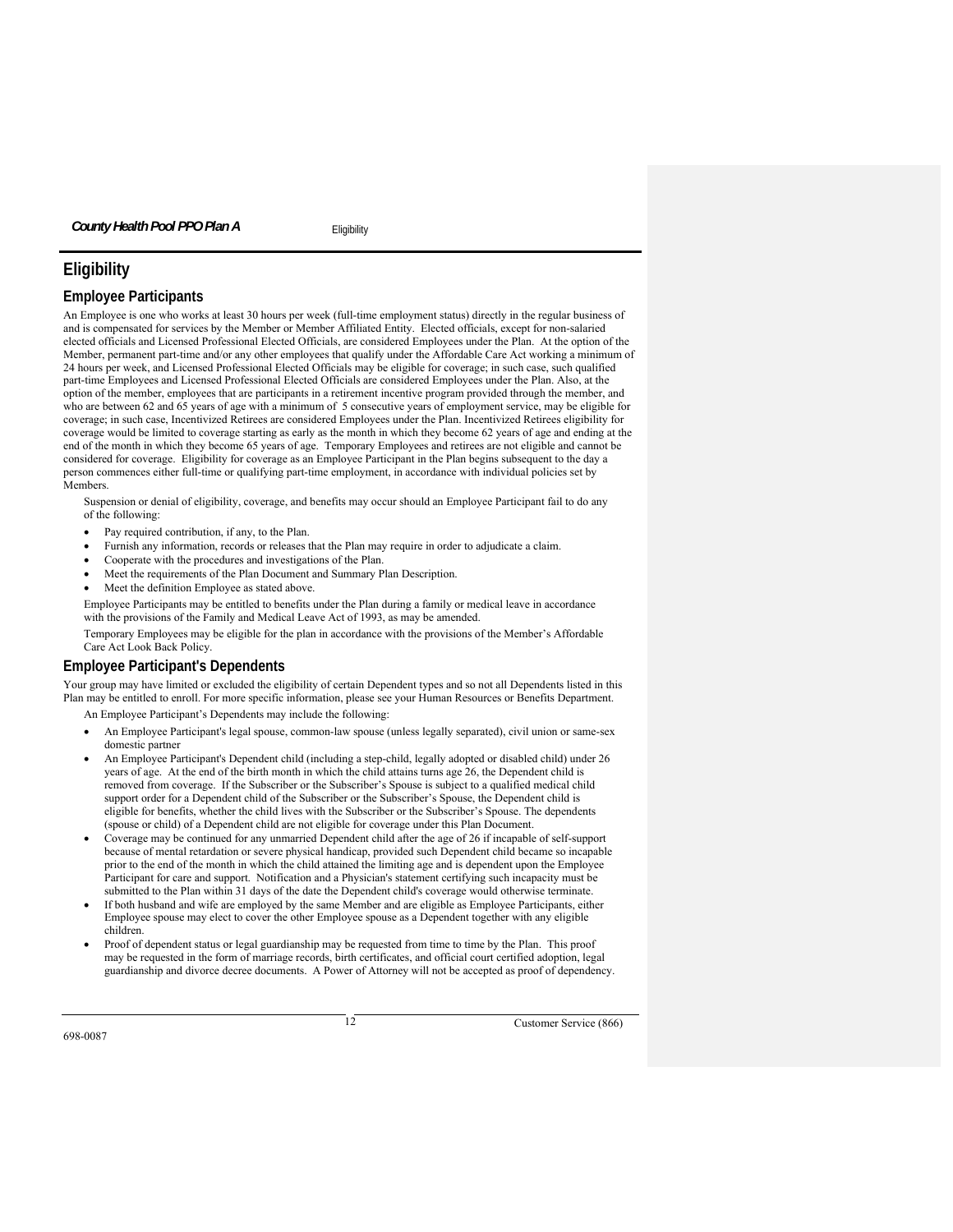- The Employee Participant must notify the Member and the Plan within 31 days after any change in status affecting coverage resulting from marriage, birth, adoption, divorce, legal separation, death, a child reaching age 26, or the entrance into or the return from military service.
- Eligibility for Employee Participants and Dependents is additionally limited to persons who are United States citizens by birth or naturalization, or who are legal aliens lawfully residing in the United States.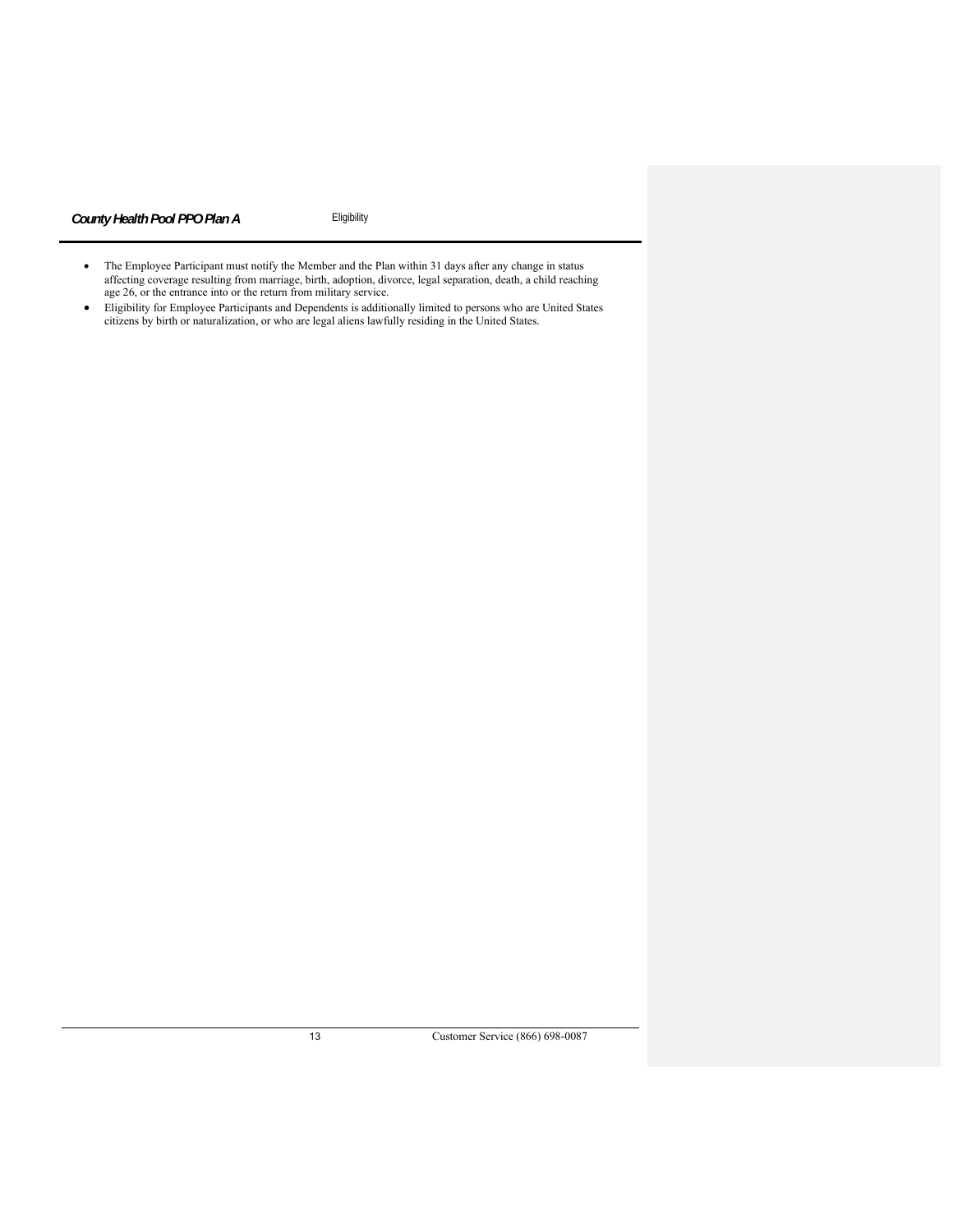# **Employee Participant's Disabled Dependent(s)**

Benefits under this Plan for an unmarried Dependent child may be continued if all of the following tests are met:

- The child is incapable of self-sustaining employment because of mental retardation or physical handicap and became so incapacitated prior to such date.
- The child is chiefly dependent on the Employee Participant for support.
- The Member and the Plan are furnished proof of the incapacity not later than 31 days after the date the child attains age 26.

However, benefits as to such child may not be continued beyond the earliest of the following occurrences:

- Cessation of the incapacity.
- Failure to furnish any required proof of continuing incapacity or to submit to any required examination.
- Termination of the child's coverage for any reason other than age.

The Plan has the right to require proof of the continuation of incapacity and the right and opportunity to examine the child as often as is reasonably necessary during the continuation of the incapacity. However, an examination will not be required more often than once a year. The "Mentally or Physically Disabled Dependent Enrollment Request" is available from the Plan or Member Service and must be completed by a physician with the appropriate medical specialty.

#### **Medicare Eligible Enrollees**

Before an Employee Participant becomes age 65, or if an Employee Participant qualifies for Medicare benefits through other circumstances, the Employee Participant is responsible for contacting the local Social Security Administration office to establish Medicare eligibility.

- If an Employee Participant qualifies under the provisions of Federal Law for the working aged, then the Employee Participant age 65 and older and/or the Employee Participant's spouse age 65 or older may continue coverage under this health care coverage. If a working aged eligible Medicare beneficiary enrolls with Medicare and requests Medicare as primary coverage, this Plan will not provide benefits complementary to Medicare. (The Coordination of Benefits provision will not apply.). Special Medicare Secondary Payer (MSP) rules apply if an Enrollee is receiving benefits from Medicare due to a disability or end-stage renal disease. The Enrollee must contact the Member or Member Service for more information and for eligibility guidelines regarding Medicare eligibility.
- If the Employee Participant or Spouse elects the benefits of this Plan as primary, the Plan will provide benefits equivalent to the benefits available to individuals not eligible for Medicare.
- If the Employee Participant or Spouse elects Medicare as primary, this Plan will not provide benefits complementary to Medicare. The Coordination of Benefits provision will not apply.
- If an Employee Participant, or the Dependent of an Employee Participant, is eligible for Medicare because of a total disability, this Plan will provide benefits unless the Employee Participant has declined to enroll in the Plan. This Plan will not provide benefits complementary to Medicare. The Coordination of Benefits provision will not apply.
- When an Employee Participant, or the Dependent of an Employee Participant, is eligible for Medicare because of permanent kidney failure (end stage renal disease), the Plan will provide primary benefits for the first 30 months. Thereafter, the Plan's benefits will be payable to the extent that those charges are not covered under Medicare. The Coordination of Benefits provision will apply.
- Any Covered Person who is eligible for Medicare Part A because of permanent kidney failure (end stage renal disease) shall be considered covered under Medicare Part A whether or not actually covered thereunder.
- Any Covered Person who is eligible for Medicare Part B because of permanent kidney failure (end stage renal disease) shall be considered covered under Medicare Part B whether or not actually covered thereunder.
- For any COBRA Enrollee covered under this Plan pursuant to COBRA coverage who first becomes enrolled in either Part A or Part B of Medicare prior to the date of COBRA election, benefits under this Plan will be payable to the extent that Eligible Expenses are not covered by Medicare. The Coordination of Benefits provision will apply. This paragraph does not apply to COBRA Enrollees eligible for Medicare because of permanent kidney failure (end stage renal disease).
- **Note: The Enrollee must notify the Plan of election of Medicare as primary and notification must be in writing**.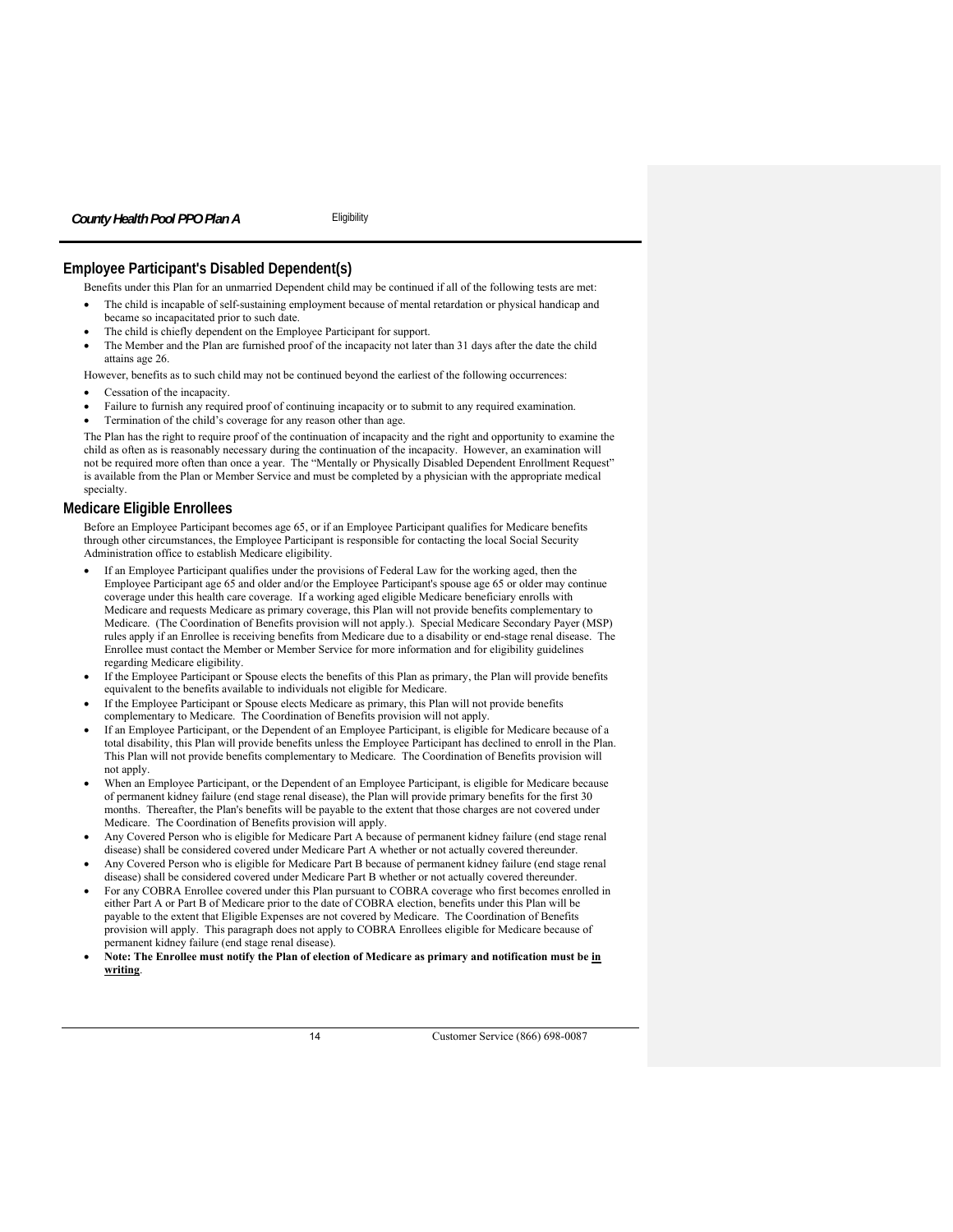# **Effective Dates and Contribution Requirements**

This Plan Document and Summary Plan Description is effective as of January 1, 2022. Benefits of this Plan shall be payable only for expenses incurred on or after the Effective Date of this Plan Document and Summary Plan Description, and on and after the Effective Date for an Enrollee's coverage, except as specified.

The Effective Date for an Enrollee's coverage under the Plan will commence on the first of a month, the waiting period is determined in accordance with a policy set by the individual Member that employs the prospective Employee Participant. Plan Members have elected whether their individual Employee Participants will contribute to the cost of the Employee Participants' and/or Dependents' coverage.

#### **Benefits for Employee Participants**

- Coverage for the Employee Participant becomes effective on his eligibility date provided the Employee Participant has enrolled and authorized contributions (if required). If the Employee Participant enrolls within 31 days of his eligibility date, coverage will be effective on the date of eligibility.
- If the Employee Participant does not enroll within 31 days of his eligibility date, or coverage is terminated at any time while the Employee Participant is still at work, he is considered to be a Late Enrollee. If he was covered under another plan and loses that coverage, he may be eligible for Special Enrollment. He may, in the future, be able to enroll himself in this Plan effective January 1 of an open-enrollment year, provided that he requests enrollment prior to January 1 of the year he desires coverage.
- If the Employee Participant does not want coverage, he must sign a waiver of benefits.

# **Benefits for Dependent Participants**

Coverage for Dependent Participants becomes effective on the date eligible provided the Employee Participant has enrolled and authorized contributions (if required) for Dependent benefits on or prior to the date eligible.

- If an Employee Participant has eligible Dependents on the Effective Date of his coverage and he has enrolled and authorized contributions (if required) for Dependent benefits, coverage for those Dependents will be effective on the date the Employee Participant's coverage begins.
- If an Employee Participant, who is not required to contribute toward the cost of Dependent benefits, does not have eligible Dependents on the Effective Date of his coverage and later acquires his first eligible Dependent(s) and enrolls his Dependent(s) within 31 days of the date eligible, coverage will be effective on the date of acquisition.
- If an Employee Participant, who is required to contribute toward the cost of Dependent benefits, does not have eligible Dependents on the Effective Date of his coverage and later acquires his first eligible Dependent(s), enrolls his Dependent(s) within 31 days of the date eligible, and authorizes contributions for Dependent benefits to be effective the date of acquisition, coverage will be effective on the date of acquisition.
- If an Employee Participant, who is required to contribute toward the cost of Dependent benefits, does not have eligible Dependents on the Effective Date of his coverage and later acquires his first eligible Dependent(s), enrolls his Dependent(s) within 31 days of the date eligible, and authorizes contributions for Dependent benefits to be effective the first of the month following acquisition, coverage will be effective on the first of the month following acquisition.
- Dependent benefits with respect to a Dependent acquired by an Employee Participant while he is covered for Dependent benefits shall become effective on the date such Dependent is acquired if he enrolls his Dependent within 31 days.
- If an Employee Participant does not enroll for Dependent benefits within 31 days of the date eligible or Dependent coverage is terminated at any time while the Employee Participant is still at work, his Dependent(s) are considered to be late Enrollee(s). If they are covered under another plan and lose that coverage, they may be eligible for Special Enrollment. The Employee Participant may in the future be able to enroll his Dependent(s) in this Plan effective January 1 of an open-enrollment year, provided that he requests enrollment **prior** to January 1 of the year they desire coverage.
- In the case of a newborn Dependent, coverage will be retroactive to the date of birth. The first 31 days, the newborn will be covered under the mother's policy, if a covered participant of the plan. To extend coverage for the newborn beyond the first 31 days, the Employee Participant must enroll the newborn within 31 days following the birth.
- If the Employee Participant does not want coverage for his eligible Dependents, he must sign a waiver of benefits.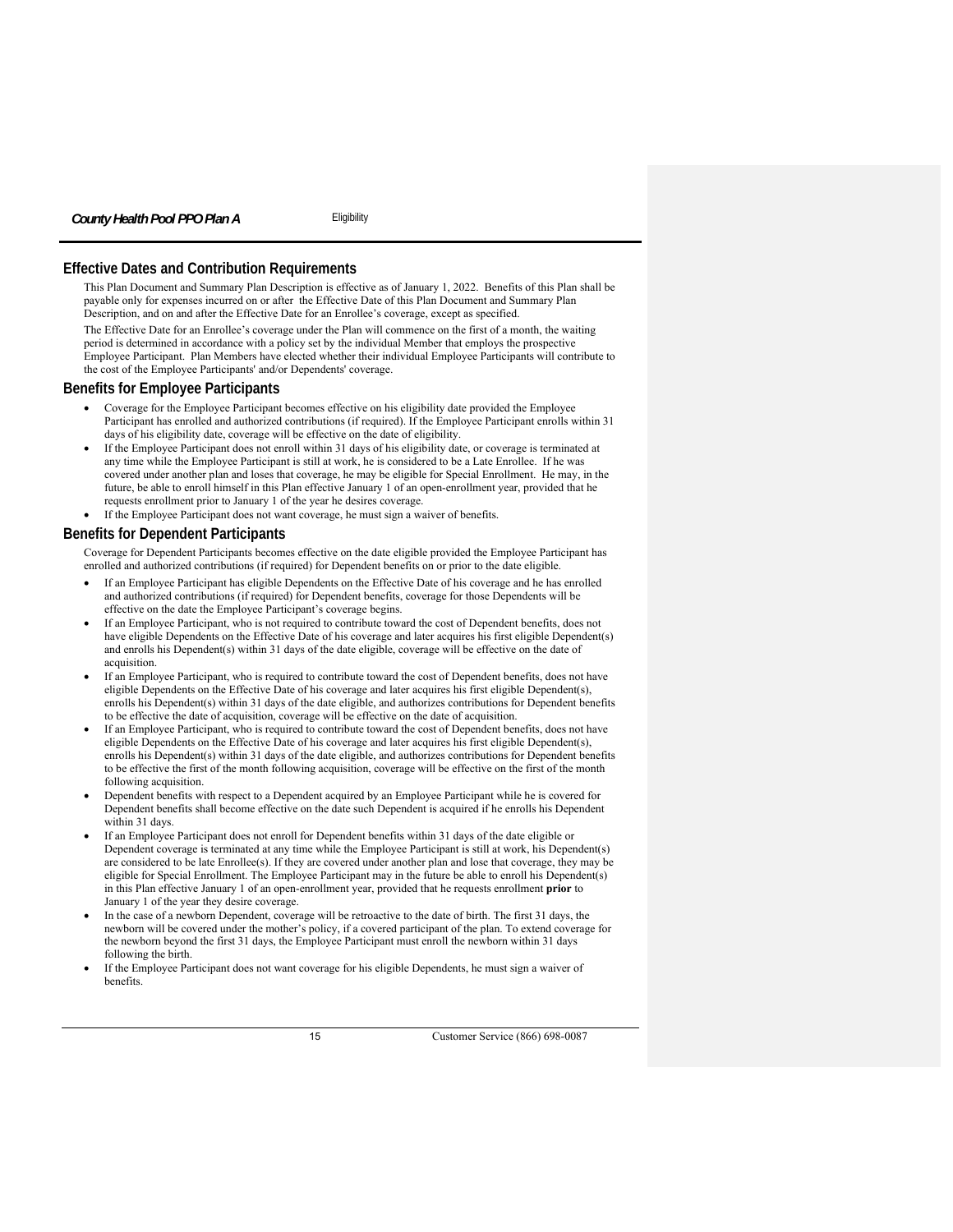No Dependent benefits shall become effective unless the Employee Participant is, or simultaneously becomes an Enrollee covered for benefits.

# **Enrollment Process**

In order for eligible Employee Participants and their eligible Dependents to obtain benefits, the Employee Participant must follow the Member's enrollment process, which details who is eligible for enrollment and what forms are required for enrollment. Eligibility for benefits under this Plan Document and Summary Plan Description begins as of the Effective Date stated on the benefit ID Card. No services received prior to that date are covered. Note: Submission of an Enrollment Application/Change Form does not guarantee Enrollee enrollment.

#### *Enrollment Forms*

The Employee Participant must submit an Enrollment Application/Change Form to add any Dependents as Enrollees. Additional forms may be required for special dependent status. Employee Participants may obtain an Enrollment Application/Change Form or any additional forms from their CHP Benefit Administrator/Contact Person.

#### *Initial Enrollment*

Eligible Employees may apply for benefits for themselves and their eligible Dependents by submitting an Enrollment Application/Change Form. The Member and the Plan must receive the Enrollment Application/Change Form within 31 days after the date of hire or within 31 days of the expiration of the waiting period, as defined in the Member's new hire policy. The Effective Date of benefits will be determined in accordance with any established waiting period as determined by the Member. The Member will inform the Employee of the length of the waiting period or applicable Look Back Period

## *Open-enrollment*

.

Any eligible Employee may enroll during the Plan's open-enrollment period. The Benefit Administrator/Contact Person will provide the dates of the open-enrollment period to eligible Employees.

#### *Newly Eligible Dependent Enrollment*

A current Employee Participant may add a Dependent, for whom the Employee Participant is legally financially responsible regarding medical, dental, and other health care expenses, that becomes newly eligible due to a Qualifying Event. See the *Employee Participant's Dependent* heading in this section for information on eligibility requirements of a Dependent. Qualifying Events may include marriage, birth, placement for adoption, issuance of a court order, loss of Medicaid, Colorado Health Insurance Program coverage or eligibility for state premium assistance. The Member and the Plan must receive an Enrollment Application/Change Form for the addition of the Dependent within 31 days after the date of the Qualifying Event (60 days for a Qualifying event defined as a loss of Medicaid, CHIP coverage or eligibility for state premium assistance). Proof of the Qualifying Event, e.g. a copy of the marriage certificate or court order, **must** be attached to the completed Enrollment Application/Change Form. Eligibility for benefits will be effective as described in the *Employee Participant's Dependent* section.

When the Employee Participant or the Employee Participant's spouse is required by a court or administrative order for child support, to provide coverage for an eligible Dependent, the eligible Dependent must be enrolled within 31 days of the issuance of such order. The Member and the Plan **must** receive a copy of the court or administrative order with the Enrollment Application/Change Form. If the Employee Participant does not enroll the eligible Dependent within 31 days of issuance of the order, the Employee Participant may in the future be able to enroll his Dependent(s) in this Plan effective January 1 of an open-enrollment year, provided that he requests enrollment **prior** to January 1 of the year they desire coverage..

#### *Special Enrollment for Eligible Employees and Eligible Dependents*

If the Employee Participant does not enroll within 31 days of his Eligibility Date, or coverage is terminated at any time while the Employee Participant is still at work, he is considered to be a *Late Entrant* unless he was covered under another plan and loses that coverage, in which case he may be eligible for Special Enrollment. He may in the future be able to enroll himself and his eligible Dependents in this Plan during the open-enrollment period.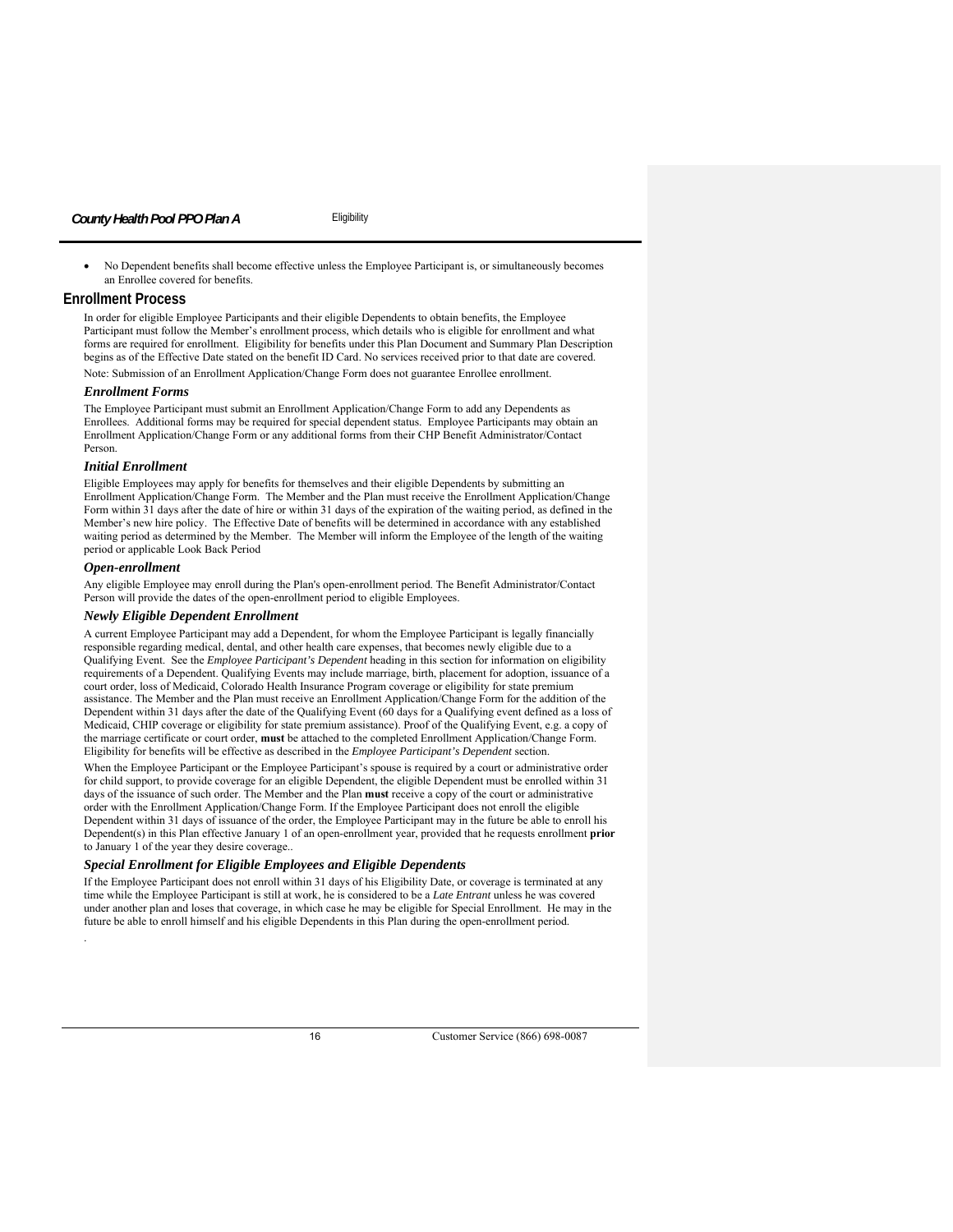#### *Status Change of State Medicaid Plan or State Child Health Insurance Program (SCHIP)*

Loss of eligibility from a state Medicaid or SCHIP health plan is also a qualifying event for special enrollment for the eligible employee and/or eligible Dependents. The employee must properly file an application with the employer within 60 days after coverage has ended, Medicaid coverage has ended, or 90 days after SCHIP coverage has ended. In addition, special enrollment is allowed for the employee who becomes eligible for premium assistance, with respect to coverage under the employer's health coverage, under a state Medicaid or SCHIP health plan, including any waiver or demonstration project conducted under or in relation to these plans. Similarly, the employee must properly file an application with the employer within 60 days after the eligibility date for assistance is determined.

## *Military Service*

Enrollees going into or returning from military service may elect to continue Plan coverage as mandated by the Uniformed Services Employment and Reemployment Rights Act (USERRA) under the following circumstances. These rights apply only to employees and their Dependents covered under the Plan before the employee leaves for military service:

- The maximum period of coverage of a person under such an election shall be the lesser of;
	- The 24 month period beginning on the date on which the person's absence begins; or The day after the date on which the person was required to apply for or return to a position of
	- employment and fails to do so.
- A person who elects to continue health plan coverage may be required to pay up to 102% of the full contribution under the Plan, except a person on active duty for 30 days or less cannot be required to pay more than the Employee's share, if any, for the coverage.

An exclusion or waiting period may not be imposed in connection with the reinstatement of coverage upon reemployment if one would not have been imposed had coverage not been terminated because of service. However, an exclusion or waiting period may be imposed for coverage of any illness or injury determined by the Secretary of Veterans Affairs to have been incurred in, or aggravated during, the performance of uniformed service.

# **Termination**

# *Employee Participant Termination*

- The coverage of any Employee Participant under this plan shall cease on the earliest of the following:
- The termination date of this Plan Document and Summary Plan Description.
- The ending of the period for which contributions, if required, have been paid.
- The last day of the month the Employee Participant is no longer eligible for coverage under this Plan Document and Summary Plan Description.
- The Employee Participant begins active duty in the Armed Forces of any country for longer than 31 days.
- The death of the Employee Participant.
- The last day of the month the Employee Participant terminates employment.
- The last day of the month in which retirement of the Employee Participant occurs, unless covered as an Incentivized Retiree.
- The last day of the month in which an Employee Participant has experienced a Qualifying Event or financial hardship. The Employee has 31 days from the date of the Qualifying Event or financial hardship to notify the Plan Administrator and provide supporting documentation.

A Member must signify an Employee's termination of employment by notifying the Plan. If subsequent to termination of service, an Employee Participant is re-employed or reinstated as an eligible Participant, he will be treated in the same manner as a new Participant at the date of such re-employment or reinstatement unless such Employee Participant has been covered continuously since termination by electing coverage under this Plan through COBRA.

Members may, according to their policies, continue coverage for an Employee Participant on leave of absence or otherwise approved absence from work, at the same contribution level as any other Employee for a period of up to six months without terminating the Employee Participant.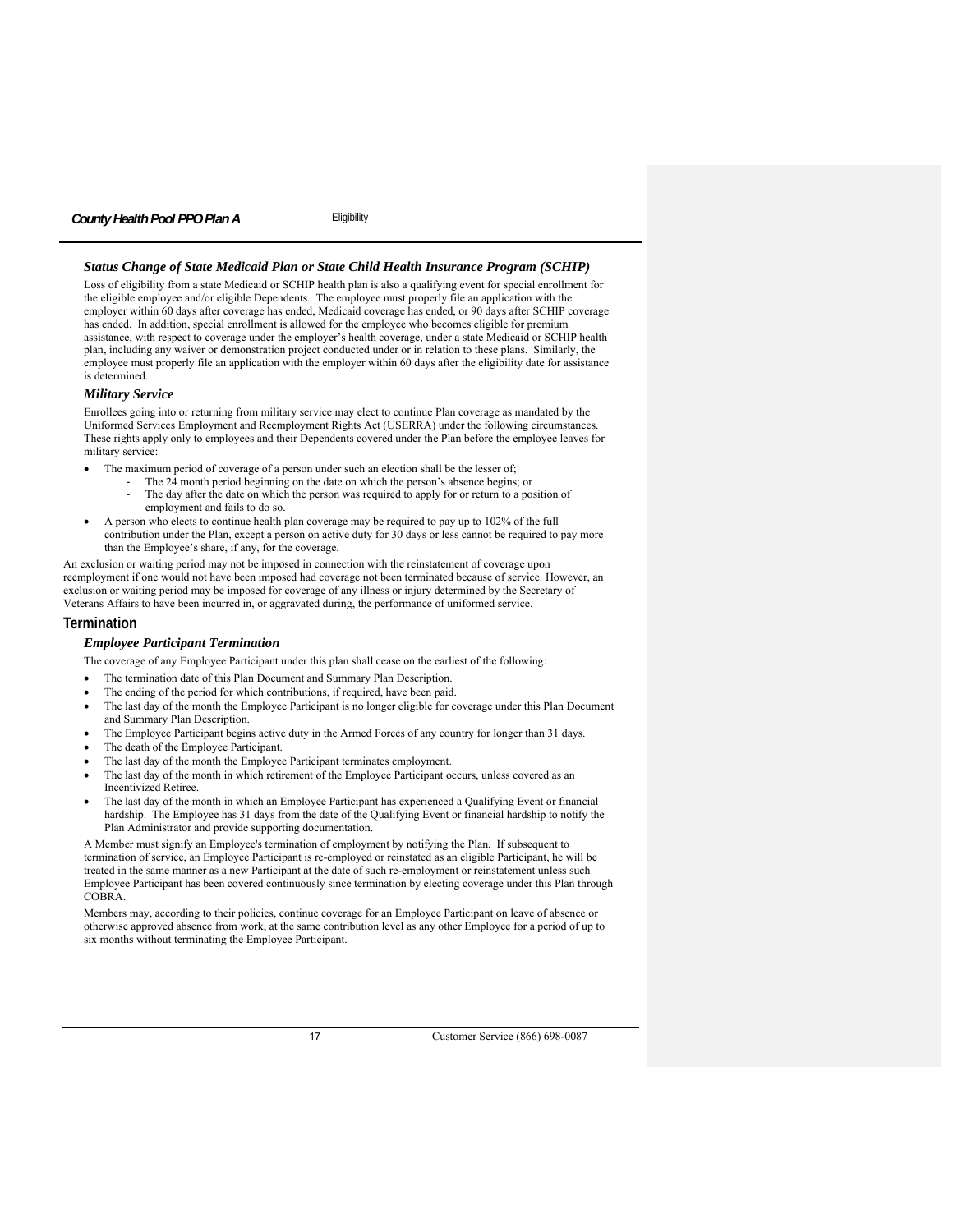#### *Employee Participant's Dependent Termination*

Coverage with respect to any participating Dependent shall cease at the end of the month in which the individual ceases to be a Dependent as defined in this Plan Document and Summary Plan Description. Coverage with respect to all Dependents of an Employee Participant shall cease on the date coverage terminates for the Employee, except as provided in COBRA COVERAGE as defined in this document. An Employee Participant's Dependent coverage shall also terminate at the end of the month the Employee Participant requests such coverage be terminated, but in no event prior to the date of such request.

#### *Effect of Termination*

When coverage terminates, benefits shall not be provided for any hospital or medical service after termination even though such services are furnished as a result of a sickness or accident occurring before such termination of coverage unless otherwise provided under this plan.

#### *What the Plan Will Pay for After Termination*

The Plan will not pay for any services provided after the Enrollee's benefits end. An Enrollee is liable for benefit payments made by the Plan on behalf of the Enrollee for services provided after the Enrollee's benefits have terminated, even if the termination was retroactive.

#### **Rescission**

The County Health Pool will not rescind individual coverage, other than for failure to pay premiums in a timely manner, unless there is fraud or an individual makes an intentional misrepresentation of material fact.

#### **COBRA Coverage**

In accordance with Federal Law, under certain circumstances, an Enrollee whose coverage under this Plan would otherwise terminate may elect to continue coverage for a limited period of time.

An Enrollee who is eligible for COBRA coverage is called a Qualified Beneficiary. The events making an Enrollee eligible for COBRA coverage are called Qualifying Events. Definitions of both terms can be found in the GLOSSARY section.

#### *COBRA Eligibility*

Employee Participants and their Dependents who lose eligibility under this Plan are eligible for COBRA coverage under the Consolidated Omnibus Budget Reconciliation Act of 1985 (COBRA), as amended, including without limitation amendments under the American Recovery and Reinvestment Act of 2009 ("ARRA") and subsequent legislation Enrollees should contact their Benefit Administrator/Contact Person for additional information. COBRA coverage is available for 18, 29 or 36 months, depending on the Qualifying Event(s), and only if the application and premium of the Federal Law are met.

COBRA coverage is available for Employee Participants and their Dependents for 18 months from the date of the following Qualifying Events:

When an Employee Participant loses coverage due to a reduction in work hours, including layoffs.

When an Employee Participant loses coverage due to the voluntary or involuntary termination of employment, including retirement and excluding gross misconduct.

COBRA coverage is available for Employee Participants and their Dependents for 29 months from the date of the following Qualifying Event:

 When the Social Security Administration has determined that an Employee Participant or Dependent was disabled when coverage was terminated, or within 60 days after the coverage was terminated, due to one of the Qualifying Events above, and the Employee Participant or Dependent is still disabled when the 18-month continuation period expires.

COBRA coverage is available for the following individuals for 36 months from the date of the following Qualifying Events:

- The surviving spouse and surviving children of a covered Employee Participant, when the covered Employee Participant dies.
- The Employee Participant became eligible for Medicare benefits prior to COBRA election.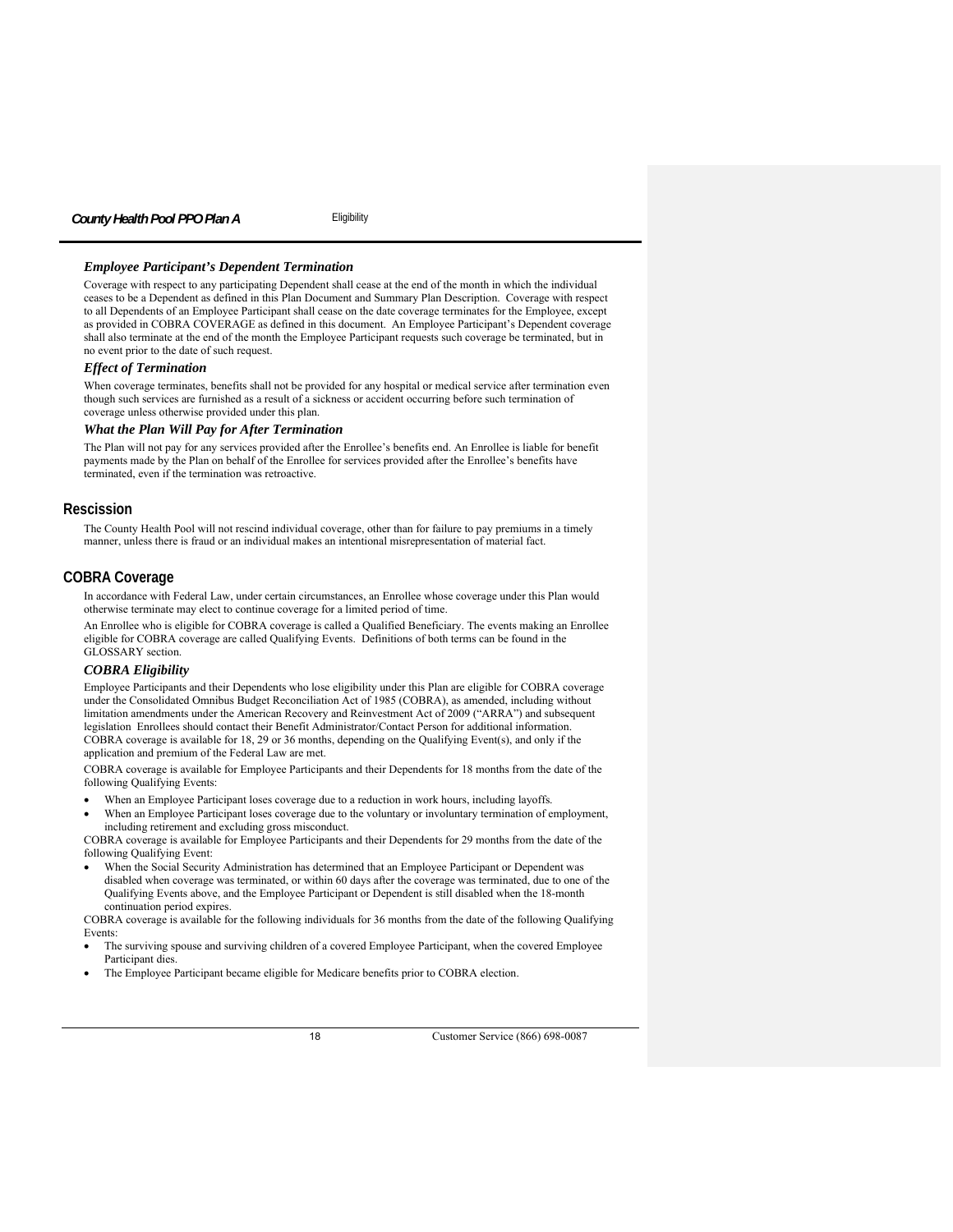- Spouse or dependent children of a covered employee, if the employee became eligible for Medicare benefits before COBRA election.
- Spouse or dependent children of a covered employee, when the employee and the Spouse separate or divorce.
- Spouses and dependent children of a covered Employee Participant, when the dependent children lose eligibility as Dependents.

COBRA coverage is available to children born or placed for adoption during the period of COBRA coverage for the remainder of either the 18-month or 36-month COBRA continuation period. The Qualifying Event that triggered the COBRA coverage will determine the length of the continuation period for the newborn or adoptee.

#### *COBRA Notification*

In the case of a Qualifying Event (death, termination of employment or reduction in hours) a Qualified Beneficiary will receive information from the Plan concerning COBRA coverage within 14 days of loss of coverage. This information will include instructions on how to elect COBRA coverage, the amount of the monthly COBRA contribution, and enrollment and payment instructions. With respect to disabled Employees electing the 11-month extension of COBRA coverage, such disabled Employee must notify the Plan within 60 days of determination of disability by Social Security and before the end of the initial 18-month continuation period. In addition, the disabled Employee must notify the Plan within 30 days of final determination of Social Security that the disability no longer exists. Following receipt of timely notice of such Qualifying Event and within 14 days of receipt of such notice, the Plan will provide the disabled Employee with information concerning COBRA coverage and rates.

In the case of a Qualifying Event, or the Employee's enrollment in either Part A or Part B of Medicare, a Qualified Beneficiary must notify the Member and the Plan within sixty 60 days of the Qualifying Event. If notice is not received within 60 days of the Qualifying Event, the Qualified Beneficiary will not be eligible for COBRA coverage. Following receipt of timely notice of a Qualifying Event and within 14 days of loss of coverage, the Plan will provide the eligible Dependent with information concerning COBRA coverage and rates.

After notification of COBRA coverage, the Qualified Beneficiary will have 60 days to elect COBRA coverage, after the later of the following dates:

- The date that the Qualified Beneficiary would lose coverage on account of the Qualifying Event,
- The date that the Qualified Beneficiary is sent such notice.
- If a Qualified Beneficiary chooses to waive coverage, a waiver of COBRA coverage will be effective on the date that the waiver is sent to the Plan.
- A Qualified Beneficiary who, during the election period, waives COBRA coverage can revoke the waiver at any time before the end of the election period. However, if a Qualified Beneficiary who waives COBRA coverage later revokes the waiver, coverage will be effective retroactive to the original Qualifying Event date.
- The first monthly payment (which will include premiums for all months since coverage terminated) must be received by the Plan within 45 days of the date the Qualified Beneficiary elects to continue coverage. Each subsequent payment is due by the first day of the month for which coverage is intended, and shall be considered timely if received within 30 days of the date due.
- If premiums are not received in a timely manner, coverage will terminate as the first day of any period for which timely payment is not made to the plan. No claims will be paid until premium payment is received by the Plan.

# *Termination of COBRA coverage*

COBRA coverage as provided under this section will terminate on the earliest of the following dates, as applicable:

- The date the Qualified Beneficiary first becomes covered under any other group medical coverage as an Employee or Dependent after COBRA is elected. In the event such other group medical coverage has a preexisting condition clause or limitation, COBRA coverage will not terminate until exhaustion of the maximum
- period COBRA coverage is allowed or until the pre-existing condition clause or limitation has been satisfied.
- The end of the period for which the last payment was made for coverage in a timely manner.
- The maximum continuation period has been exhausted.
- The date the spouse remarries and becomes eligible for coverage under the new spouse's policy of group health insurance.
- The date the Qualified Beneficiary first becomes enrolled in either Part A or Part B of Medicare after COBRA is elected, other than as an ESRD beneficiary.
- The date the Member ceases to provide any group medical plan.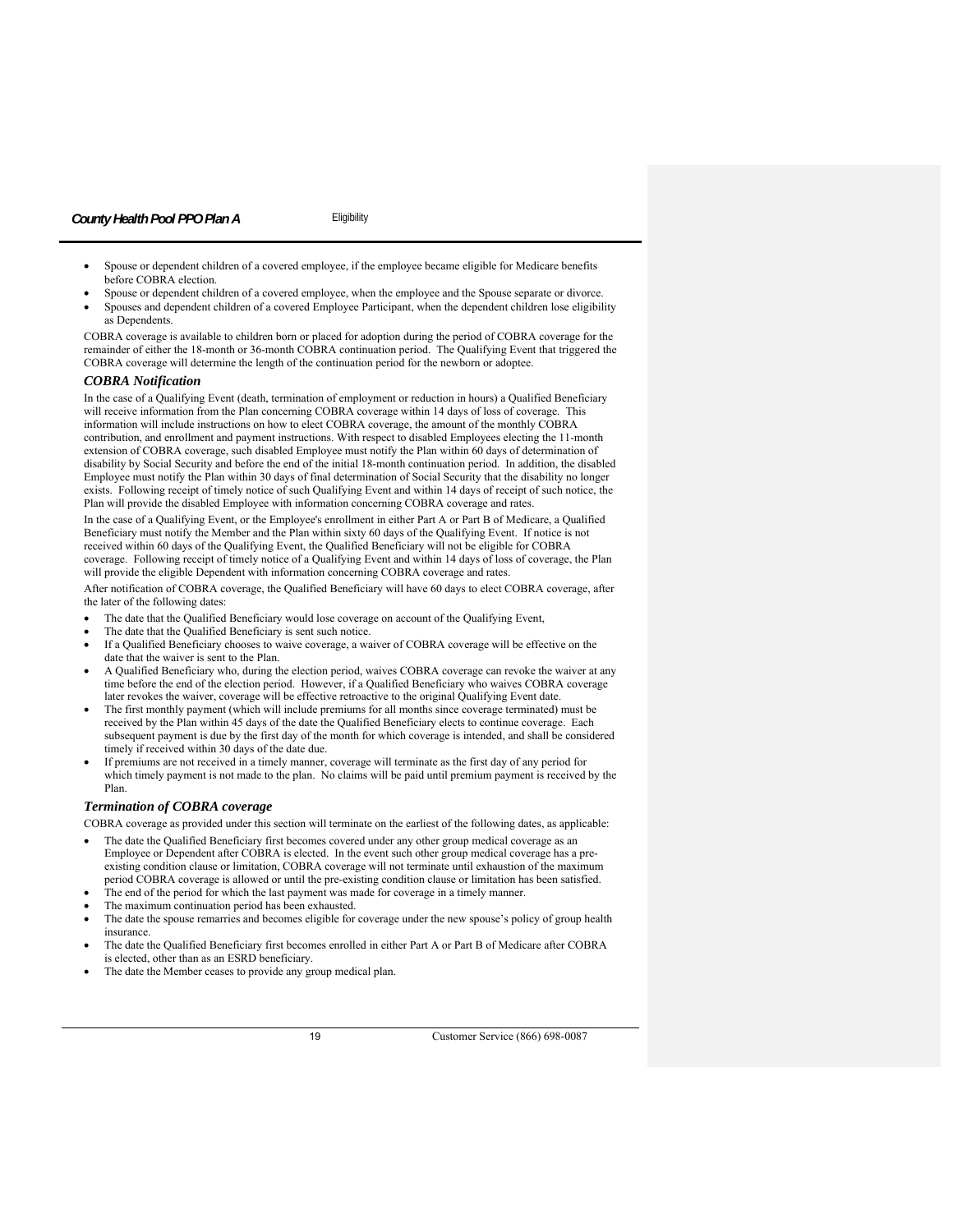- The Qualified Beneficiary's coverage was extended due to disability and there has been a final determination that he is no longer disabled. In that case, COBRA coverage for all Qualified Beneficiaries who were entitled to the disability extension, by reason of the disability of the Qualified Beneficiary who has been determined to be no longer disabled, will end on the first day of the month that begins no more than 30 days after the date of final determination that the individual is no longer disabled. Such determination will not result in the termination of COBRA coverage before the end of the maximum coverage period that would apply without regard to the disability extension.
- The end of the month for which the Qualified Beneficiary has requested, **in writing**, a voluntary termination.

# *Contribution for COBRA coverage*

For a Qualified Beneficiary to continue coverage under this Plan, the entire cost of coverage must be paid to the Plan each month. The contribution amount will be 102% (except in the case where COBRA is extended due to disability, the contribution amount will be 150%) of the applicable contribution for a similarly situated non- COBRA Enrollee.

# *Election Period for COBRA coverage*

- A Qualified Beneficiary must elect COBRA coverage within sixty (60) days after the later of:
- The date coverage terminates under this Plan because of the Qualifying Event.
- The date the Qualified Beneficiary receives notice from the Plan of the right to this Continuation.

Under certain circumstances, COBRA amendments may provide for premium reductions or extended election periods for health benefits under COBRA. If applicable, notice thereof will be provided as required by law.

Further detail concerning COBRA is available from the Benefit Administrator/Contact Person.

#### *Family and Medical Leave Act*

When an Employee Participant takes time off from work pursuant to the Family and Medical Leave Act, medical benefits remain in force but the Employee Participant may be required to pay the Member's share of the contribution. Enrollees may contact their Benefit Administrator/Contact Person for details.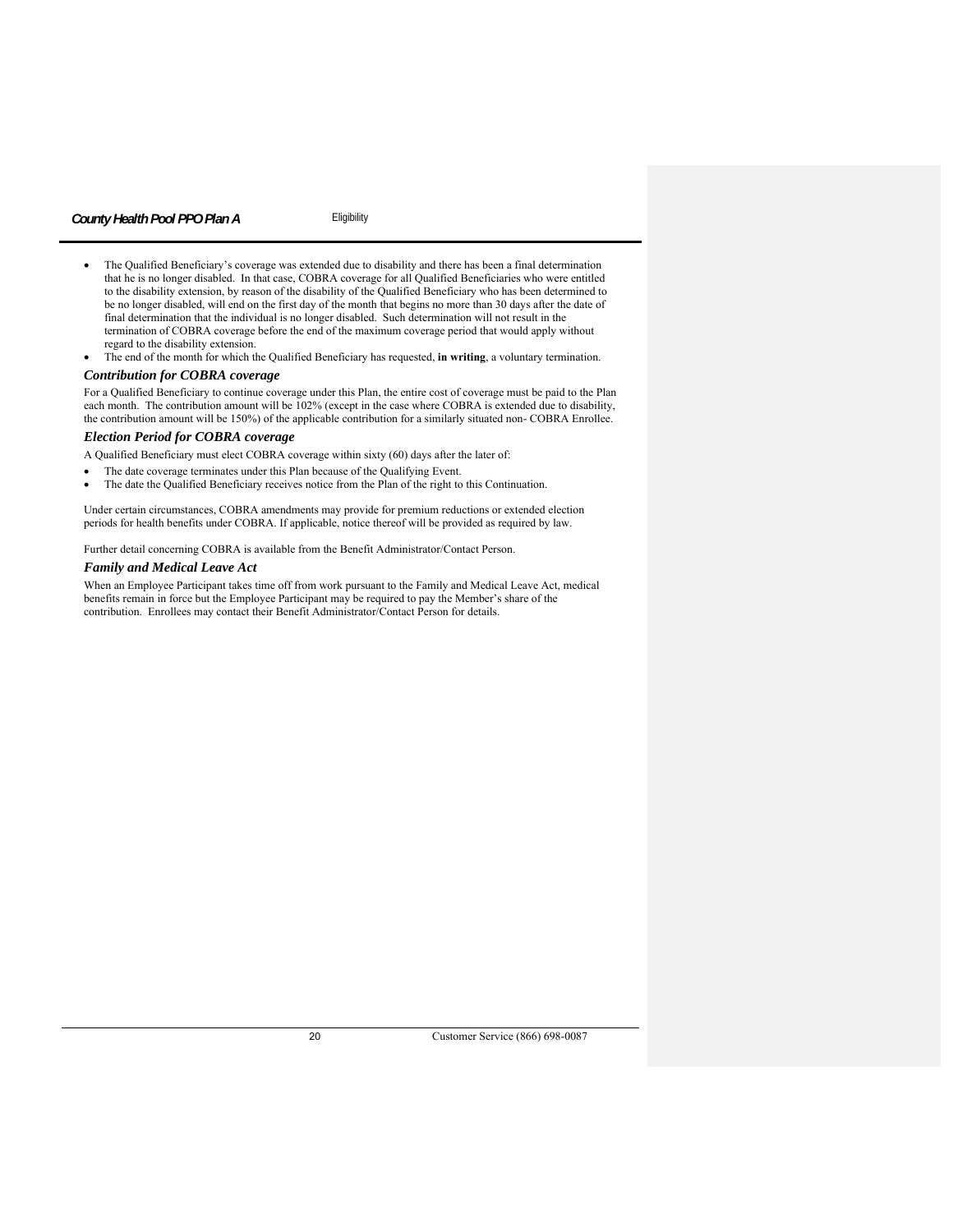Covered Services

# **Covered Services**

*County Health Pool PPO Plan A* 

This section describes covered services and supplies. Covered services and supplies are only benefits if they are medically necessary or preventive, not otherwise excluded under this Plan Document and Summary Plan Description as determined by Anthem, on behalf of the Plan, and obtained in the manner required by this Plan Document and Summary Plan Description. All services must be standard medical practice where they are received for the illness, injury or condition being treated, and they must be legal in the United States. The fact that a provider may prescribe, order, recommend or approve a service, treatment or supply does not make it medically necessary or a covered service and does not guarantee payment. For services received from a non-Participating or out-of-state Provider, the Enrollee is responsible for verifying that Pre-certification/Pre-authorization required for certain services is obtained. This information is available by calling Member Service. Anthem bases its decisions about Pre-certification/Pre-authorization, medical necessity, experimental/investigational and new technology on medical policy developed by Anthem. Anthem will also consider published peer reviewed medical literature, opinions of experts and the recommendations of nationally recognized public and private organizations, which review the medical effectiveness of health care services and technology.

Care must be received from a Participating Provider to be covered at the In-Network level, except Precertification/Pre-authorization. Services which are not received from a Participating Provider will be considered Out-of-Network, unless otherwise specified in this Plan Document

All covered services are subject to the exclusions listed in this section in addition to those set forth elsewhere in this Plan Document and Summary Plan Description including those in GENERAL EXCLUSIONS in this document. All covered services are subject to the other conditions and limitations of this Plan Document and Summary Plan Description.

# **Preventive Care Services**

This section describes covered services and exclusions for preventive care.

 Screenings and other services are covered as Preventive Care for adults and children with no current symptoms or prior history of a medical condition associated with that screening or service.

Members who have current symptoms or have been diagnosed with a medical condition are not considered to require Preventive Care for that condition but instead benefits will be considered under the Physician Office Services or Diagnostic Services benefits.

In-Network Preventive Care Services in this section shall meet requirements as determined by federal and state law. Many preventive care services when provided by Participating Providers are covered by this Plan Document with no Deductible, Copayment or Coinsurance. That means that we pay 100% of the Maximum Allowed Amount for Participating Providers. Most Preventive Care Services when received Out-of-Network are not covered, see information below for those services that are covered. In-Network Covered Services fall under the following broad categories as shown below:

- Services with an "A" or "B" rating from the United States Preventive Services Task Force. Examples of these services are screenings for:
	- Breast cancer;
	- Cervical cancer:
	- Colorectal cancer:
	- High Blood Pressure;
	- Type 2 Diabetes Mellitus;
	- Cholesterol;
	- Child and Adult Obesity.

 Immunizations for children, adolescents, and adults recommended by the Advisory Committee on Immunization Practices of the Centers for Disease Control and Prevention.

 Preventive care and screenings for children, adolescents, and adults as provided for in the comprehensive guidelines supported by the Health Resources and Services Administration.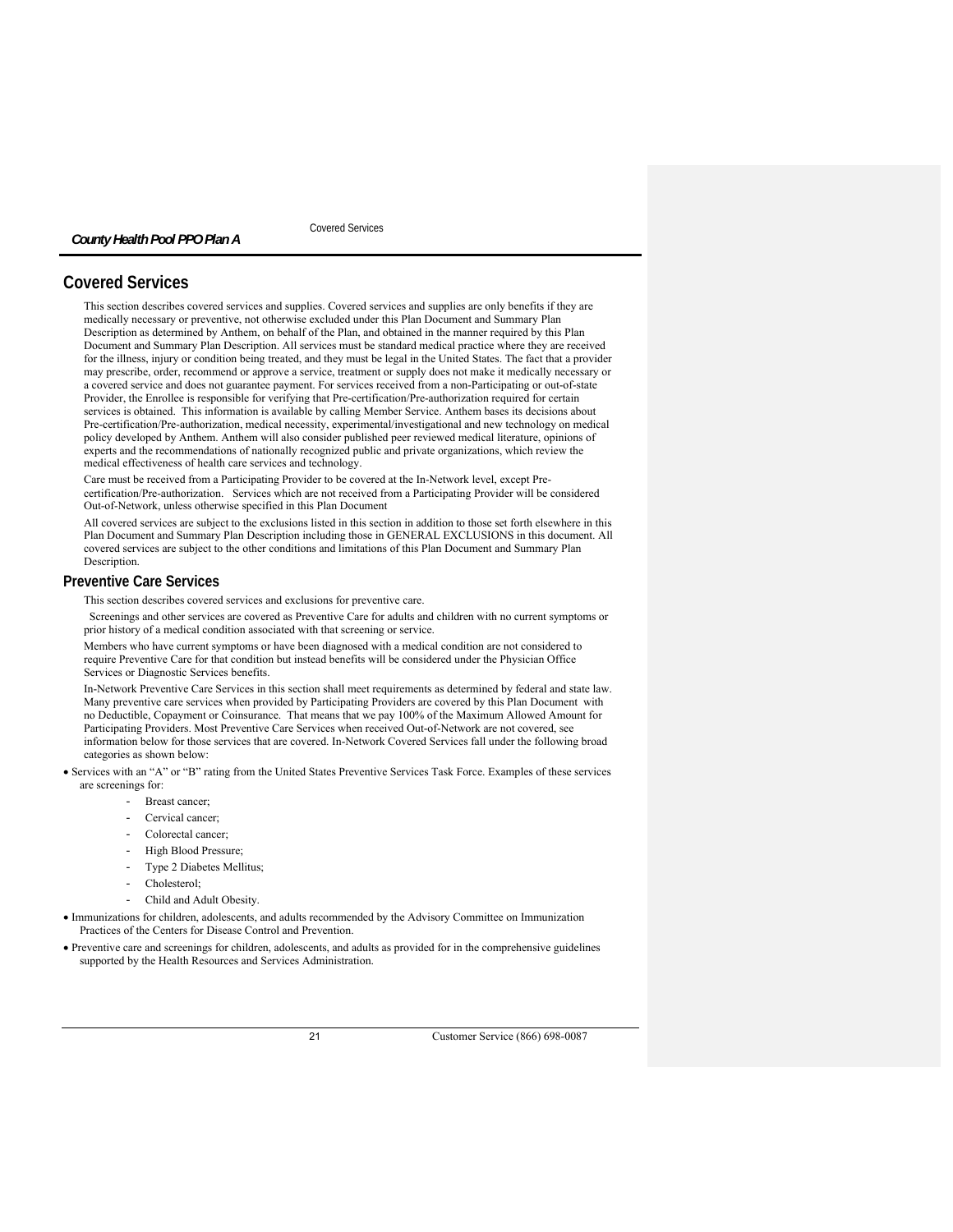Covered Services

- . Other preventive care and screening for women are also covered based on the guidelines from by the Health Resources and Services Administration, including the following:
- Women's contraceptives, sterilization procedures, and counseling. This includes Generic and Single Source Drugs as well as injectable contraceptives and patches. Contraceptive devices such as diaphragms, intrauterine devices (IUDs), and implants are also covered. Multi-Source Drugs will be covered as a Preventive Care benefit when Medically Necessary, otherwise they Drugs will be covered under the Prescription Drugs section.
	- Breastfeeding support, supplies, and counseling. Benefits for breast pumps are limited to one pump per pregnancy.
	- Gestational diabetes screening.
- Preventive care services for tobacco cessation for Members age 18 and older as recommended by the United States Preventive Services Task Force including:
	- Counseling;
	- Prescription Drugs; and
	- Nicotine replacement therapy products when prescribed by a Provider, including over the counter (OTC) nicotine gum, lozenges and patches.

Prescription drugs and OTC items are limited to a no more than 180 day supply per 365 days.

- Prescription Drugs and OTC items identified as an "A" or "B" recommendation by the United States Preventive Services Task Force when prescribed by a Provider including:
	- Aspirin;
	- Folic acid supplement;
	- Vitamin D supplement;
	- Iron supplement; and
	- Bowel preparations.

Please note that certain age and gender and quantity limitations apply.

Additional women's Preventive Care Services include well-woman visits, HPV testing, counseling for sexually transmitted infections, counseling and screening for HIV, and counseling and screening for interpersonal and domestic violence. You may call Member Service using the number on your ID card or your CHP Benefits Administrator for additional information about these services. (or view the federal government's web sites, http://www.healthcare.gov/center/regulations/prevention.html; or http://www.ahrq.gov/clinic/uspstfix.htm; http://www.cdc.gov/vaccines/recs/acip/.)

Covered Services also include the following services required by state law:

- Routine screening mammogram;
- Routine cytologic screening (pap test);
- Routine prostate specific antigen (PSA) blood test and digital rectal;
- Colorectal cancer examination, including colonoscopies and related laboratory tests;
- Routine PKU tests for newborns.
- Cholesterol screening for lipid disorders;
- Tobacco use screening of adults and tobacco cessation and smoking cessation interventions by your Provider;
- Alcohol misuse screening and behavioral counseling interventions for adults by your Provider.
- Coverage for benefits in this section shall meet or exceed those required by applicable insurance law, which may change from time to time.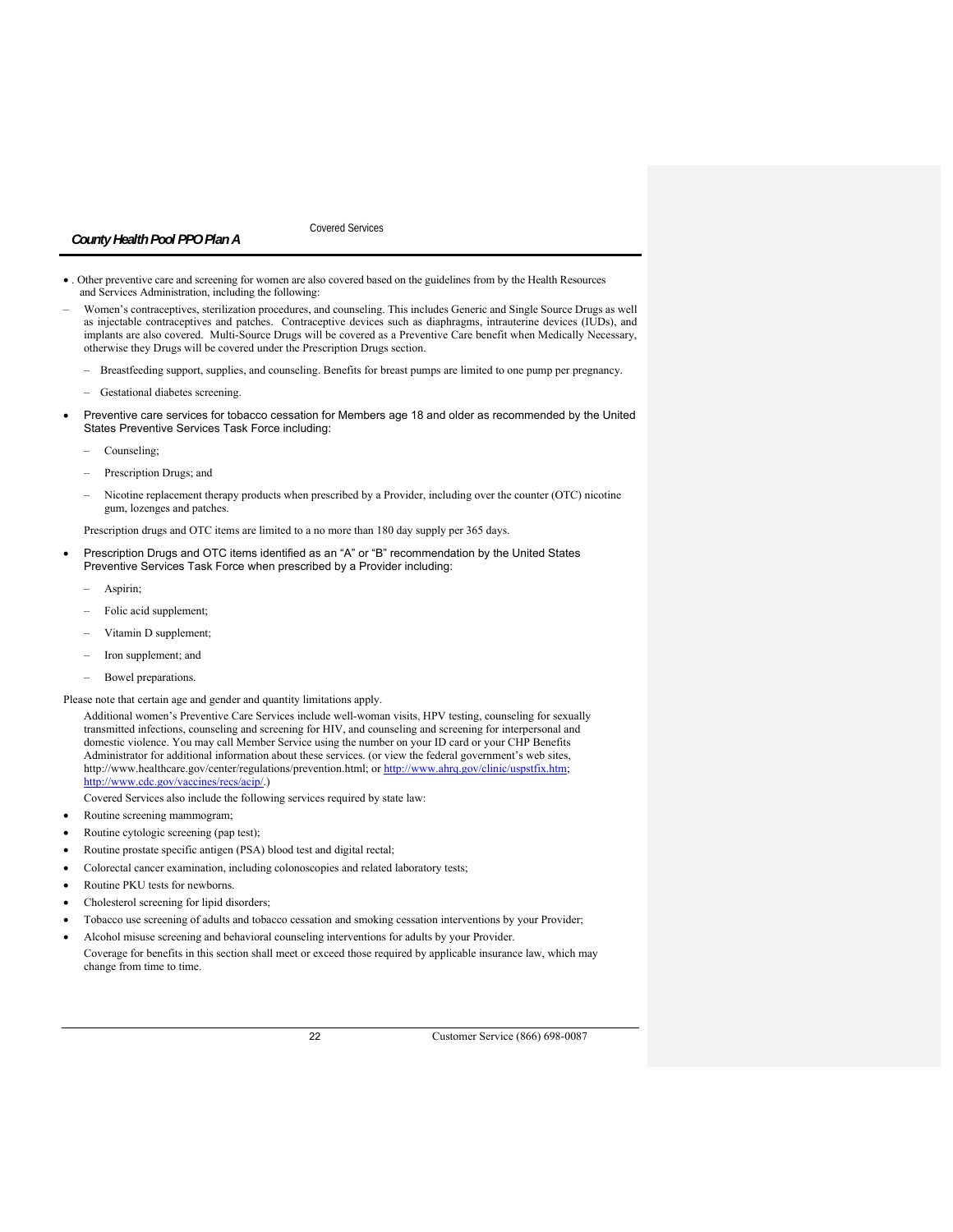Covered Services

#### **In addition to federal and state law requirements, the following services are covered for both men and women over the age of 19**

- Annual medical diabetes eye exams, or in accordance with the frequency determined by your Provider;
- 1 Department of Transportation Commercial Driver's License (DOT-CDL) physical every 24 months (if required for job with Member) An additional DOT-CDL physical required to maintain the CDL for the Members job within 12 months based upon a medical condition will be covered in addition to the 24 month CDL.1 Biennial Occupational Firefighter Medical Evaluation. Reimbursement limit capped at the current CDL level of reimbursement.
- Services received at a community-based health fair, maximum reimbursement of \$40 total per year. Submit claims to Anthem, on behalf of the Plan, for reimbursement. PSA testing done at the health fair covered at in-network coinsurance levels.
- An annual flu immunization

# **Out-of-Network preventive care is covered for the following services:**

# **Children**

Benefits are provided for periodic routine exams for Enrollees based on guidelines from many sources. Exams include a medical history, complete physical examination, developmental assessment and guidance. Having the right exams at the right time may help the Enrollee avoid serious illness.

*All children age 0-12 years*

Routine immunizations, including an annual flu immunization\*

*Age 0-11 Months* 

- 6 well-child visits
- 1 PKU (phenylketonuria) test

# *Age 12-23 Months*

- 3 well-child visits
- *Age 2-6 years*
- 1 well-child visit every year\*

#### *Age 7-13 years*

- 1 well-child visit every two years\*
- Immunizations against cervical cancer to the extent required by applicable law

#### **Women**

## *Age 40 years and over*

• 1 mammogram every year.\*

#### **Men**

*Age 40 years and over* 

 1 prostate specific antigen (PSA) blood test and digital rectal examination every year.\* When a PSA is received at a community-based health fair, you are required to pay in-network coinsurance.

# **Preventive Care Exclusions —** The following services, supplies or care are not covered:

- Out-of-Network preventive care visits that exceed the limits listed above for children up to age 13.
- Routine exams and immunizations related to sports, insurance, condition of employment (except DOT-CDL
- exam every 24 months), for licensing, school, church or camp.
- Immunizations required for travel.
- Preventive services provided Out-of-Network except as provided above as covered service.
- \* Provided at anytime within the current plan year

# **Family Planning**

This section describes covered services and exclusions for birth control and infertility.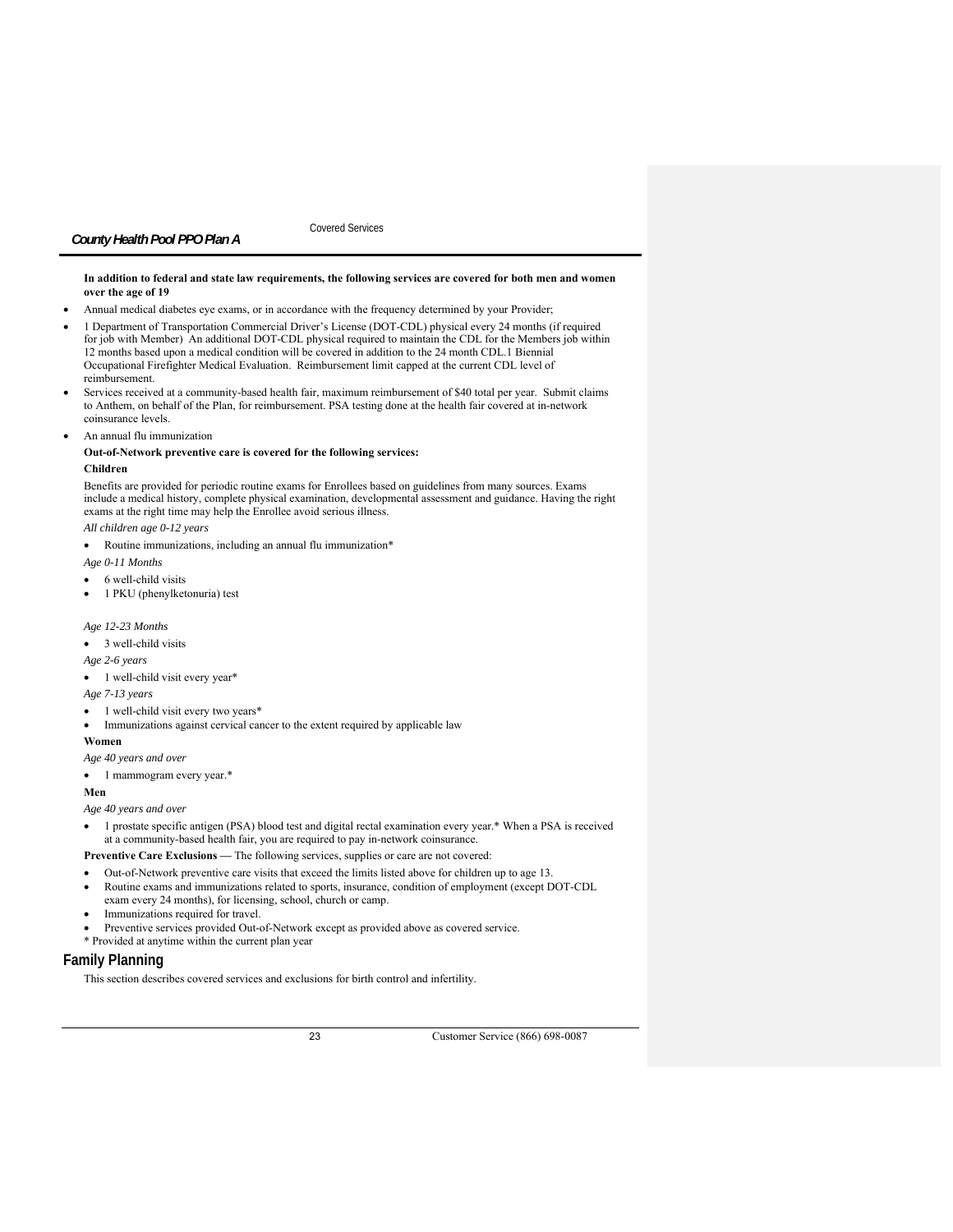Covered Services

# *Birth Control*

Birth control benefits include family planning counseling and birth control devices provided in a Provider's office. Benefits are provided for:

- Injections for birth control purposes.
- Fitting of diaphragm or cervical cap.
- Surgical implantation and removal of a contraceptive device.
- Insertion or removal of an IUD.
- Prescription birth control pills and birth control patches provided under the heading of PRESCRIPTION DRUGS.

Benefits are also provided for:

Surgical sterilization (e.g., tubal ligation or vasectomy) and related services.

# **Birth Control Exclusions — The following services, supplies or care are not covered:**

- Over the counter products for birth control purposes (e.g., sponges, spermicides and condoms).
- Reversals of sterilization.

# *Infertility*

Benefits are provided **only to diagnose** the actual cause of infertility. Once the infertility diagnosis has been determined, treatment is limited to those conditions requiring surgical treatment for correction (e.g., opening an obstructed fallopian tube, epididymis, or vasdeferens).

**Infertility Exclusions —** The following services, supplies or care are not covered:

- Any surgeries, treatments, or services when the obstruction is related to the reversal of a surgical sterilization.
- Hormonal manipulation with excess hormones to increase production of mature ova for fertilization. Any service, supply or drug used in conjunction with or for the purpose of an artificially induced pregnancy, including Artificial Reproductive Technology (ART) procedures.
- Artificial insemination, including test tube fertilization, drugs for induced ovulation, or other artificial methods of conception. Artificial insemination is the placement of a sperm sample into a female reproductive tract for the purpose of inducing an assisted pregnancy.
- In-vitro (outside the body in an artificial environment) fertilization with husband or other donor sperm and any related services.
- In-vivo (within the living body) fertilization with husband or other donor sperm and any related services.
- Gamete Intrafallopian Transfer (GIFT) or Zygote Intrafallopian Transfer (ZIFT) and any related services.
- Cost of donor sperm or donor eggs.
- Diagnostic tests to determine the effectiveness of a procedure designed to promote fertility or pregnancy.
- Storage costs for sperm or frozen embryos.

# **Maternity and Newborn Care**

This section describes covered services and exclusions for maternity and newborn care.

Benefits are provided for maternity and covered newborn child care 'including diagnosis, care during pregnancy and for delivery services. Maternity services include normal vaginal delivery, cesarean section, spontaneous termination of pregnancy prior to full term, therapeutic termination of pregnancy prior to viability, and complications of pregnancy.

Benefits are provided for:

- Inpatient, outpatient, midwife and physician office services (including prenatal care) for vaginal delivery, cesarean section, and complications of pregnancy.
- Anesthesia services.
- Routine nursery care for a covered newborn including Provider services.
- For covered newborns all medically necessary care and treatment of injury and sickness including medically diagnosed congenital defects and birth abnormalities.
- Circumcision of a covered newborn male.
- Laboratory services related to prenatal care, postnatal care or therapeutic termination of a pregnancy.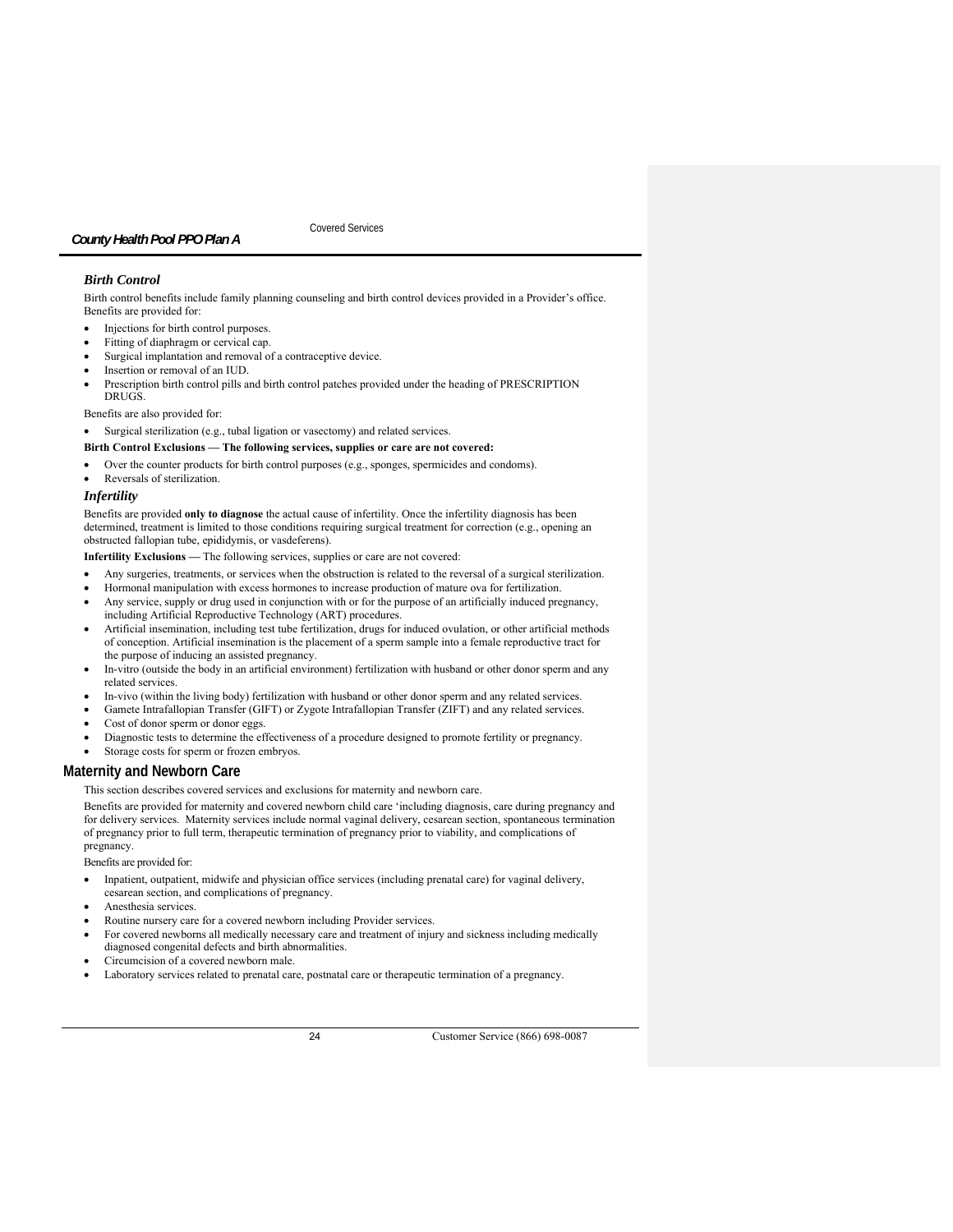Covered Services

- **One routine ultrasound per pregnancy**. Additional ultrasounds are based on medical necessity and require Pre-certification/Pre-authorization. See the *Managed Care Features* heading in the ABOUT YOUR HEALTH COVERAGE section for information on Pre-certification/Pre-authorization guidelines.
- Therapeutic termination of pregnancy is a benefit only when necessary to prevent the death of the pregnant Enrollee and every reasonable effort has been made to preserve her and her unborn child's lives. The procedure must be performed in a hospital or other licensed healthcare facility. There must be documentation that the Enrollee has a medical condition, as determined by a licensed physician Provider, which represents a serious and substantial threat to the life of the pregnant Enrollee if the pregnancy is allowed to continue to term.

Anthem, on behalf of the Plan, will not limit benefits for a hospital stay in connection with childbirth for the mother and newborn child to less than 48 hours following a vaginal delivery or 96 hours following a cesarean section. If the delivery occurs between 8:00 p.m. and 8:00 a.m., and the 48 or 96 hours have passed, benefits will continue until 8:00 a.m. the following morning. The mother's attending physician, after consulting with the mother, may discharge the mother and newborn child earlier if appropriate.

The newborn child must be the child of the Employee Participant or the Employee Participant's spouse to be eligible for benefits. If the mother of the newborn child is a covered Dependent child of the Employee Participant, only the mother's services are covered benefits. Any services the newborn child receives are not covered benefits. To learn how to enroll the newborn child of a Dependent child within 31 days of birth, see the *Employee Participant's Dependents* heading in ELIGIBILITY in this document for information*.* 

**Maternity and Newborn Care Exclusions —** The following services, supplies or care are not covered:

- Services including but not limited to preconception counseling, paternity testing, genetic counseling and testing, or testing for inherited disorders, screening for disorders, discussion of family history or test results to determine the sex or physical characteristics of an unborn child.
- Storage costs for umbilical cord blood.

#### **Diabetes Management**

This section describes covered services and exclusions for diabetic management.

Benefits are provided to Enrollees who have insulin dependent diabetes, non-insulin dependent diabetes and elevated blood glucose levels induced by pregnancy or other medical conditions, when medically necessary. Benefits are provided for diabetic nutritional counseling, glucose monitor and diabetic eye exams. Training and education are covered throughout the Enrollee's disease course when provided by a Certified, registered, or licensed health care professional with expertise in diabetes. Insulin pumps and related supplies are covered subject to meeting Anthem's medical policy criteria. Diabetic supplies and equipment are subject to the annual benefit maximum for durable medical supplies and equipment as listed in the *Benefit Summary*. When diabetic supplies are provided by a pharmacy they are covered under the prescription drug benefits and subject to the prescription copayment and do not apply to the medical equipment and supply benefit maximum.

**Diabetes Management Exclusions** *—* The following services or care are not covered:

Diabetic equipment when received from an out-of-network Provider.

# **Physician Office Services**

This section describes covered services and exclusions for physician office-based services. In order for the Enrollee to receive these benefits, the medical care and services must be received in a physician's office and provided by a physician or other professional Provider.

For preventive care refer to *Preventive Care Services* in this section. For family planning services, including maternity care, refer to *Family Planning* in this section. For diabetes treatment refer to *Diabetes Management* in this section. Refer to the section entitled *Mental Health and Substance Abuse Care* for those services covered by the Plan. To receive office services after hours, see the *Emergency Care and Urgent Care* section for information*.* 

Benefits provided for medical care, consultations and second opinions to examine, diagnose, and treat an illness or injury when received in a physician's or other professional Provider's office. A physician may also provide medication management for medical conditions or mental health disorders. Consultations and second opinions may be provided by another physician at the request of the physician or the Enrollee. In certain cases, Anthem, on behalf of the Plan, may request a second opinion.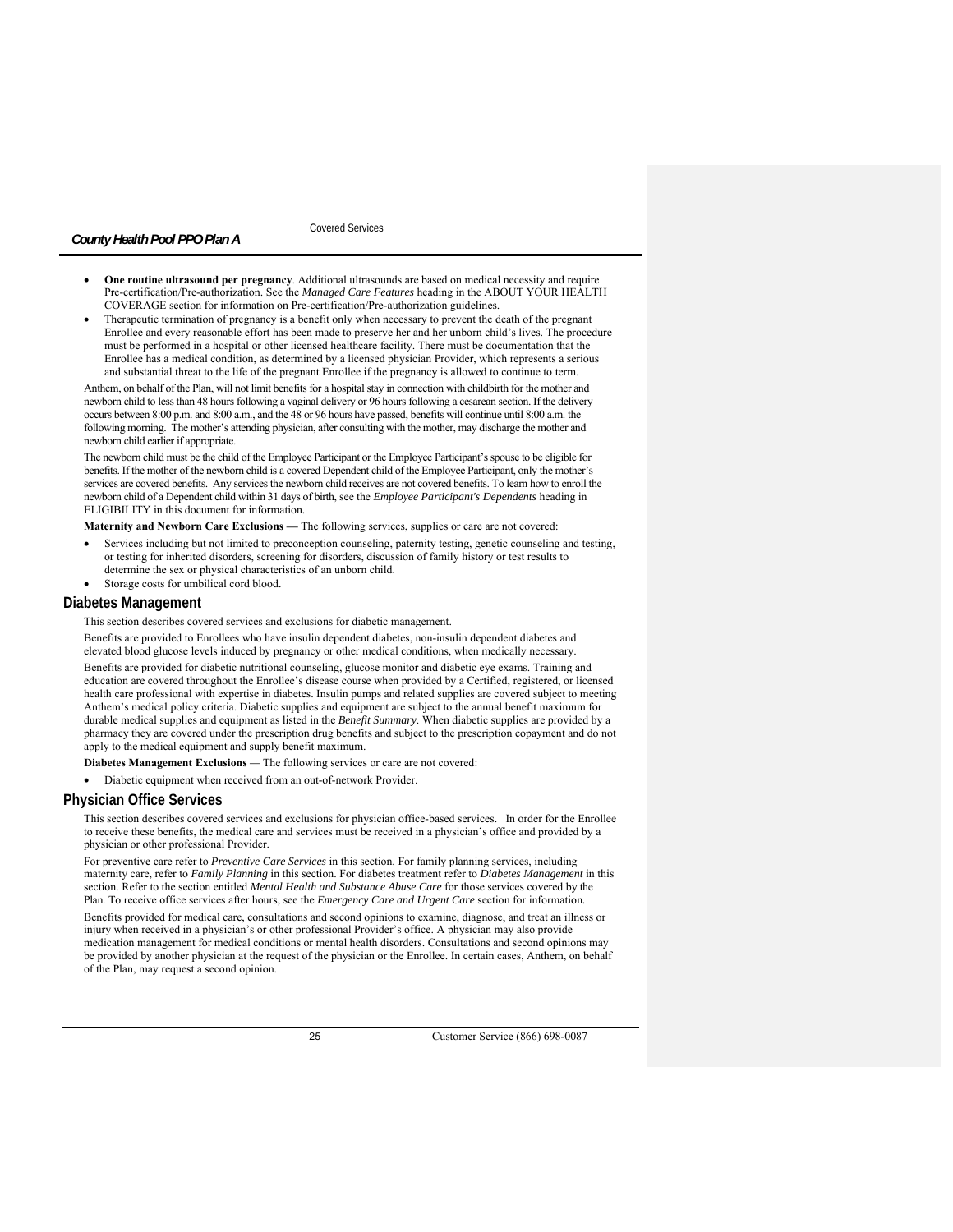# Covered Services

Benefits provided for office-based surgery and surgical services, which include anesthesia and supplies. Such surgical fees include local anesthesia and normal post-operative care. Office-based surgical services are subject to Pre-certification/Pre-authorization guidelines. See the *Managed Care Features* heading in ABOUT YOUR HEALTH COVERAGE in this document for information on Pre-certification/Pre-authorization guidelines. Benefits provided in a physician's office for diagnostic services when required to diagnose or monitor a symptom, disease or condition including, but not limited to, the following:

- X-ray and other radiology services.
- Laboratory and pathology services.
- Ultrasound services for non-pregnancy related conditions. For pregnancy-related ultrasounds, see the *Maternity*  section for information.
- Allergy tests, allergy injections and allergy serum.
- Audiometric (hearing) and vision tests required for the diagnosis and/or treatment of an accidental injury or an illness and for dependent children up to their eighteenth (18th) birthday when provided by or purchased as a result of a written recommendation from an otolaryngologist or a state-certified audiologist. For children up to the age of 18 see the *Hearing Aid Services* section for additional benefits.
- ADD and ADHD services.
- COVID-19 testing and treatment, as required under any applicable Federal Law.

**Physician Office Services Exclusions** *—* The following services, supplies or care are not covered:

- Expenses for obtaining medical reports or transfer of files.
- Treatment for hair loss, even if caused by a medical condition, except for alopecia areata.
- Routine foot care such as care for corns, toenails and calluses (except for Enrollees with diabetes).
- $\bullet$
- Treatment for sexual dysfunction.
- Genetic counseling.
- Routine hearing and vision exams.
- Separate reimbursement for anesthesia and post-operative care when services are provided by the same physician in the physician's office.
- Peripheral bone density scans.

## **Inpatient Facility Services**

This section describes covered services and exclusions for acute inpatient care such as hospital, ancillary and professional services. Acute inpatient services may be obtained from an acute care hospital, long term acute care hospital, rehabilitation hospital, or other covered inpatient facility. **All inpatient services are subject to Precertification/Pre-authorization or unscheduled admission notification guidelines.** See the *Managed Care Features* heading in ABOUT YOUR HEALTH COVERAGE in this document for information on Precertification/Pre-authorization guidelines.

Refer to the section entitled *Mental Health and Substance Abuse Care* for those services covered by the Plan, including acute medical detoxification. For accident or emergency medical care refer to the *Emergency Care and Urgent Care* section. For medical-related dental services refer to the heading *Dental Related Services* for those services covered by the Plan.

#### *Facility services*

A broad spectrum of health care services are provided in the inpatient hospital environment. The following are examples of such covered services:

- Charges for semi-private room (with two or more beds), board, and general nursing services. Benefits are provided for the treatment of medical conditions and rehabilitation care, which is part of an acute care hospital stay.
- Use of operating room, recovery room and related equipment.
- Medical and surgical dressings, supplies, surgical trays, casts and splints when supplied by the facility as part of an inpatient admission.
- Prescribed drugs and medicines administered as part of an inpatient admission.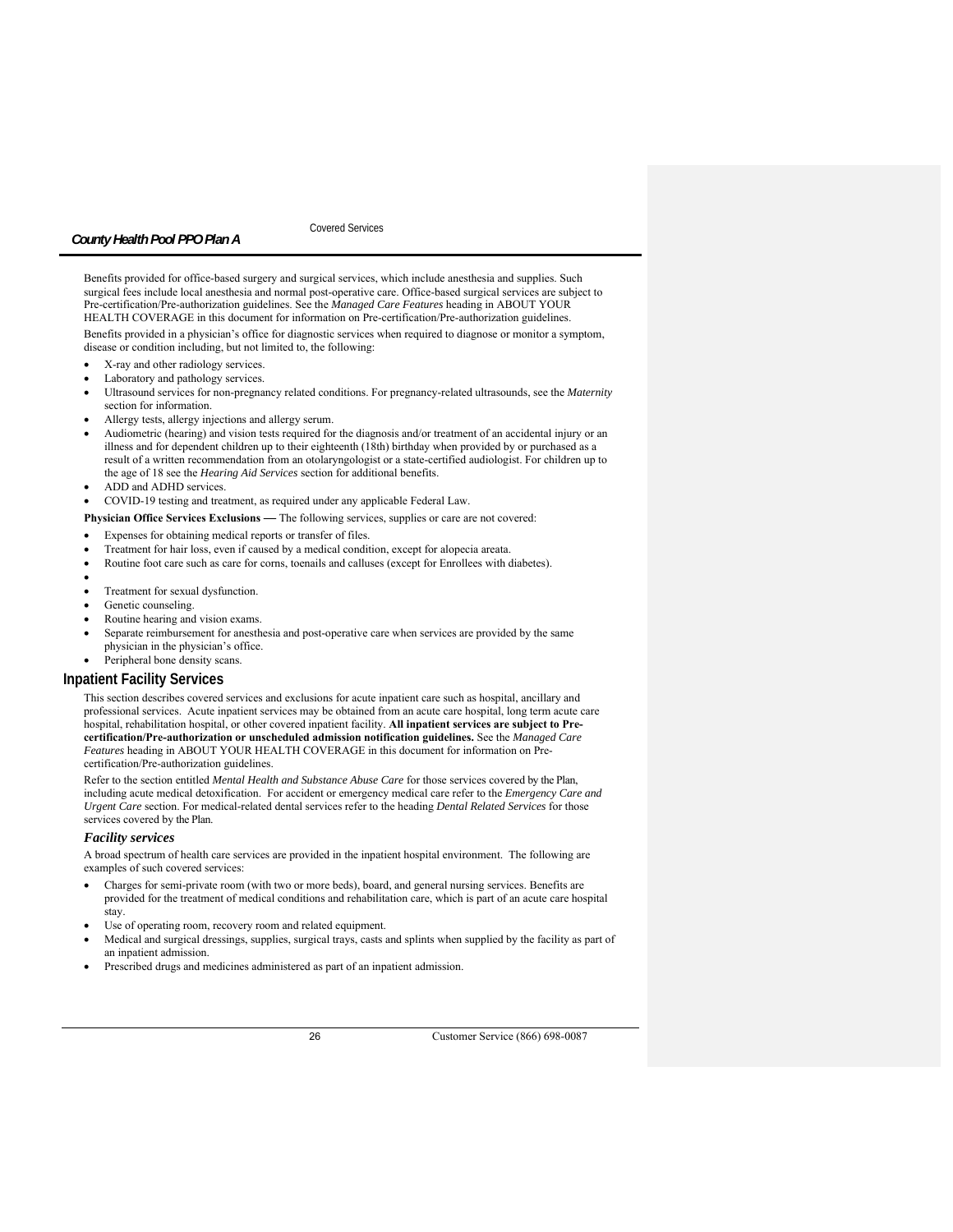Covered Services

 A room in a special care unit approved by Anthem, on behalf of the Plan. The unit must have facilities, equipment and supportive services for intensive care of critically ill patients.

Inpatient rehabilitation benefits for **non-acute hospital admissions** for medically necessary care for the primary purpose of restoring and/or improving lost functions following an injury or illness are limited to 31 days per the Enrollee's Calendar Year. Inpatient rehabilitation therapy may be received at an Acute Rehabilitation Facility, Skilled Nursing Facility, Long term Acute Care Facility or a Sub-acute Facility. Ancillary Services

Numerous medical professionals and para-professionals work together in the inpatient hospital environment to provide comprehensive care to patients. The following list includes, but is not limited to, examples of such covered ancillary services:

- Diagnostic services such as laboratory and X-ray tests (e.g., CT scan, MRI).
- Chemotherapy and radiation therapy.
- Dialysis treatment.
- Respiratory therapy.
- Charges for processing, transportation, handling and administration of blood. Blood and blood plasma is covered.

## *Professional Services*

Professional services are those services provided during the inpatient admission by a physician for surgical and medical care. The following list includes, but is not limited to, examples of such covered professional services:

- Physician services for the medical conditions while in the inpatient facility.
- Surgical services, including reconstructive surgery. The surgical fee includes normal post-operative care.
- Anesthesia, anesthesia supplies and services for a covered surgery.
- Intensive medical care for constant attendance and treatment when the Enrollee's condition warrants.
- Surgical assistants or assistant surgeons as determined by Anthem's medical policy. The Plan does not pay for a surgical assistant for all surgical procedures. The list of procedures which allow a surgical assistant or assistant surgeon is available to the Enrollee's Provider.
- Reconstruction of a breast on which a mastectomy has been performed, surgery and reconstruction of the other breast to produce a symmetrical appearance. Benefits are provided for physical complications for all stages of mastectomy. If an Enrollee chooses not to have surgical reconstruction after a mastectomy, the Plan will provide benefits for an external prosthesis. This coverage will be provided in consultation with you and your attending physician and will be subject to the same Deductible, Coinsurance, Copayment provisions otherwise applicable under the Plan.
- For silicone breast implants, benefits are provided for the removal of the implant. Implants removed will not be replaced.
- This coverage provides benefits for many of the charges for transgender surgery as part of the treatment of gender dysphoria or gender identity disorder (also known as sex reassignment surgery), where Medically Necessary as determined by our medical policies and guidelines. Covered Services must be approved by Us and must be authorized by Us prior to being performed. **Changes for services that are not authorized for the surgery requested will not be considered Covered Services. Some conditions apply, and all services must be authorized by us as outlined in the "How to Access Your Services and Obtain Approval of Benefits" section.**  $\bullet$

# *Long Term Acute Care Facility*

Long-term acute care facilities are institutions that provide an array of long term critical care services to Enrollees with serious illnesses or injuries. Long term acute care is provided for Enrollees with complex medical needs. These include high-risk pulmonary Enrollees with ventilator or tracheotomy needs, medically unstable Enrollees, extensive wound care or post-op surgery wound Enrollees, and low level closed head injury Enrollees. Long term acute care facilities do not provide care for low intensity Enrollee needs. Pre-certification/Pre-authorization for admission and for continued stay is required by the Plan. See the *Managed Care Features* heading in ABOUT YOUR HEALTH COVERAGE in this document for information on Pre-certification/Pre-authorization guidelines.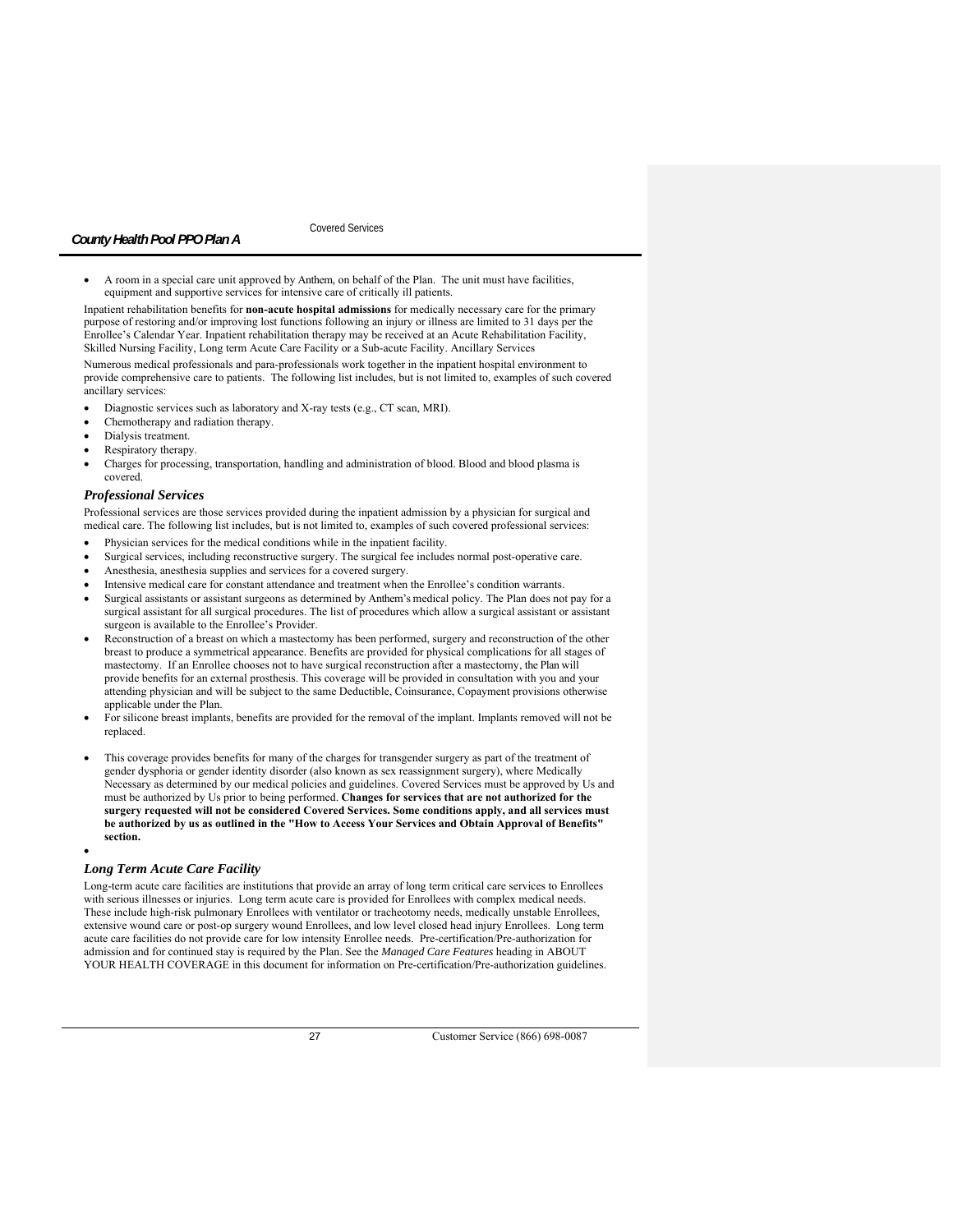Covered Services

## *Skilled Nursing Facility*

Skilled nursing facilities typically provide uncontrolled, unstable, or chronic condition patients with skilled nursing care, therapies, and protective supervision. Skilled nursing care is provided under medical supervision to carry out nonsurgical treatment of chronic conditions or convalescent stages of acute diseases or injuries. Skilled nursing facility benefits do not include care for Enrollees with significant medical needs.

When skilled nursing care is Pre-authorized by Anthem, on behalf of the Plan, benefits are available for up to 30 days per Enrollee's Calendar Year or until maximum medical improvement is achieved and no further significant measurable improvement can be anticipated as determined by Anthem. Maximum medical improvement shall be determined without regard to whether continued care is necessary to prevent deterioration of the condition or is otherwise life sustaining. Pre-certification/Pre-authorization for admission and for continued stay is required by Anthem. See the *Managed Care Features* heading in ABOUT YOUR HEALTH COVERAGE in this document for information on Pre-certification/Pre-authorization guidelines.

**Inpatient Facility Services Exclusions** *—* The following services, supplies or care are not covered:

- Room and board and related services in a nursing home.
- If the Enrollee leaves a hospital or other facility against the medical advice of the physician, the charges related to the non-compliance of care.
- Charges from the facility for the discharge day.
- Surgical benefits will not be provided for subsequent procedures to correct further injury or illness resulting from the Enrollee's noncompliance with prescribed medical treatment.
- Procedures that are solely cosmetic in nature. See Anthem's medical policy at www.anthem.com for information on cosmetic services.
- Custodial and/or maintenance care.
- Any services or care for the treatment of sexual dysfunction.
- Sex change operations, preparation for a sex change operation, or complications arising from a sex change operation.
- Personal comfort and convenience items such as televisions, telephone, guest meals, articles for personal hygiene and other similar services and supplies.
- Surgical services for refractive keratoplasty, including radial keratotomy or lasik, or any procedure to correct visual refractive defect.
- Additional procedures that are routinely performed during the course of the main surgery.

## **Outpatient Facility Services**

This section describes covered services and exclusions in outpatient facilities. Outpatient facility services may be obtained at facilities such as an acute hospital outpatient department, ambulatory surgery center, radiology center, dialysis center, and outpatient hospital clinics. Some outpatient facility services are subject to Pre-certification/Preauthorization guidelines. See the *Managed Care Features* heading in ABOUT YOUR HEALTH COVERAGE in this document for information on Pre-certification/Pre-authorization guidelines.

Refer to the section entitled *Mental Health and Substance Abuse Care* for those services covered by the Plan. For emergency care refer to *the Emergency Care and Urgent Care* heading in this section. For dental services refer to the section entitled *Dental Related Services* for those services covered by the Plan.

## *Facility Services*

A broad spectrum of health care services are provided in an outpatient facility setting. The following are examples of such covered services:

- Use of operating room, recovery room and related equipment.
- Medical and surgical dressings, supplies, surgical trays, cast and splints when supplied by the facility as part of an outpatient visit.
- Drugs and medicines when provided as part of an outpatient visit.

## *Ancillary Services*

Numerous medical professionals and para-professionals work together to provide comprehensive care to patients in an outpatient facility. The following includes, but is not limited to, examples of such covered ancillary services.

Diagnostic services such as laboratory and X-ray tests (e.g., CT scan, MRI).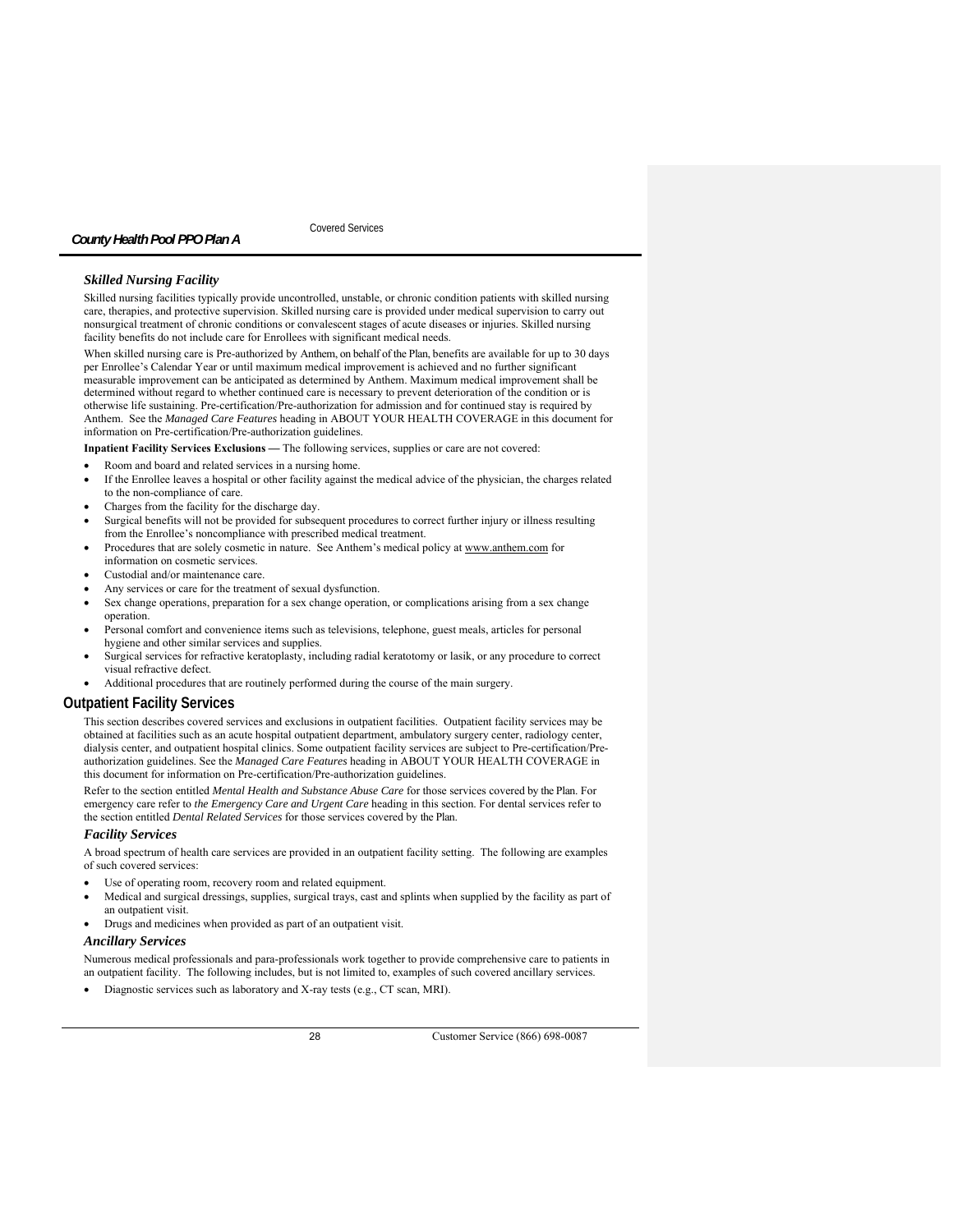# Covered Services

- Medical and surgical dressings, supplies, surgical trays, or cast and splints when provided in the outpatient department facility.
- Chemotherapy and radiation therapy.
- Dialysis treatment.
- Respiratory therapy.
- Charges for processing, transportation, handling and administration of blood. Blood and blood plasma is covered.
- Non-emergent injectables, IV therapies, and/or infusion medications administered in an outpatient setting or at home. These medications are not a covered benefit when obtained through any source other than Anthem's PBM.
- Ultrafast CT scan when preauthorized and allowed by Anthem's medical policy.

### *Professional Services*

Professional services are those provided during the outpatient visit by a physician for surgical and medical care for the following:

- Physician services for the medical condition(s) while in the outpatient facility.
- Surgical services. The surgical fee includes normal post-operative care.
- Anesthesia, anesthesia supplies and services for a covered surgery. See the Plan document for definitions of cosmetic services.
- Surgical assistants or assistant surgeons as determined by Anthem's medical policy. The Plan does not pay for a surgical assistant for all surgical procedures.
- Consultation by another physician when requested by the physician. Staff consultation required by facility rules is excluded.

**Outpatient Services Exclusions** *—* The following services, supplies or care are not covered:

- Surgical benefits for subsequent procedures to correct further injury or illness resulting from the Enrollee's noncompliance with prescribed medical treatment.
- Procedures that are solely cosmetic in nature.
- Any services or care for the treatment of sexual dysfunction.
- Sex change operations, preparation for a sex change operation, or complications arising from a sex change operation.
- Personal comfort and convenience items such as televisions, telephone, guest meals, articles for personal hygiene and other similar services and supplies.
- Surgical services for refractive keratoplasty, including radial keratotomy or lasik, or any procedure to correct visual refractive defect.
- Additional procedures that are routinely performed during the course of the main surgery.
- Peripheral bone density scan.

# **Emergency Care and Urgent Care**

This section describes covered services and exclusions for Emergency and Urgent Care. Emergency care means the sudden, and at the time, unexpected onset of a health condition that requires immediate medical attention, where failure to provide medical attention would result in serious impairment to bodily functions or serious dysfunction of a bodily organ or part, or would place the person's health in serious jeopardy. Urgent Care means situations that are not life threatening but require prompt medical attention to prevent serious deterioration in an Enrollee's health. The Plan covers Emergency services necessary to screen and stabilize an Enrollee without Pre-certification/Preauthorization if a prudent layperson having average knowledge of health services and medicine and acting reasonably would have believed that an Emergency medical condition or life or limb threatening Emergency existed. **Follow-up care received in an Emergency department or Urgent Care center, including but not limited to,** 

**removal of stitches and dressing changes, are not considered Emergency care**. If you continue to get care from an Out-of-Network Provider, Covered Services will be covered at the Out-of-Network level unless we agree to cover them as an Authorized Service network exception by choosing an Urgent Care center when available and appropriate instead of an Emergency room, the Enrollee may reduce out-of-pocket expenses.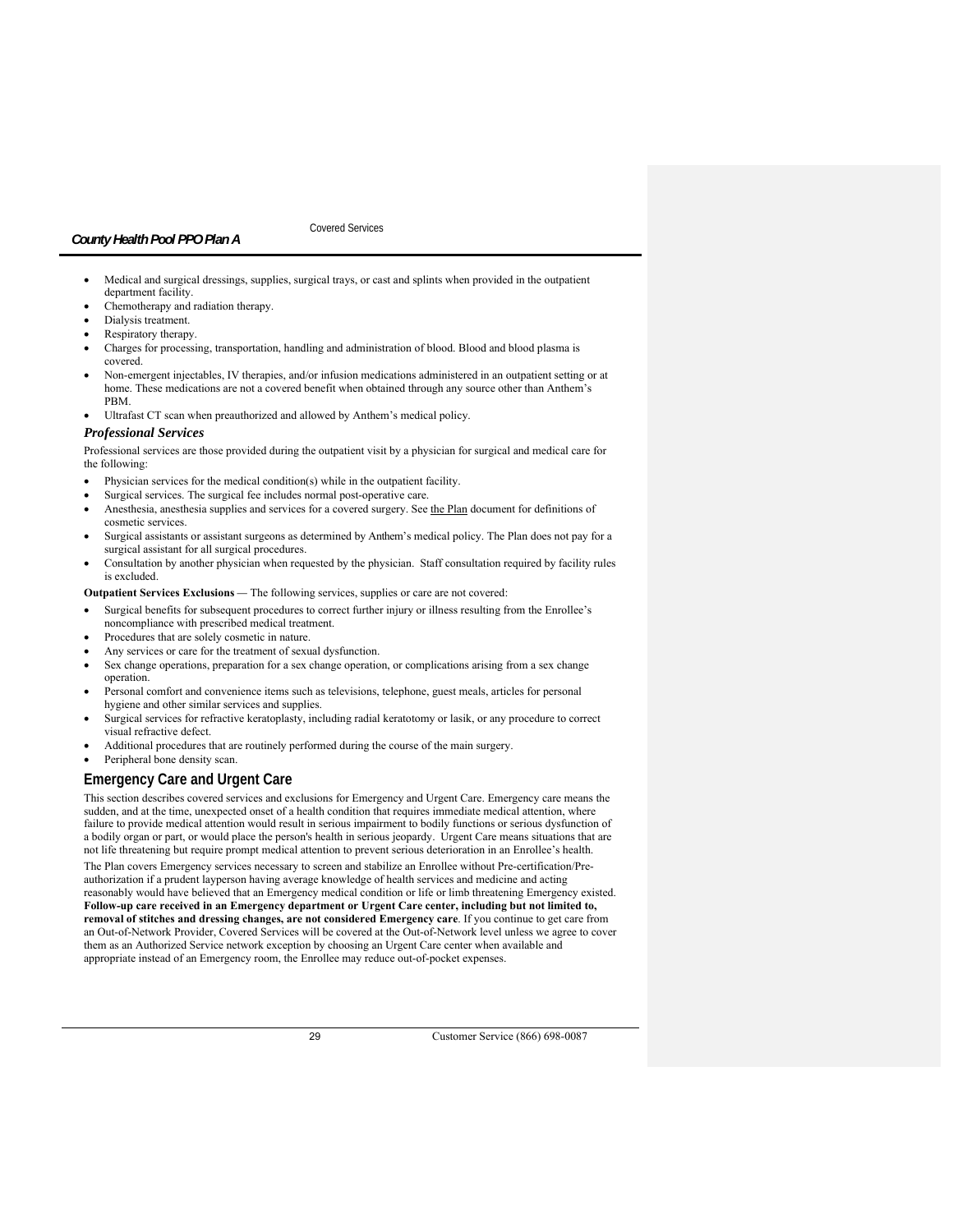## *Emergency Care*

Medically Necessary Emergency care includes Emergency accident care and Emergency medical care received at a hospital or other facility. Benefits are provided regardless of whether the care is received from a Participating Provider or a non-Participating Provider. No prior authorization is necessary. An Enrollee should call 9-1-1 in the case of a life or limb-threatening Emergency.

Whenever an Enrollee is admitted to a facility directly from a hospital Emergency room, the Emergency room copayment will be waived, however the inpatient hospital copayment will apply to the admission. When an Enrollee is admitted to a facility following Emergency care **Anthem, on behalf of the Plan, must be contacted within one business day of admission or as soon as reasonably possible to receive authorization for continued care after the Emergency admission.** When Anthem is contacted for authorization for an inpatient stay, the Provider and Enrollee are notified of the number of days approved for the inpatient stay e.g., the number of days that are considered Medically Necessary as determined by Anthem's medical policy and guidelines.

Once the Enrollee is stabilized, ongoing care and treatment is not Emergency Care. Continuation of care from a Participating Provider or a non-Participating Provider beyond what is needed to evaluate and/or stabilize the Enrollee's condition will be considered out-of-network care and paid subject to the out-of-network payment provisions.

As described in the "Consolidated Appropriations Act of 2022 Notice", Out-of-Network Providers may only bill you for any applicable Copayments, Deductible, and Coinsurance and may not bill you for any charges over the Plan's Maximum Allowed Amount until the treating Out-of-Network Provider has determined you are stable. Please refer to the notice following the Schedule of Benefits for more details

# *Urgent Care*

Benefits are provided for accident or medical care received from an Urgent Care center or other facility such as a physician's office. Urgent Care is not considered a life or limb-threatening Emergency and does not require the use of an Emergency room.

### *Travel outside the country*

In an Emergency or Urgent Care situation the Enrollee should go to the nearest health care facility. The Enrollee will need to pay the bill in full. Use of a credit card is encouraged because the credit card company will automatically transfer the foreign currency into American dollars. When the Enrollee returns home, the Enrollee should fill out a claim form, which is available by contacting the Member Service Department. The Enrollee must submit the claim form along with the receipts to the listed address. The amount submitted must be in American dollars. The Plan may require medical records of the services received. The Enrollee is responsible for providing such medical records. It may be necessary for the Enrollee to provide an English translation of the medical records.

**Emergency Care and Urgent Care Exclusions** *—* The following services, supplies or care are not covered:

Non Emergency continued care after the Enrollee's condition has stabilized.

# **Ambulance and Transportation Services**

This section describes covered services and exclusions for ambulance services. Benefits are provided for local transportation by a vehicle designed, equipped and used only to transport the sick and injured. The vehicle must be operated by trained personnel and licensed as an ambulance to take the Enrollee:

 From the Enrollee's home, scene of an accident or medical Emergency to the closest hospital with appropriate Emergency facilities.

 Between hospitals for Medically Necessary transport by ambulance for continuing inpatient or outpatient care. Ground ambulance is usually the approved method of transportation. Air ambulance is only a benefit when terrain, distance, or the Enrollee's physical condition requires the services of an air ambulance. Anthem, on behalf of the Plan, will determine whether transport by air ambulance is a benefit on a case-by-case basis. If Anthem determines that ground ambulance could have been used, benefits will be limited to ground ambulance benefits. If the Enrollee elects not to receive transport to an Emergency facility after an ambulance has been called, the Enrollee's deductible, coinsurance, and/or copayment will still apply. For emergency Ambulance services rendered by an Outof-Network Provider you are not required to pay more than you would have been required for services from an In-Network Provider.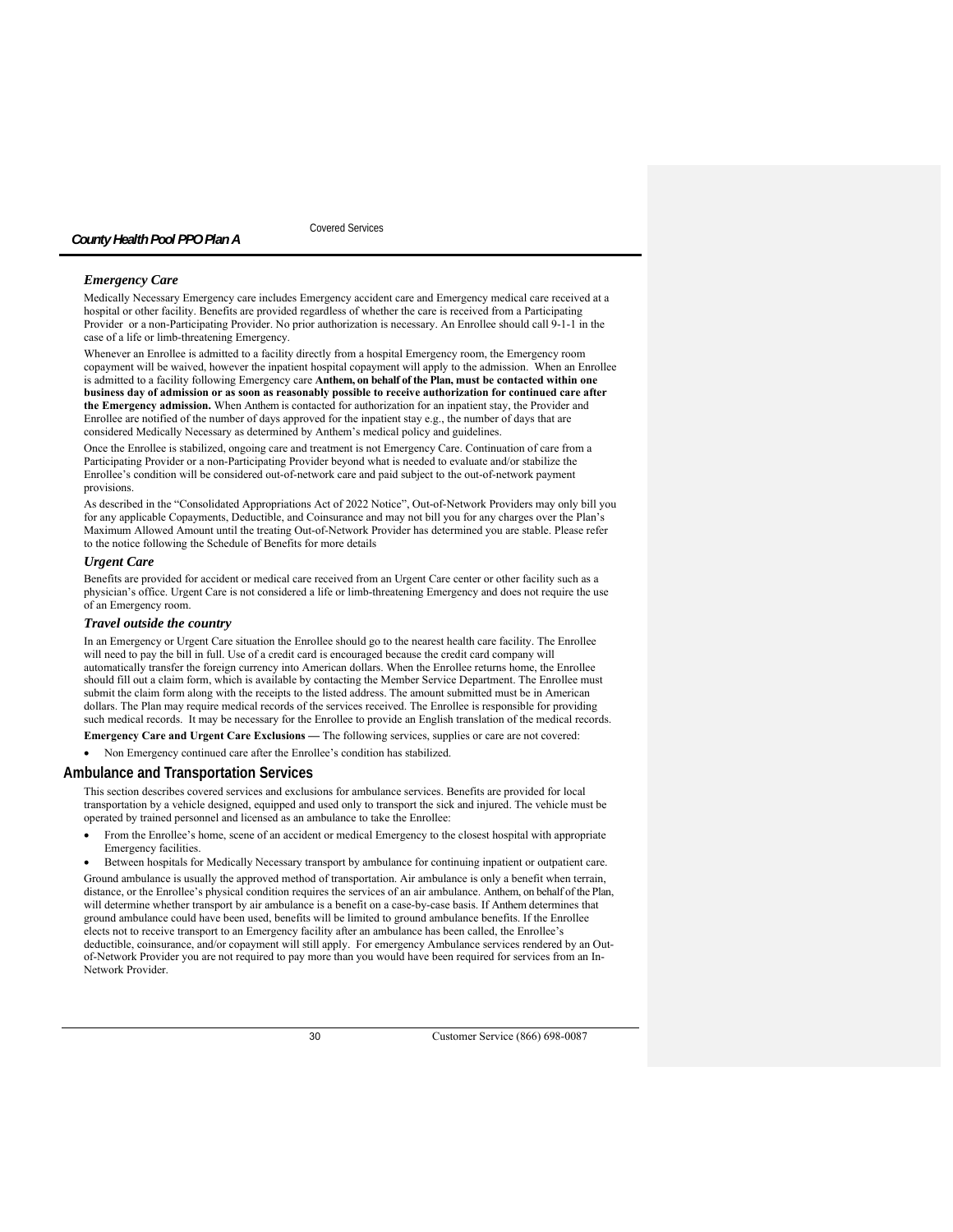Covered Services

For ground or air ambulance when received from a Participating Provider or non-Participating Provider the Enrollee pays the appropriate copayment. Copayments are listed on the *Benefit Summary*.

Ambulance services are subject to Medical Necessity reviews by Us. Emergency Ambulance services do not require Prior Authorization/Precertification and are allowed regardless of whether the Provider is an In-Network or Out-of-Network Provider. For Emergency Ambulance services from by an Out-of-Network Provider you do not need to pay any more than would have been paid for services from an In-Network Provider.

Non-Emergency Ambulance services are subject to Medical Necessity reviewed by Us. Air ambulance services for non-Emergency Hospital to Hospital transfers and all scheduled ground ambulance services for non-Emergency transfers, except transfers from one acute Facility to another, must be approved through Prior

Authorization/Precertification. See the section "How To Access Your Services and Obtain Approval of Benefits" under the "Getting Approval for Benefits" for more information. When using an air Ambulance for non-Emergency transportation, We reserve the right to select the air Ambulance Provider.

**Ambulance and Transportation Services Exclusions** *—* The following services, supplies or care are not covered:

- Commercial transport (air or ground), private aviation, or air taxi services.
- Transportation by private automobile, commercial or public transportation or wheelchair ambulance (ambucab).
- Ambulance transport if the Enrollee could have been transported by automobile, commercial or public transportation without endangering his health or safety.

### **Outpatient Therapies**

This section describes covered services and exclusions for physical therapy, speech therapy, occupational therapy, and cardiac rehabilitation.

From the Member's birth until the Member's sixth (6th) birthday, the level of benefits shall exceed the limit of twenty (20) visits for each therapy if such therapy is indicated in a Member's Treatment Plan for Autism Spectrum Disorders and is determined by Us to be Medically Necessary.

For all other Member's (e.g. those six (6) and older, or who not qualify for the benefits above), benefits are provided only if the physical, speech or occupational therapy will result in a practical improvement in the level of functioning within a reasonable period of time and the physical, speech or occupational therapy must be Medically Necessary. Benefits physical, speech or occupational are allowed up to the maximum visits as listed on the *Summary of Benefits*.

Physical therapy may involve a wide variety of evaluation and treatment techniques. Examples include manual therapy, hydrotherapy, heat, or application of physical agents, biomechanical and neuro-physiological principles and devices. Such therapy is given to relieve pain, restore function, prevent disability following illness, injury, loss of a body part, or congenital defect or birth abnormality. All care must be received from a licensed physical therapist. It does not include massage therapy services.

Speech therapy is for the correction of speech impairment resulting from illness, injury, or surgery. Speech therapists are also involved in the medical management of swallowing disorders. All care must be received from a licensed speech therapist.

Occupational therapy is the use of constructive activities designed to promote the restoration of the person's ability to satisfactorily accomplish the ordinary tasks of daily living. All care must be received from a licensed occupational therapist.

Speech therapy benefits for cleft lip and cleft palate treatment are provided as indicated above for speech therapy and are subject to the limitations above unless additional visits are Medically Necessary with no age limits. Additional speech therapy visits for cleft lip and cleft palate will need to be Pre-authorized by Anthem, on behalf of the Plan, before receiving services.

### *Other Outpatient Therapy Services*

 Cardiac rehabilitation is a program to restore an individual's functional status after a major cardiac event. Benefits are allowed at a facility for exercise and education under the direct supervision of skilled program personnel in an intensive outpatient rehabilitation program. No more than 36 visits are allowed and the program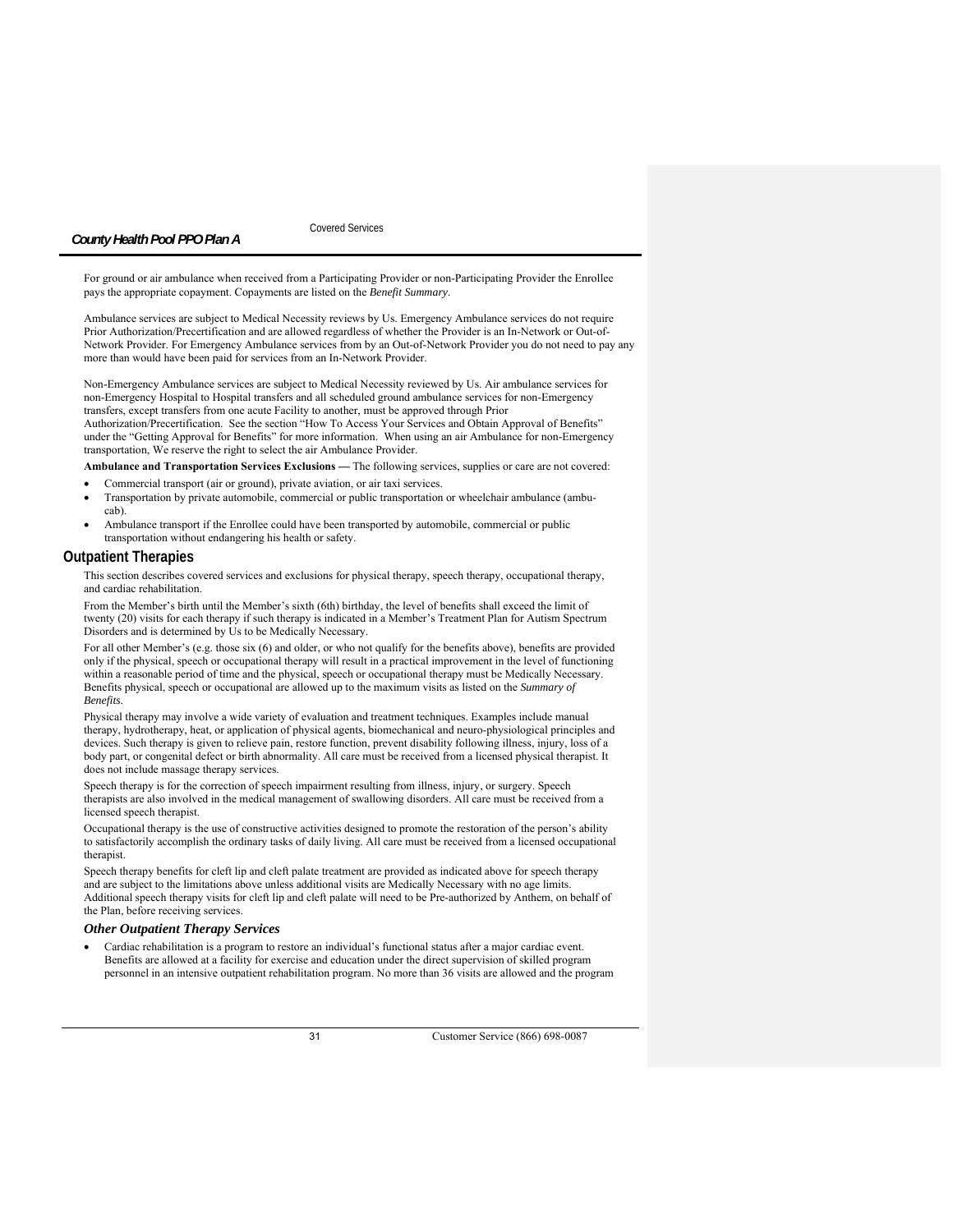Covered Services

must start within three months of the major cardiac event and be completed within six months of the major cardiac event.

 Chiropractic/Acupuncture benefits are allowed for services administered by a chiropractor or acupuncturist who acts within the scope of licensing for treatment of an illness or accidental injury. Chiropractic benefits are limited to office visits with manual manipulation of the spine, X-ray of the spine and certain physical modalities and procedures. Acupuncture benefits are limited to the office visit for the treatment of an illness or injury. All chiropractic and acupuncture benefits are limited to a maximum of 30 visits each per Enrollee's Calendar Year for all care. If an Enrollee visits a chiropractor or acupuncturist more than once in a single day, each such visit will be counted as one visit.

**Therapies Exclusions** — The following services, supplies or care are not covered:

- Home programs for on-going conditioning and maintenance.
- Therapies for learning disorders, behavioral or personality disorders, stuttering, voice or rhythm disorders. Benefits are not covered for dysfunctions that are self-correcting such as language therapy for young children
- with natural dysfluency of development articulation errors that are self-correcting.
- Therapeutic exercise equipment prescribed for home use such as treadmills and/or weights.
- Membership at health spas or fitness centers.
- Convenience items as determined by the Plan.
- The purchase of pools, whirlpools, spas and personal hydrotherapy devices.
- Services related to workers' compensation injuries.
- Therapies and self-help programs not specifically identified above.
- Recreational, sex, primal scream, sleep and Z therapies.
- Biofeedback.
- Rebirthing therapy.
- Self-help, stress management and weight loss programs.
- Transactional analysis, encounter groups and transcendental meditation (TM).
- Sensitivity training, anger management or assertiveness training.
- Rolfing, pilates, myotherapy or prolotherapy.
- Holistic medicine and other wellness programs.
- Educational programs such as behavior modification or arthritis classes, except as otherwise specifically provided herein.
- Services for sensory integration disorder.
- Occupational therapies for diversional, recreational or vocational therapies (e.g., hobbies, arts and crafts).
- Massage therapy.

# **Autism Services**

Benefits in this section are subject to the **GENERAL EXCLUSIONS** section of this Benefit Booklet.

Covered Services are provided for the assessment, diagnosis, and treatment of Autism Spectrum Disorders (ASD) for a covered dependent child. The following treatments will not be considered Experimental or Investigational and will be considered appropriate, effective, or efficient for the treatment of Autism Spectrum Disorders where We determine such services are Medically Necessary:

a) Evaluation and assessment services;

- b) Behavior training and behavior management and applied behavior analysis, including but not limited to consultations, direct care, supervision, or treatment, or any combination thereof, for autism spectrum disorders provided by autism services providers;
- c) Habilitative or rehabilitative care, including, but not limited to, occupational therapy, physical therapy, or speech therapy, or any combination of those therapies.
- d) Prescription Drugs, if covered under this Benefit Booklet;
- e) Psychiatric Care;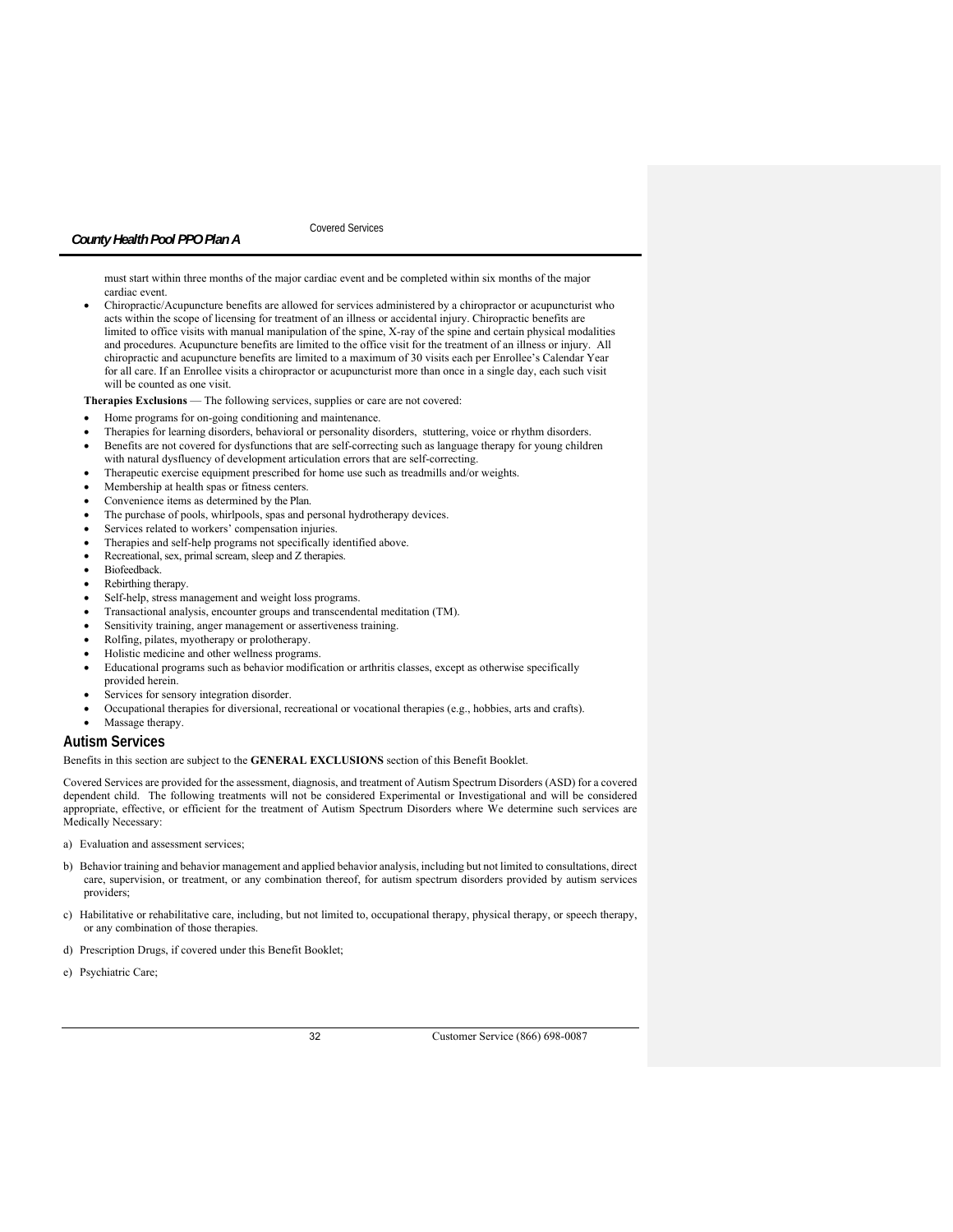Covered Services

### f) Psychological Care, including family counseling; and

*County Health Pool PPO Plan A* 

# g) Therapeutic Care.

Treatment for Autism Spectrum Disorders must be prescribed or ordered by a licensed physician or licensed psychologist, and services must be provided by a Provider covered under this plan and licensed to provide those services. However, behavior training, behavior management, or applied behavior analysis services (whether provided directly or as part of therapeutic care), must be provided by an Autism Services Provider. Autism services and the autism Treatment Plan are subject to Utilization Review.

# **Home Health Care/Home IV Therapy**

# *Home Health Care*

This section describes covered services and exclusions for home health and home infusion therapy (IV) care. Benefits are provided for services performed by a home health agency engaged in arranging and providing nursing services, home health aide services and other therapeutic related services. Home health services are covered only when such services are necessary as alternatives to hospitalization. Prior hospitalization is not required. Home health services must be rendered pursuant to a physician's written order, under a plan of care established by the physician in collaboration with a home health agency. Anthem, on behalf of the Plan, must Pre-authorize all services and reserves the right to review treatment plans at periodic intervals.

Covered services include the following for up to 60 visits per Enrollee's Calendar Year:

- Professional nursing services performed by a Registered Nurse or a Licensed Practical Nurse.
- Certified Nurse Aide services under the supervision of a Registered Nurse or a qualified therapist with professional nursing services.
- Physical therapy provided by a licensed physical therapist.
- Occupational therapy provided by a licensed occupational therapist or Certified occupational therapy assistant.
- Respiratory and inhalation therapy services.
- Speech and hearing therapy and audiology services.
- Medical/social services.
- Medical supplies (including respiratory supplies), durable medical equipment (rental or purchase), oxygen, appliances, prostheses and orthopedic appliances.
- Injectables, IV therapies, infusion medications and/or and other prescription drugs ordinarily not available through a retail pharmacy. These medications must be ordered through the PBM.
- Nutritional counseling by a nutritionist or dietitian.

# *Home infusion/injection therapy*

Benefits for home infusion therapy (IV therapy) include a combination of nursing, durable medical equipment and pharmaceutical services in the home. Home IV therapy includes, but is not limited to, antibiotic therapy, hydration therapy and chemotherapy. Intra-muscular, subcutaneous and continuous subcutaneous injections are also covered services. See the heading *Food and Nutrition* for information on Total Parenteral Nutrition (TPN) and enteral nutrition.

Home Health Care Exclusions — The following services, supplies or care are not covered:

- Services of a mental health social worker. Refer to the section entitled *Mental Health and Substance Abuse Care* for those services covered by the Plan.
- Services or supplies for personal comfort or convenience including homemaker services.
- Food services, meals, formulas, and supplements other than listed above or as provided under the *Food and Nutrition* heading in this section, for dietary counseling even if the food, meal, formula or supplement is the sole source of nutrition.
- Religious or spiritual counseling.

# **Hospice Care**

This section describes covered services and exclusions for hospice care. Hospice includes medical, physical, social and psychological and spiritual services stressing palliative care for patients.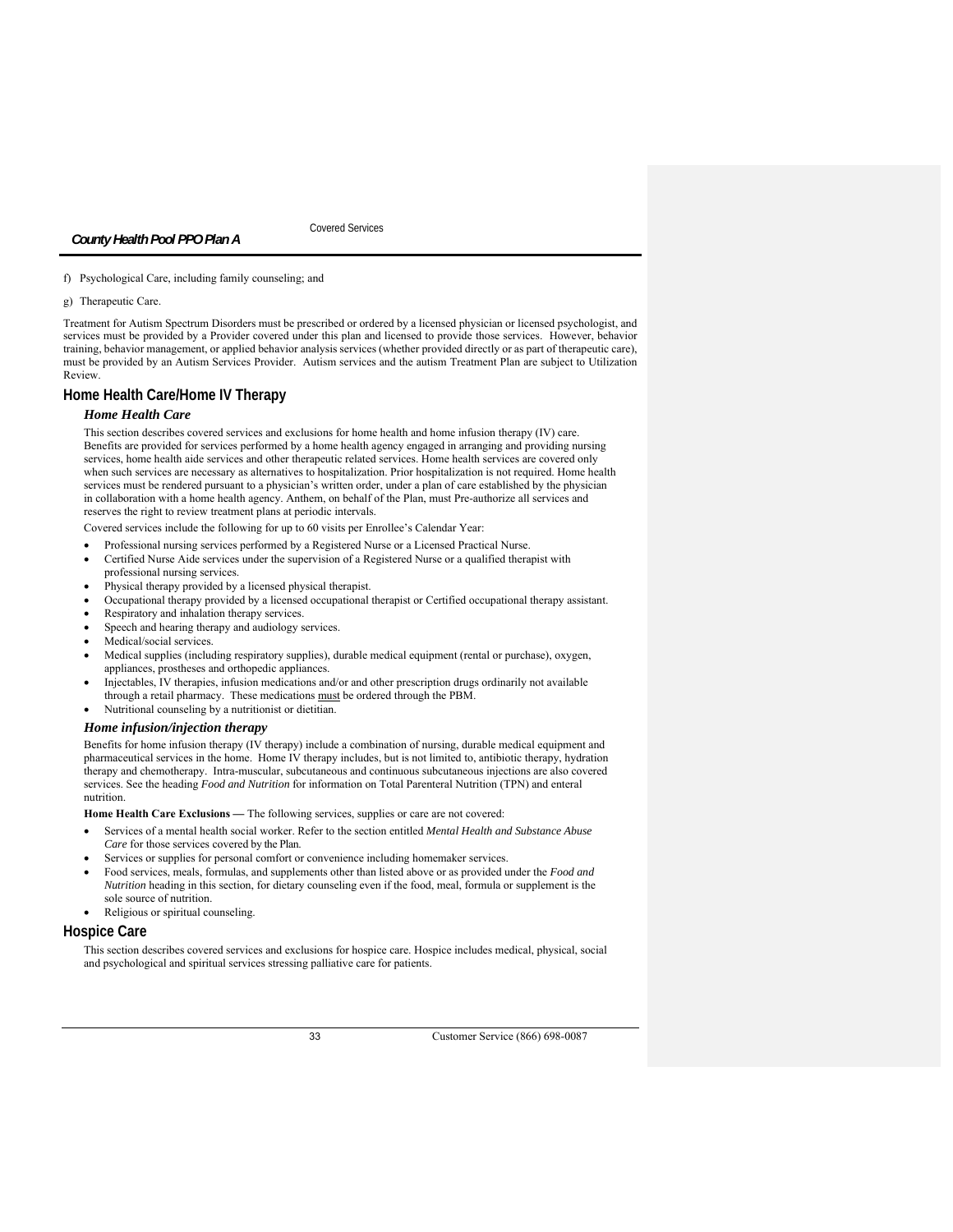Covered Services

Covered hospice care can be provided in two environments: 1) the home of the Enrollee, or 2) in an inpatient facility.

To be eligible for hospice benefits or inpatient hospice benefits, the patient must have a life expectancy of six months or less, as certified by the attending physician. Hospice care is initially approved for a period of three months. Benefits may continue for up to two additional three-month benefit periods. After the exhaustion of three benefit periods, the Plan will work with the physician and hospice to determine the appropriateness of continuing hospice care. The Plan reserves the right to review treatment plans at periodic intervals.

Hospice care services are covered when such services are provided under active management through a hospice which is responsible for coordinating all hospice care services, regardless of the location or facility in which such services are furnished. Any services provided in connection with an unrelated illness or medical conditions will be subject to the Plan Document and Summary Plan Description provisions that apply to other illness or injuries. Covered services are allowed for routine home hospice care, including any of the following services:

 Intermittent and 24 hour on-call professional services provided by or under the supervision of a Registered Nurse.

Intermittent and 24 hour on-call social/counseling services.

Certified nurse aide services or nursing services delegated to other persons pursuant to applicable state law.

- Benefits are allowed for the following services:
- Inpatient hospice care.
- Inpatient hospice respite care. Inpatient hospice respite care may be provided only on an intermittent, nonroutine, short-term basis. It is limited to periods of five days or less, up to two admissions per Enrollee's lifetime.
- Intravenous medications and other prescriptions drugs ordinarily not available through a retail pharmacy
- Short-term inpatient (acute) hospice care or continuous home care which may be required during a period of crisis, for pain control or symptom management.
- Diagnostic testing.
- Transportation.
- Medical supplies (including respiratory supplies), durable medical equipment (rental or purchase), oxygen, appliances, prostheses and orthopedic appliances.
- Bereavement support services for the covered family members during the twelve-month period following the death of the Enrollee.
- Physician services.
- Physical, occupational, speech and respiratory therapies.
- Nutritional counseling by a nutritionist or dietitian.
- Hospice Care Exclusions The following services, supplies or care are not covered:
- Services of a mental health social worker. Refer to *Mental Health and Substance Abuse Care* for those services covered by the Plan.
- Services or supplies for personal comfort or convenience, including homemaker services.
- Food services, meals, formulas, and supplements other than listed above or for dietary counseling even if the food, meal, formula or supplement is the sole source of nutrition.
- Pastoral and spiritual counseling.
- Services not directly related to the medical care of the Enrollee, including estate planning, drafting of wills, funeral counseling or arrangement, or other legal services.

Nutritional counseling is a way of looking at your food habits and choices with a food expert who offers diet changes and food ideas right for you. The goal of nutrition counseling is to make the right food choices, and improve the nutritional value and dietary supplements in your diet. Benefits are given for a registered dietitian who is a health worker who knows about diet and foods and who is able to translate that information into the right food choices. Registered dietitians must limit their practice to those methods which conform with applicable laws.

Benefits include:

Nutritional techniques of evaluation which give measurements and changes;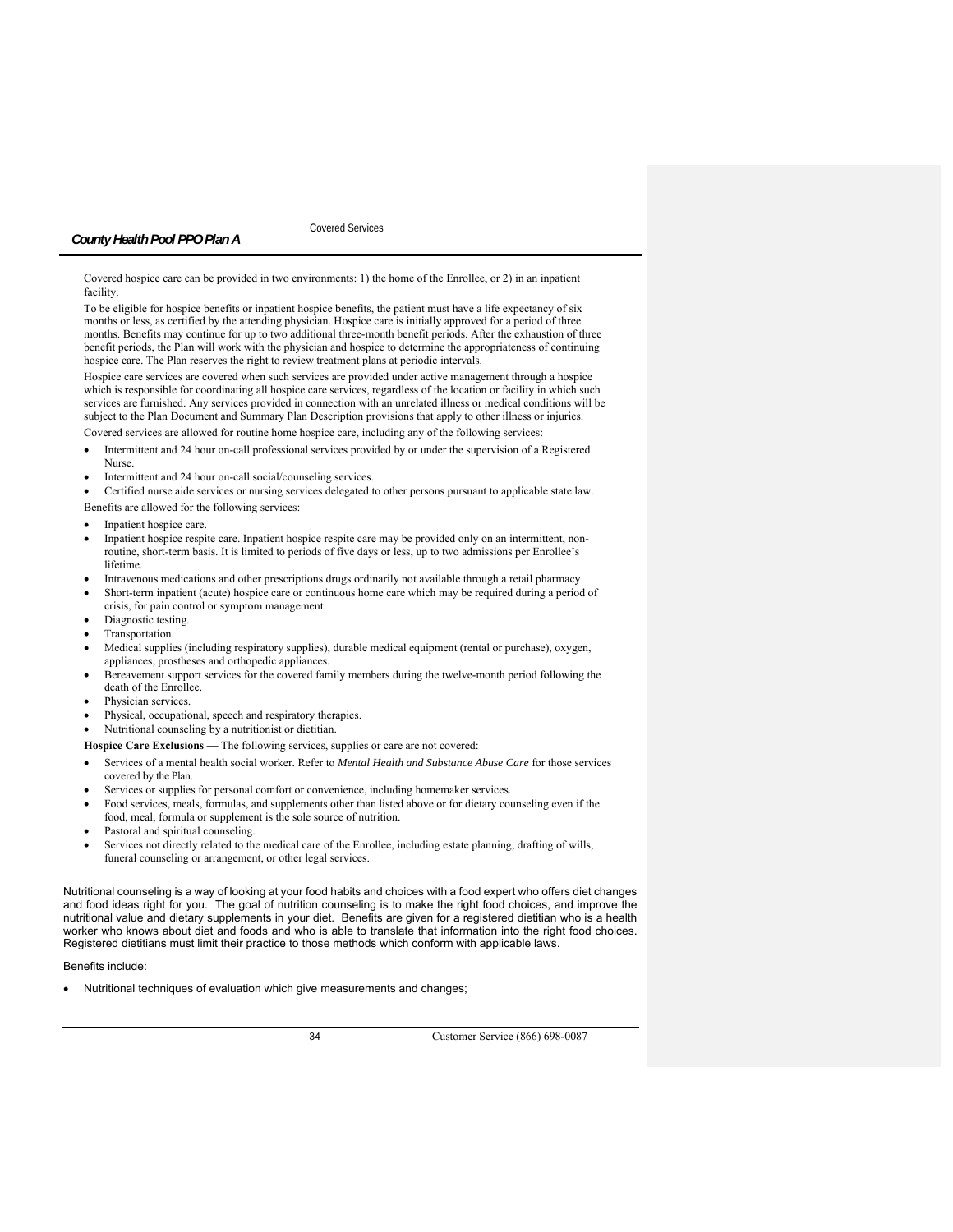Covered Services

- Nutritional counseling;
- Nutritional therapy; and
- Help on nutritional supplements.

Coverage is not given for foods, hypnosis, personal training, supplements or vitamins.

Nutritional counseling for the treatment of eating disorders, such as anorexia nervosa and bulimia nervosa is covered under the "Mental Health and Substance Abuse Services" section.

Nutritional counseling provided as part of a preventive visit will be covered under "Preventive Care Services".

Nutritional counseling provided as part of diabetes management will be covered under "Diabetes Management Services". Benefit will be based on place of service.

# **Human Organ and Tissue Transplant Services**

Covered Services are paid as inpatient services, outpatient services, or Doctor home visits and offices services depending on where the services is given and subject to your cost shares.

### **Covered Transplant Procedure**

We cover Medically Necessary human organ, tissue, and stem cell / bone marrow transplants and transfusions as determined by Us when precertified. This includes Medically Necessary acquisition procedures, mobilization, collection and storage. It also includes Medically Necessary myeloablative or reduced intensity preparative chemotherapy, radiation therapy, or a combination of these therapies

#### **Out-of-Network Transplant Provider**

Any Provider that has not been chosen as a "Center of Excellence" by Us or has not been selected to take part as an In-Network Transplant Provider by the Blue Cross and Blue Shield Association.

### **Transplant Benefit Period**

At an In-Network transplant Provider facility, the Transplant Benefit Period starts one day prior to a covered transplant procedure and lasts for the applicable case rate / global time period. The number of days will vary depending on the type of transplant received and the In-Network transplant Provider agreement. Call the case manager for specific In-Network transplant Provider details for services received at or coordinated by an In-Network transplant Provider facility. At the end of the case rate / global time period, benefit are provided under the "Doctor Office Services", "Inpatient Services", and "Outpatient Services" section of the Booklet, depending on where the service is performed and are not subject to the terms of this "Human Organ and Tissue Transplant" section.

#### **Prior Approval and Prior Authorization/Precertification**

**To maximize your benefits, you should call Our transplant department as soon as you think you may need a transplant to talk about your benefit options**. **You must do this before you have an evaluation and/or work-up for a transplant.** We will help you to maximize your benefits by giving coverage information, including details on what is covered and if any clinical coverage guidelines, medical policies, In-Network transplant rules, or exclusions apply. Call the member services phone number on the back of your Health Benefit ID Card and ask for the transplant coordinator. Even if We give a prior approval for the covered transplant procedure, you or your Provider must call Our transplant department for Prior Authorization/Precertification prior to the transplant whether this is performed in an inpatient or outpatient setting.

Prior Authorization/Precertification is required before We will cover benefits for a transplant. Your Doctor must certify, and We must agree, that the transplant is Medically Necessary. Your Doctor should submit a written request for Prior Authorization/Precertification to Us as soon as possible to start this process. Not getting Prior Authorization/Precertification will result in a denial of benefits.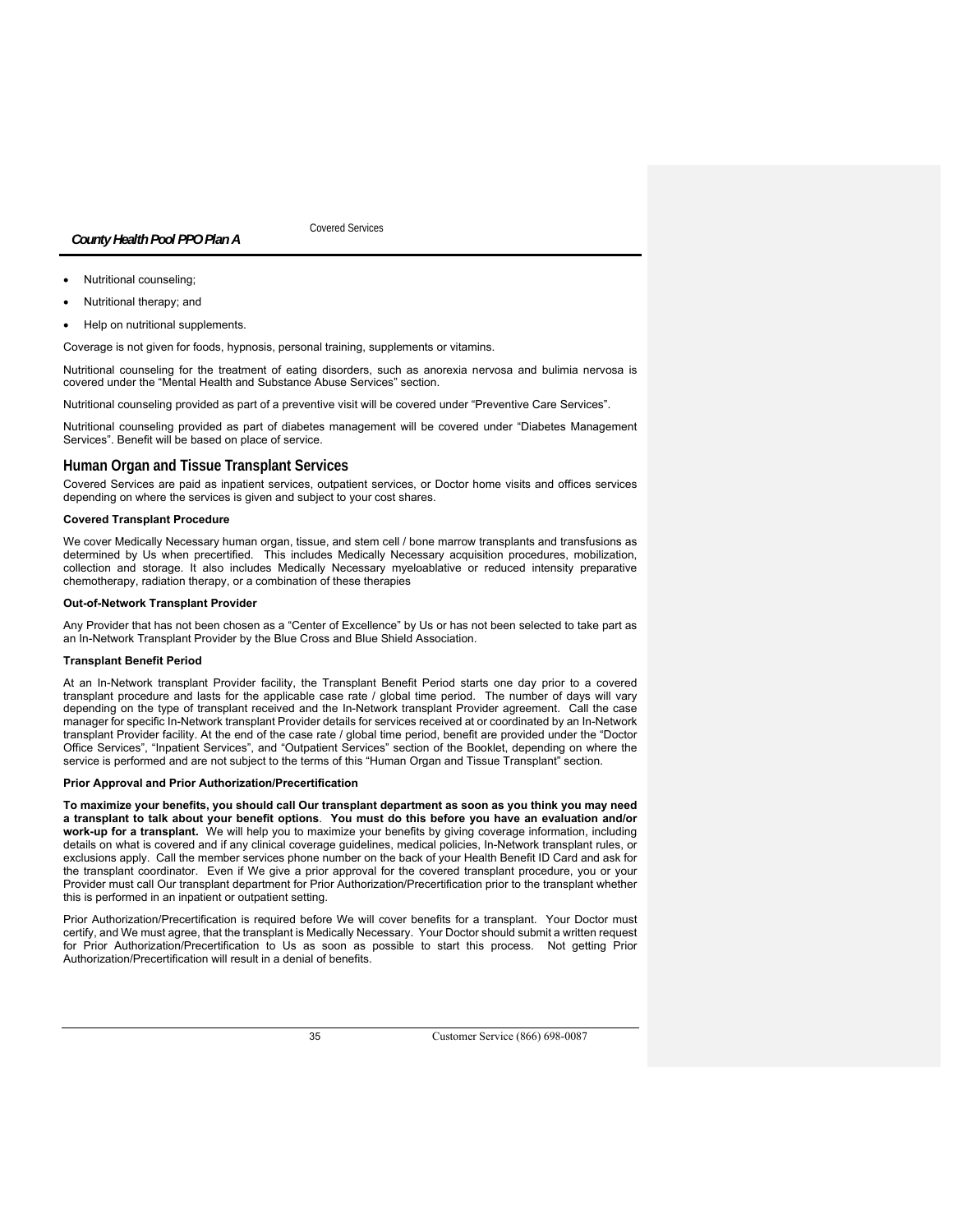Covered Services

Please note that there are cases where your Provider asks for approval for Human Leukocyte Antigen (HLA) testing, donor searches and/or a collection and storage of stem cells prior to the final decision as to what transplant procedure will be needed. In these cases, the HLA testing and donor search charges will be covered as routine diagnostic testing. The collection and storage request will be reviewed for Medical Necessity and may be approved. However, such an approval for HLA testing, donor search and/or collection and storage is not an approval for the later transplant. A separate Medical Necessity decision will be needed for the transplant.

Benefits are provided for services directly related to the following transplants:

- Heart.
- Lung (single or double).
- Heart-Lung.
- Kidney.
- Kidney-Pancreas.
- Pancreas.
- Liver.
- Bone marrow transplantation performed in accordance with Anthem's medical policy.
- Peripheral Stem Cell procedures performed in accordance with Anthem's medical policy.
- Cornea.

An Enrollee is eligible for the covered services contained in this section if the following guidelines are met:

- All human organ and tissue transplants must be performed at a hospital designated and approved by Anthem for each specific covered service provided under this section.
- Anthem and the approved hospital must determine that an Enrollee is a candidate for any of the covered services specified in this section.
- All human organ and tissue transplants must be Pre-authorized based upon the clinical criteria and guidelines established, adopted or endorsed by Anthem or the Blue Cross and Blue Shield Association in the sole discretion of Anthem. Approval for such covered services will be at the sole discretion of Anthem, on behalf of the Plan.
- All hospital admissions that are not a medical Emergency are subject to Pre-certification/Pre-authorization by Anthem, on behalf of the Plan.
- In the event that the services must be performed based on a medical Emergency, Anthem must be notified within 1-business day after admission.

Enrollees who are now eligible for, or who are anticipating receiving eligibility for Medicare benefits are solely responsible for contacting Medicare to determine if the transplant will be eligible for Medicare benefits.

The following are covered services as long as they are Pre-authorized:

# *Hospital covered services*

- Room and board for a semi-private room. If a private room is used, this benefit program will only provide benefits for covered services up to the cost of the semi-private room rate unless the Plan determines that a private room is Medically Necessary.
- Services and supplies furnished by the hospital.
- Prescribed drugs used in the hospital.
- Whole blood, administration of blood, and blood processing.
- Medical and surgical dressings and supplies.
- Care provided in a special care unit, which includes all facilities, equipment, and supportive services necessary to provide an intensive level of care for critically ill patients.
- Use of operating and treatment rooms.
- Diagnostic services, which includes a physician's order for evaluation.
- Rehabilitative and restorative physical therapy services.

#### *Surgical covered services*

- Surgical covered services in connection with covered human organ and tissue transplants with Precertification/Pre-authorization from Anthem (separate payment will not be made for pre-operative and postoperative services, or for more than one surgical procedure performed at one operative session).
- Services of a surgical assistant in the performance of such surgery as allowed by Anthem's medical policy.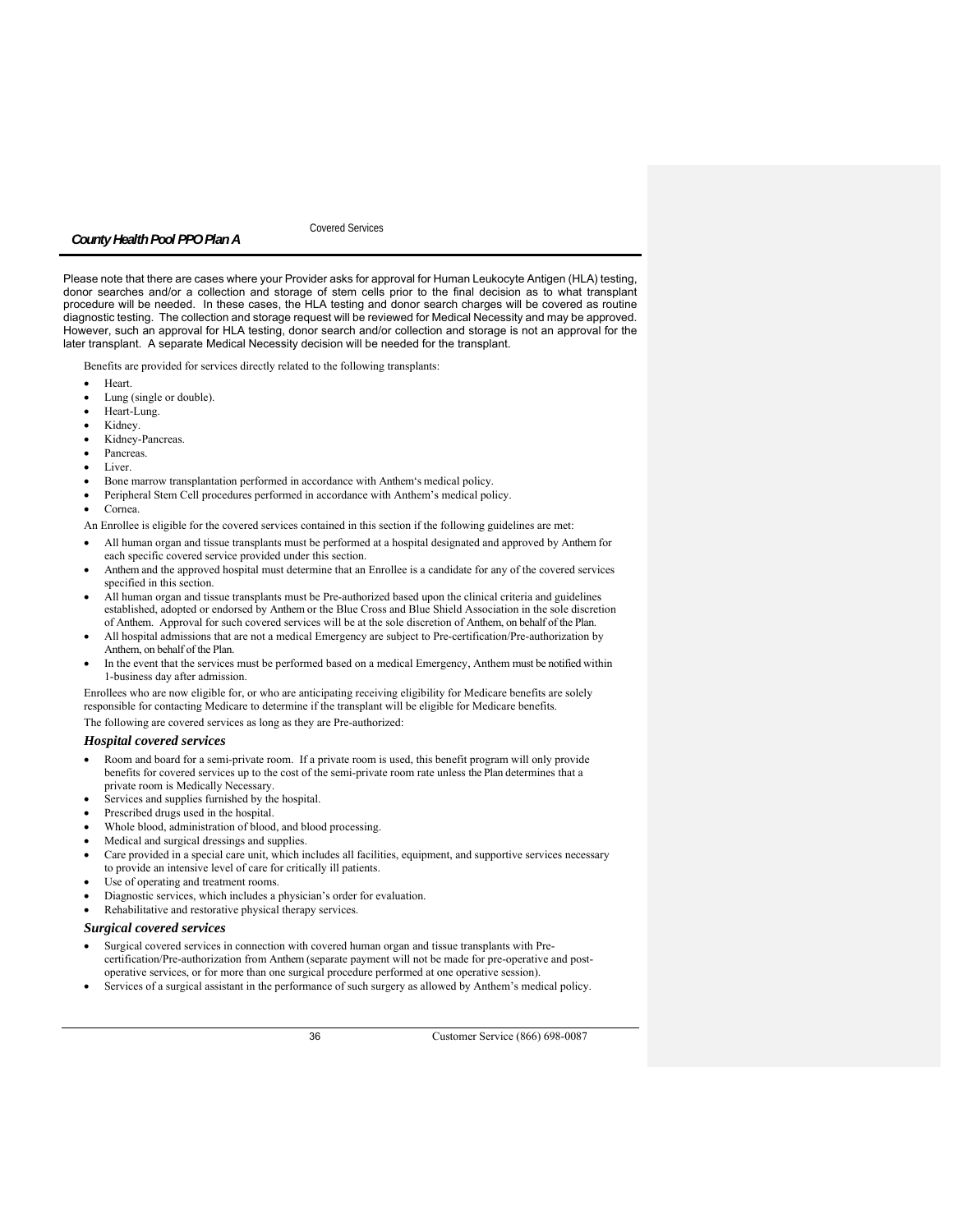### Covered Services

 Administration of anesthesia ordered by the physician and rendered by a physician or other Provider other than the surgeon or assistant at surgery.

### *Medical covered services*

- Inpatient and/or outpatient professional services.
- Intensive medical care rendered to an Enrollee whose condition requires a physician's constant attendance and treatment for a prolonged period of time.
- Medical care rendered concurrently with surgery during the hospital stay by a physician other than the operating surgeon for treatment of a medical condition separate from the condition for which the surgery was performed.
- Medical care by two or more physicians rendered concurrently during the hospital stay when the nature or severity of the Enrollee's condition requires the skills of separate physicians.
- Consultation services rendered by another physician at the request of the attending physician, other than staff consultations which are required by hospital rules and regulations.
- Home, office and other outpatient medical care visits for examination and treatment of the Enrollee.

# *Other services*

- Transportation costs incurred for travel to and from the site of surgery for covered services. Transportation will be for the Enrollee (the transplant recipient) and one other individual accompanying the Enrollee, or, if the transplant recipient is a minor child, transportation costs for two other individuals accompanying the Enrollee.
- Benefits for transportation and lodging for the transplant recipient and companion(s) limited to a maximum of \$10,000 per Transplant Benefit Period, not to exceed \$100 total per day for reasonable and necessary lodging. The Enrollee is responsible for monitoring the accumulation of expenses and for submitting supporting documentation of travel expenses. No benefits will be paid until after the transplant services are received. Benefits are not available for travel costs associated with a pre-transplant evaluation if the travel occurs more than one day prior to the actual transplant.
- Transportation of donor organ or tissue.
- Evaluation and surgical removal of the donor organ or tissue and related supplies.

Covered Services related to the donor and/or donated organ or tissue, such as hospital, surgical, medical, storage and transportation costs are subject to a maximum of \$25,000 per Transplant Benefit Period.

No benefits will be provided for procurement of a donor organ or organ tissue which is not used in a covered transplant procedure, unless the transplant is cancelled due to the Enrollee's medical condition or death and the organ cannot be transplanted to another person. No benefits will be provided for procurement of a donor organ or organ tissue which has been sold rather than donated.

Only those organ and tissue transplants and directly related procedures specified in this section are covered services under this Plan Document and Summary Plan Description. Benefits will only be provided for covered services and supplies furnished to the transplant recipient during the period beginning five days before the covered transplant procedure and ending 365 days after the covered transplant procedure is performed.

**Human Organ and Tissue Transplant Exclusions** *—* The following services, supplies or care are not covered:

- Benefits for services performed at any hospital which is not designated or approved by Anthem, to provide human organ and tissue transplant services for the organ or tissue being transplanted.
- Benefits for services if the Enrollee is not a suitable candidate as determined by the hospital designated and approved by Anthem to provide such services.
- Benefits for services for donor searches or tissue matching, or personal living expenses related to donor searches or tissue matching, for the recipient or donor, or their respective family or friends
- Any experimental or investigational transplant, treatment, procedure, facility, equipment, drug, device, service, or supply. Any service or supply associated with or provided in follow-up to any of the above.
- Any transplant, treatment, procedure, facility, equipment, drug, device, service, or supply that requires Federal or other governmental agency approval and such approval is not granted at the time services are provided. Any service or supply associated with or provided in follow-up to any of the above.
- Transplants of organs other than those listed above, including non-human organs.
- Services and supplies related to artificial and/or mechanical hearts or ventricular and/or atrial assist devices related to a heart condition that are in any way related to the artificial and/or mechanical heart or ventricular/atrial assist devices or the failure of those devices as long as any of the above devices remain in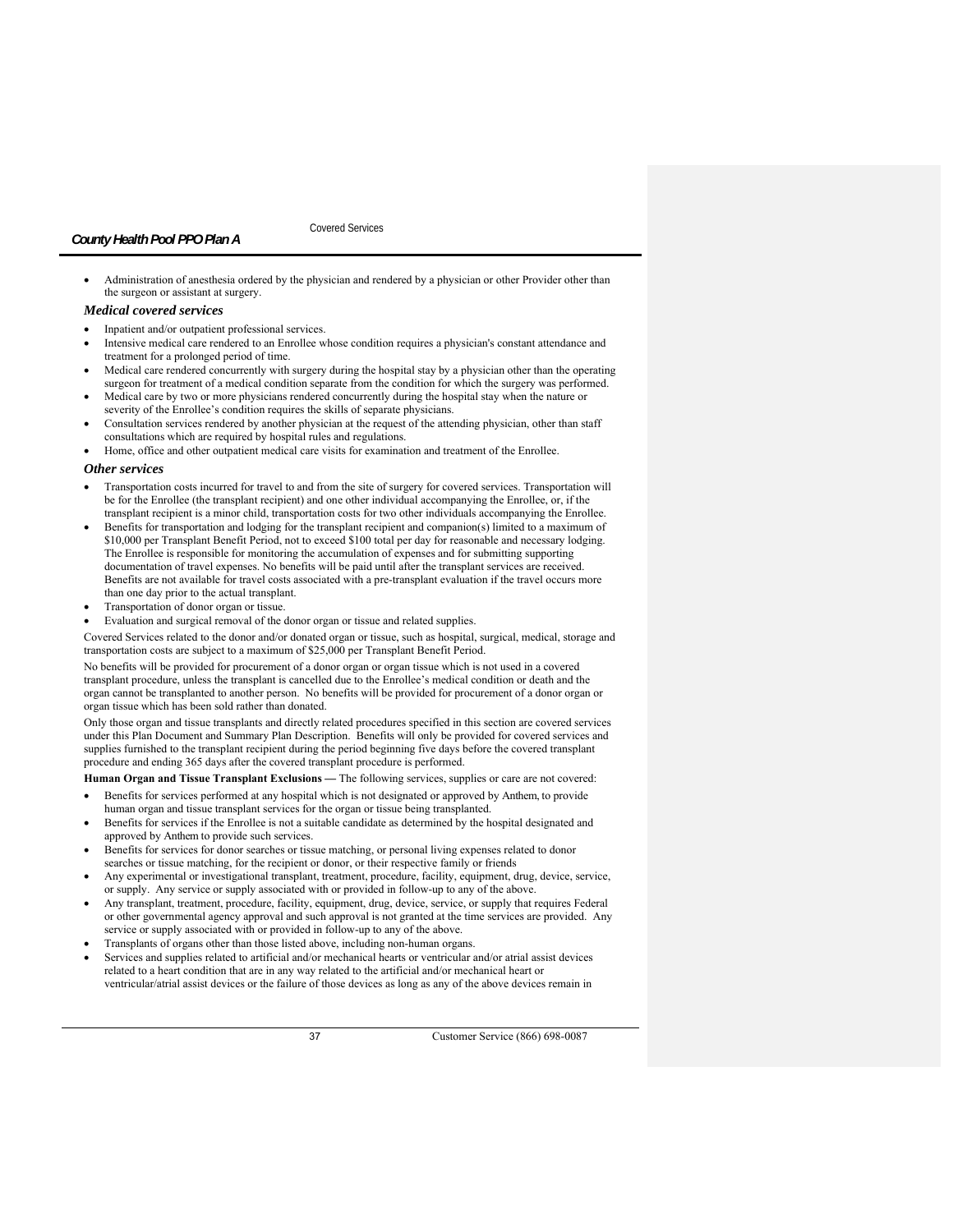Covered Services

place. This exclusion includes services for implantation, removal and complications. This exclusion does not apply to left ventricular assist devices when used as a bridge to a heart transplant.

 Non-covered transportation and lodging costs related but not limited to alcohol, meals, child care, mileage, phone calls, laundry.

# **Medical Supplies and Equipment**

This section describes covered services and exclusions for medical supplies, durable medical equipment, oxygen and equipment for its administration, orthopedic and prosthetic devices. Information on diabetic management supplies that are covered by the Plan can be found under the heading *Diabetes Management*. Supplies are subject to Precertification/Pre-authorization guidelines. See Managed Care Features heading in ABOUT YOUR HEALTH COVERAGE in this document for information on Pre-certification/Pre-authorization guidelines.

The supplies, equipment and appliances described in this section are a covered benefit only if supplied by a Participating Provider and meet the criteria in Anthem's medical policy.

### *Medical Supplies*

Disposable items which are required for the treatment of an illness or injury on an inpatient or outpatient basis received from a Participating Provider are covered. Benefits are provided for syringes, needles, surgical dressings, splints and other similar items that treat a medical condition.

# *Durable Medical Equipment*

Durable medical equipment including such things as crutches, wheelchairs, breathing equipment and hospital beds, are covered if Medically Necessary and prescribed by a physician. Durable medical equipment generally can withstand repeated use and must serve a medical purpose. The durable medical equipment will be rented or purchased at the Plan's option. Rental costs must not be more than the purchase price and will be applied to the purchase price. Repair of medical equipment, maintenance, and adjustment because of normal usage is covered if the equipment has been purchased by the Plan or would have been approved by the Plan. Other situations will be reviewed on a case by case basis. During repair or maintenance of durable medical equipment, the Plan will provide benefits for replacement rental equipment. Durable medical equipment upgrades are covered only if Medically Necessary. Durable medical equipment used as part of an inpatient admission is covered as part of the inpatient hospital admission.

### *Oxygen and Equipment*

Benefits are provided for oxygen and the rental and/or purchase, at the Plan's option, of the equipment needed to administer oxygen (one stationary and one portable unit per Enrollee). Upgrades to the level of equipment provided are covered only if Medically Necessary.

# *Orthopedic Appliances*

An orthopedic appliance is a rigid or semi-rigid supportive device that helps to increase the use of a malfunctioning body part or extremity, which limits or stops motion of a weak or poorly functioning body part. An example of an orthopedic appliance is a knee brace. Benefits are provided for the purchase, fitting, needed adjustments and repairs of orthopedic appliances. Covered benefits are limited to the most appropriate model that adequately meets the medical needs of the Enrollee, and upgrades to orthopedic appliances are covered only when Medically Necessary.

## *Prosthetic Devices*

A prosthetic device replaces all or part of a missing body part or extremity (leg or arm) to increase the Enrollee's ability to function. Benefits are provided for purchase, fitting, needed adjustment, repairs, and replacements of prosthetic devices. Upgrades of prosthetic devices are covered only when Medically Necessary.

#### *Other Appliances*

Benefits for other appliances include:

 Either one set of standard prescription eyeglasses or one set of contact lenses (whichever is appropriate for the medical condition) when necessary to replace human lenses absent at birth or lost through intraocular surgery, ocular injury or for the treatment of keratoconus or aphakia. Replacements are only covered if a physician recommends a change in prescription.

Breast prostheses and prosthetic bras following a mastectomy.

**Medical Supplies and Equipment Exclusions** *—* The following services, supplies or care are not covered: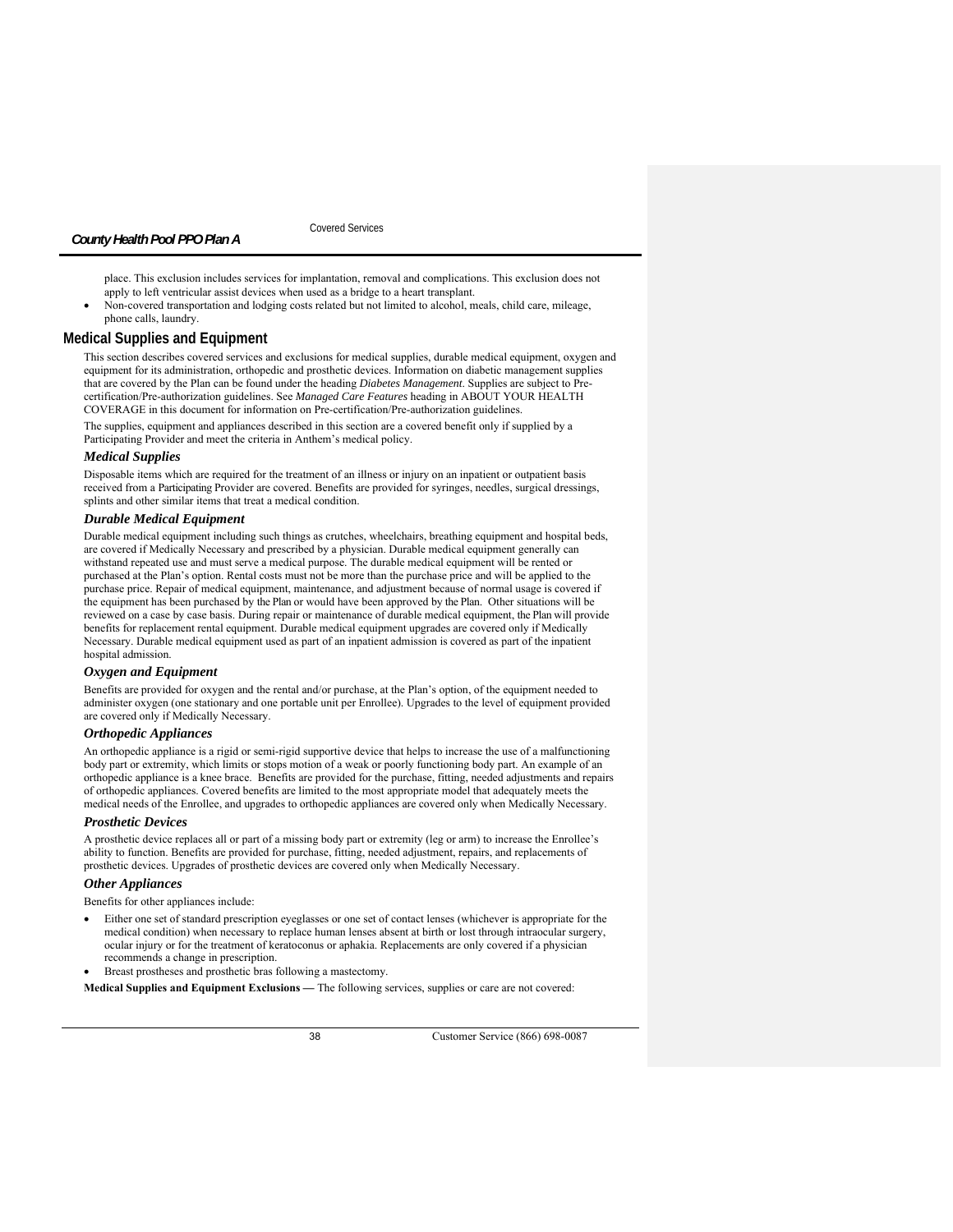# Covered Services

- Supplies, equipment or appliances, which include comfort, luxury, or convenience items (e.g. wheelchair sidecars, fashion eyeglass frames, or cryocuff unit). Equipment or appliances that the Enrollee requests that include more features than needed for the medical condition are considered luxury, deluxe and convenience items (e.g., motorized equipment, such as electric wheelchairs or electric scooters, when manually operated equipment can be used).
- Any items available without a prescription such as over the counter items and items usually stocked in the home for general use, including but not limited to bandages, gauze, tape, cotton swabs, dressing, thermometers, heating pads, and petroleum jelly.
- Air conditioners, purifiers, humidifiers, dehumidifiers, special lighting or other environmental modifiers, surgical supports and corsets or other articles of clothing, whirlpools, hot tubs, saunas, and biofeedback equipment.
- Self-help devices that are not medical in nature, regardless of the relief or safety they may provide for a medical condition. These include, but are not limited to, bath accessories, home modifications to accommodate wheelchairs, wheel chair convenience items, wheel chair lifts, or vehicle modifications.
- Dental prosthesis, hair/cranial prosthesis, penile prosthesis or other prosthesis for cosmetic purpose.
- Orthotics (except for Enrollees with diabetes), whether functional or otherwise, regardless of the relief they provide.
- Home exercise and therapy equipment.
- Hearing aids and related services and supplies.
- Consumer beds or water beds.
- Repair or replacement needed due to misuse or abuse of any covered medical supply or equipment that is identified in this section.
- Orthopedic shoes not attached to a brace (except for Enrollees with diabetes).

# **Hearing Aid Services**

This section describes covered services for hearing aids for dependent children up to their eighteenth (18th) birthday when provided by or purchased as a result of a written recommendation from an otolaryngologist or a state-certified audiologist:

- Audiological evaluations to measure the extent of hearing loss and determine the most appropriate make and model of hearing aid. These evaluations will be provided as part of the *Physician Office Services* section.
- Hearing aids (monaural or binaural) including ear mold(s), the hearing aid instrument, batteries, cords and other ancillary equipment. Initial and replacement hearing aids will be supplied every 5 years, or when alterations to the existing hearing aid cannot adequately meet the dependent child's needs.
- Visits for fitting, counseling, adjustments and repairs for a one year period after receiving the covered hearing aid.

# **Dental Related Services**

This section describes covered services and exclusions for accident related dental services, anesthesia for children, inpatient services for dental related services, and cleft palate and cleft lip conditions. Dental services are not covered under this Plan Document and Summary Plan Description except under the specific circumstances described below. **This Plan Document and Summary Plan Description provides benefits for medical conditions and should not be considered as the Enrollee's Dental Plan Document and Summary Plan Description**. All dental services and supplies covered under this heading are subject to Pre-certification/Pre-authorization guidelines. See *Managed Care Features* in ABOUT YOUR HEALTH COVERAGE in this document for information on Pre-certification/Preauthorization guidelines.

### *Accident-Related Dental Services*

Benefits are provided for accident-related dental expenses when the Enrollee meets all of the following criteria:

- Dental services, supplies and appliances are needed because of an accident in which the Enrollee sustained other significant bodily injuries outside the mouth or oral cavity.
- Treatment must be for injuries to your sound natural teeth.
- Treatment must be necessary to restore your teeth to the condition they were in immediately before the accident. An injury that results from chewing or biting is not considered an accident, unless the chewing or biting results from a medical or mental condition;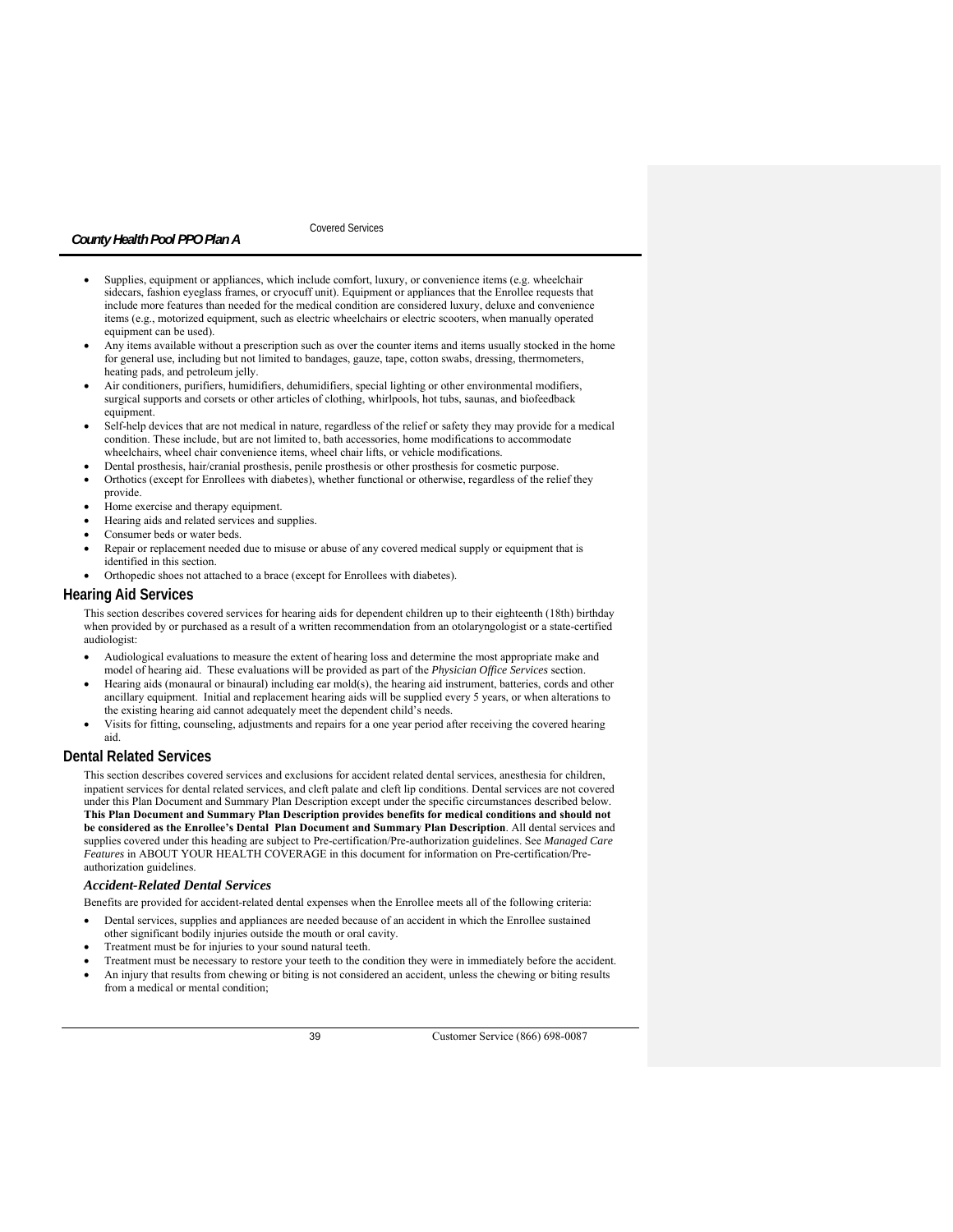Covered Services

- The first dental services must be performed within 90 days after your accident.
- Related services must be performed within one year after your accident. Services after one year are not covered even if benefits are still in effect.

Benefits for restorations are limited to those services, supplies, and appliances the Plan determines to be appropriate in restoring the mouth, teeth, or jaws to the condition they were in immediately before the accident.

### *Dental Anesthesia*

Benefits are provided for general anesthesia when medically appropriate and Pre-authorized.

### *Inpatient Admission for Dental Care*

Benefits are provided for inpatient facility services including room and board, but not including charges for the dental services, **only** if the Enrollee has a non-dental-related physical condition, such as bleeding disorders or heart condition that makes the hospitalization Medically Necessary, and the inpatient admission is Pre-authorized.

# *Cleft Palate and Cleft Lip Conditions*

Benefits are allowed for inpatient care and medical services, including orofacial surgery, surgical management and follow-up care by plastic surgeons and oral surgeons, orthodontics, prosthetic treatment such as obturators, speech appliances, prosthodontic and surgical reconstruction for the treatment of cleft palate and/or cleft lip.

## *Dental Surgery*

Medical benefits may be provided from an outpatient facility, physician, dentist or oral surgeon services, (not including charges for the dental services) for one of the following reasons:

- Excision of exostosis of the jaw (removal of bony growth).
- Surgical correction of accidental injuries to the jaws, cheek, lips, tongue, floor of the mouth, and soft palate (provided the procedure is not done in preparation for dentures or dental prosthesis).
- Treatment of fractures of the facial bones.
- Incision and drainage of cellulitis (infection of the soft tissue).
- Incision of accessory sinuses, salivary glands, or ducts.
- Surgical services related to temporomandibular joint syndrome.
- Surgical removal of impacted wisdom teeth.
- Excision of tumors or cysts from the mouth.

Benefit allowances for surgery include payment for visits to the physician or dentist prior to the surgery, administration of local anesthesia for surgery, and follow-up medical care.

**Dental Services Exclusions —** The following services, supplies or care are not covered:

- Restoring the mouth, teeth, or jaws because of injuries resulting from biting, chewing, or an accident or injury principally damaging the teeth.
- Restorations, supplies, or appliances. Examples of such non-covered items include but are not limited to: cosmetic restorations, cosmetic replacement of serviceable restorations, and materials (such as precious metal) that are not Medically Necessary to stabilize damaged teeth.
- Inpatient or outpatient services required due to the age of the Enrollee, medical condition and/or nature of the dental services except as described above.
- Artificially implanted devices and bone graft for denture wear.
- Medical services related to temporomandibular joint therapy is not covered regardless of medical necessity.
- Administration of anesthesia for dental services, operating and recovery room charges, and surgeon services except as allowed above.

### **Food and Nutrition**

This section describes covered services and exclusions for nutrition therapy. Benefits for enteral therapy and Total Parenteral Nutrition (TPN) include a combination of nursing, durable medical equipment and pharmaceutical services. . An in-network licensed therapist or home health agency must provide the nutrition services. All services must be Pre-authorized, see *Managed Care Features* in ABOUT YOUR HEALTH COVERAGE in this document for information on Pre-certification/Pre-authorization guidelines.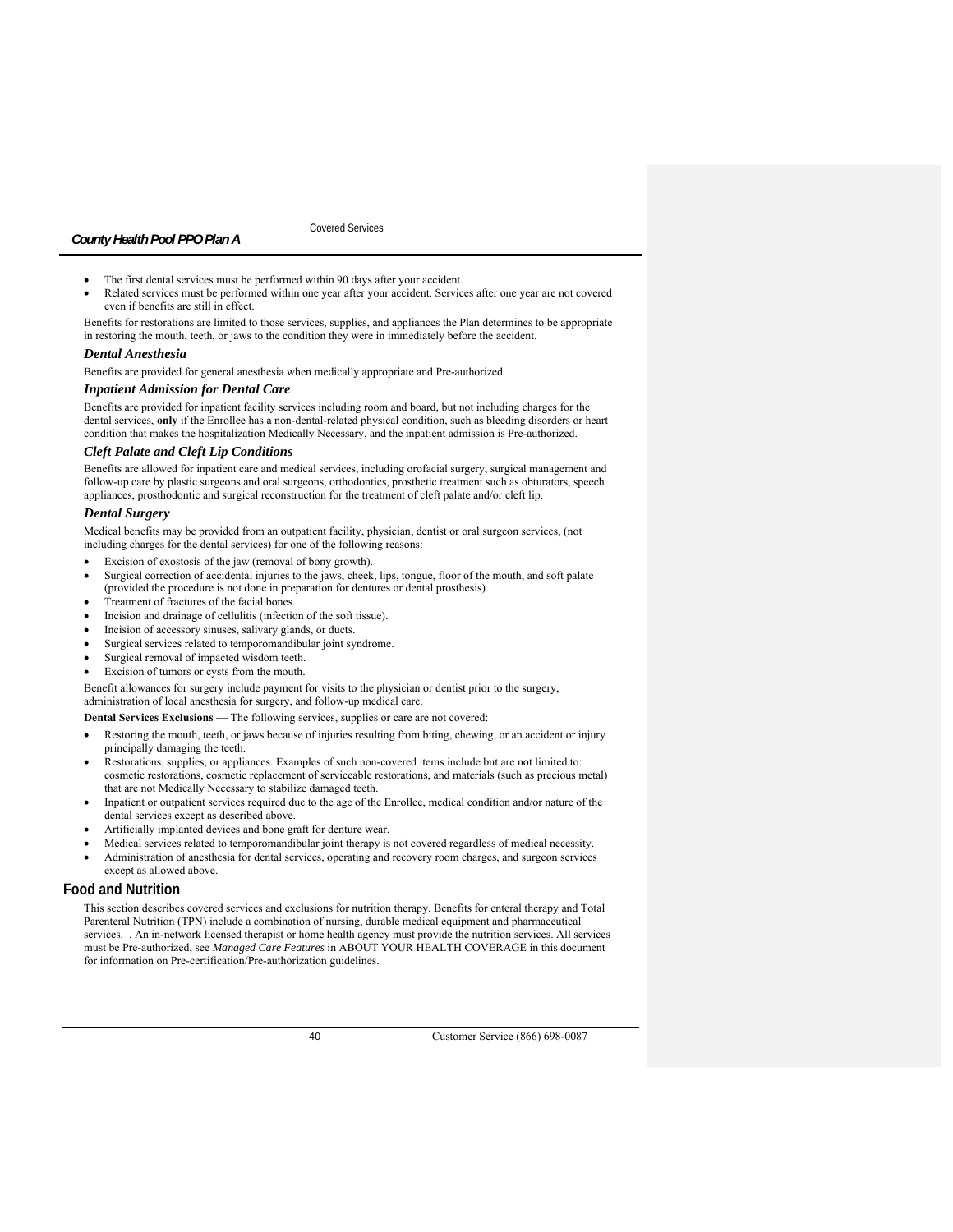Covered Services

### *Enteral Therapy and Parenteral Nutrition*

Enteral nutrition is the delivery of nutrients by a tube into the gastrointestinal tract.

TPN is the delivery of nutrients through an intravenous line directly into the bloodstream.

Nursing visits to assist with enteral nutrition are covered when medically necessary and not considered custodial care under the home health benefits. These services are frequently provided through a home health agency. More information can be found under the heading HOME HEALTH CARE/HOME IV THERAPY and HOSPICE CARE.

Benefits are provided for medical foods for home use for metabolic disorders. These medical foods can be taken either orally or enterally. A Provider must have prescribed the medical foods that are appropriate for inherited enzymatic disorders involved in the metabolism of amino, organic, and fatty acids. Such disorders include: phenylketonuria (foods are covered up to age 21 for men and age 35 for women), maternal phenylketonuria, maple syrup urine disease, tyrosinemia, homocystinuria, histidinemia, urea cycle disorders, hyperlysinemia, glutaric acidemias, methylmalonic acidemia and propionic acidemia. This benefit does not include medical foods for Enrollees with cystic fibrosis or lactose- or soy- intolerance.

TPN received in the home is a covered benefit for the first 21 days following a hospital discharge when it is determined to be Medically Necessary. Additional days may be allowed up to a maximum of 42 days per Enrollee's Calendar Year when Pre-authorized by Anthem, on behalf of the Plan.

**Food and Nutrition Exclusions —** The following services, supplies or care are not covered:

- Enteral feedings (enteral therapy is covered, see above).
- Tube feeding formula except as provided above.
- Weight-loss programs, exercise equipment, exercise classes, health club memberships, personal trainers, prescription or over-the-counter medications for weight loss, or obesity treatment (except Medically Necessary surgical treatment) even if the extra weight or obesity aggravates another condition.
- Food, meals, formulas, and supplements other than those listed above even if the food, meal, formula or supplement is the sole source of nutrition, other than as provided above.
- Breast feeding education and baby formulas.
- Feeding clinics.

We cover inpatient services, outpatient services and Doctor office services for the care of Mental Health and Substance Abuse. These services include diagnosis, crisis intervention and short-term care of mental health conditions and for rehab of substance dependency.

Coverage for mental health care is for a condition that is listed in the current edition of the Diagnostic and Statistical Manual of Mental Disorders (DSM) as a mental health or substance abuse condition. It does not include Autism Spectrum Disorder, which under applicable law is considered a medical condition. Attention Deficit Disorder (ADD) and Attention Deficit Hyperactivity Disorder (ADHD) care is covered under this section if the services are given by a mental health Provider.

Substance Dependency benefits are for acute medical detox and for rehab. This care is covered when given by a covered Provider. Substance Dependency is what happens when you use alcohol or other drugs in a way that harms your health or destroys your ability to control your actions. The main reason for medical detox is to get rid of the toxins in your body, and check your heart rate, blood pressure and other vital signs. Medical detox helps with your withdrawal signs and it gives you medicines as needed. Rehab includes the services and treatment listed below, to help you stop abusing alcohol or drugs.

We also cover medicine management for Mental Health and Substance Abuse when given by your medical Doctor, psychiatrist or prescriptive nurse. If the medicine management is given by your medical Doctor, benefits are paid under your medical benefit. If medicine management is given by a psychiatrist or prescriptive nurse, benefits are paid under your mental health benefit. For coverage of Prescription Drugs, see this "Benefits Coverage (What Is Covered)" section.

**Inpatient Services.** Inpatient care to treat Mental Health and Substance Abuse includes:

- Individual psychotherapy;
- Group psychotherapy;
- Psychological testing;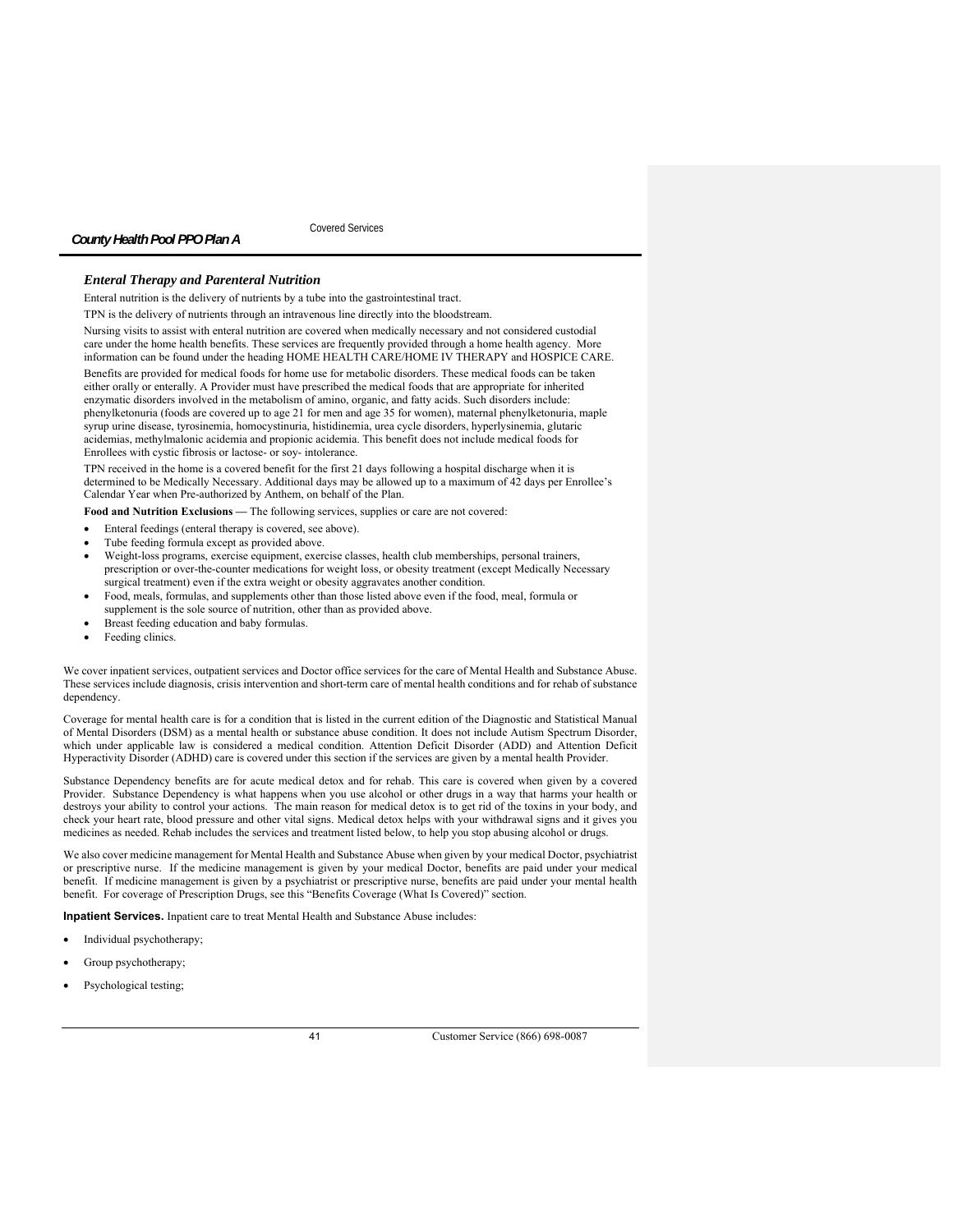Covered Services

- Family counseling with family Members to help in your diagnosis and care; and
- Convulsive therapy including electroshock treatment and convulsive drug therapy.

**Outpatient Services**. The same services listed above for inpatient are covered on an outpatient basis. What are not covered are room, board and general nursing services. Outpatient services include intensive outpatient treatment.

**Partial Hospitalization Services**. The same services covered for outpatient services for Mental Health and Substance Abuse are covered when you are in the Hospital for only part of the day. Partial hospitalization treatment is covered only when you receive Medically Necessary care through a day treatment program as decided by the facility.

**Prior Authorization/Precertification**. Your Doctor should call Our behavioral health administrator to find out Medical Necessity needs, correct treatment level and proper setting. Non-Emergency inpatient services need Prior Authorization/Precertification. See the "How to Access Your Services and Obtain Approval of Benefits" section under "Getting Approval for Benefits" for information.

We cover Prescription Drugs when they are administered to you as part of a Doctor's visit, home care visit, or at an outpatient facility. This includes drugs for infusion therapy, chemotherapy, specialty drugs, blood products, injectables, and any drug that must be administered by a Provider. This section applies when your Provider orders the drug and administers it to you. Benefits for drugs that you can inject or get at a Pharmacy (i.e., self-administered drugs) are not covered under this section. Benefits for those drugs are described in the Retail Pharmacy/Home Delivery Pharmacy Prescription Drugs or Specialty Pharmacy Drugs sections.

**Note:** When Prescription Drugs are covered under this benefit, they will not also be provided under the Retail Pharmacy/Home Delivery Pharmacy Prescription Drugs or Specialty Pharmacy Drugs benefits. Also, if Prescription Drugs are covered under the Retail Pharmacy/Home Delivery Pharmacy Prescription Drugs or Specialty Pharmacy Drugs benefits, they will not be covered under this benefit.

### **Important Details About Prescription Drug Coverage**

Your plan includes certain features to determine when Prescription Drugs should be covered, which are described below. As part of these features, your prescribing Doctor may be asked for more details before We can decide if the drug is Medically Necessary. We may also set quantity and/or age limits for specific Prescription Drugs or use recommendations made as part of Our Medical Policy and Technology Assessment Committee and/ or Pharmacy and Therapeutics (P&T) Process.

### **Prior Authorization/Precertification**

Prior Authorization/Precertification may be needed for certain Prescription Drugs to make sure proper use and guidelines for Prescription Drug coverage are followed. We will contact your Provider to get the details We need to decide if Prior Authorization/Precertification should be given. We will give the results of Our decision to both you and your Provider. See the "How to Access Your Services and Obtain Approval of Benefits (Applicable to managed care plans)" section for more information on your Plan's rules.

If Prior Authorization/Precertification is denied you have the right to file a Grievance as outlined in the "Appeals and Complaints" section of this Booklet.

For a list of drugs that need Prior Authorization/Precertification, please call the phone number on your Health Benefit ID Card. The list will be reviewed and updated from time to time. Including a drug or related item on the list does not guarantee coverage under this Booklet. Your Provider may check with Us to verify drug coverage, to find out whether any quantity (amount) and/or age limits apply, and to find out which brand or generic drugs covered under this Booklet.

### **Step Therapy**

Step therapy is a process in which you may need to use one type of drug before We will cover another. We check certain Prescription Drugs to make sure proper prescribing guidelines are followed. These guidelines help you get high quality yet cost effective Prescription Drugs. If a Doctor decides that a certain drug is needed, the Prior Authorization/Precertification process will apply.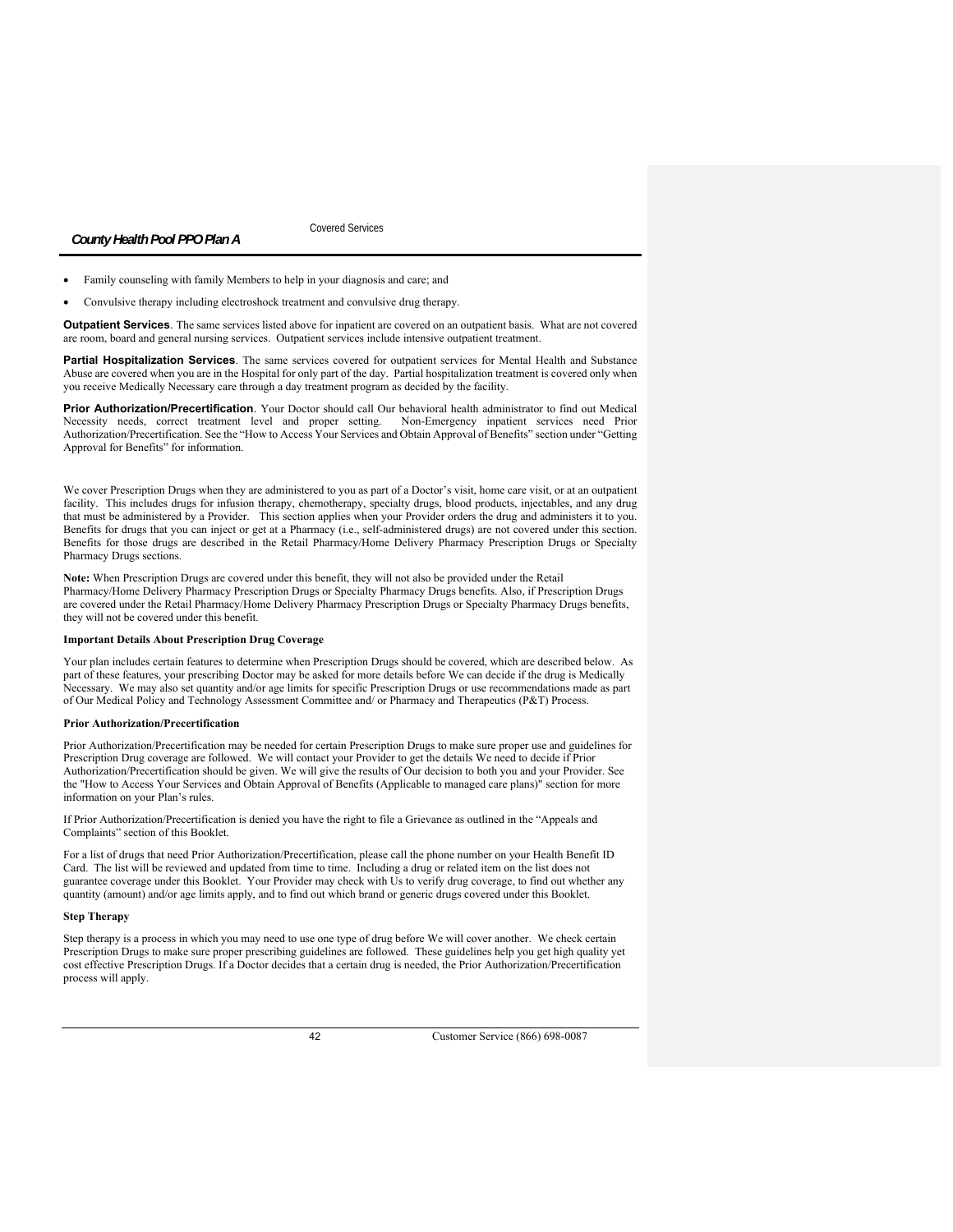Covered Services

# **Therapeutic Substitution**

*County Health Pool PPO Plan A* 

Therapeutic substitution is an optional program that tells you and your Doctor about alternatives to certain prescribed drugs. We may contact you and your prescribing Doctor to make you aware of these choices. Only you and your Doctor can determine if the therapeutic substitute is right for you. We have a therapeutic drug substitutes list, which We review and update from time to time. For questions or issues about therapeutic drug substitutes, please call the phone number on your Health Benefit ID card.

### **Prescription Drugs**

This section describes covered services and exclusions for outpatient pharmacy prescription drugs and medications. Anthem allows inpatient pharmacy benefits for prescription drugs when billed by a hospital or other facility for a covered inpatient stay. Refer to the INPATIENT FACILITY SERVICES heading in this section for information on inpatient care. For special foods and formulas for metabolic and nutritional needs refer to the FOOD AND NUTRITION heading for information. Home intravenous (I.V.) therapy is also a benefit as stated under the heading HOME HEALTH CARE/HOME IV THERAPY.

The outpatient pharmacy benefits available under this certificate are managed by Pharmacy Benefits Manager (PBM). The PBM is the entity with which Anthem has contracted to administer its prescription drug benefits. The PBM offers a nationwide network of Retail Pharmacies, a Mail-Service Pharmacy, and clinical services.

The PBM in consultation with Anthem also promotes and enforces the appropriate use of medications by reviewing for improper dosage, potential drug–drug interactions or drug-pregnancy interactions.

The member may review the current formulary on Anthem's website at www.anthem.com, under prescription benefits. The member may also request a copy of the formulary by calling our Member Service department at the number listed on the bottom of this page. The formulary is subject to periodic review and amendment. Inclusion of a drug or related item on the formulary is not a guarantee of coverage.

For certain prescription drugs, the prescribing physician may be asked to provide additional information before Anthem will determine medical necessity. Anthem may, at its sole discretion, establish quantity limits for specific prescription drugs. Covered services will be limited based on medical necessity, quantity limits established by Anthem, or utilization guidelines. The member's copayment amount depends on whether a formulary or non-formulary drug is obtained and is listed on the *Benefit Summary* at the beginning of the SPD.

Certain prescription drugs (or the prescribed quantity of a particular drug) may require preauthorization. Preauthorization helps promote appropriate utilization and enforcement of guidelines for prescription drug benefit coverage. At the time the member fills a prescription, the network pharmacist is informed of the preauthorization requirement through the pharmacy's computer system, and the pharmacist is instructed to contact the PBM. The PBM uses pre-approved criteria reviewed and adopted by Anthem. The PBM may contact the prescribing physician if additional information is required to determine whether preauthorization should be granted. For a list of current drugs requiring preauthorization, contact an Anthem Member Service representative at the number listed on the bottom of the page, or review on Anthem's website at www.anthem.com. If preauthorization is denied, the member may appeal the decision by following the instructions found under in the **CLAIMS, GRIEVANCES AND APPEALS** section*.*

Outpatient pharmacy benefits include a therapeutic drug substitution program approved by Anthem and managed by the PBM. This is a voluntary program designed to inform members and physicians about formulary or generic alternatives to non-formulary or formulary brand drugs. The PBM may contact the member and the prescribing physician to make the member aware of the formulary or generic drug substitution options. Therapeutic substitutions may also be initiated at the time the prescription is dispensed. Only the member and the physician together can determine whether the therapeutic substitute is appropriate for the member.

Outpatient pharmacy benefits received from a network pharmacy are limited to:

- Prescription Drugs, including self-administered drugs. These are Prescription Drugs that do not need administration or monitoring by a Provider in an office or Facility. Injectables and infused Drugs that need Provider administration and/or supervision are covered under the "Prescription Drugs Administered by a Medical Provider" benefit in this section;
- Injectable insulin and syringes used for administration of insulin;
- Oral contraceptive drugs and contraceptive devices. Certain contraceptives are covered under "Preventive Care Services";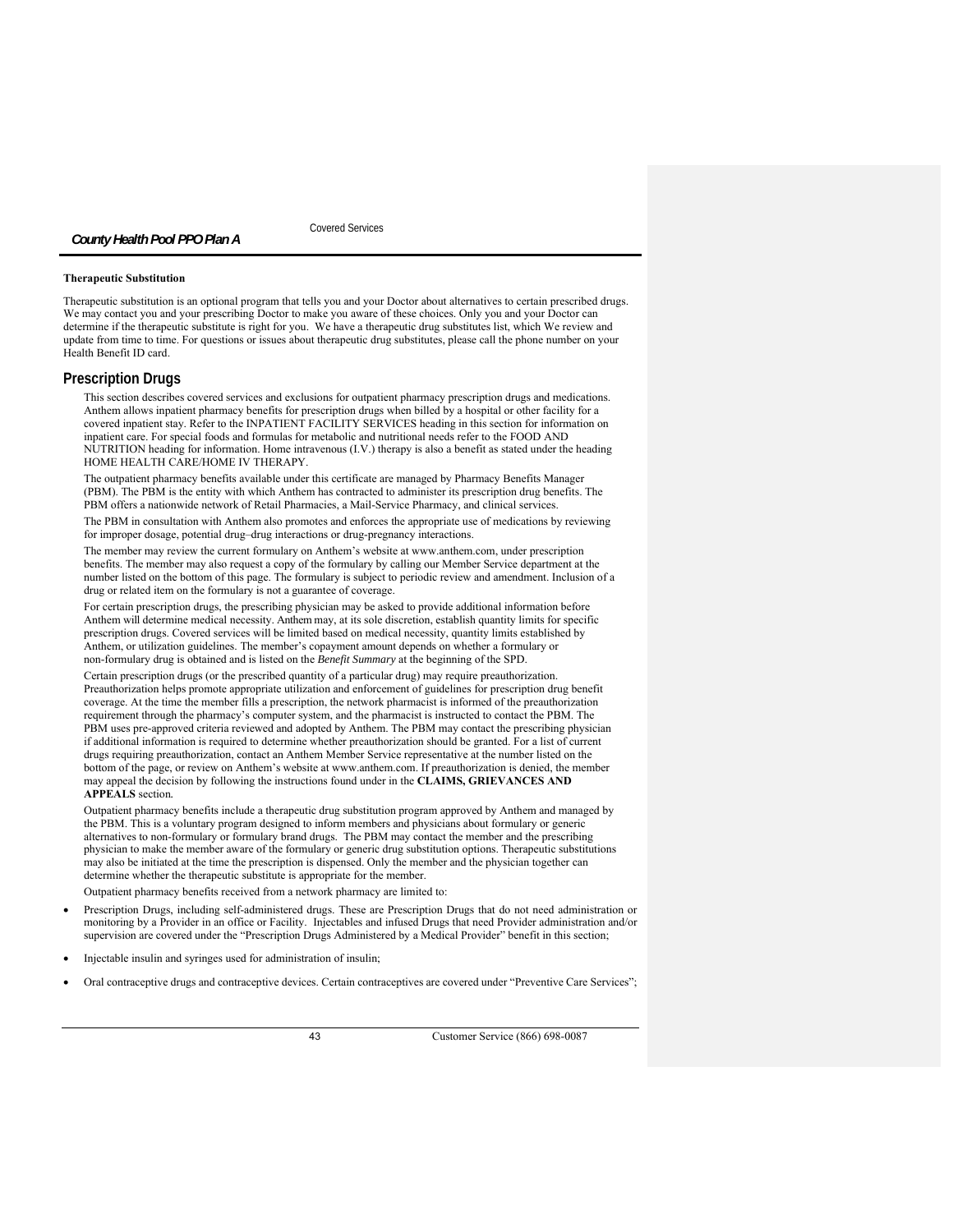Covered Services

| through a pharmacy;                                                                                                                                                                                                                                        |  |
|------------------------------------------------------------------------------------------------------------------------------------------------------------------------------------------------------------------------------------------------------------|--|
| Immunizations required by the "Preventive Care Services" benefit;                                                                                                                                                                                          |  |
| Prescription Drugs that help you stop smoking or reduce your dependence on tobacco products. These Drugs will be<br>covered under the "Preventive Care Services" section;                                                                                  |  |
| FDA approved smoking cessation products, including over the counter nicotine replacement products, when obtained with<br>a Prescription for a Member age 18 and older. These products will be covered under the "Preventive Care Services" section;<br>and |  |
| Compound drugs are covered when a commercially available dosage form of a Medically Necessary medication is not                                                                                                                                            |  |

Certain supplies, equipment and appliances (such as those for diabetes). You may contact Us to determine supplies covered

available, all the ingredients of the compound drug are FDA approved and require a prescription to dispense, and are not essentially the same as an FDA approved product from a drug manufacturer. Non-FDA approved, non-proprietary, multisource ingredients that are vehicles essential for compound administration may be covered.

Each prescription is subject to a copayment. If the prescription order includes more than one covered drug or supply, a separate copayment is required for each covered drug or supply. The copayment will be the lesser of the member's copayment, , or the Prescription Drug Maximum Allowed Amount. The copayment will not be reduced by any discounts, rebates or other funds received by the PBM from drug manufactures, or similar vendors and/or funds received by Anthem from the PBM. Anthem will make no payment for any covered drug or supply unless Anthem's Prescription Drug Maximum Amount exceeds any applicable copayment for which the member is responsible.

The member is limited a 30-day supply or of a prescription drug. When medically necessary, a one-month vacation override is available if the member is traveling out of the Anthem service area.

The member must obtain covered prescription drugs and supplies from a network pharmacy. All prescription drugs must be legend to be eligible for benefits. The copayment amount is based upon whether the member obtains a generic or brand name prescription drug and whether formulary or non-formulary prescription legend drugs are dispensed. Members have three tiers of copayments for covered prescription drugs as follows:

Tier-1 - means a drug that has the lowest Copayment. This tier has low cost or preferred medications. This tier may include Generic Drugs, Single Source Drugs and Multi-Source Drugs.

Tier-2 - means a drug that has a higher Copayment than those in tier 1. This tier has preferred medications that generally are moderate in cost. This tier may include Generic Drugs, Single Source Drugs and Multi-Source Drugs.

Tier-3 - means a drug that has a higher Copayment than those on tier 2. This tier may contain higher cost, preferred, and nonpreferred Drugs that may be Generic, single source, or multi-source Brand Drugs. Prescription Drugs will always be dispensed as ordered by your Provider and by applicable state pharmacy regulations. You may request, or your Provider may order, a Brand Name Drug. However, if a Generic Drug is available, you will need to pay the cost difference between the Generic Drug and Brand Name Drug. The difference in cost is in addition to your tier Copayment for the drug. The cost difference between the Generic Drug and Brand Name Drug does not go towards your Out-of-Pocket Annual Maximum. By law, Generic Drugs and Brand Name Drugs must meet the same standards for safety, strength, and effectiveness. Using generics as a rule saves money, yet provides the same quality. For certain higher cost generic drugs, We keep the right, in Our sole discretion, to make an exception and not require you to pay the difference in cost between the Generic and Brand Name Drug.

**Important Note:** If We determine that you may be using Prescription Drugs in a harmful or abusive manner, or with harmful frequency, your selection of In-Network pharmacies may be limited. If this happens, We may require you to select a single In-Network pharmacy that will provide and coordinate all future pharmacy services. Benefits will only be paid if you use the single In-Network pharmacy. We will contact you if We determine that use of a single In-Network pharmacy is needed and give you options as to which In-Network pharmacy you may use. If you do not select one of the In-Network pharmacies We offer within 31 days, We will select a single In-Network pharmacy for you. If you disagree with Our decision, you may ask Us to reconsider it by following the procedure outlined in the "Appeals and Complaints" section of this Booklet.

# *How to Obtain Outpatient Prescription Drug Benefits*

How the member obtains benefits depends on whether the member uses a retail or mail service pharmacy.

44 Customer Service (866) 698-0087

**Commented [SVL1]:** Required

**Commented [SVL2]:** Required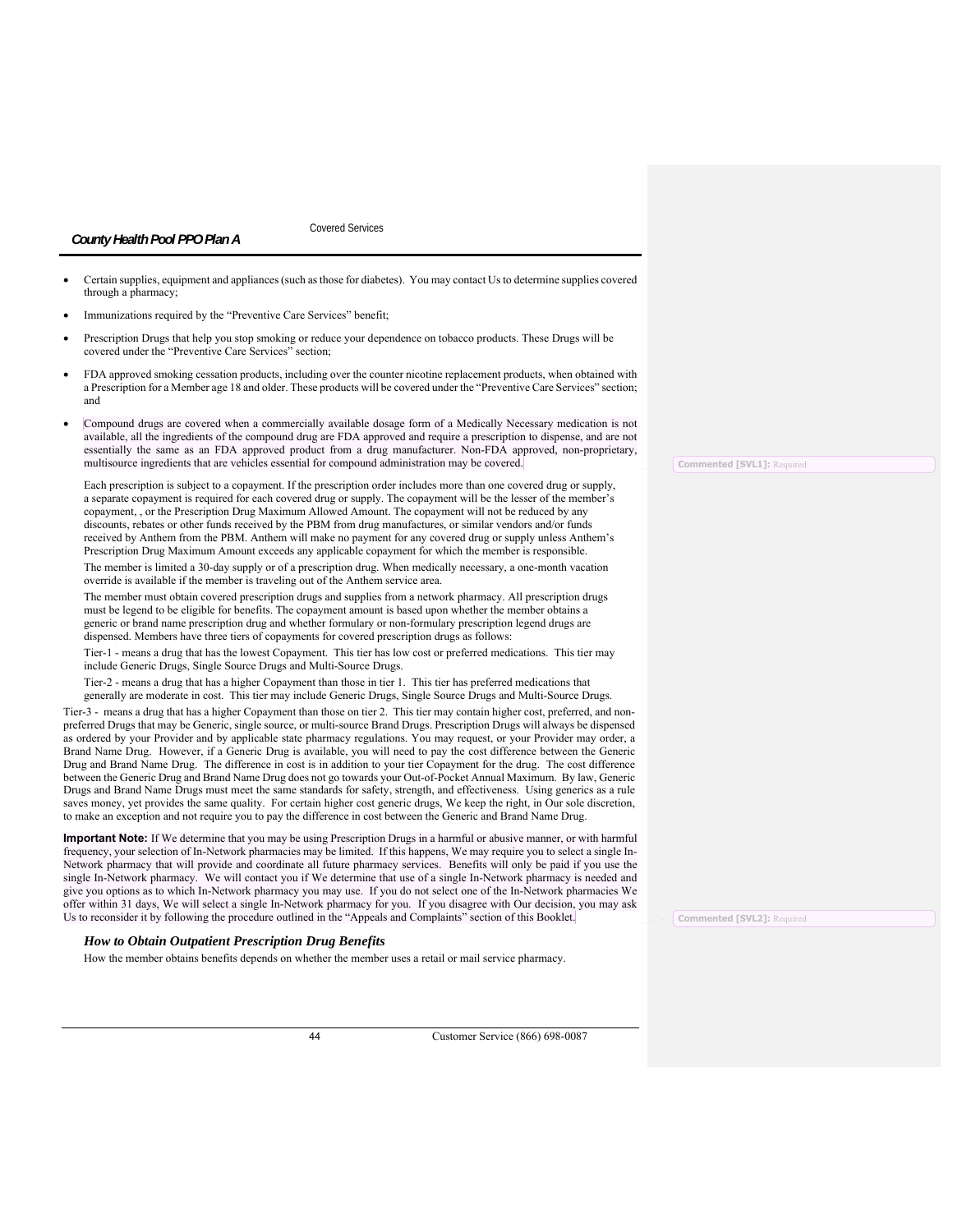Covered Services

**Network Pharmacy —** The member presents the written prescription order from the physician and the member identification card to the pharmacist at a network pharmacy. The pharmacy will file the claim for the member. The member is charged at the point of purchase for applicable copayment amounts.

If the member does not present the health benefit ID card at a network pharmacy, the member will have to pay the full cost of the prescription. If the member does pay the full charge, the member should ask the pharmacist for an itemized receipt and submit it to Anthem with a written request for reimbursement. The member will be reimbursed based on the charge for the covered drug, less the network pharmacy discount payable after review and approval of the claim, less the applicable tier 1, tier 2 or tier 3 copayment. Prescription drugs dispensed in excess of a 31-day supply or 100 units of medication are not reimbursable.

**Mail Service** — Mail service offers a convenient means of obtaining maintenance prescription drugs by mail if the member takes prescription drugs on a regular basis. Covered prescription drugs are ordered directly from the licensed pharmacy mail service that has entered into a reimbursement agreement with Anthem and are sent directly to the member's home. Maintenance prescription drugs are those used on a continuing basis for the treatment of a chronic illness such as heart disease, high blood pressure, arthritis or diabetes. The member must complete the Order and Patient Profile Form, which is available from Member Service or on Anthem's website at www.anthem.com or www.ctsi.org. The member will need to complete the patient profile information only once. The member may mail written prescriptions from the physician, or have the physician fax the prescription to the PBM mail service. The member physician may also phone in the prescription to the PBM mail service. The member will need to submit the applicable copayment amounts to the PBM mail service when the member requests a prescription or refill. Class II prescription drugs (e.g., narcotics) will only be dispensed in a 30-day supply. Specialty drugs are eligible for a 90 day mail order supply.

**Prescription Drugs and Medicines Exclusions** *—* The following services, supplies or care are not covered:

- Prescription drugs and supplies received from a non-network pharmacy.
- Non-legend prescription drugs.
- Drugs prescribed for weight control or appetite suppression.
- Medication or preparations used for cosmetic purposes to promote hair growth, prevent hair growth, or medicated cosmetics. These included but are not limited to Rogaine®, Viniqa®, and Tretinoin (sold under such brand names as Retin-A®).
- Any medications used to treat infertility. Special formulas food, or food supplements (unless for metabolic disorders, see *Food and Nutrition* heading for benefits), vitamins, or minerals, except for legend prenatal vitamins.
- Delivery charges for prescriptions.
- Charges for the administration of any drug unless dispensed in the physician's office or through home health care.
- Drugs which are provided as samples to the provider.
- Antibacterial soap/detergent, toothpaste/gel, shampoo, or mouthwash/rinse.
- Hypodermic needles, syringes, or similar devices, except when used for administration of a covered drug when prescribed in accordance with the terms of this section.
- Therapeutic devices or appliances, including support garments and other nonmedicinal supplies (regardless of intended use).
- Nonprescription and over-the-counter drugs, including herbal or homeopathic preparations, and prescription drugs that have a Clinically Equivalent alternative, even if written as a prescription. Drugs not requiring a prescription by federal law (including drugs requiring a prescription by state law, but not federal law) except for injectable insulin. The exclusion does not apply to over-the-counter products that must be covered under federal law with a prescription.
- Prescription drugs, which are dispensed in quantities, which exceed the applicable limits, established by Anthem, at its sole discretion.
- Refills in excess of the quantity prescribed by the provider, or refilled more than one year from the date prescribed.
- Prescription Drugs intended for the treatment of sexual dysfunction or inadequacies, regardless of origin or cause (including drugs for the treatment of erectile dysfunction such as Viagra®).
- Prescription Drugs dispensed for the purpose of international travel.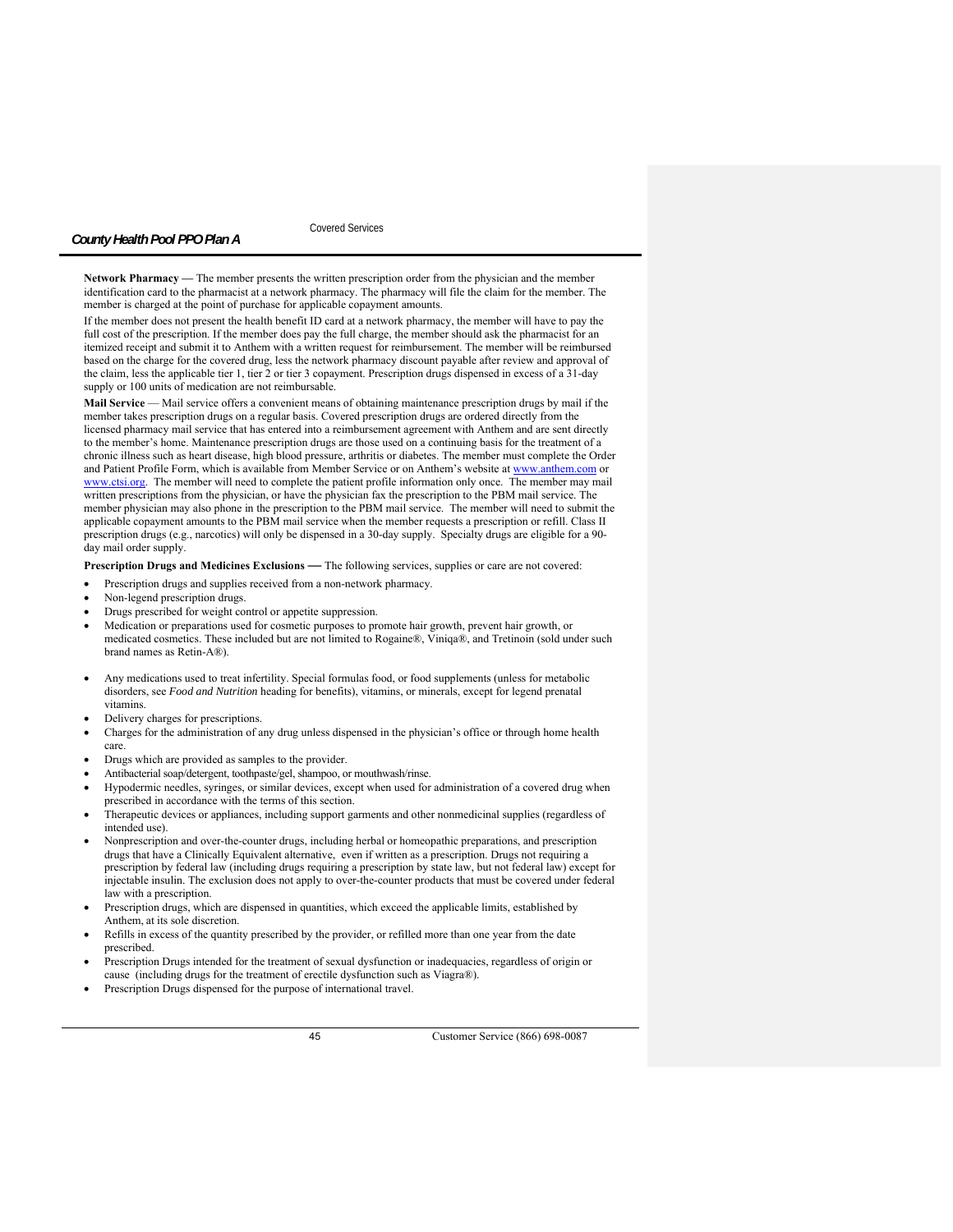Covered Services

# **Private-Duty Nursing Services**

The Plan will allow inpatient benefits for private-duty nursing services when the Enrollee's condition ordinarily requires that they are placed in an intensive or coronary care unit, but the hospital does not have such facilities. Outpatient benefits are allowed in the Enrollee's home or other outpatient location.

Private-duty nursing benefits are limited to 60 visits combined inpatient and outpatient per Calendar Year. Services over the 60-visit limit are the Enrollee's responsibility.

# **Clinical Trials**

Benefits include coverage for services given to you as a participant in an approved clinical trial if the services are Covered Services under this Benefit Booklet. An "approved clinical trial" means a phase I, phase II, phase III, or phase IV clinical trial that studies the prevention, detection, or treatment of cancer or other life-threatening conditions. The term life-threatening condition means any disease or condition from which death is likely unless the disease or condition is treated.

Benefits are limited to the following trials:

- Federally funded trials approved or funded by one of the following:
	- The National Institutes of Health.
	- The Centers for Disease Control and Prevention.
	- The Agency for Health Care Research and Quality.
	- The Centers for Medicare & Medicaid Services.
	- Cooperative group or center of any of the entities described in (a) through (d) or the Department of Defense or the Department of Veterans Affairs.
	- A qualified non-governmental research entity identified in the guidelines issued by the National Institutes of Health for center support grants.
	- Any of the following in i-iii below if the study or investigation has been reviewed and approved through a system of peer review that the Secretary determines 1) to be comparable to the system of peer review of studies and investigations used by the National Institutes of Health, and 2) assures unbiased review of the highest scientific standards by qualified individuals who have no interest in the outcome of the review.

i The Department of Veterans Affairs.

- ii The Department of Defense.
- iii The Department of Energy.
- Studies or investigations done as part of an investigational new drug application reviewed by the Food and Drug Administration;
- Studies or investigations done for drug trials which are exempt from the investigational new drug application.

The Plan may require that you use an In-Network Provider to maximize your benefits.

When a requested service is part of an approved clinical trial, it is a Covered Service even though it might otherwise be investigational as defined by this Benefit Booklet. All other requests for clinical trials services that are not part of approved clinical trials will be reviewed according to Clinical Coverage Guidelines, related policies and procedures.\

**Clinical Trials Exclusions** *—* The following services, supplies or care are not covered:

1. The Investigational item, device, or service, itself; or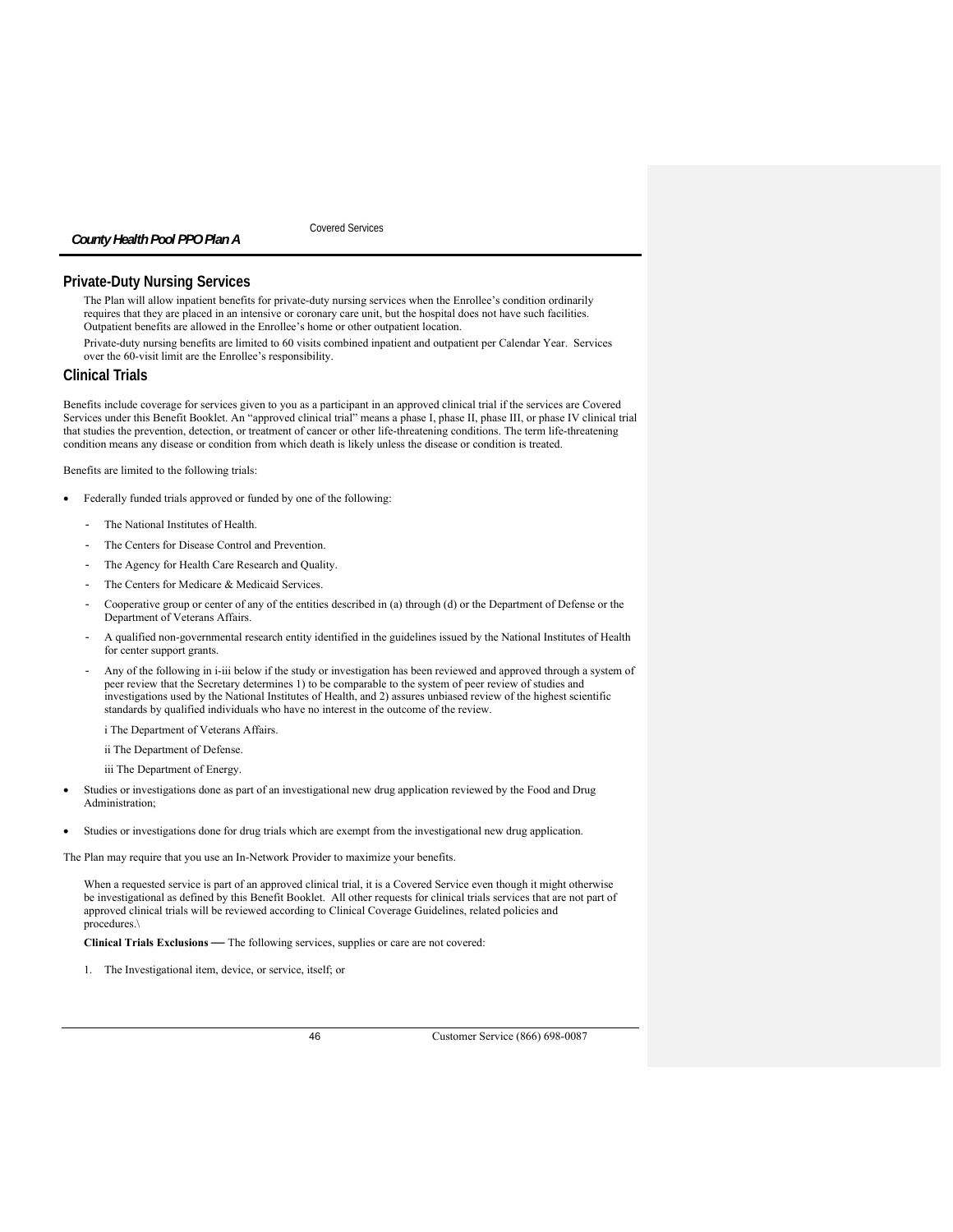Covered Services

- 2. Items and services that are given only to satisfy data collection and analysis needs and that are not used in the direct clinical management of the patient; or
- 3. A service that is clearly inconsistent with widely accepted and established standards of care for a particular diagnosis;
- 4. Any item or service that is paid for, or should have been paid for, by the sponsor of the trial.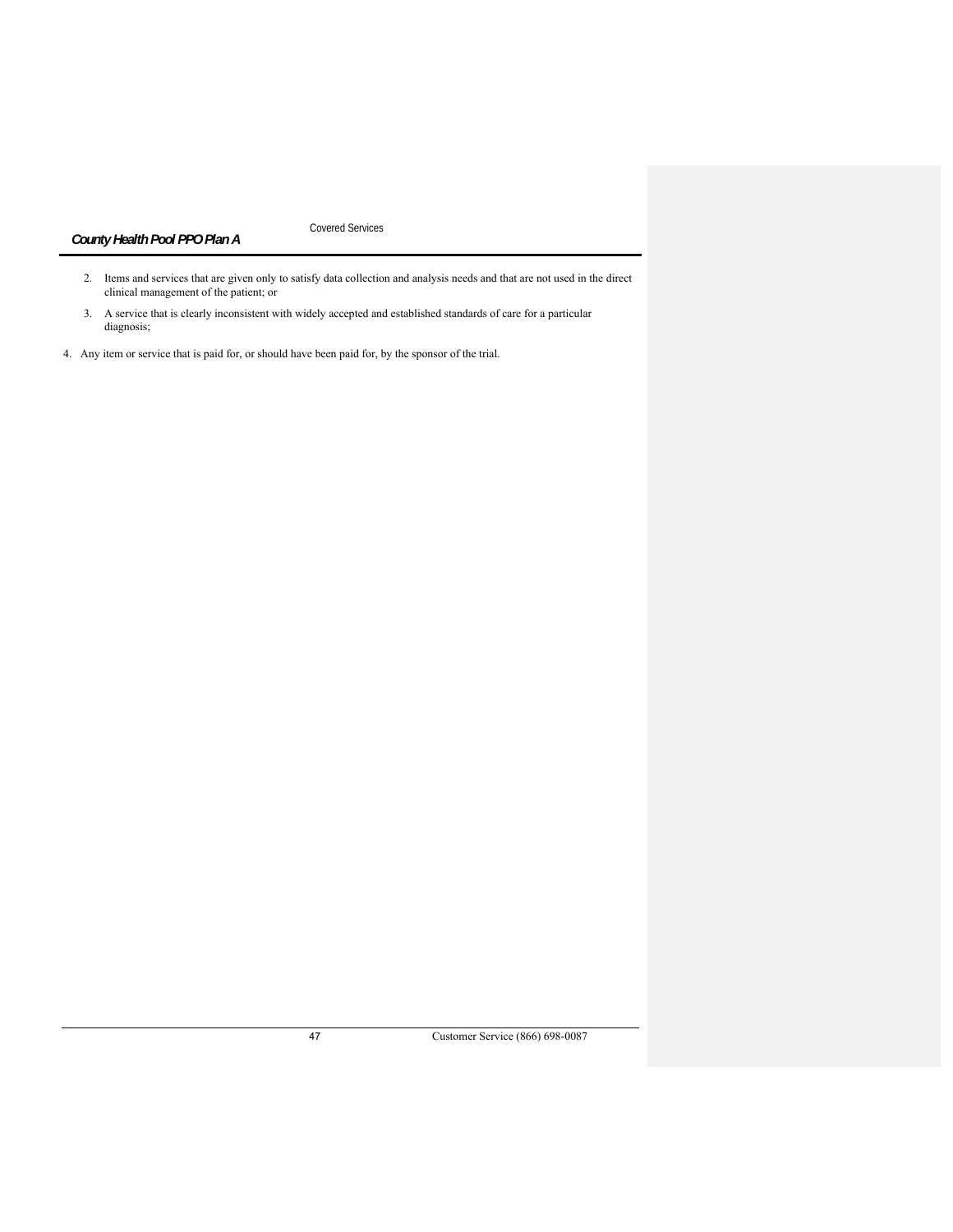General Exclusions

# **General Exclusions**

*County Health Pool PPO Plan A* 

These general exclusions apply to all benefits described in this Plan Document and Summary Plan Description. This self-funded health benefit plan provides benefits for specific services described in this Plan Document and Summary Plan Description and not listed as an exclusion. The following list of exclusions is not a complete list of all services, supplies, conditions or situations that are not covered services. In addition to these general exclusions, specific limitations, conditions and exclusions apply to specific covered services, which can be found in COVERED SERVICES in this document and elsewhere in this Plan Document and Summary Plan Description.

If a service is not covered, then all services performed in conjunction with that service are not covered. Anthem, on behalf of the Plan, is the final authority for determining if services and supplies are Medically Necessary for the purpose of payment.

Anthem, on behalf of the Plan, will not allow benefits for any of the following services, supplies, situations, or related expenses:

**Abortion** — This benefit plan does not cover elective abortion. See the heading *Maternity and Newborn Care* in COVERED SERVICES in this document.

**Alternative or complementary medicines** — This benefit plan does not cover alternative or complementary medicine. Services in this category include, but are not limited to, holistic medicine, homeopathy, hypnosis, aromatherapy, massage therapy, reike therapy, herbal medicine, vitamin or dietary products or therapies, naturopathy, thermography, orthomolecular therapy, rolfing, myotherapy, prolotherapy, contact reflex analysis, bioenergial synchronization technique (BEST), clonics or iridology.

**Artificial conception** — All services related to artificial conception are not covered except as provided under the heading *Family Planning* found in COVERED SERVICES in this document.

**Auto accident injuries** — All services related to auto accidents are not covered except as provided under the heading *Automobile Insurance Provisions* found in ADMINISTRATIVE INFORMATION in this document.

**Before Effective Date** — This benefit plan does not cover any service received before the Enrollee's Effective Date of benefits.

**Biofeedback** — This benefit plan does not cover biofeedback and related services.

**Bariatric Surgery**- This benefit plans does not cover any service, supply, or treatment related to Bariatric Surgery. **Chelating agents** — This benefit plan does not cover any service, supply, or treatment for which a chelating agent is used, except for providing treatment for heavy metal poisoning.

**Complications of non-covered services** — This benefit plan does not cover complications arising from noncovered services and supplies. Examples of non-covered services include but are not limited to, cosmetic surgery, sex-change operations and procedures, and those which are determined to be experimental/investigational.

**Convalescent care** — Except as otherwise specifically provided, this benefit plan does not cover convalescent care from a period of illness, injury, surgery, unless **normally** received for a specific condition, as determined by Anthem's medical policy. Convalescent care includes the physician's or facilities services.

**Convenience/luxury/deluxe-services/or equipment** — This benefit plan does not cover services and supplies used primarily for the Enrollee's personal comfort or convenience. Such services and supplies include but are not limited to, guest trays, beauty or barber shop services, gift shop purchases, telephone charges, television, admission kits, personal laundry services, and hot and/or cold packs.

This benefit plan does not cover supplies, equipment or appliances, which include comfort, luxury, or convenience items (e.g. wheelchair sidecars, fashion eyeglass frames, or cryocuff unit). Equipment or appliances the Enrollee requests that include more features than needed for the medical condition are considered luxury, deluxe and convenience items (e.g., motorized equipment, such as electric wheelchairs or electric scooters, when manually operated equipment can be used) are not covered**.**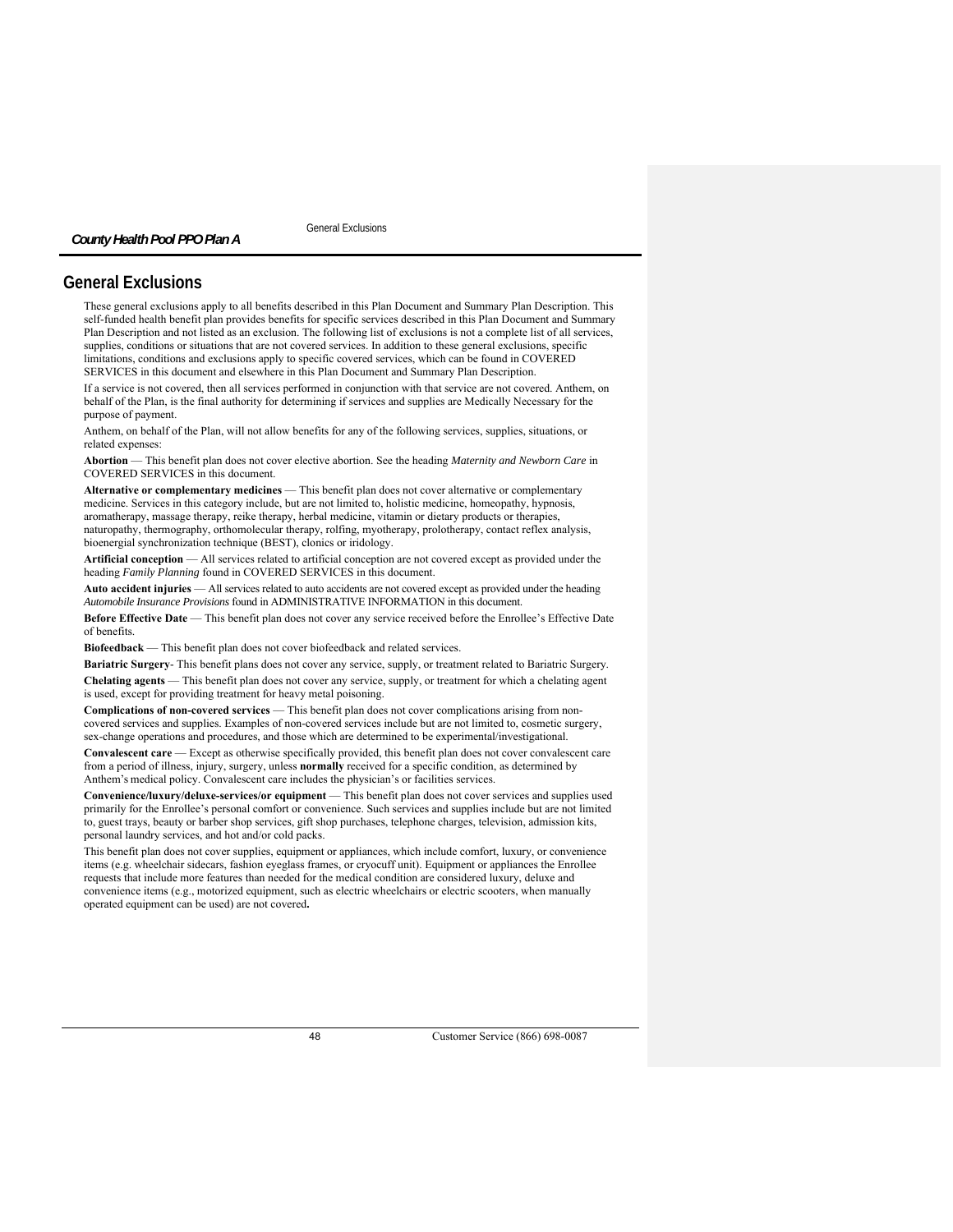General Exclusions

**Cosmetic services** — This benefit plan does not cover c any procedures, services, equipment or supplies provided in connection with Cosmetic Services. Cosmetic Services are primarily intended to preserve, change or improve your appearance. No benefits are available for Surgery or treatments to change the texture or appearance of your skin or to change the size, shape or appearance of facial or body features (such as your nose, eyes, ears, cheeks, chin, or chest), except benefits are provided for a reconstructive service performed to correct a physical functional impairment of any area caused by disease, trauma, congenital anomalies or previous therapeutic process or pursuant to breast reconstruction following a mastectomy. Reconstructive services are payable only if the original procedure would have been a Covered Service under this Plan.

**Court ordered services** — This benefit plan does not cover services that are required under court order, parole or probation.

**Custodial care** — This benefit plan does not cover care primarily for the purpose of assisting the Enrollee in the activities of daily living or in meeting personal rather than medical needs, and which is not a specific treatment for an illness or injury. Custodial care cannot be expected to substantially improve a medical condition, and has minimal therapeutic value. Care can be custodial even if it is recommended or performed by a professional and whether or not it is performed in a facility (e.g., hospital or skilled nursing facility) or at home. Such care includes, but is not limited to:

- Assistance with walking, bathing, or dressing.
- Transfer or positioning in bed.
- Administration of medication that is usually self-injected.
- Meal preparation.
- Assistance with feeding.
- Oral hygiene.
- Routine skin and nail care.
- Suctioning.
- Toileting.
- Supervision of medical equipment or its use.

**Dental services** —Dental services are not covered except as provided in COVERED SERVICES under *Dental Related Services*.

**Discharge —** All inpatient services received after the date Anthem, using managed care guidelines, determines discharge is appropriate.

**Discharge against medical advice** — This benefit plan does not cover hospital services if the Enrollee leaves a hospital or other facility against the medical advice of the physician.

**Discharge day expense** — All services related to a discharge day are not covered except as provided in COVERED SERVICES in this document.

**Domiciliary care** — This benefit plan does not cover care provided in a non-treatment institution, halfway house or school.

**Duplicate (double) coverage** — This benefit plan does not cover services and supplies already covered by other valid coverage, see the heading *Coordination Of Benefits* in GENERAL PROVISIONS in this document.

**Education or training –** This benefit plan does not cover charges for or in conjunction with education or training. **Experimental/investigative procedures** — A drug, device, medical treatment or procedure which is experimental or investigative, or does not meet accepted standards of medical practice. A drug, device, medical treatment or procedure is experimental or investigative if:

- The drug or device cannot be lawfully marketed without approval of the U.S. Food and Drug Administration and approval for marketing has not been given at the time the drug or device is furnished.
- The drug, device, medical treatment or procedure, or the patient informed consent document utilized with the drug, device, treatment or procedure, was reviewed and approved by the treating facility's Institutional Review Board or other body serving a similar function, or if Federal Law requires such review or approval.
- Reliable Evidence shows that the drug, device, medical treatment or procedure is the subject of ongoing phase I or phase II clinical trials, is the research, experimental, study or investigational arm of ongoing phase III clinical trials, or is otherwise under study to determine its maximum tolerated dose, its toxicity, its safety, its efficacy or its efficacy as compared with a standard means of treatment or diagnosis.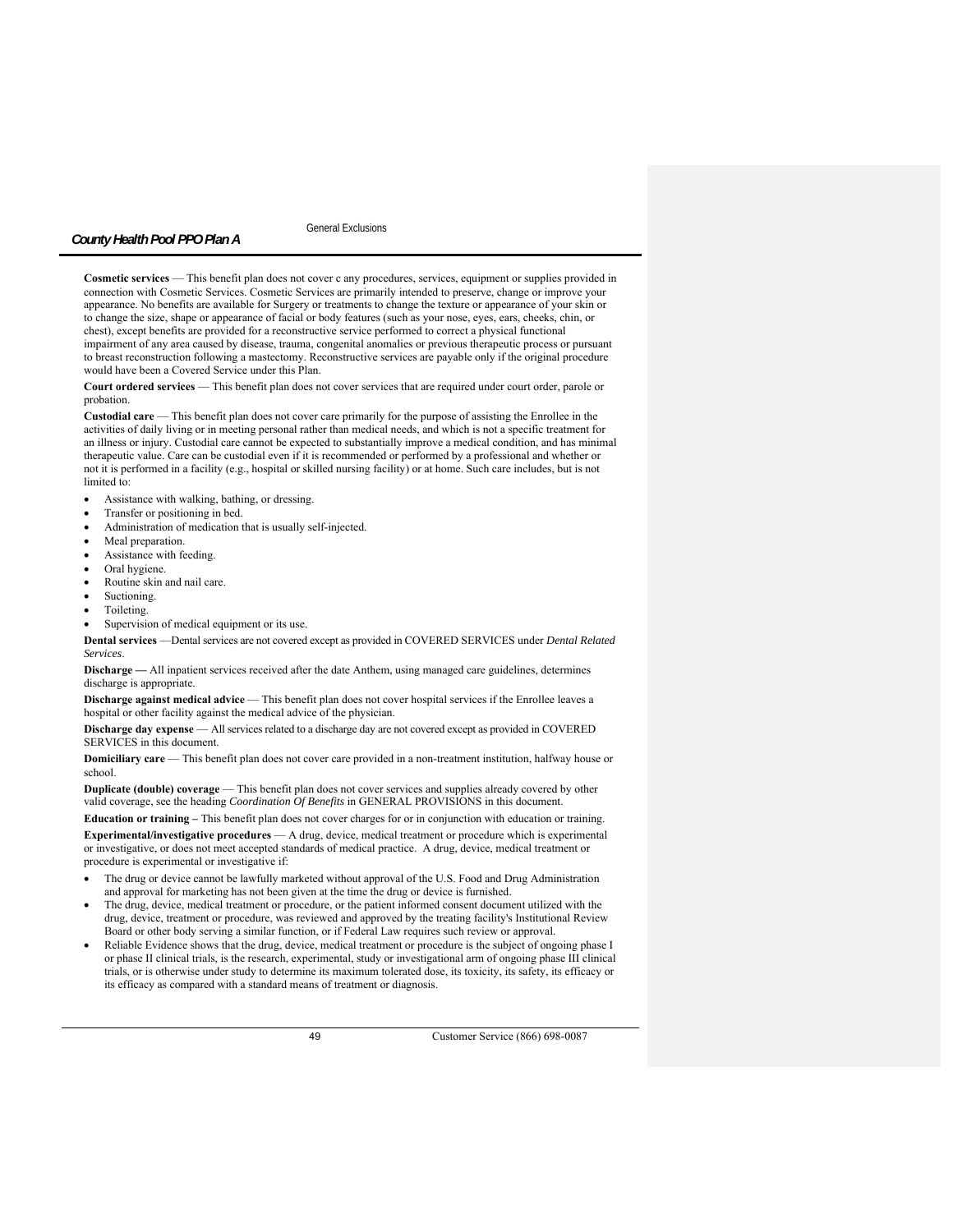General Exclusions

- Reliable evidence shows that the prevailing opinion among experts regarding the drug, device, medical treatment or procedure is that further studies or clinical trials are necessary to determine its maximum tolerated dose, its toxicity, its safety, its efficacy as compared with a standard means of treatment or diagnosis.
- Reliable Evidence shall mean only published reports and articles in the authoritative medical and scientific literature; the written protocol or protocols used by the treatment facility or the protocol(s) utilized by other facilities studying substantially the same drug, device, medical treatment or procedure; or the written informed consent document used by the treating facility or by other facilities studying substantially the same drug, device, medical treatment or procedure.

**Expenses -** This benefit plan does not cover charges for which the Enrollee is not obligated to pay, is not billed or would not have been billed except for the fact that the person was covered under this Plan, unless care is rendered in a Veteran's Administration Hospital for a non-service connected disability.

**Family-administered medical treatment –** This benefit plan does not cover any treatment or service rendered by a member of the immediate family (Employee, spouse, child, brother, sister or parent of the Employee or spouse). **Fertility treatments –** This benefit plan does not cover in vitro procedures, artificial insemination and embryonic implantation procedures.

Genetic testing/counseling — This benefit plan does not cover services including, but not limited to, preconception, paternity testing, court-ordered genetic counseling and testing, testing for inherited disorders, discussion of family history or testing to determine the sex or physical characteristics of an unborn child. Genetic tests to evaluate risks of disorders for certain conditions may be covered based on medical policy, review and criteria and after appropriate Precertification/Pre-authorization.

Government operated facility — This benefit plan does not cover services and supplies for all military service connected disabilities furnished by a military medical facility operated by, for, or at the expense of federal, state, or local governments or their agencies, including a veterans administration facility, unless Anthem authorizes payment in writing before the services are performed.

Hair loss — This benefit plan does not cover treatment for hair loss, drugs, wigs, hair pieces, artificial hairpieces, hair or cranial prosthesis, hair transplants or implants even if there is a physician prescription, and a medical reason for the hair loss.

**Hearing** — This benefit plan does not cover hearing aids or routine hearing tests except as provided in COVERED SERVICES under *Hearing Aid Services*.

**Hypnosis** — This benefit plan does not cover services related to hypnosis, whether for medical or anesthesia purposes.

**Illegal conduct** — This benefit plan does not cover services or supplies for illness or injuries resulting wholly or partially from conduct attributable to the Enrollee which may be deemed a crime or other violation of law.

**Immunosuppressant drugs –** This benefit plan does not cover Medically Necessary immunosuppressant drugs prescribed for outpatient use in connection with a covered human organ and tissue transplant that are dispensed only by written prescription.

**Intractable pain or chronic pain** — This benefit plan does not cover services or supplies for the treatment of intractable pain and/or chronic pain. Chronic pain is pain of continuous and long-standing duration where the cause cannot be removed.

**Learning deficiency and/or behavioral problem therapies** — This benefit plan does not cover services or supplies related to therapies for learning deficiencies and/or behavioral problems except as provided in COVERED SERVICES in this document.

**Maintenance therapy** — This benefit plan does not cover any treatment that does not significantly enhance or increase the Enrollee's function or productivity, or care provided after the Enrollee has reached his/her maximum medical improvement, except as provided in COVERED SERVICES in this document.

**Medical necessity** — This benefit plan does not cover expenses for services and supplies that are not Medically Necessary. Services may be denied before or after payment unless Pre-certification/Pre-authorization has been received. Anthem's decision as to whether a service or supply is Medically Necessary is based on medical policy, and peer reviewed medical literature as to what is "approved and generally accepted medical or surgical practice." **The fact that a Provider may prescribe, order, recommend, or approve a service does not, of itself, make it Medically Necessary or an allowable expense, even though it is not specifically listed as an exclusion.**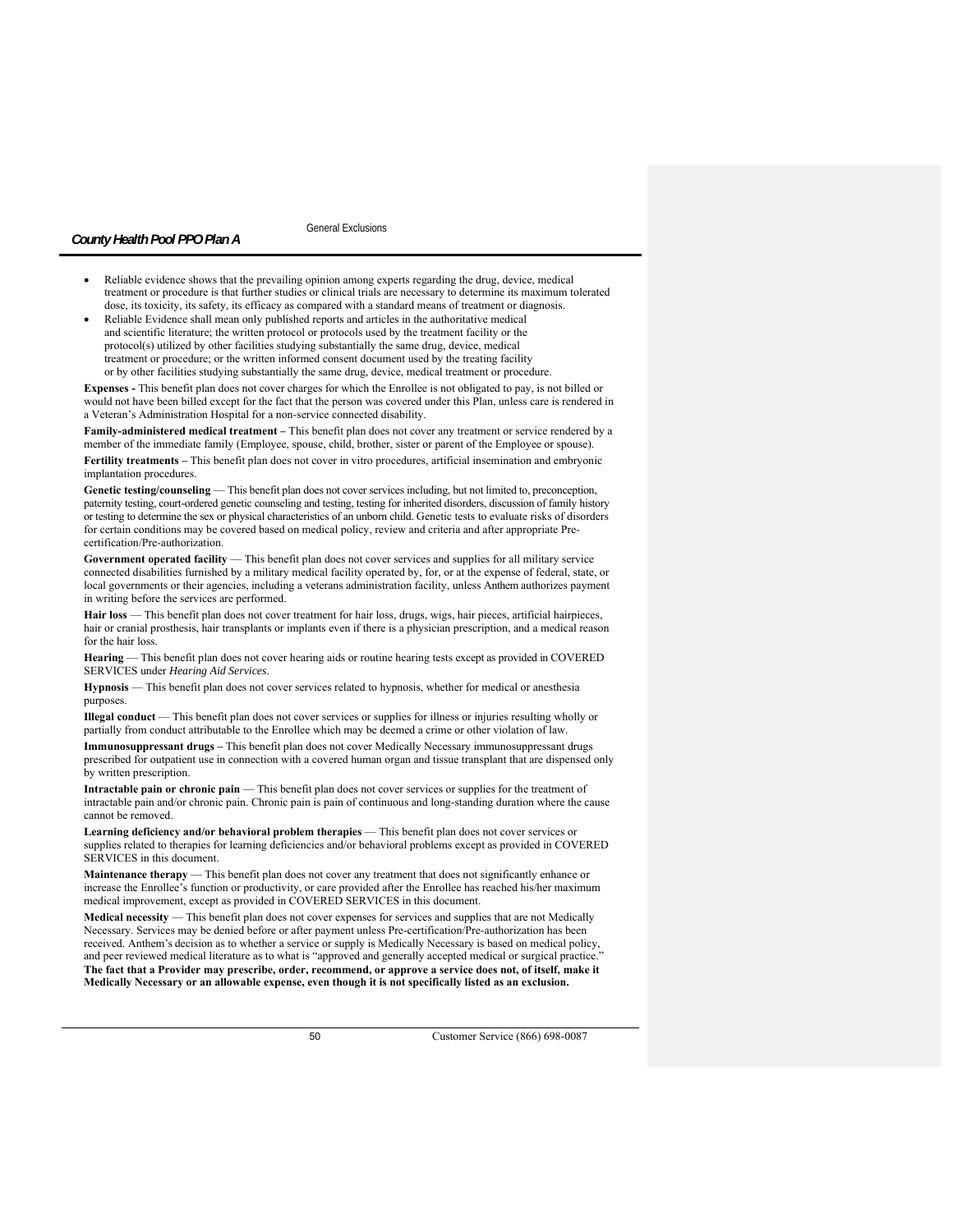**Missed appointments** — This benefit plan does not cover charges for the Enrollee's failure to keep scheduled appointments. The Enrollee is solely responsible for such charges.

**Neuropsychiatric testing** — This benefit plan does not cover neuropsychiatric testing unless allowed by Anthem's medical policy.

**Non-covered Providers of service** — This benefit plan does not cover services and supplies prescribed or administered by a Provider or other person or facility not specifically listed as covered in this Plan Document and Summary Plan Description. These non-covered Providers or facilities include, but are not limited to:

- Health spa or health fitness centers (whether or not services are provided by a licensed or registered Provider).
- School infirmary.
- Halfway house.
- Massage therapist.
- Nursing home.
- Halfway house (facility where the primary services are room and board and constant supervision or a structured daily routine for a person who is impaired but whose condition does not require acute care hospitalization).
- Dental or medical services sponsored by or for a mutual benefit association, labor union, trustee, or any similar person or group.
- Services provided by the Enrollee upon themselves, by a family member, or by a person who ordinarily resides in the Enrollee's household.
- Acupuncturist.

**Non-medical expenses** — This benefit plan does not cover non-medical expenses, including but not limited to:

- Adoption expenses.
- Educational classes and supplies not provided by the Enrollee's Provider unless specifically allowed as a benefit under this Plan Document and Summary Plan Description.
- Vocational training services and supplies.
- Mailing and/or shipping and handling expenses.
- Interest expenses and delinquent payment fees.
- Modifications to home, vehicle, or workplace regardless of medical condition or disability.
- Membership fees for spas, health clubs, personal trainers, or other such facilities even if medically
- recommended, regardless of any therapeutic value.
- Personal convenience items such as air conditioners, humidifiers, or exercise equipment.
- Personal services such as haircuts, shampoos, guest meals, and radio or televisions.
- Voice synthesizers or other communication devices, except as specifically allowed by Anthem's medical policy.
- **Non-PPO services**  Services received from Participating Providers or non-Participating Providers for the
- following services are not covered:
- Acupuncture.
- Durable medical equipment and supplies.
- Home health care.
- Organ transplants.
- Oxygen.

**Nutritional therapy** — This benefit plan does not cover food services, meals, formulas and supplements, enteral formulas other than those listed as a Covered Service or resulting from dietary counseling even if the food, meal, formula or supplement is the sole source of nutrition.

**Orthognathic surgery —** This benefit plan does not cover upper or lower jaw augmentation or reductions (orthognathic surgery) even if the condition is due to a genetic congenital or acquired characteristic.

**Over the counter products —** This benefit plan does not cover any items available without a prescription such as over the counter items and items usually stocked in the home for general use including but not limited to bandages, gauze, tape, cotton swabs, dressing, thermometers, heating pads, and petroleum jelly. This benefit plan does not cover laboratory test kits for home use. These include but are not limited to, home pregnancy tests and home HIV tests.

**Post termination benefits** — Benefits are not provided for care received after benefits are terminated except as provided in ELIGIBILITY in this document.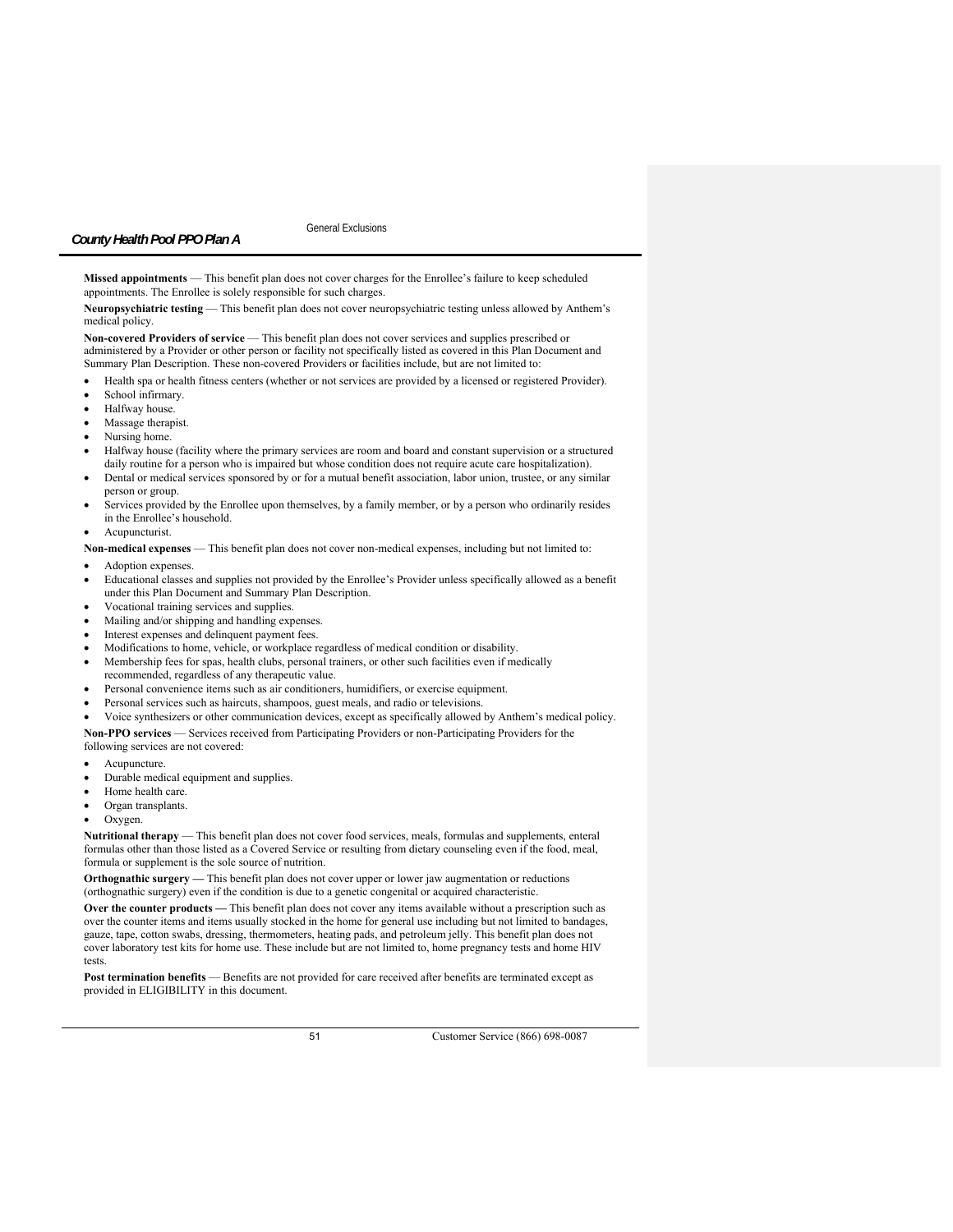General Exclusions

**Private room expenses** — All services related to a private room are not covered except as provided in COVERED SERVICES in this document.

**Professional courtesy —**This benefit plan does not cover charges for services and supplies when the Enrollee has received a professional or courtesy discount from a Provider. This benefit plan does not cover any services where the Enrollee's portion of the payment is waived due to a professional courtesy or discount.

**Radiology services —** This benefit plan does not cover peripheral bone density testing. This benefit plan does not cover the following except as described by medical policy screening or as provided in this Plan Document and Summary Plan Description - whole body CT scan, routine screening, or more than one routine ultrasound per pregnancy.

**Reconstructive surgery** — This benefit plan will cover reconstructive surgery only when the surgery is necessary for one or more of the following reasons:

- For repair or alleviation of damage resulting from an accident which occurred while covered under this Plan.
- Because of infection or other disease which occurred while covered under this Plan.
- As a result of a mastectomy procedure.
- Because of congenital disease or anomaly of a covered Dependent child which has resulted in a functional defect provided the disease or anomaly occurred while covered under this Plan.

**Report preparations** — This benefit plan does not cover charges for the preparation of medical reports or itemized bills or charges for duplication of medical records from the Provider when requested by the Enrollee.

**Reversal of sterilization procedures** – This benefit plan does not cover reversals of sterilization procedures. **RU-486** – This benefit plan does not cover charges for or in conjunction with RU-486.

**Self-inflicted injuries** – This benefit plan does not cover any expenses resulting from self-inflicted injury or attempted self-destruction while sane or insane.

**Sexual dysfunction** — This benefit plan does not cover services or supplies for the treatment of sexual dysfunction or impotence.

**Surrogate pregnancy** — This benefit plan does not cover services or supplies provided to a person not covered under this Plan Document and Summary Plan Description in connection with a surrogate pregnancy (including, but not limited to, the bearing of a child by another women for an infertile couple.

**Taxes** — This benefit plan does not cover sales, service, or other taxes imposed by law that apply to benefits covered under this Plan Document and Summary Plan Description.

**Temporomandibular joint therapy and non-surgical services, supplies or appliances** — This benefit plan does not cover non-surgical services, supplies or appliances related to temporomandibular joint therapy , including invasive (internal) and non-invasive (external) procedures and tests regardless of the reason(s) such services are necessary.

**Third-party liability (Subrogation**) — This benefit plan does not cover services and supplies which may be reimbursed by a third-party, see ADMINISTRATIVE INFORMATION for additional information.

**Travel expenses** — This benefit plan does not cover travel or lodging expenses for the Enrollee, Enrollee's family or the Physician except as provided under Human Organ And Tissue Transplant Services heading in COVERED SERVICES in this document.

**Varicose veins** — Sclerotherapy for the treatment of varicose veins in the lower extremities, including ultrasonic guidance for needle and/or catheter placement and subsequent sequential ultrasound studies to assess the results of ongoing treatment of varicose veins of the lower extremities with sclerotherapy. Treatment of telangiectatic dermal veins (spider veins) by any method.

Vision — This benefit plan does not cover any routine eye examinations, routine refractive examinations, eyeglasses, contact lenses (even if there is a medical diagnosis which prevents the Enrollee from wearing contact lenses), or prescriptions for such services and supplies. This benefit plan does not cover any surgical, medical, or hospital service and/or supply rendered in connection with any procedure designed to correct farsightedness, nearsightedness, or astigmatism. This benefit plan does not cover vision therapy, including but not limited to, treatment such as vision training, orthoptics, eye training or training for eye exercises.

War-related conditions — This benefit plan does not cover services or supplies necessary to treat disease or injury resulting from war, civil war, insurrection, rebellion, or revolution.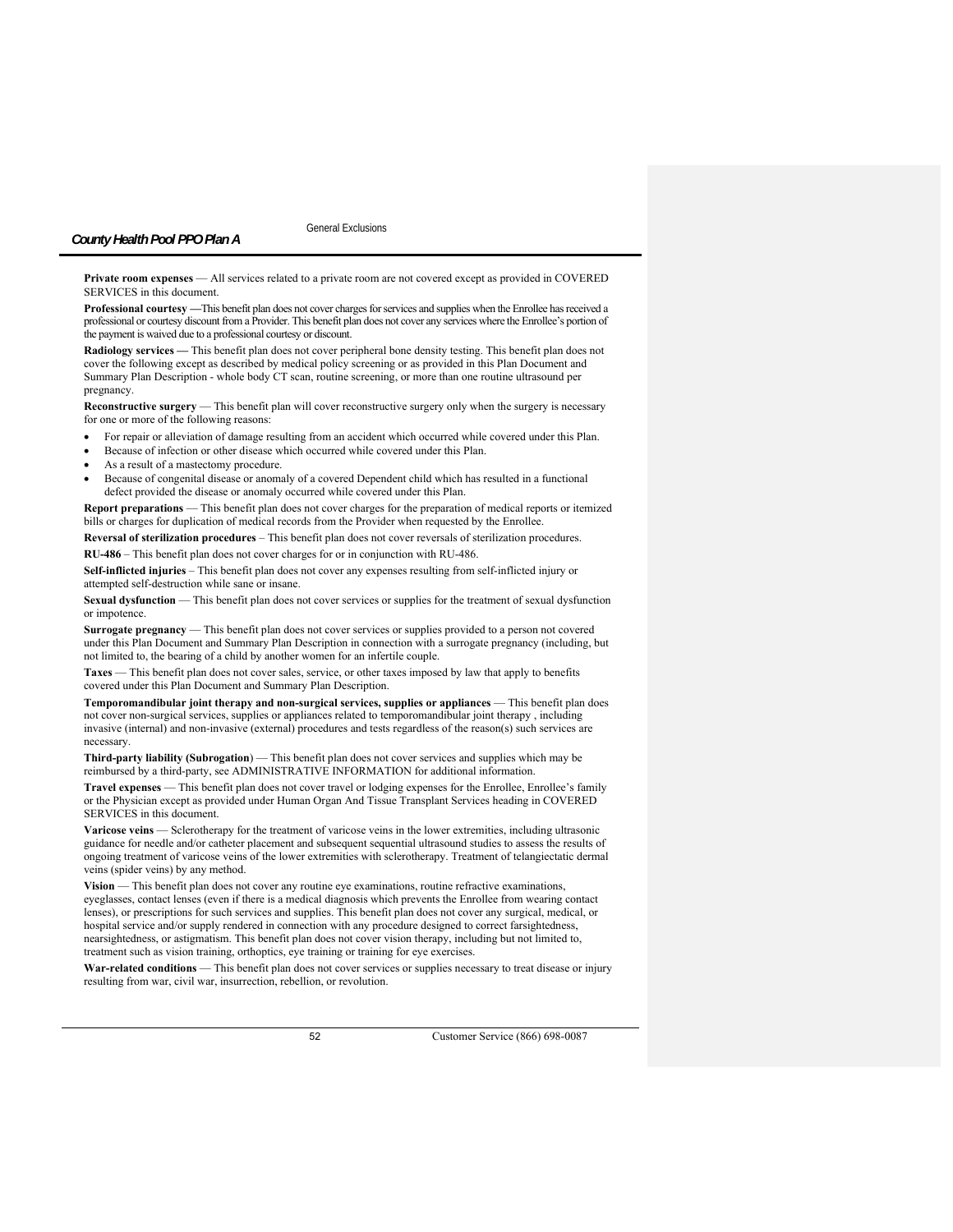General Exclusions

**Weight-Loss Programs —** This benefit plan does not cover services or supplies related to weight loss unless part of a Disease Management program offered by Anthem, on behalf of the Plan..

**Workers' Compensation —** This benefit plan does not cover services and supplies for a work-related accident or illness, see ADMINISTRATIVE INFORMATION for additional information. This coverage does not cover charges for or in connection with any accidental bodily injury or sickness for which an individual is entitled (whether or not collectible or whether or not the individual has received a settlement from Workers' Compensation) to receive benefits under a Workers' Compensation Law, Employer's Liability Law or similar law.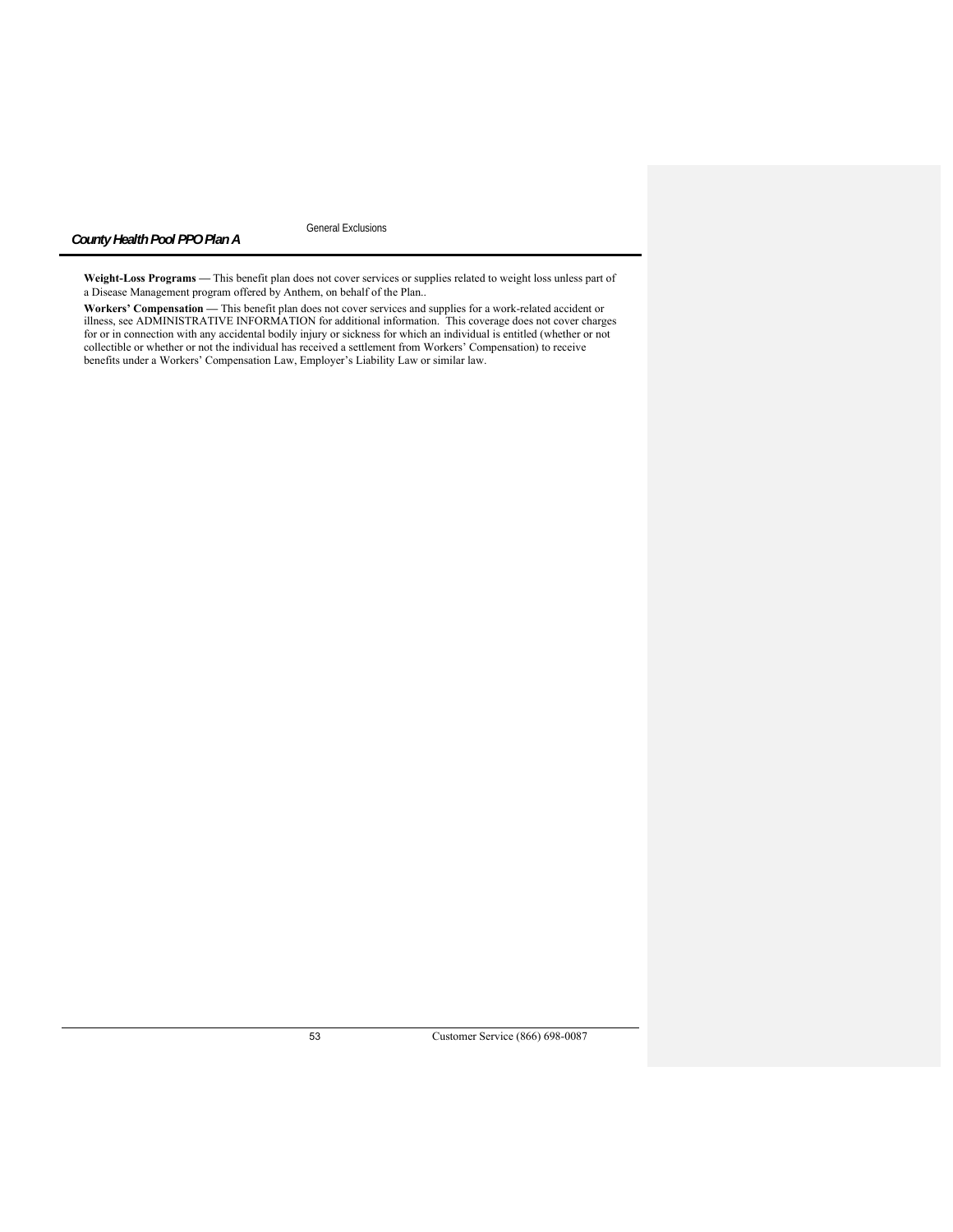Administrative Information *County Health Pool PPO Plan A* 

# **Administrative Information**

# *How to File Claims*

When a Participating Provider bills Anthem for covered services, Anthem, on behalf of the Plan, will pay the appropriate charges for the benefit directly to the Provider. The Enrollee is responsible for providing the Participating Provider with all information necessary for the Provider to submit a claim. The Enrollee pays the applicable copayment or coinsurance amount to the Provider when the covered service is received. Non-Participating Providers are not required to bill the Plan directly. If a non-Participating Provider does not bill the Plan directly, the Enrollee must file the claim.

### *How Benefits Are Paid*

The Plan shares the cost of your medical expenses with you up to the amount of the Maximum Allowed Amount. For services subject to a Deductible, you must satisfy the Deductible before the Plan begins to pay its share of the balance. If the benefits being accessed do not have a Deductible, then the Plan will pay its share of the cost after any copayment you are required to pay.

The amount you pay may differ by the type of service you receive or by Provider. Refer to the *Benefit Summary* to see what amount you are required to pay for each service. Claims for Covered Services need not be sent to the Plan in the same order that expenses were incurred.

Anthem, on behalf of the Plan, will deny that portion of any charge that exceeds the Maximum Allowed Amount.

# *Payment of Benefits*

Anthem, on behalf of the Plan, will reimbursement directly to non-Participating Providers only when the Enrollee has authorized an assignment of benefits. Anthem requires a copy of the assignment of benefits for their records. If Anthem pays the Enrollee directly, the Enrollee is responsible for paying the non-Participating Provider of services for all charges.

### *Assignment*

This Plan Document and Summary Plan Description is not assignable by the Plan without the written consent of the Plan. The coverage and any benefits under this Plan Document and Summary Plan Description are not assignable by any Member without the written consent of the Plan, except as described in this Plan Document and Summary Plan Description.

# *Notice of Claim*

The Plan is not liable under the Plan Document and Summary Plan Description, unless the Plan receives written notice that Covered Services have been given to you. An expense is considered incurred on the date the service or supply was given.

Note: You have the right to obtain an itemized copy of your billed charges from the Provider who provided services.

# *Claim Forms*

To obtain claim forms, contact the County Health Pool Benefit Administrator/Contact Person or the Member Service department. If Anthem, on behalf of the Plan, does not furnish a claim form to the Enrollee within 15 days of the Enrollee's request, the Enrollee may submit written proof of the claim and will be considered to have complied with the requirements of this Plan Document and Summary Plan Description.The Enrollee must complete the claim form and attach the itemized bill from the Provider. Balance due statements, cash register receipts and cancelled checks are not accepted. All information on the claim form and itemized bill must be readable. When traveling outside the country, the Enrollee should obtain itemized bills translated to English. Charges for Covered Services should be stated in terms of United States currency. To determine the United State currency amount, use the exchange rate as it was on the date the Enrollee received care. If information is missing on the claim form or is not readable, the form will be returned to the Enrollee. The information contained on the itemized bills will be used to determine benefits, so it must support information reported on the submitted claim form. The claim form contains detailed instructions on how to complete the form and what information is necessary.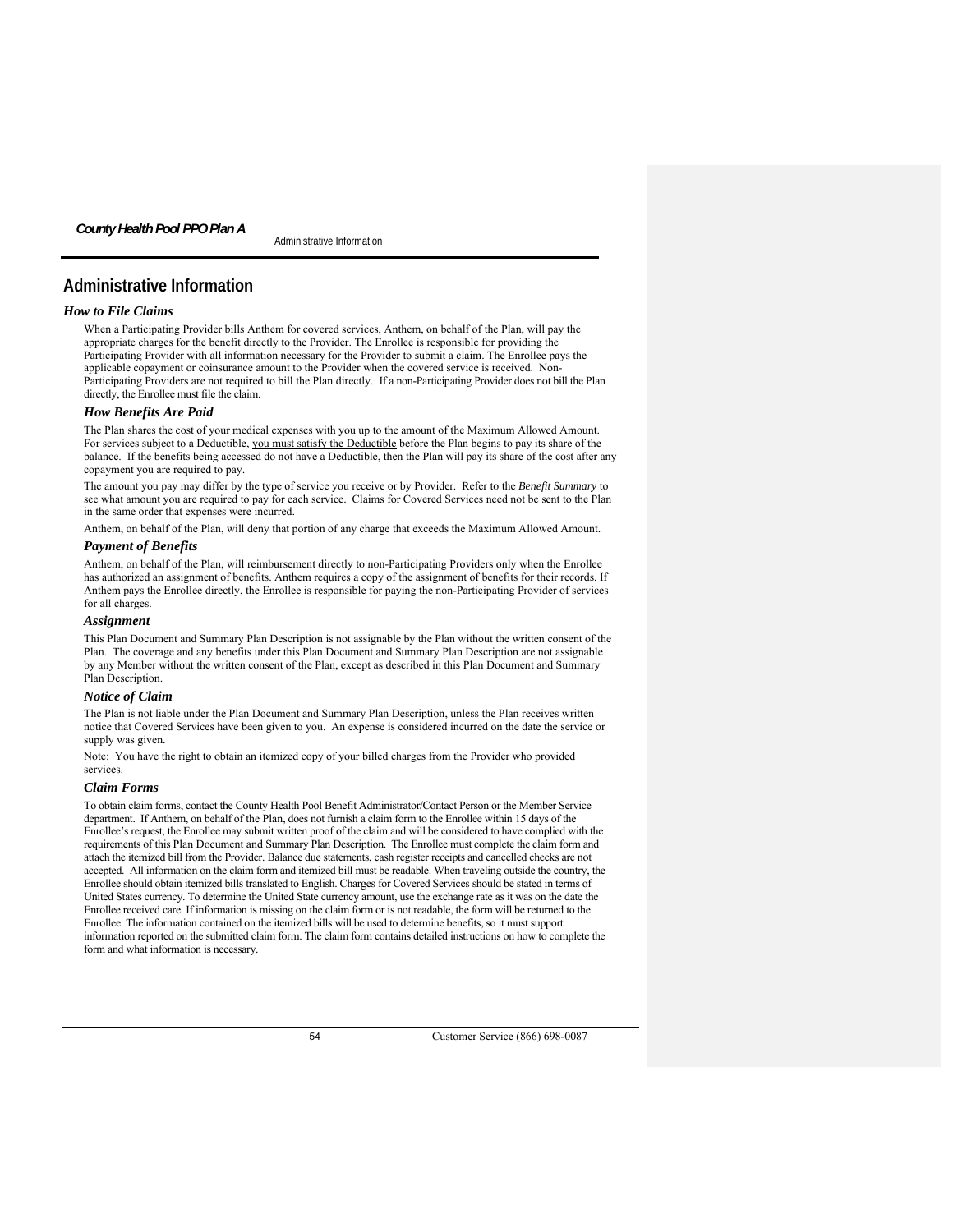# Administrative Information *County Health Pool PPO Plan A*

# *Separate Claim Forms Required*

A separate claim form is required for each non-Participating Provider for which the Enrollee is requesting reimbursement.

A separate claim form is required for each Enrollee when charges for more than one family Enrollee are being submitted.

### *Inter-Plan Programs*

**Out-of-Area Services** *-* Anthem has a variety of relationships with other Blue Cross and/or Blue Shield Licensees referred to generally as "Inter-Plan Programs." Whenever you obtain healthcare services outside of Anthem's Service Area, the claims for these services may be processed through one of these Inter-Plan Programs, which include the BlueCard Program and may include negotiated National Account arrangements available between Anthem and other Blue Cross and Blue Shield Licensees.

Typically, when accessing care outside Anthem's service area, you will obtain care from healthcare Providers that have a contractual agreement (i.e., are "participating Providers") with the local Blue Cross and/or Blue Shield Licensee in that other geographic area ("Host Blue"). In some instances, you may obtain care from Non-participating healthcare Providers. Anthem's payment practices in both instances are described below.

**BlueCard® Program -** Under the BlueCard® Program, when you access covered healthcare services within the geographic area served by a Host Blue, Anthem will remain responsible for fulfilling Anthem's contractual obligations. However, the Host Blue is responsible for contracting with and generally handling all interactions with its participating healthcare Providers.

Whenever you access covered healthcare services outside Anthem's service area and the claim is processed through the BlueCard Program, the amount you pay for covered healthcare services is calculated based on the lower of:

- The billed covered charges for your Covered Services; or
- The negotiated price that the Host Blue makes available to Anthem.

Often, this "negotiated price" will be a simple discount that reflects an actual price that the Host Blue pays to your healthcare Provider. Sometimes, it is an estimated price that takes into account special arrangements with your healthcare Provider or Provider group that may include types of settlements, incentive payments, and/or other credits or charges. Occasionally, it may be an average price, based on a discount that results in expected average savings for similar types of healthcare Providers after taking into account the same types of transactions as with an estimated price.

Estimated pricing and average pricing, going forward, also take into account adjustments to correct for over- or underestimation of modifications of past pricing for the types of transaction modifications noted above. However, such adjustments will not affect the price Anthem uses for your claim because they will not be applied retroactively to claims already paid.

Federal law or the law in a small number of states may require the Host Blue to add a surcharge to your calculation. If federal law or any state laws mandate other liability calculation methods, including a surcharge, Anthem would then calculate your liability for any covered healthcare services according to applicable law.

### *Non-Participating Healthcare Providers Outside Anthems Service Area*

**Member Liability Calculation** - When covered healthcare services are provided outside of Anthems service area by Non-Participating healthcare providers, the amount you pay for such services will generally be based on either the Host Blue's Non-participating healthcare Provider local payment or the pricing arrangements required by applicable state law. In these situations, you may be liable for the difference between the amount that the Non-Participating healthcare provider bills and the payment Anthem will make for the Covered Services as set forth in this paragraph.

Exceptions - In certain situations, Anthem may use other payment bases, such as billed covered charges, the payment Anthem would make if the healthcare services had been obtained within their service area, or a special negotiated payment, as permitted under Inter-Plan Programs Policies, to determine the amount Anthem will pay for services rendered by Non-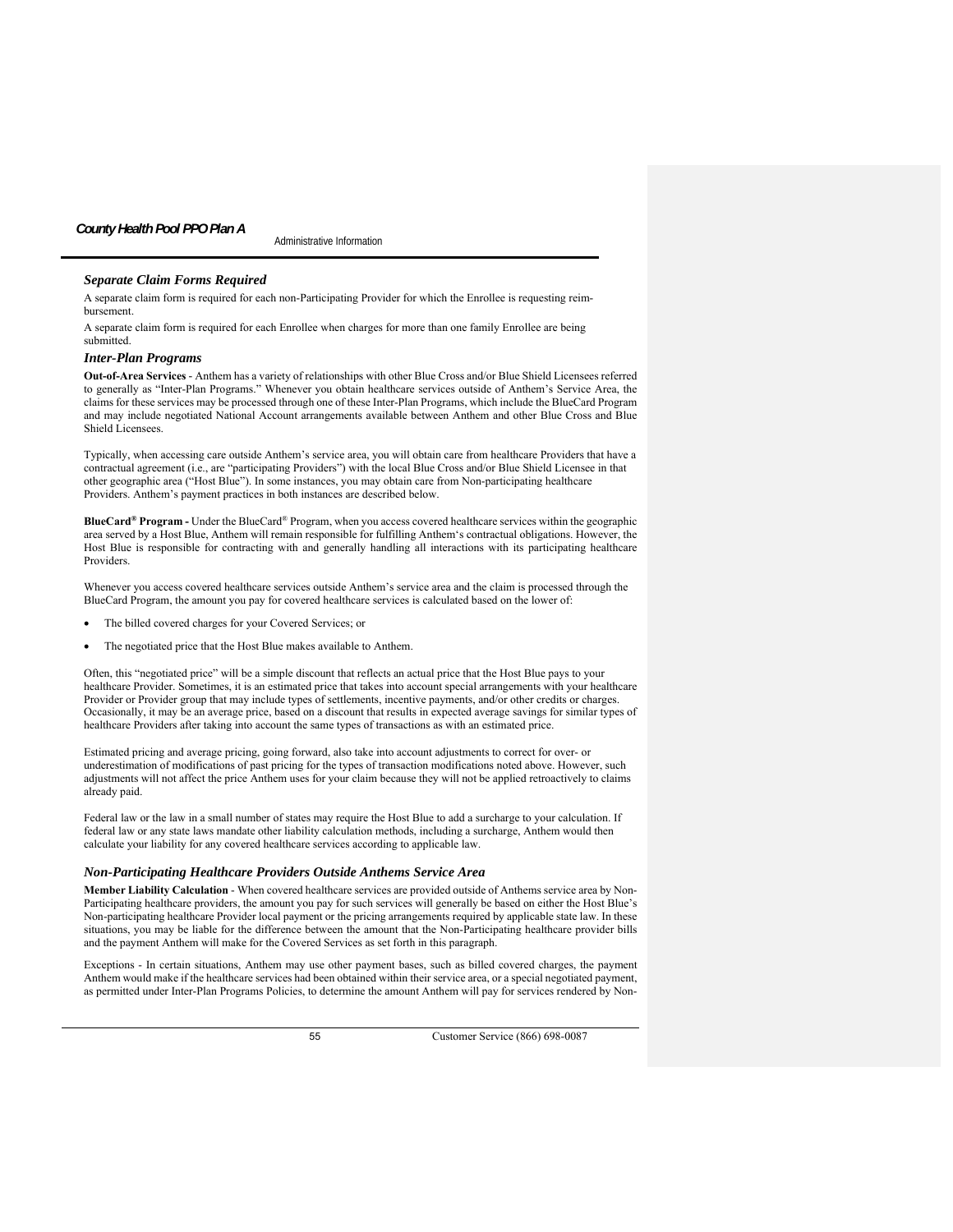# Administrative Information *County Health Pool PPO Plan A*

participating healthcare Providers. In these situations, you may be liable for the difference between the amount that the Non-Participating healthcare Provider bills and the payment Anthem will make for the Covered Services as set forth in this paragraph.

If you obtain services in a state with more than one Blue Plan network, an exclusive network arrangement may be in place. If you see a Provider who is not part of an exclusive network arrangement, that Provider's service(s) will be considered non-network care, and you may be billed the difference between the charge and the Maximum Allowable Amount. You may call the member service number on your Identification Card or go to www.anthem.com for more information about such arrangements.

### *Timely Filing Limits*

A claim must be filed **within 180 days** after the date of service. Any claims filed after this limit may be refused. Failure to file a claim within such time will not invalidate or reduce any claim if it is shown that it was not reasonably possible to give such notice and that notice was given as soon as reasonably possible.

If a claim must be returned to the Enrollee for additional information, the claim must be resubmitted to Anthem, on behalf of the Plan, within 90 days of the date the claim was returned to the Enrollee.

If an Enrollee's coverage under this Plan Document and Summary Plan Description ends, claims for covered expenses incurred during the Enrollee's final Calendar Year must be filed within 60 days after the date of the coverage termination. Failure to file a claim within the 60 days will result in loss of benefits otherwise provided by this medical Plan Document and Summary Plan Description.

# *Time Benefits Payable*

Claims will be processed in accordance with the time frame as required by state law for the prompt payment of claims, to the extent such laws are applicable.

Enrollees should make copies of the bills for their own records and attach the original bills to the completed claim form. The bills and the claim form must be submitted to:

> Anthem Claims P.O. Box 17849 Denver, CO 80217-0849

Upon the death of an Enrollee, claims will be payable in accordance with the beneficiary designation. If no such designation is in effect, claims payments will be payable to the Enrollee's estate. If the Provider is a Participating Provider, claims payments will be made to the Provider.

# *Enrollee's Cooperation*

Each Enrollee shall complete and submit to the Plan such consents, releases, assignments and other documents as may be requested by the Plan in order to obtain or assure reimbursement under Workers' Compensation or any other governmental program. Any Enrollee who fails to cooperate will be responsible for any charge for services.

# *Payment in Error*

If Anthem, on behalf of the Plan, makes an erroneous benefit payment, Anthem may require the Enrollee, the Provider of services or the ineligible person to refund the amount paid in error. The Plan reserves the right to correct payments made in error by offsetting the amount paid in error against new claims. The Plan also reserves the right to take legal action to correct payments made in error.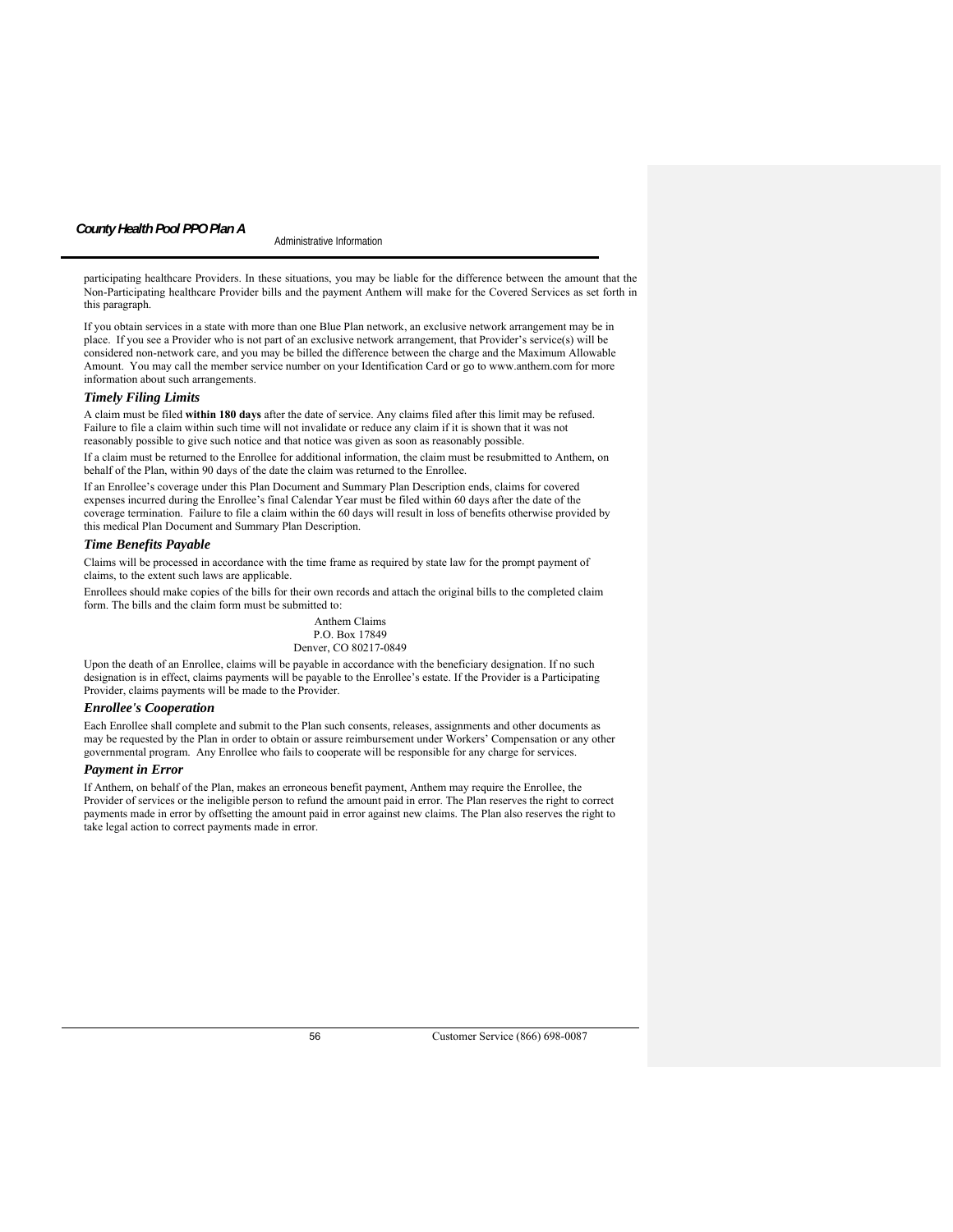# **General Provisions**

### *Administration*

The Plan, or anyone acting on the Plan's behalf, shall have all the powers necessary or appropriate to enable it to carry out its duties in connection with the operation and administration of this Plan Document and Summary Plan Description. This includes, without limitation, the power to construe the Contract and the Plan Document and Summary Plan Description, to determine all questions arising under this Plan Document and Summary Plan Description, and to make, establish and amend the rules and regulations and procedures with regard to the interpretation and administration of the provisions of this Plan Document and Summary Plan Description. However, these powers shall be exercised in such a manner that has a reasonable relationship to the provisions of the Contract and the Plan Document and Summary Plan Description. A specific requirement, limitation or Exclusion will override more general benefit language.

# *Amendment*

The Plan reserves the right to amend or modify the Plan Document and Summary Plan Description.

# *Anthem Blue Cross and Blue Shield Note*

County Health Pool, on behalf of itself and its participants, hereby expressly acknowledges its understanding that this Plan Document and Summary Plan Description constitutes a Contract solely between County Health Pool and Anthem, and that Anthem is the trade name of Rocky Mountain Hospital and Medical Services, Inc. The Blue Cross and Blue Shield marks are registered by the Blue Cross and Blue Shield Association with the U.S. Patent and Trademark Office in Washington, D.C. and in other countries. Further, Anthem is not contracting as the agent of the Blue Cross and Blue Shield Association or any other Blue Cross and/or Blue Shield plan or licensee. This paragraph shall not create any additional obligations whatsoever on the part of Anthem other than those obligations created under other provisions of this agreement.

### *Authority to Interpret Plan*

The County Health Pool Board of Directors, or where Board of Directors' responsibility has been delegated to others, such delegates shall have complete authority to determine the standard of proof required in any case and to apply and interpret the Plan Document and Summary Plan Description. The decisions of the Board of Directors or its delegates shall be final and binding.

## *Catastrophic Events*

In case of fire, flood, war, civil disturbance, court order, strike or other cause beyond the Plan's control, Anthem, on behalf of the Plan, may be unable to process Enrollee claims on a timely basis. No legal action or lawsuit may be taken against the Plan or Anthem due to a delay caused by any of these events.

### *Cessation of Operations*

In the event of the cessation of operations or dissolution of the Plan, this Plan Document and Summary Plan Description may be terminated immediately by the Plan.

### *Changes to the Plan Document and Summary Plan Description*

For modifications due to applicable Federal Law or regulation, Anthem may amend this Plan Document and Summary Plan Description when authorized by a Plan representative. The Plan will give the Enrollee access to any amendments following the effective date of the amendment.

No agent or employee of Anthem may change this Plan Document and Summary Plan Description. Such changes can be made only through an endorsement authorized and signed by County Health Pool and an officer of Anthem.

# *Clerical Error*

Clerical error of the Plan, in keeping any record pertaining to this coverage will not invalidate coverage otherwise validly in force or continue coverage otherwise validly terminated.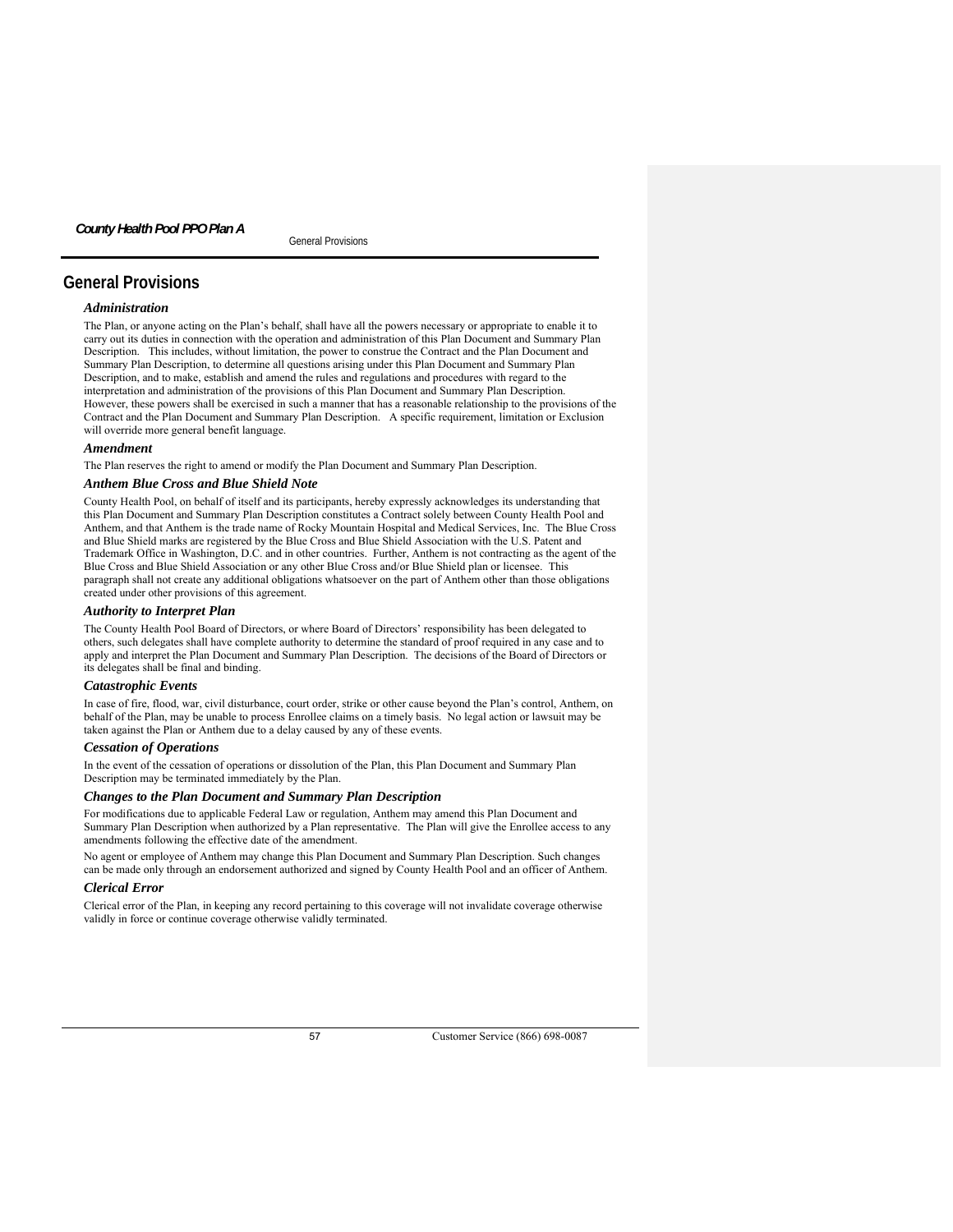## *Contracting Entity*

The Employee Participant hereby expressly acknowledges that the Employee Participant understands that the Plan Document and Summary Plan Description constitutes a Contract solely between the Plan and Anthem, an independent corporation operating under a license from the Blue Cross and Blue Shield Association, which is an association of independent Blue Cross and Blue Shield Plans. The Blue Cross and Blue Shield Association permits Anthem to use the Blue Cross and Blue Shield Service Mark, and in doing so, Anthem is not contracting as the agent of the Blue Cross and Blue Shield Association. The Employee Participant further acknowledges and agrees that the Employee Participant has not entered into the Contract based on representations by any person other than a representative of Anthem or the Plan, and that no person, entity or organization other than Anthem will be held accountable or liable to the Employee Participant for any of Anthem's obligations created under the Plan Document and Summary Plan Description. This paragraph does not create any additional obligations whatsoever on Anthem's part other than those obligations created under other provisions of the Plan Document and Summary Plan Description.

### *Delivery of Documents*

Anthem, on behalf of the Plan, will provide an Identification Card for each Enrollee. The Plan Document and Summary Plan Description is available at www.ctsi.org or by calling the Member Service Department.

## *Disagreement with Recommended Treatment*

Each Enrollee enrolls with the understanding that the Provider is responsible for determining the treatment appropriate for their care. You may, for personal reasons, refuse to accept procedures or treatment by Providers. Providers may regard such refusal to accept their recommendations as incompatible with continuance of the physician-patient relationship and as obstructing the provision of proper medical care. Providers shall use their best efforts to render all Medically Necessary and appropriate medical care services in a manner compatible with your wishes, insofar as this can be done consistently with the Provider's judgment as to the requirements of proper medical practice.

If you refuse to follow a recommended treatment or procedure, and the Provider believes that no professionally acceptable alternative exists, you will be so advised. In such case, neither the Plan, nor any Provider shall have any further responsibility to provide care in the case of the Provider, and to arrange care in the case of the Plan for the condition under treatment or any complications thereof.

### *Disclosure and Release of Medical Information*

Ordinarily, Anthem, on behalf of the Plan, cannot release an Enrollee's medical information without the Enrollee's written consent. That information is strictly confidential. Anthem may, however, release an Enrollee's medical information without notice or consent when:

- Requested in connection with utilization summaries or review provided to a third-party, such as a Member, if that third-party funds all or a part of the cost of the Enrollee's claims.
- Peer and utilization review boards when Anthem's medical consultants need such information for review in connection with services an Enrollee receives that may be covered under this Plan Document and Summary Plan Description.
- Anthem receives a judicial or administrative subpoena for such information.
- The information is required for workers' compensation proceedings, auto insurance cases, third-party liability (Subrogation) proceedings, Coordination of Benefits or Medicaid.

Anthem, on behalf of the Plan, cannot release information to an Enrollee that Anthem received from a Provider. If an Enrollee needs to review Provider records, the Enrollee must contact the Provider. Only an Enrollee's Provider can release such information to the Enrollee.

The Enrollee must provide the Plan with whatever information is necessary to determine benefits on the Enrollee's claims and to carry out the provisions of this Plan Document and Summary Plan Description. Anthem, on behalf of the Plan, may obtain information from any insurance company, organization or person when such information is necessary to carry out the provisions of this Plan Document and Summary Plan Description. Such information may be exchanged without consent of or notice to the Enrollee.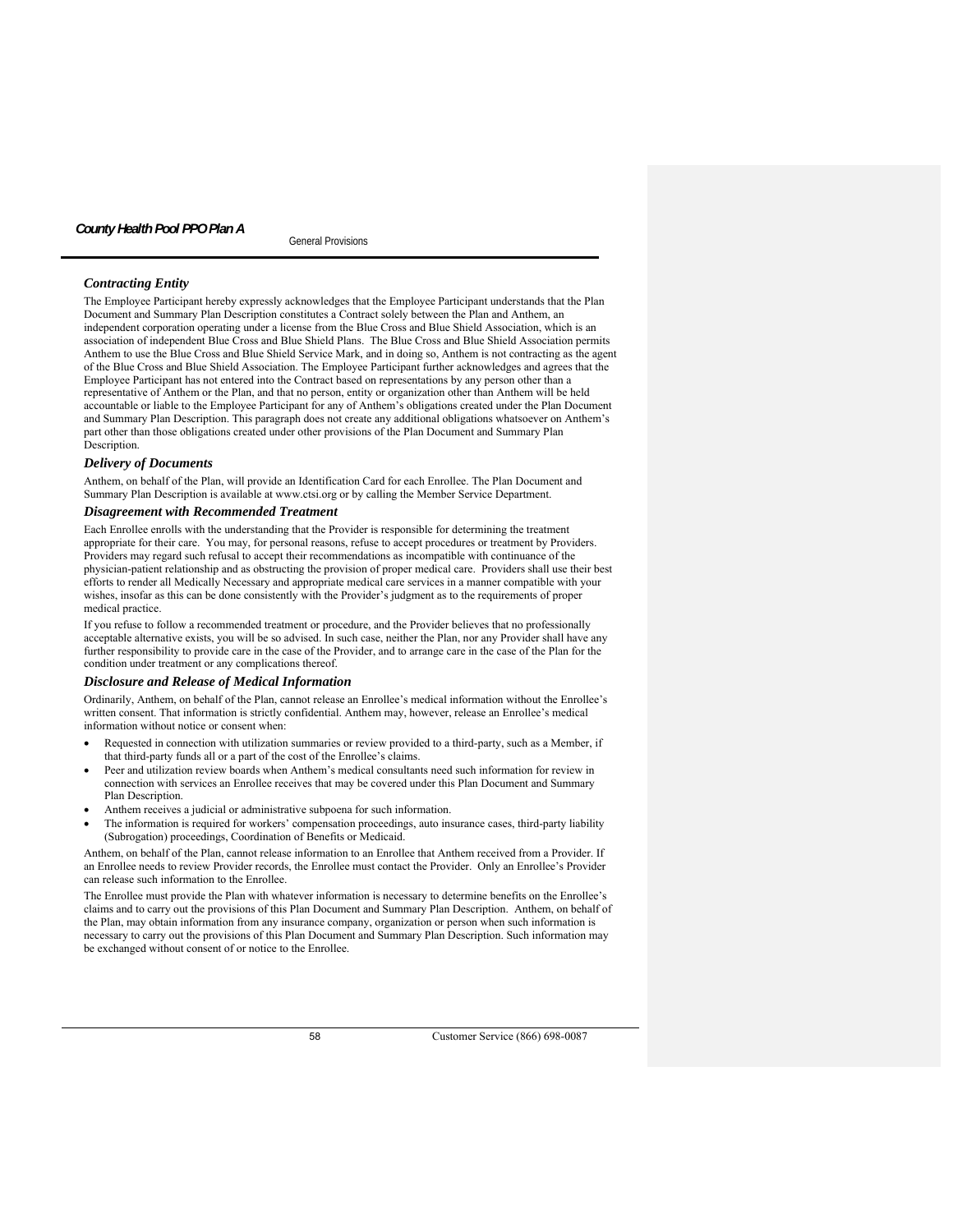The Enrollee agrees to cooperate at all times (including while the Enrollee is hospitalized) by allowing Anthem access to the Enrollee's medical records to investigate claims and verify information provided in the Enrollee's Enrollment Application/Change Form and/or Health Statement. If the Enrollee does not cooperate with the Plan, the Enrollee forfeits the right to benefit payments on claims subject to investigation and acknowledges the Plan's right to cancel the Enrollee's benefits.

To help the Plan determine which services and supplies qualify for benefits, the Enrollee authorizes all Providers of health care services or supplies to provide the Plan with any medically related information pertaining to the Enrollee's treatment.

The Enrollee waives all provisions of law which otherwise restrict or prohibit Providers of health care services or supplies from disclosing or testifying to such information.

### *Entire Contract*

This Plan Document and Summary Plan Description, the Contract, any Riders, Endorsements or Attachments, and the individual applications of the Employee Participant and Dependents, if any, constitute the entire Contract between Anthem and County Health Pool and as of the Effective Date, supersede all other agreements between the parties. Any and all statements made to Anthem by County Health Pool and any and all statements made to County Health Pool by Anthem are representations and not warranties, and no such statement, unless it is contained in a written application for coverage under this Plan Document and Summary Plan Description, shall be used in defense to a claim under this Plan Document and Summary Plan Description.

# *Form or Content of Plan Document and Summary Plan Description*

No agent or employee of Anthem is authorized to change the form or content of this Plan Document and Summary Plan Description. Such changes can be made only through an endorsement authorized and signed by County Health Pool and an officer of Anthem.

### *Fraudulent Insurance Acts*

It is unlawful to knowingly provide false, incomplete or misleading facts or information to the Benefit Administrator/Contact Person for the purpose of defrauding or attempting to defraud the company. Penalties may include imprisonment, fines, denial of benefits and civil damages.

Insurance fraud results in cost increases for health care benefits. Enrollees can help decrease these costs by doing the following:

- Be wary of offers to waive copayments. This practice is usually illegal.
- Be wary of mobile health testing labs. Ask what the insurance company will be charged for the tests. Always review the Explanation of Benefits received from Anthem. If there are any discrepancies, call the Member Service Department.
- Be very cautious about giving the Enrollee's health insurance benefits information over the phone.
- If fraud is suspected, Enrollees should contact the Member Service Department*.*

Anthem, on behalf of the Plan, reserves the right to recoup any benefit payments paid on behalf of an Enrollee if the Enrollee has committed fraud or material misrepresentation in applying for benefits or receiving or filing for benefits.

### *Identification Card*

When you receive care from a Provider, you must show your Identification Card. Possession of an Identification Card confers no right to services or other benefits under this Plan Document and Summary Plan Description. To be entitled to such services or benefits you must be an Enrollee on whose behalf all applicable contributions under this Plan Document and Summary Plan Description have been paid. If you receive services or other benefits to which you are not then entitled under the provisions of this Plan Document and Summary Plan Description you will be responsible for the actual cost of such services or benefits.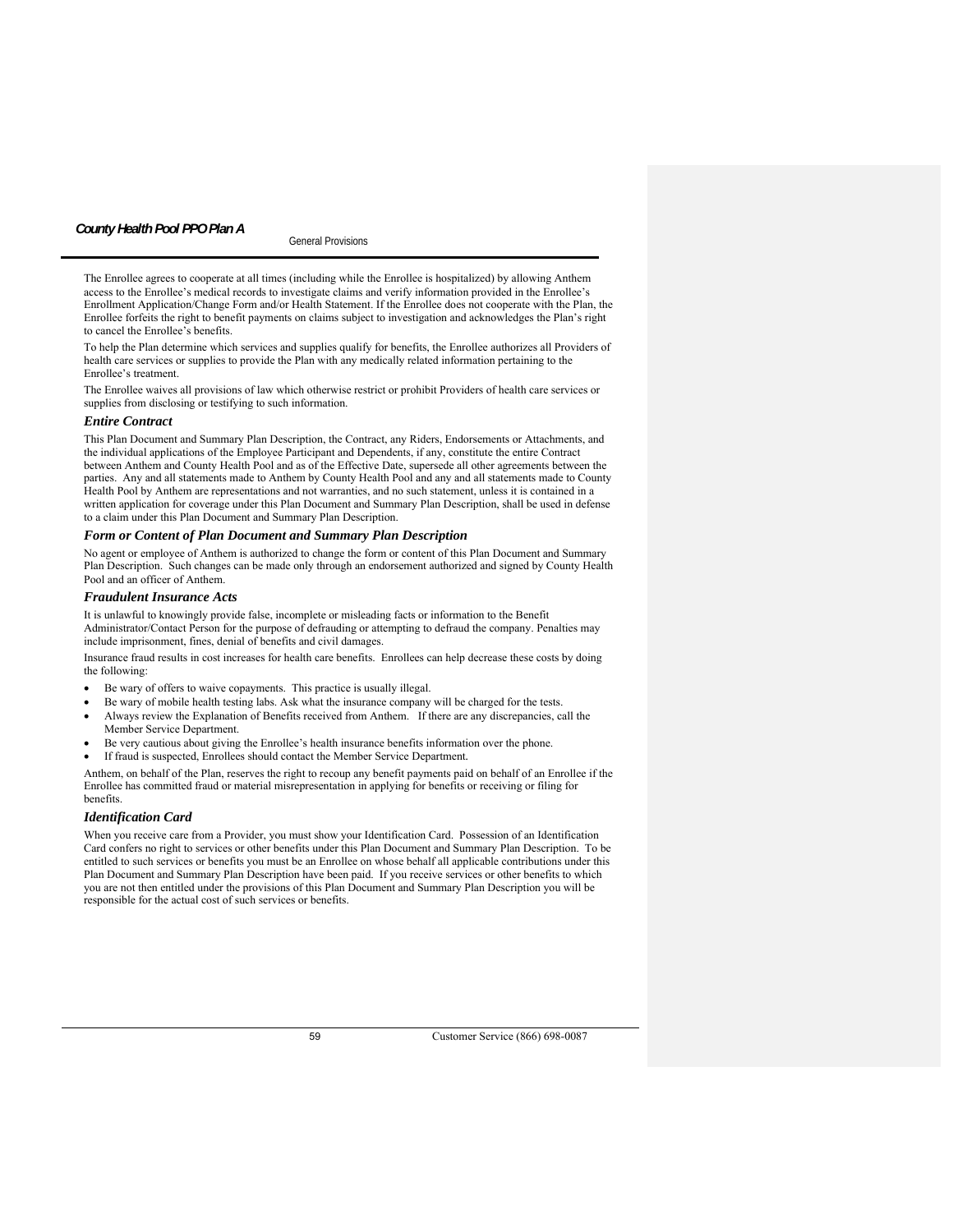# *Independent Contractors*

Anthem has an independent contractor relationship with Anthem's Participating Providers; physicians and other Providers are not Anthem's agents or employees, and Anthem's employees are not employees or agents of any of Anthem's Participating Providers. Anthem has no control over any diagnosis, treatment, care or other service provided to an Enrollee by any facility or professional Provider. Anthem is not liable for any claim or demand on account of damages arising out of, or in any manner connected with, any injuries suffered by the Enrollee while receiving care from any of Anthem's Participating Providers by reason of negligence or otherwise.

Anthem has an independent contractor relationship with County Health Pool. County Health Pool is not Anthem's agent or employee, and Anthem's employees are not employees or agents of the County Health Pool.

Anthem may subcontract particular services to organizations or entities that have specialized expertise in certain areas. This may include but is not limited to prescription drugs and mental health/behavioral health and substance abuse services. Such subcontracted organizations or entities may make benefit determinations and/or perform administrative, claims payment or Member Service duties on Anthem's behalf.

### *Modifications*

By this Plan Document and Summary Plan Description, the Plan makes coverage available to Employee Participants. However, this Plan Document and Summary Plan Description shall be subject to amendment, modification, and termination in accordance with any of its provisions, without the consent or concurrence of any Enrollee. By electing coverage under the Plan or accepting the Plan's benefits, all Enrollees legally capable of contracting and the legal representatives of all Enrollees incapable of contracting agree to all terms, conditions, and provisions hereof.

# *Nondiscrimination*

No person who is eligible to enroll will be refused enrollment based on medical status, medical care needs, genetic information, previous health information, gender, race, disability or age.

### *Not Liable for Provider Acts or Omissions*

Neither Anthem nor the Plan is responsible for the actual care you receive from any person. This Plan Document and Summary Plan Description does not give anyone any claim, right, or cause of action against the Plan or Anthem based on what a Provider of medical care, services or supplies, does or does not do.

#### *Notice*

Any notice given under this Plan Document and Summary Plan Description shall be in writing. The notices shall be sent to: The Plan at its principal place of business; to you at the Employee Participant's address as it appears on the records or in care of County Health Pool; and to Anthem at 700 Broadway, Denver, Colorado 80273.

### *No Withholding of Benefits for Necessary Care*

Anthem does not compensate, reward or incent, financially or otherwise, Anthem's associates for inappropriate restrictions of care. Anthem does not promote or otherwise provide an incentive to employees or physician reviewers for withholding benefit approval for Medically Necessary services to which the Enrollee is entitled. Utilization review and benefit coverage decision making is based on appropriateness of care and service and the applicable terms of this Plan Document and Summary Plan Description.

Anthem does not design, calculate, award or permit financial or other incentives based on the frequency of: (1) denials of authorization for benefits; (2) reductions or limitations on hospital lengths of stay, medical services or charges; or (3) telephone calls or other contacts with health care Providers or Enrollees.

# *Paragraph Headings*

The headings used throughout this Plan Document and Summary Plan Description are for reference only and are not to be used by themselves for interpreting the provisions of the Plan Document and Summary Plan Description.

### *Physical Examinations and Autopsies*

The Plan has the right and opportunity, at the Plan's expense, to request an examination of the person covered by the Plan when and as often as it may reasonably be required during the review of a case or claim. On the death of an Enrollee, the Plan may request an autopsy where it is not forbidden by law.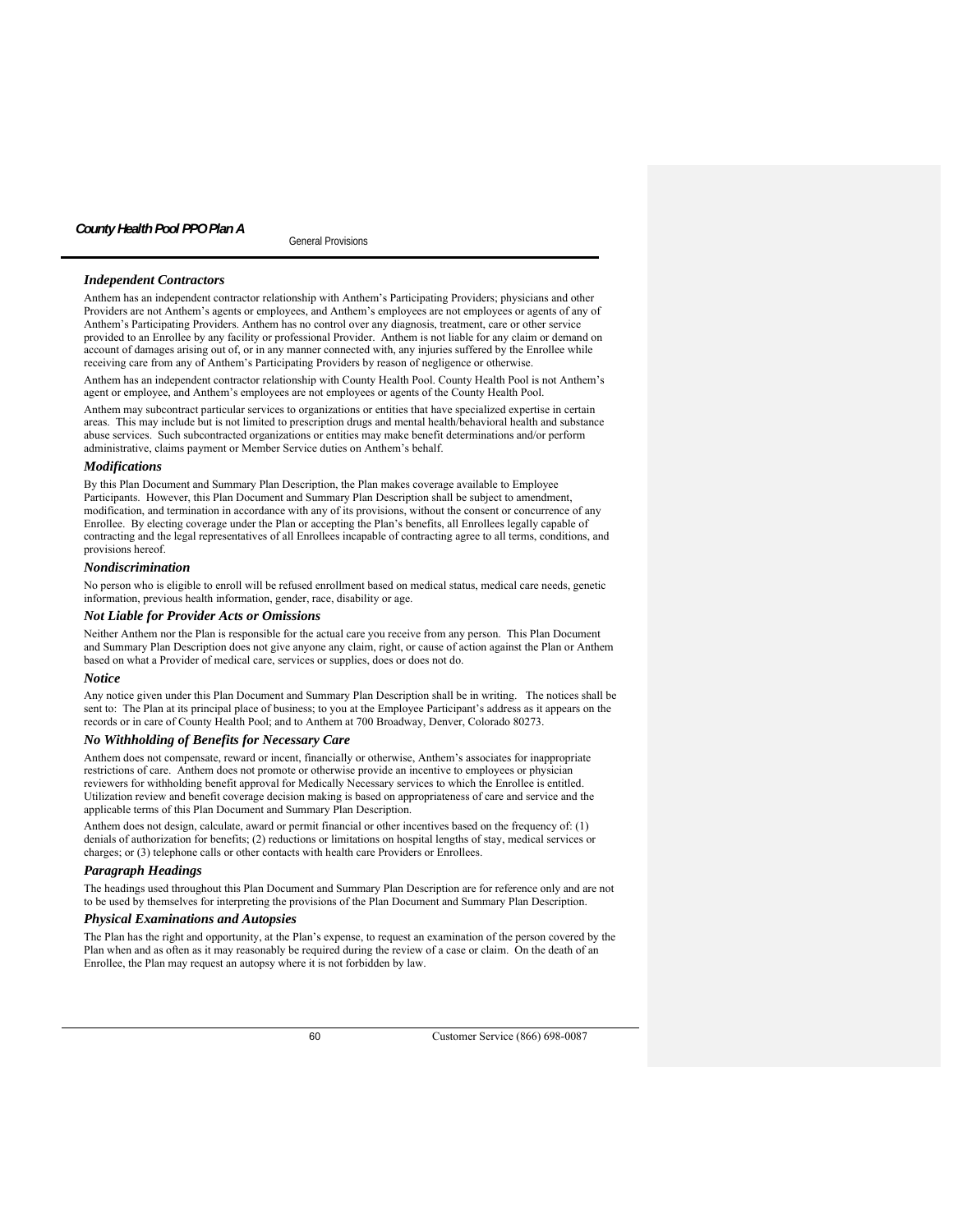# *Policies and Procedures*

The Plan may adopt reasonable policies, procedures, rules and interpretations to promote the orderly and efficient administration of this Plan Document and Summary Plan Description with which an Enrollee shall comply.

# *Relationship of Parties (Member-Enrollee-The Plan)*

Neither the Member nor any Enrollee is the agent or representative of Anthem or the Plan.

County Health Plan is a fiduciary agent of the Enrollee. The Plan's notice to the Member will constitute effective notice to the Enrollee. It is the Member's duty to notify the Plan of eligibility data in a timely manner. The Plan is not responsible for payment of Covered Services of Enrollees if the Member fails to provide timely notification of Enrollee enrollments or terminations.

### *Research Fees*

The Plan reserves the right to charge an administrative fee when extensive research is necessary to reconstruct information that has already been provided to the Enrollee in Explanations of Benefits, letters or other documents.

### *Right of Recovery*

Whenever payment has been made in error, the Plan will have the right to recover such payment from you or, if applicable, the Provider. The Plan reserves the right to deduct or offset any amounts paid in error from any pending or future claim.

### *Sending Notices*

All Employee Participant notices are considered sent to and received by the Employee Participant when deposited in the United States mail with postage prepaid and addressed to either:

- The Employee Participant at the latest address in Anthem's eligibility records.
- County Health Pool, if applicable.

#### *Statements and Forms*

Employee Participants shall complete and submit to the Member and/or the Plan applications, or other forms or statements the Plan may reasonably request. Employee Participants or applicants for enrollment represent to the best of their knowledge and belief that all information contained in such applications, questionnaires, forms, or statements submitted is true, correct, and complete. Employee Participants and applicants for enrollment understand that all rights to benefits under this Plan Document and Summary Plan Description are subject to the condition that all such information is true, correct and complete. Any material misrepresentation by an Enrollee may result in termination of coverage as provided in the *Termination* section.

# *The Plan's Sole Discretion*

The Plan may, at its sole discretion, cover services and supplies not specifically covered by the Plan Document and Summary Plan Description. This applies if the Plan determines such services and supplies are in lieu of more expensive services and supplies that would otherwise be required for the care and treatment of an Enrollee.

### *Waiver*

No agent or other person, except an authorized representative of the Plan, has authority to waive any conditions or restrictions of this Plan Document and Summary Plan Description, to extend the time for making a payment to the Plan, or to bind the Plan by making any promise or representation or by giving or receiving any information.

#### **Automobile Insurance Provisions**

Anthem, on behalf of the Plan, will coordinate the benefits of this Plan Document and Summary Plan Description with the benefits of a complying automobile insurance policy.

A complying automobile insurance policy is an insurance policy approved by the Colorado Division of Insurance that provides at least the minimum coverage required by law, and one which is subject to the Colorado Auto Accident Reparations Act or Colorado Revised Statutes §§ 10-4-601 through 10-4-633. Any state or Federal Law requiring similar benefits through legislation or regulation is also considered a complying policy.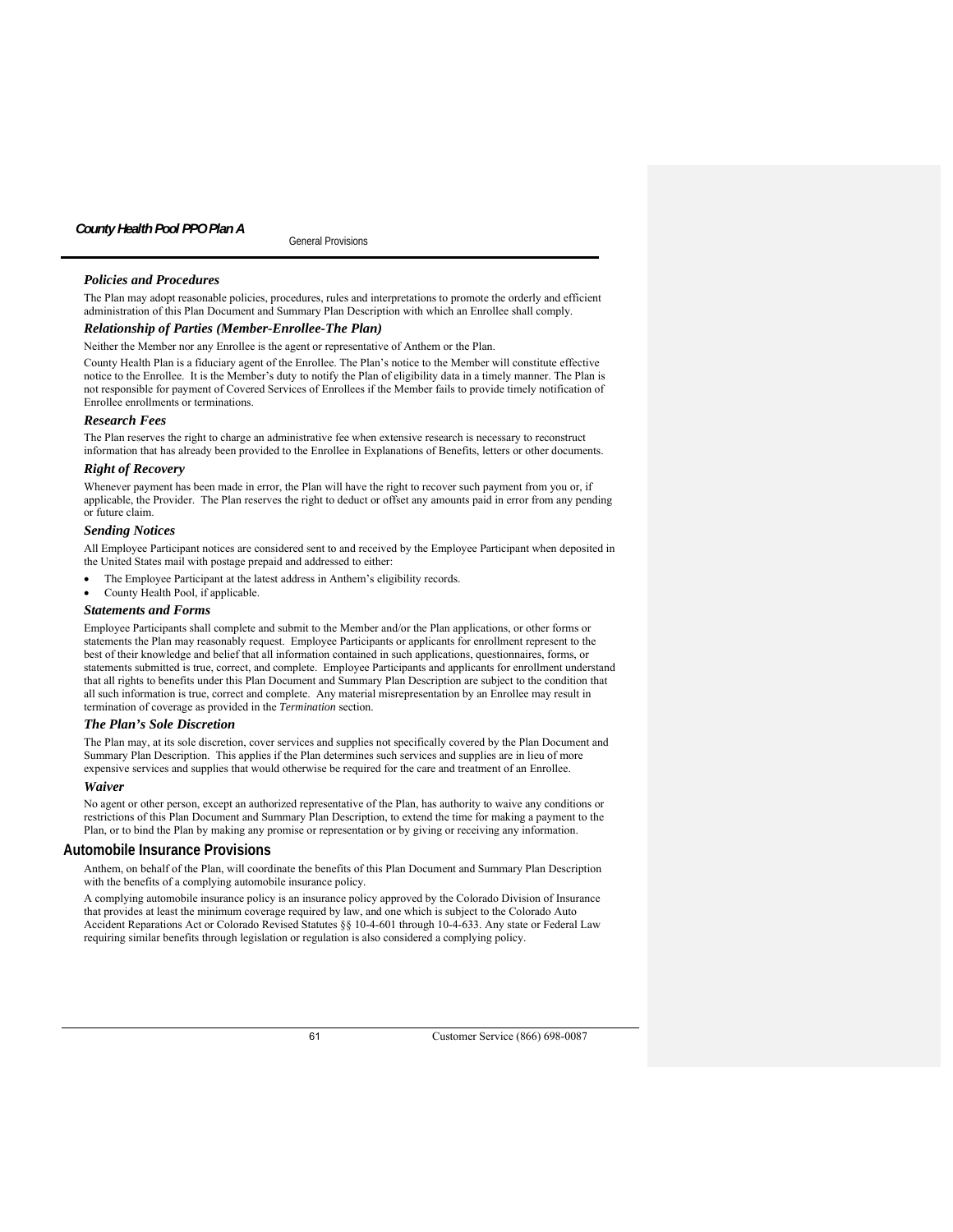# *Coordination of Benefits*

Enrollee benefits under this Plan Document and Summary Plan Description may be coordinated with the coverage's afforded by complying policy. After any primary coverage's offered by the complying policy are exhausted, Anthem will pay benefits subject to the terms and conditions of this Plan Document and Summary Plan Description. If there is more than one complying policy that offers primary coverage, each will pay its maximum coverage before the Plan is liable for any further payments.

Enrollees must fully cooperate with the Plan to make sure that the complying policy has paid all required benefits. The Plan may require Enrollees to take a physical examination in disputed cases. If there is a complying policy in effect, and the Enrollee waives or fails to assert the Enrollee's rights to such benefits, this plan will not pay those benefits that could be available under a complying policy.

The Plan may require proof that the complying policy has paid all primary benefits prior to making any payments to the Enrollee. Alternatively, the Plan may, but is not be required to, pay benefits under this Plan Document and Summary Plan Description and later coordinate with or seek reimbursement under the complying policy. In all cases, upon payment, the Plan is entitled to exercise its rights under this Plan Document and Summary Plan Description and under applicable law against any and all potentially responsible parties or insurers. In that event, Anthem may exercise the rights found in this section under the heading *Third-Party Liability: Subrogation/Reimbursement*.

What Happens If an Enrollee Does Not Have Another Policy – The Plan will not pay benefits for injuries received by the Enrollee and/or the Enrollee's Dependents while the Enrollee is riding in or operating a motor vehicle that the Enrollee owns if the vehicle is not covered by an automobile complying policy as required by law.

The Plan will also pay benefits under the terms of the Plan Document and Summary Plan Description for injuries sustained by an Enrollee who is a non-owner-operator, passenger or pedestrian involved in a motor vehicle accident if that Enrollee's injuries are not covered by a complying policy. In that event, the Plan may exercise the rights found in this section under the heading *Third-Party Liability: Subrogation/Reimbursement*.

### **Third-Party Liability: Subrogation/Reimbursement**

Third-party liability exists when someone other than the Enrollee is legally responsible for the Enrollee's condition or injury. Anthem, on behalf of the Plan, will not pay for any services or supplies under this Plan Document and Summary Plan Description for which a third-party is liable.

The Plan may, however, provide benefits under these conditions:

- When it is established that a third-party liability does not exist.
- When the Enrollee guarantees, **in writing,** to reimburse the Plan for any claims paid by the Plan on the Enrollee's behalf if the third-party later settles with the Enrollee for any amount, or if the Enrollee recovers any damages in court.

### *The Plan's Rights Under Third-Party Liability*

When a third-party is or may be liable for the costs of any covered expenses payable to the Enrollee or on the Enrollee's behalf under this Plan Document and Summary Plan Description, the Plan has Subrogation rights. This means that Anthem, on behalf of the Plan, has the right, either as co-plaintiffs or by direct suit, to enforce the Enrollee's claim against a third-party for the benefits paid to the Enrollee or on the Enrollee's behalf.

# *Enrollee Obligations Under Third-Party Liability*

The Enrollee has an obligation to cooperate in satisfying the Plan's Subrogation interest or to refrain from taking any action that may prejudice the Plan's rights under this Plan Document and Summary Plan Description. If Anthem, on behalf of the Plan, must take legal action to uphold the Plan's rights and if the Plan prevails in that action, the Plan will be entitled to receive, and the Enrollee will be required to pay, the Plan's legal expenses, including attorneys' fees and court costs.

If a third-party is or may be liable for any expenses payable to an Enrollee or on an Enrollee's behalf under this Plan Document and Summary Plan Description, then the following must occur:

- The Enrollee must promptly notify Anthem, on behalf of the Plan, of the Enrollee's claim against the thirdparty.
- The Enrollee and the Enrollee's attorney must provide for the amount of benefits paid by the Plan in any settlement with the third-party or the third-party's insurance carrier.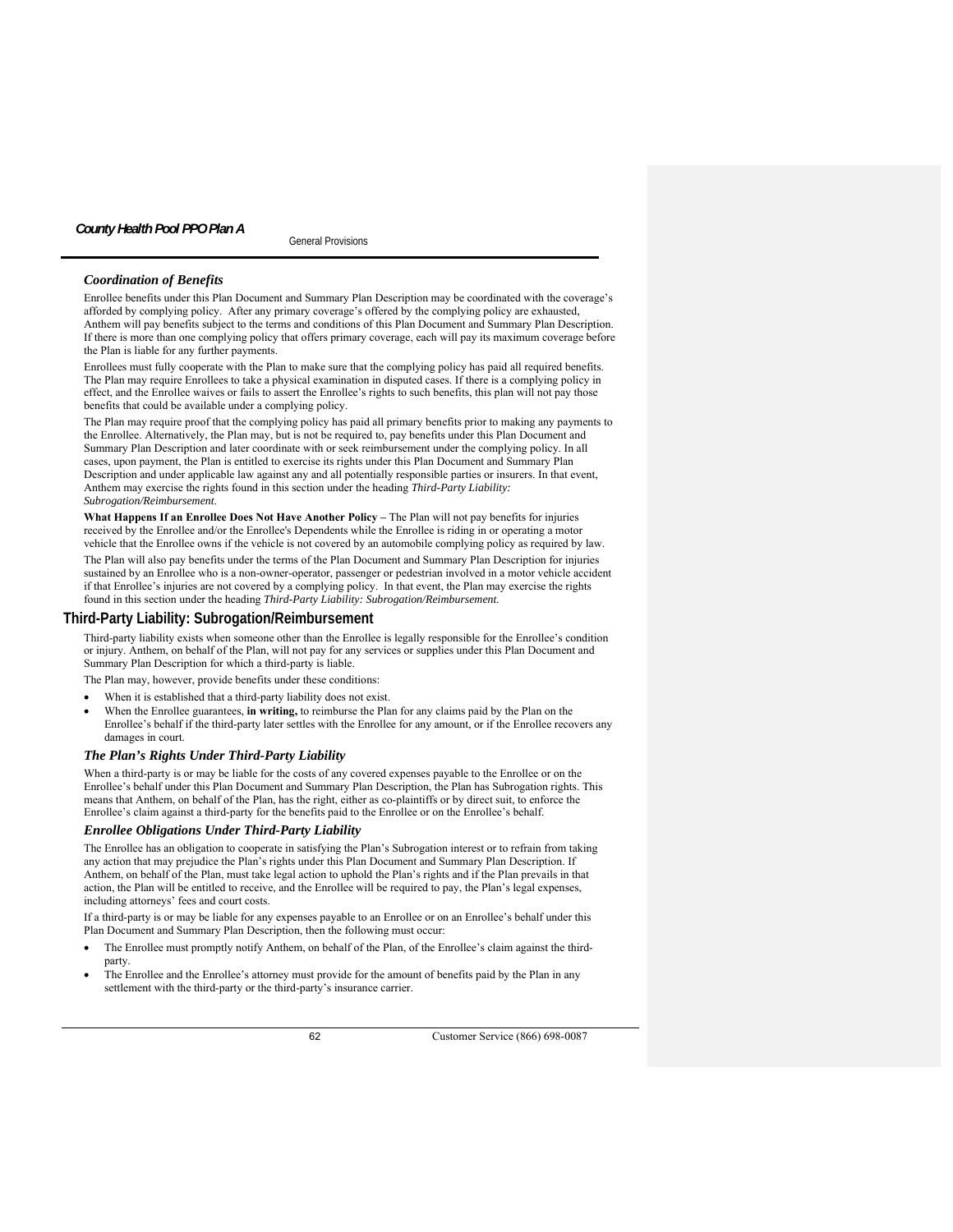- If the Enrollee receives money for the claim by suit, settlement or otherwise, the Enrollee must fully reimburse the Plan for the amount of benefits provided to the Enrollee under this Plan Document and Summary Plan Description. The Enrollee may not exclude recovery for the Plan's health care benefits from any type of damages or settlement recovered by the Enrollee.
- The Enrollee must cooperate in every way necessary to help the Plan enforce the Plan's Subrogation rights. NOTE: Failure to comply with obligations in this section may result in termination of benefits under this Plan Document and Summary Plan Description.

### **Coordination of Benefits**

Anthem, on behalf of the Plan, coordinates benefits when an Enrollee has coverage with more than one medical and/or dental benefit plan. The provisions of this section concern coordination of all benefits under this Plan Document and Summary Plan Description with benefits under other plans or policies and other Member plans within County Health Pool.

DEFINITION OF WORDS AND TERMS USED IN THIS SECTION

**Allowable Expense** - Any necessary, reasonable, usual and customary item of expense at least a portion of which is covered under at least one of the plans covering the individual for whom claim is made. When the Plan provides benefits in the form of services rather than cash payments, the reasonable cash value of each service rendered shall be deemed to be both an Allowable Expense and a benefit paid.

**Claim Determination Period** -The portion of a Calendar Year during which an Enrollee would be eligible to receive benefits under this Plan.

**Duplicate Coverage** - Duplicate Coverage is the term to describe when an Enrollee is covered by this Plan and is also covered by another group or group-type health insurance or health benefits coverage or blanket coverage. The total benefits received by an Enrollee, or on an Enrollee's behalf, from all coverage combined for any claim for covered services will not exceed 100% of the total covered charges.

**Plan -** any policy or plan providing benefits or services for or by reason of medical or dental care or treatment, which benefits or services are provided by any of the following:

- Any group, franchise, hospital or medical service, prepayment or other coverage arranged through an employer, trustee, union, employee benefit or other association.
- Any coverage under governmental programs, and any coverage required or provided by any statute.
- Any coverage sponsored by, or provided through, a school or other educational institution.
- Automobile (medical payments coverage) insurance.
- Any coverage under Medicare, except that any Enrollee as defined herein shall be considered to be covered for any and all benefits for which such Enrollee is eligible, as provided or considered payable under Medicare, whether or not actually covered thereunder or would have received benefits payable by Medicare had the Enrollee received services in a facility to which Medicare would have paid benefits.

Plan shall be construed separately with respect to each plan, policy, contract, or other arrangement for benefits or services and separately with respect to that portion of any such plan, policy, contract or other arrangement which reserves the right to take the benefits or services of other plans into consideration in determining its benefits and that portion which does not.

**This Plan -** Those sections of this Plan Document and Summary Plan Description which provide the benefits subject to these provisions.

### *Effect on Benefits*

These "Coordination of Benefits Provisions" shall apply in determining an Enrollee's benefits under this Plan for any Claim Determination Period if the sum of:

- the benefits that would be payable under this Plan in the absence of these provisions, and
- the benefits that would be payable under all other plans in the absence of similar Coordination of Benefits provisions would exceed the Allowable Expenses incurred by the Enrollee during any Claim Determination Period.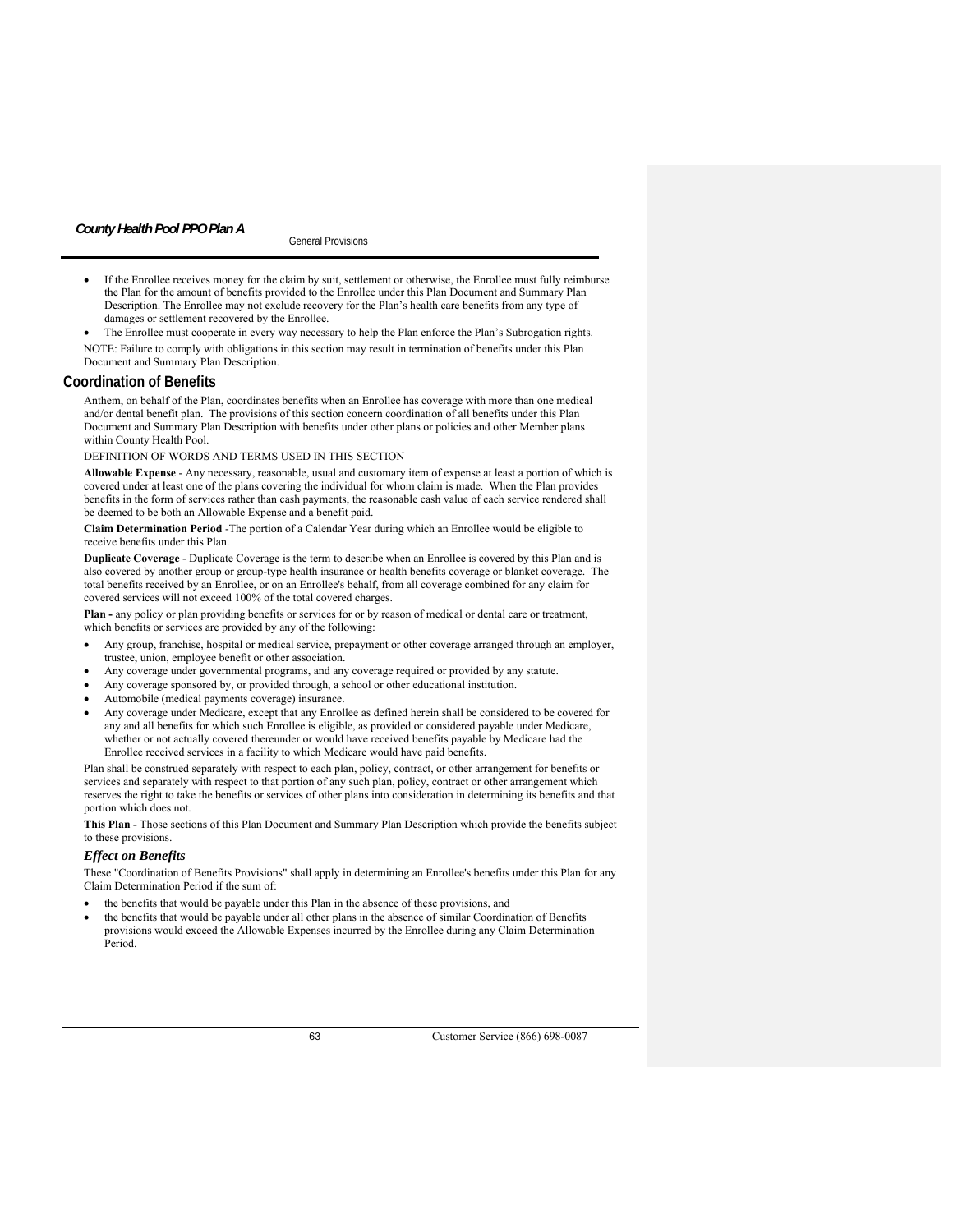As to any Claim Determination Period for which these provisions apply, the benefits payable for the Allowable Expenses incurred under this Plan shall be reduced to the extent necessary so that the sum of such reduced benefits and all other benefits payable for such Allowable Expenses under all other plans, except as provided in the next paragraph, shall not exceed the total of such Allowable Expenses. Benefits payable under another plan include the benefits that would have been payable had the claim been fully made thereunder.

- If another plan which is involved in the preceding paragraph and which contains a provision coordinating its benefits with those of this Plan would, according to its rules, determine its benefits after the benefits of this Plan have been determined; and
- the rules set forth herein would require this Plan to determine its benefits before such other plan;

# then the benefits of such other plan will be ignored for the purposes of determining the benefits under this Plan. *How Anthem, on Behalf of the Plan, Determines Which Coverage is Primary and Which is*

#### *Secondary*

The benefits of a plan which does not contain a Coordination of Benefits provision always shall be determined before the benefits of the plan which does contain a Coordination of Benefits provision.

### *Duplicate Coverage On Employee Participants*

Coverage is primary if the Enrollee claiming benefits is the person in whose name the policy is issued.

The benefits of a coverage which covers a person as an Employee Participant who is neither laid-off nor retired (or as that Employee Participant's Dependent) is primary before those of a coverage which covers that person as a laidoff or retired Employee (or as that Employee's Dependent.

When an Employee Participant (including Dependent family members) has duplicate coverage carried through two or more group plans, the policy that has been in force the longest period of time is primary. The policy that has been in force the shortest period of time is secondary.

When the coverage through one of the employers is a COBRA policy and one of the coverage's is through active employment, the coverage through active employment is primary.

NOTE: Change in contract administrators is considered continuous coverage. Therefore, the effective date of the coverage for this Plan is the effective date with the original contract administrator.

### *Duplicate Coverage on Spouses*

When an Enrollee's spouse has group coverage through another group plan and is actively working, that coverage is primary for the spouse.

When the coverage carried by the spouse is through retiree or inactive employment, that coverage will be primary over the coverage carried by the Employee Participant.

When the spouse's coverage is through a COBRA policy and This Plan's benefits are active, then the spouse's coverage will be secondary to this Plan's benefits.

If both spouses are employed by the Member and are covered as Employee Participants, these provisions will apply in the same manner as if the spouses were covered under two different plans.

Note: Information on coordinating benefits for Enrollees who hold two insurance policies and Medicare can be found under the heading Enrollees with Medicare and Two Group Insurance Policies.

### *Duplicate Coverage on Dependent Children (when parents are not separated or divorced)*

If both coverage's cover the Enrollee as a Dependent, the benefits of the coverage of the parent whose birthday occurs earlier in the year is primary ("birthday rule") over those of the coverage of the parent whose birthday falls later in that year. However, if both parents have the same birthday (month and day, not year), then the benefits of the coverage that has covered **the parent** and Dependent(s) longest is primary over the coverage which has covered the **other parent** and Dependent(s) for a shorter period of time.

### *Duplicate Coverage on Dependent Children (when parents are separated or divorced)*

The Plan requires a copy of the divorce decree to establish primacy and financial responsibility for medical, dental or other health care expenses for the children of divorced parents.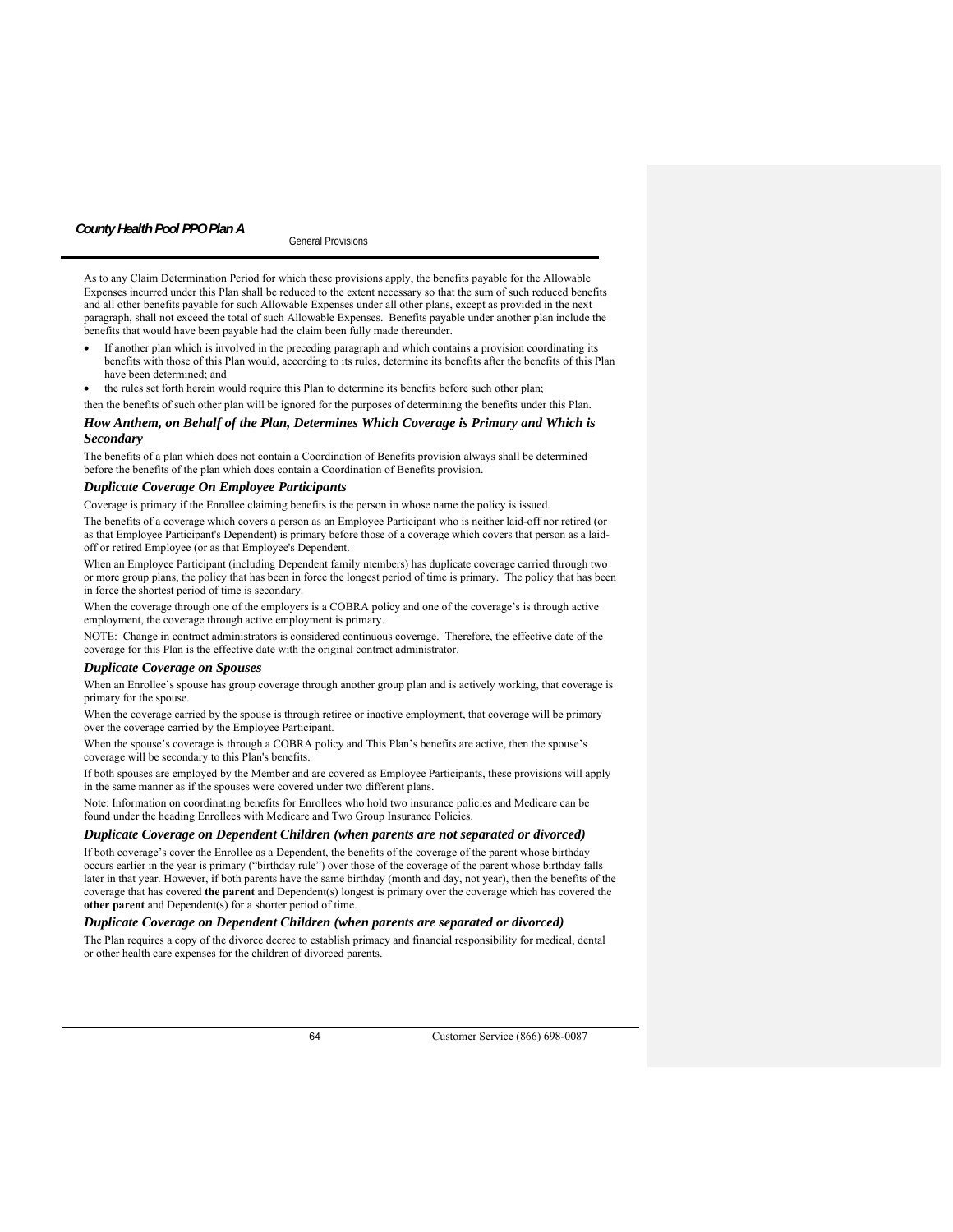# General Provisions *County Health Pool PPO Plan A*

When the specific terms of a court decree state that one of the parents is responsible for providing health insurance for the child and establishes financial responsibility for medical, dental or other health care expenses for the child, then that parent's insurance policy is primary. The insurance policy of the other parent is the secondary coverage. When there is no court decree, the insurance policy of the parent with legal custody of the child is primary. When the parent with custody remarries, the custodial parent's coverage remains primary. The stepparent's coverage becomes secondary, and the coverage of the parent without custody pays **after** the stepparent's coverage.

When the rules above under this heading do not establish an order of benefit determination, the benefits of a plan which has covered the individual on whose expense claims is based for the longer period of time shall be determined before the benefits of a plan which has covered such individual for the shorter period of time.

### *Payment of Benefits to Others-Determining Primacy Between Medicare and the Plan*

Active Employee Participants, age 65 or older, are given the option to elect as primary this Plan or Medicare. If the affected Employee Participant elects the benefits of this Plan as primary, the Plan will provide benefits equivalent to the benefits available to individuals under age 65. If an Employee Participant elects Medicare as primary, this Plan will not provide benefits complementary to Medicare. (The Coordination of Benefits provision will not apply.) When an active Employee Participant, or the Dependent of an Employee Participant, is eligible for Medicare because of total disability, this Plan will provide primary benefits unless the Enrollee has declined to enroll in the Plan. If an Enrollee declines to enroll, this Plan will not provide benefits complementary to Medicare. (The Coordination of Benefits provision will not apply.)

When any Enrollee is eligible for Medicare because of permanent kidney failure (end stage renal disease), this Plan will provide primary benefits for the first 30 months. Thereafter, when such Enrollee incurs the following Eligible Expenses while covered under this Plan:

1. Hospital, surgical or other charges covered under Medicare, and

2. Charges not covered under Medicare.

The Plan's benefits will be payable to the extent that those charges are not covered under Medicare. The Coordination of Benefits provision will apply. (This paragraph does not apply to Enrollees entitled to Medicare solely on the basis of age or disability.)

At the point when an Enrollee becomes eligible for Medicare due to a second entitlement (such as age), the Plan remains primary, if the Plan's coverage was primary at the point when the second entitlement became effective, for the duration of 30 months after the Medicare entitlement or eligibility due to ESRD. If Medicare was primary at the point of the second entitlement, then Medicare remains primary. There will be no 30-month coordination period for ESRD.

### *Enrollees with Medicare and Two Group Insurance Policies*

If Medicare is secondary to a group coverage (see Medicare primacy rules), the primary coverage covering the Enrollee will pay first, Medicare will pay second, and the coverage covering the enrollee as a retiree or inactive Employee or Dependent will pay third. The order of primacy is not based on the policyholder of the group health insurance.

### *Enrollee Obligations*

Enrollees have an obligation to provide the Plan with current and accurate information regarding the existence of other coverage.

Benefits payable under another coverage include benefits that would be payable under that coverage, whether or not a claim is made, and benefits that would have been paid but were refused because the claim was not sent to the Provider of other coverage on a timely basis.

Enrollee benefits under this Plan Document and Summary Plan Description will be reduced by the amount that such benefits would duplicate benefits payable under the primary coverage.

### *The Plan's Rights to Receive and Release Necessary Information*

The Plan may release to, or obtain from, any insurance company or other organization or person any information which the Plan may need to carry out the terms of this Plan Document and Summary Plan Description. Enrollees will furnish to the Plan such information as may be necessary to carry out the terms of this Plan Document and Summary Plan Description.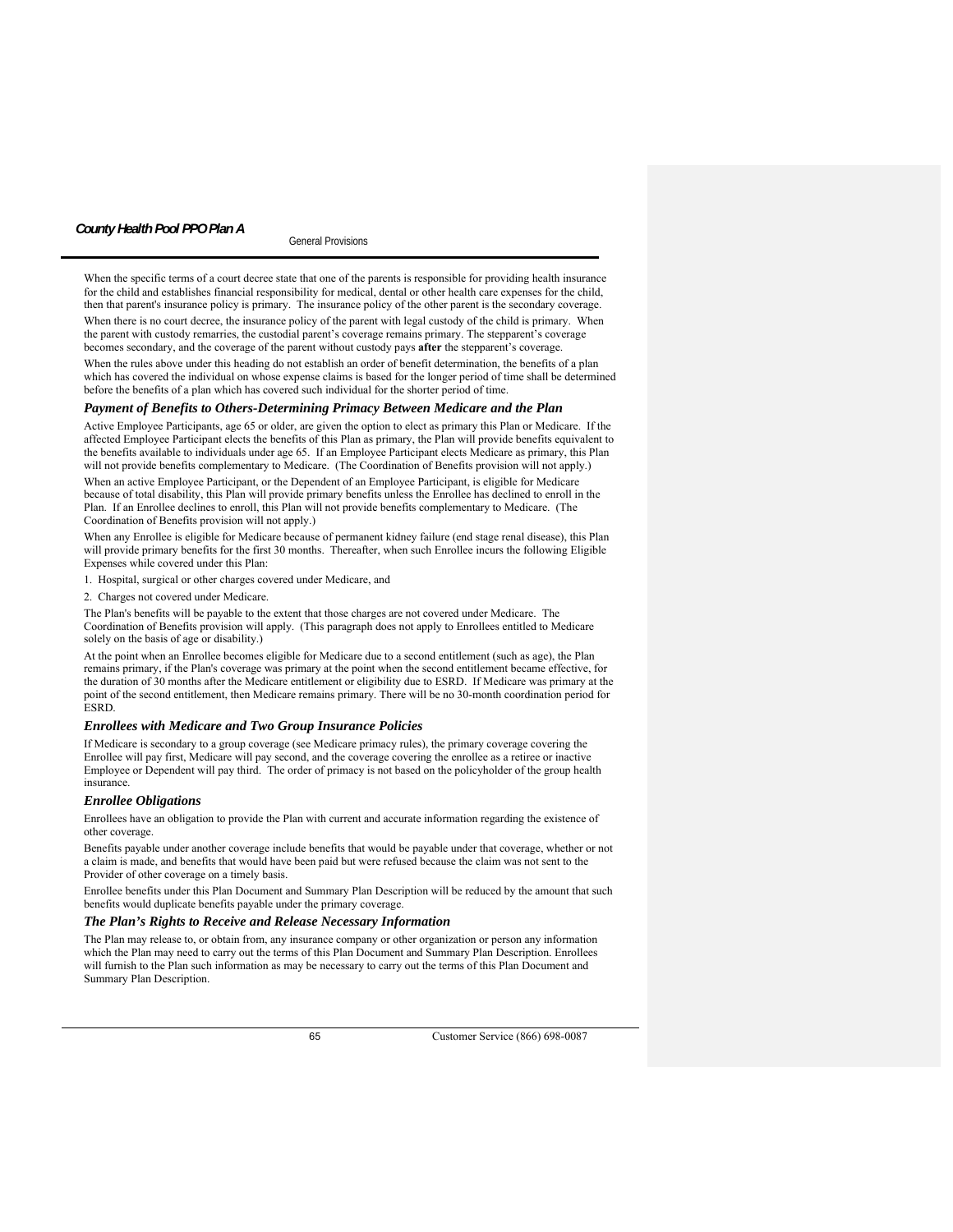# General Provisions *County Health Pool PPO Plan A*

# *Payment of Benefits to Others*

Whenever payments which should have been made under this Plan Document and Summary Plan Description have been made under any other coverage, Anthem, on behalf of the Plan, will have the right to pay to the other coverage any amount Anthem determines to be warranted to satisfy the intent of this provision. Any amount so paid will be considered to be benefits paid under this Plan Document and Summary Plan Description, and with that payment the Plan will fully satisfy the Plan's liability under this provision.

### *Right of Overpayment Recovery*

If Anthem, on behalf of the Plan, has overpaid for covered services under this provision, Anthem, on behalf of the Plan will have the right, by offset or otherwise, to recover the excess amount from the Enrollee or any person or entity to which, or in whose behalf, the payments were made.

# **Workers' Compensation**

The benefits under this Plan are not designed to duplicate benefits that you are eligible for under Workers' Compensation Law. All money paid or owed by Workers' Compensation for services provided to you shall be paid back by you, or on your behalf, to us if we have made or make payment for the services received. It is understood that coverage under this Plan does not replace or affect any Workers' Compensation coverage requirements.

.Services and supplies resulting from work-related illness or injury are not a benefit under this Plan Document and Summary Plan Description, except for those who may opt out of Workers' Compensation coverage, pursuant to state or Federal Law, prior to the illness or injury. This exclusion from benefits applies to expenses resulting from occupational accident(s) or sickness(es) covered under:

- Occupational disease laws
- The Member's liability insurance
- Municipal or Federal Law
- Workers' Compensation Act

The Plan will not pay benefits for services and supplies resulting from a work-related illness or injury **even if other benefits are not paid because:**

- The Enrollee fails to file a claim within the filing period allowed by the applicable law.
- The Enrollee obtains care that is not authorized by workers' compensation insurance.
- The Member fails to carry the required Workers' Compensation insurance. In this case, the Member becomes liable for any of the Employee's work-related illness or injury expenses.
- The Enrollee fails to comply with any other provisions of the Workers' Compensation Act.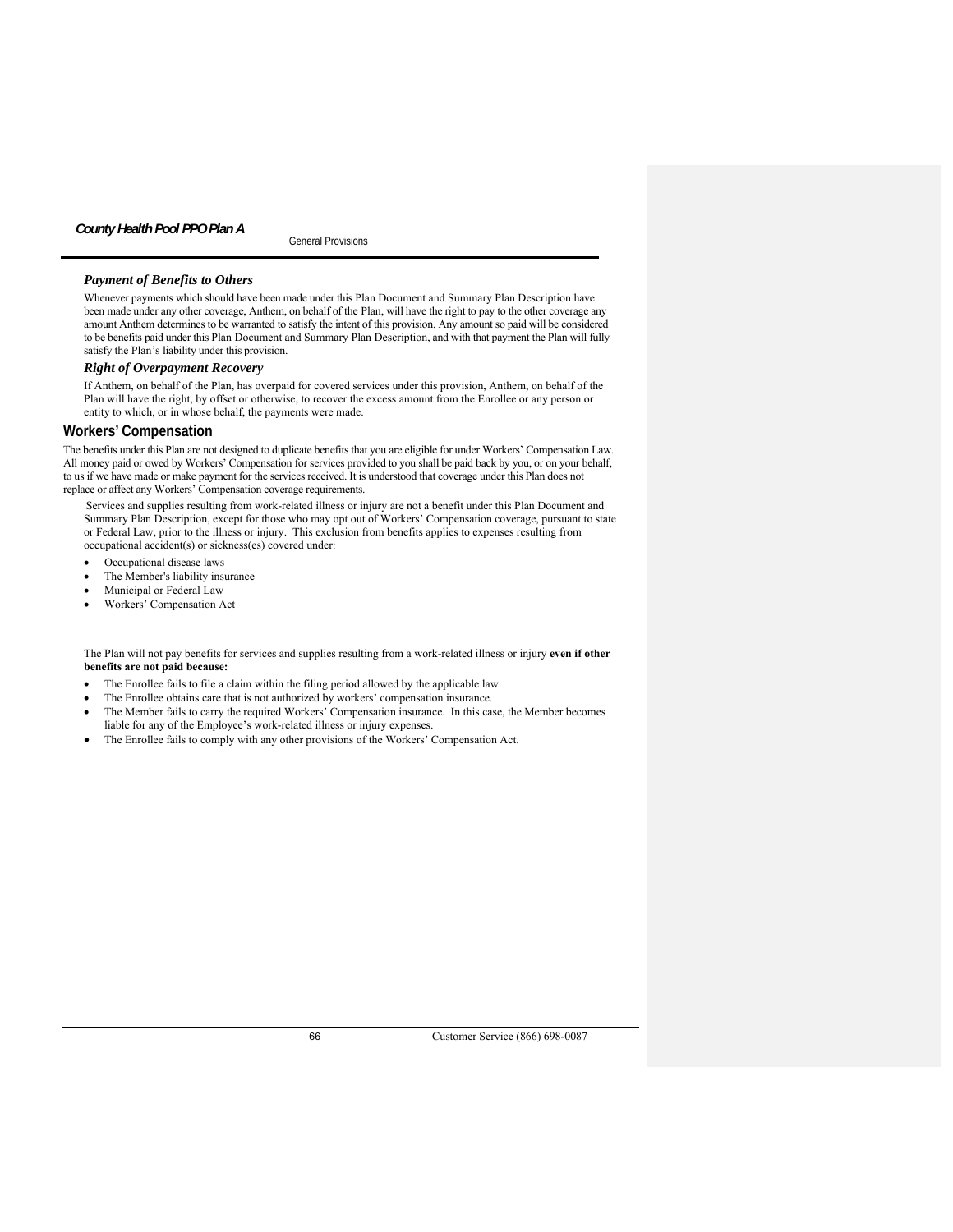Complaints, Grievances and Appeals

# **Complaints, Appeals and Grievance Procedure**

This section explains what to do if an Enrollee disagrees with a claim denial in whole or in part, a benefit or network exception request denial or has a quality of care concern. This section includes instructions on initiating a complaint, filing an appeal or filing a grievance with the Plan.

### *Complaints*

If an Enrollee has a complaint about any aspect of the Plan's service or claims processing, the Enrollee should contact the Anthem Member Service Department by telephone or in writing. A Member Service associate will work to clear up any confusion and resolve the Enrollee's concerns. An Enrollee may submit a written complaint to the address listed below. If the Enrollee is not satisfied with the resolution of their concern(s) by the Member Service associate, the Enrollee may file an appeal as explained under the heading Appeal*s* in this section:

> Anthem Member Service Department P.O. Box 17549 Denver, CO 80217-7549

If an Enrollee wants to request a benefit exception, the Enrollee should contact the Member Service Department by telephone or in writing. The Member Service associate will submit the request, obtain a decision and communicate the decision. If the Enrollee is not satisfied with the resolution of the request, the Enrollee may file an appeal as explained under the Appeal*s* heading in this section.

A Provider may request a utilization exception on behalf of the patient by contacting the Anthem Precertification/Pre-authorization Department. If the Provider is not satisfied with the resolution of the request, the Provider may file a Utilization Review Appeal as explained under the Appeal*s* heading. The Provider should contact the Pre-certification/Pre-authorization Department by telephone or in writing.

# *Appeals*

For purposes of these Appeal provisions, "claim for benefits" means a request for benefits under the plan. The term includes both pre-service and post-service claims.

- A pre-service claim is a claim for benefits under the plan for which you have not received the benefit or for which you may need to obtain approval in advance.
- A post-service claim is any other claim for benefits under the plan for which you have received the service.

If your claim is denied or if your coverage is rescinded:

- you will be provided with a written notice of the denial; and
- you are entitled to a full and fair review of the denial.

The procedure the Administrator will follow will satisfy the requirements for a full and fair review under applicable federal regulations.

### **Notice of Adverse Benefit Determination**

If your claim is denied, the Administrator's notice of the adverse benefit determination (denial) will include:

- information sufficient to identify the claim involved;
- the specific reason(s) for the denial;
- a reference to the specific plan provision(s) on which the Administrator's determination is based;
- a description of any additional material or information needed to perfect your claim;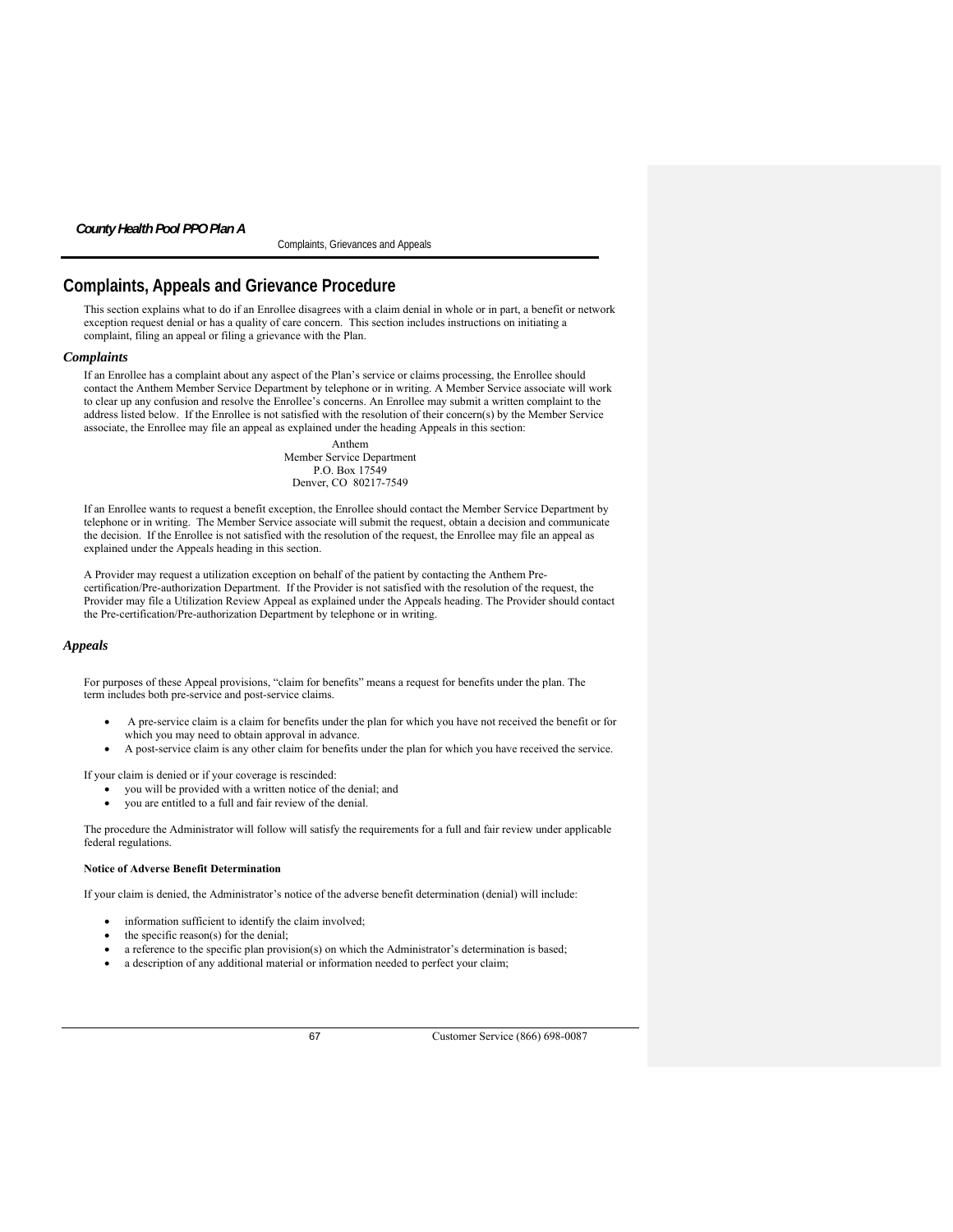### Complaints, Grievances and Appeals

- an explanation of why the additional material or information is needed;
- a description of the plan's review procedures and the time limits that apply to them, including a statement of your right to bring a civil action under ERISA (if applicable) within one year of the appeal decision if you submit an appeal and the claim denial is upheld.
- information about any internal rule, guideline, protocol, or other similar criterion relied upon in making the
- claim determination and about your right to request a copy of it free of charge, along with a discussion of the claims denial decision;
- information about the scientific or clinical judgment for any determination based on medical necessity or experimental treatment, or about your right to request this explanation free of charge, along with a discussion of the claims denial decision; and information regarding your potential right to an External Appeal pursuant to federal law.

### **For claims involving urgent/concurrent care:**

The Administrator's notice will also include a description of the applicable urgent/concurrent review process; the Administrator may notify you or your authorized representative within 24 hours orally and then furnish a written notification.

### **For Appealing an adverse benefit determination:**

You have the right to appeal an adverse benefit determination (claim denial). You or your authorized representative must file your appeal within 180 calendar days after you are notified of the denial. You will have the opportunity to submit written comments, documents, records, and other information supporting your claim.

The Administrator's review of your claim will take into account all information you submit, regardless of whether it was submitted or considered in the initial benefit determination.

 The Administrator shall offer a 2nd level appeal process for both pre-service and post-service claims. For pre-service claims the 2nd level appeal is voluntary. For post-service claims the 2nd level appeal is mandatory.

Please refer to the section below titled "Requirement to file an Appeal before filing a lawsuit." The 2nd level of appeal for pre-service and post-service claims may include a panel review, independent review, or other process consistent with the entity reviewing the appeal. The time frame allowed for the Administrator to complete its review is dependent upon the type of review involved (e.g. pre-service, concurrent, post-service, urgent, etc.).

**For pre-service claims involving urgent/concurrent care**, you may obtain an expedited appeal. You or your authorized representative may request it orally or in writing. All necessary information, including the Administrator's decision, can be sent between the Administrator and you by telephone, facsimile or other similar method. To file an appeal for a claim involving urgent/concurrent care, you or your authorized representative must contact the Administrator at the phone number listed on your Health Benefit ID card and provide at least the following information:

- the identity of the claimant;
- the date (s) of the medical service;
- the specific medical condition or symptom;
- the provider's name;
- the service or supply for which approval of benefits was sought; and
- any reasons why the appeal should be processed on a more expedited basis.

**All other requests for appeals** should be submitted in writing by the Member or the Member's authorized representative, except where the acceptance of oral appeals is otherwise required by the nature of the appeal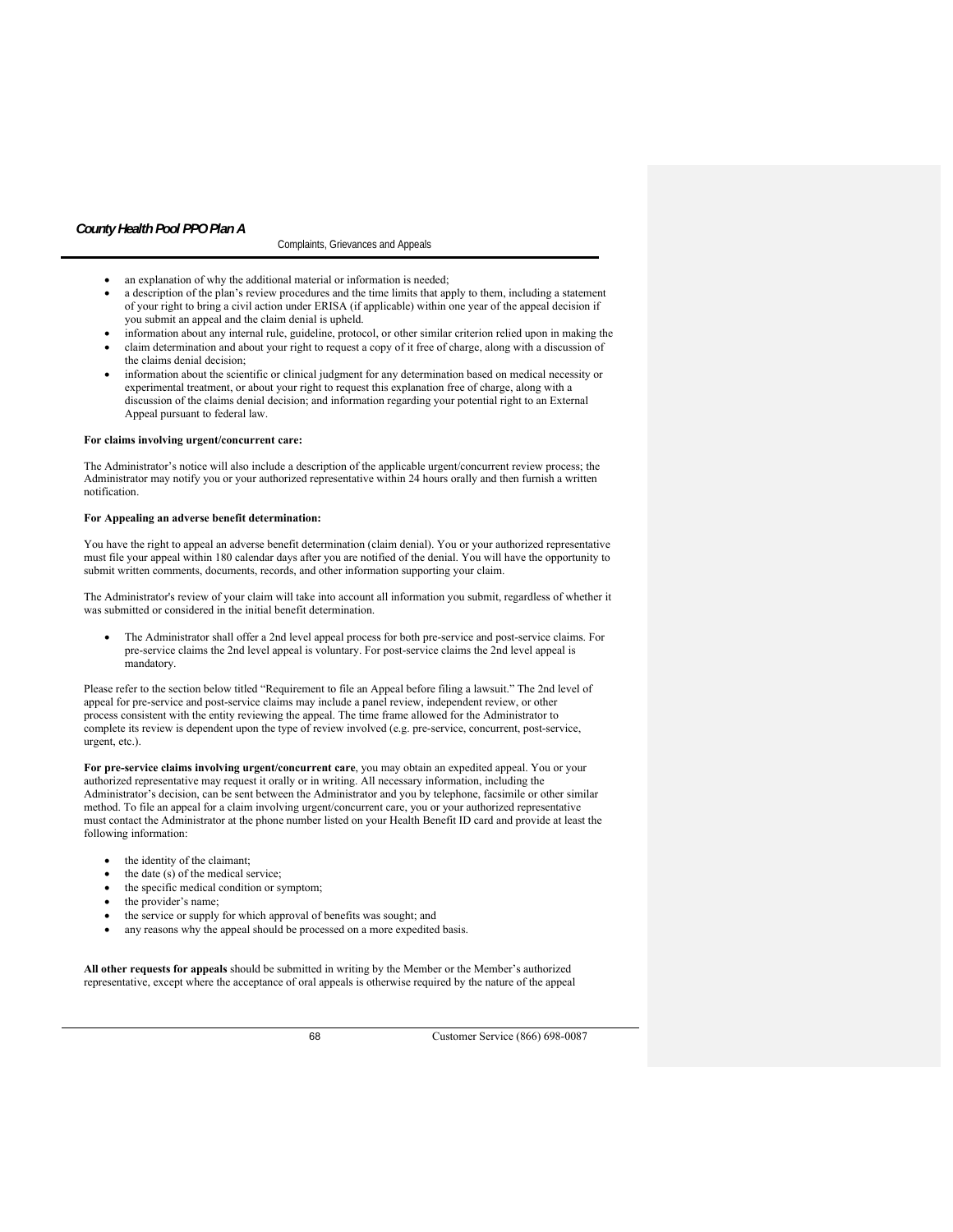Complaints, Grievances and Appeals

(e.g. urgent care). You or your authorized representative must submit a request for review to: Anthem Blue Cross and Blue Shield ATTN: Appeals 700 Broadway, Mail Stop CO0104-0430 Denver, CO 80273

Upon request, the Administrator will provide, without charge, reasonable access to, and copies of, all documents, records, and other information relevant to your claim. "Relevant" means that the document, record, or other information:

- was relied on in making the benefit determination; or
- was submitted, considered, or produced in the course of making the benefit determination; or
- demonstrates compliance with processes and safeguards to ensure that claim determinations are made in
- accordance with the terms of the plan, applied consistently for similarly-situated claimants; or
- is a statement of the plan's policy or guidance about the treatment or benefit relative to your diagnosis.

The Administrator will also provide you, free of charge, with any new or additional evidence considered, relied upon, or generated in connection with your claim. In addition, before you receive an adverse benefit determination on review based on a new or additional rationale, the Administrator will provide you, free of charge, with the rationale.

### **How Your Appeal will be Decided**

When the Administrator considers your appeal, the Administrator will not rely upon the initial benefit determination or, for second-level appeals, to the earlier appeal determination. The review will be conducted by an appropriate reviewer who did not make the initial determination and who does not work for the person who made the initial determination. A second-level review will be conducted by an appropriate reviewer who did not make the initial determination or the first-level appeal determination and who does not work for the person who made the initial determination or first-level appeal determination.

If the denial was based in whole or in part on a medical judgment, including whether the treatment is experimental, investigational, or not medically necessary, the reviewer will consult with a health care professional who has the appropriate training and experience in the medical field involved in making the judgment. This health care professional will not be one who was consulted in making an earlier determination or who works for one who was consulted in making an earlier determination.

#### **Notification of the Outcome of the Appeal**

If you appeal a claim involving urgent/concurrent care, the Administrator will notify you of the outcome of the appeal as soon as possible, but not later than 72 hours after receipt of your request for appeal.

If you appeal any other pre-service claim, the Administrator will notify you of the outcome of the appeal within 30 days after receipt of your request for appeal

If you appeal a post-service claim, the Administrator will notify you of the outcome of the appeal within 30 days after receipt of your request for appeal.

# **Appeal Denial**

 If your appeal is denied, that denial will be considered an adverse benefit determination. The notification from the Administrator will include all of the information set forth in the above subsection entitled "Notice of Adverse Benefit Determination."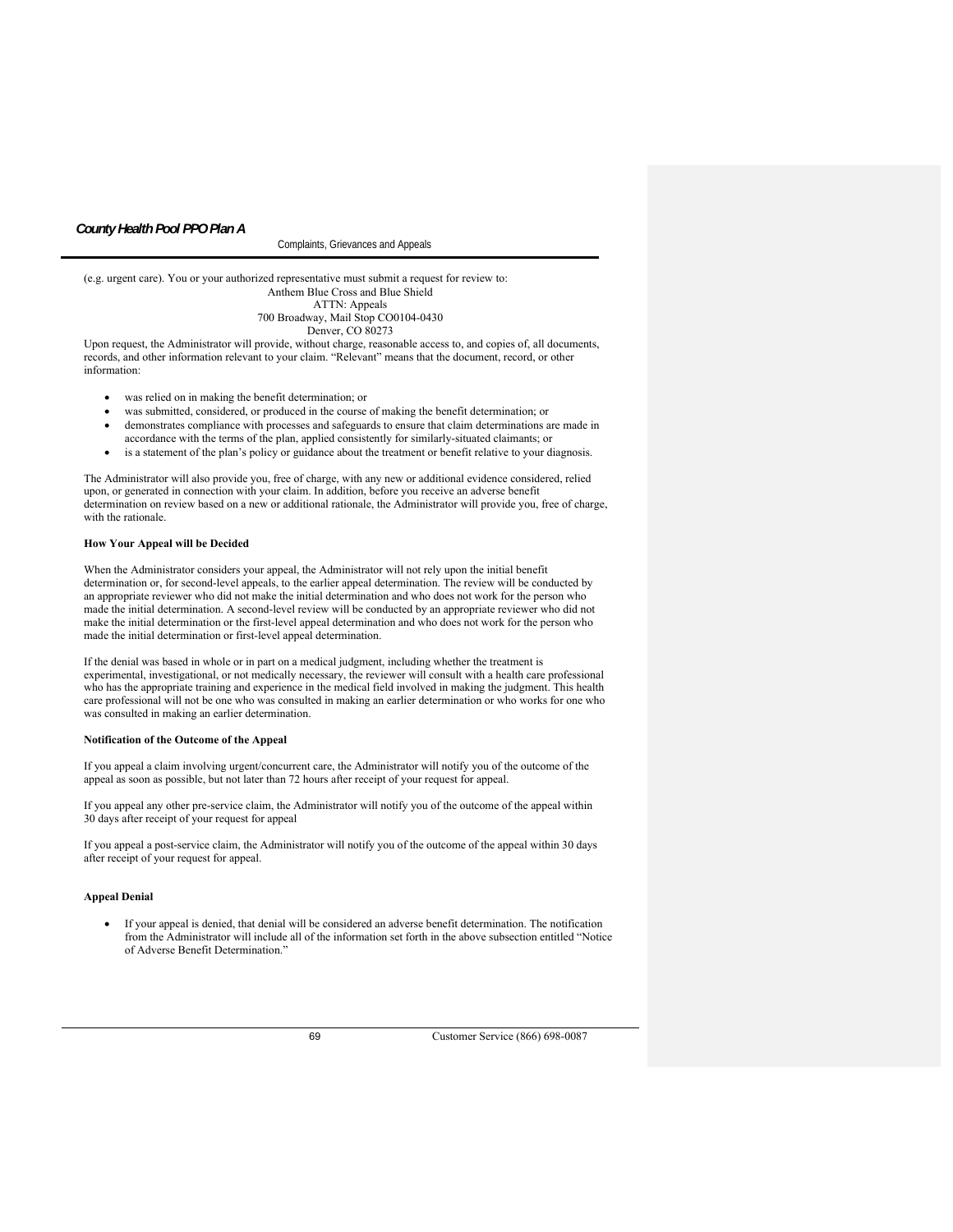### Complaints, Grievances and Appeals

### **Second Level Appeals for Pre-Service**

If you are dissatisfied with the Plan's first level appeal decision regarding a pre-service claim, a voluntary second level appeal may be available. The Level 2 Appeal must be requested within 60 calendar days after the Enrollee receives Anthem's response to the Level 1 Appeal decision.

Enrollees, or their representative, must send Level 2 Appeals, in writing, to the following address:

### **County Health Pool Board of Directors C/O Benefits Manager 800 Grant St., Suite 400 Denver, CO 80203**

The Board of Directors will issue a copy of the written decision to the Enrollee and/or the Enrollee's representative, or to the Provider who submits a Level 2 Appeal on the Enrollee's behalf, if any, within 60 workdays of the Board of Directors receipt of the Level 2 Appeal request.

You are allowed to review your Appeals file upon your request.

You are not required to complete a voluntary second level appeal prior to submitting a request for an independent External Review.

### **Second Level Appeals for Post-Service claims**

If you are dissatisfied with the Plan's first level appeal decision regarding a post-service claim, you have the right to request a 2nd level appeal. The Level 2 Appeal must be requested within 60 calendar days after the Enrollee receives Anthem's response to the Level 1 Appeal decision. Enrollees, or their representative, must send Level 2 Appeals, in writing, to the following address:

### **County Health Pool Board of Directors C/O Benefits Manager 800 Grant St., Suite 400 Denver, CO 80203**

The Board of Directors will issue a copy of the written decision to the Enrollee and/or the Enrollee's representative, or to the Provider who submits a Level 2 Appeal on the Enrollee's behalf, if any, within 60 workdays of the Board of Directors receipt of the Level 2 Appeal request.

You are allowed to review your Appeals file upon your request.

Second level appeals for post-service claims are mandatory and must be completed prior to submitting a request for an independent External Review.

### **External Review**

If the outcome of all mandatory appeals is adverse to you, you may be eligible for an independent External Review pursuant to federal law.

You must submit your request for External Review to the Administrator within four (4) months of the notice of your final internal adverse determination.

A request for an External Review must be in writing unless the Administrator determines that it is not reasonable to require a written statement. You do not have to re-send the information that you submitted for internal appeal. However, you are encouraged to submit any additional information that you think is important for review.

For pre-service claims involving urgent/concurrent care, you may proceed with an Expedited External Review without filing an internal appeal or while simultaneously pursuing an expedited appeal through our internal appeal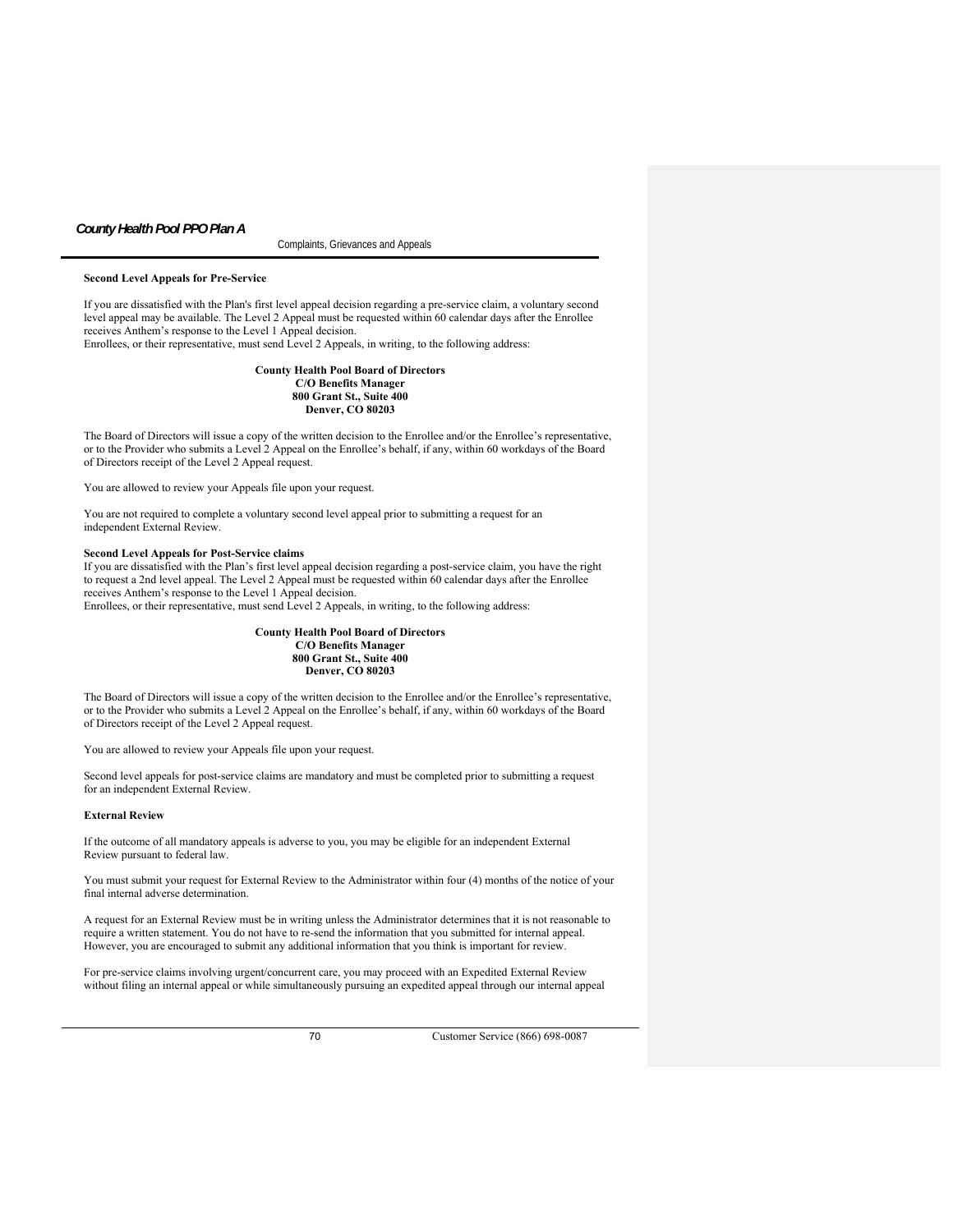#### Complaints, Grievances and Appeals

process. You or your authorized representative may request it orally or in writing. All necessary information, including the Administrator's decision, can be sent between the Administrator and you by telephone, facsimile or other similar method. To proceed with an Expedited External Review, you or your authorized representative must contact the Administrator at the phone number listed on your Health Benefit ID card and provide at least the following information:

- the identity of the claimant;
- the date (s) of the medical service;
- the specific medical condition or symptom;
- the provider's name;
- the service or supply for which approval of benefits was sought; and
- any reasons why the appeal should be processed on a more expedited basis.

All other requests for External Review should be submitted in writing unless the Administrator determines that it is not reasonable to require a written statement. Such requests should be submitted by you or your authorized representative to:

### **Anthem Blue Cross and Blue Shield ATTN: Appeals 700 Broadway, Mail Stop CO0104-0430 Denver, CO 80273**

This is not an additional step that you must take in order to fulfill your appeal procedure obligations described above. Your decision to seek External Review will not affect your rights to any other benefits under this health care plan. There is no charge for you to initiate an independent External Review. The External Review decision is final and binding on all parties except for any relief available through applicable state laws or ERISA (if applicable).

### **Requirement to file an Appeal before filing a lawsuit**

No lawsuit or legal action of any kind related to a benefit decision may be filed by you in a court of law or in any other forum, unless it is commenced within one year of the Plan's final decision on the claim or other request for benefits. If the Plan decides an appeal is untimely, the Plan's latest decision on the merits of the underlying claim or benefit request is the final decision date. You must exhaust the Plan's internal Appeals Procedure but not including any voluntary level of appeal, before filing a lawsuit or taking other legal action of any kind against the Plan.

**We reserve the right to modify the policies, procedures and timeframes in this section upon further clarification from Department of Health and Human Services and Department of Labor.**

### *Grievances*

A grievance is a quality of care complaint. An Enrollee may send a written grievance to the following address:

Anthem Quality Management Department 700 Broadway MC0532 Denver, CO 80273

Receipt of the Enrollee's grievance will be acknowledged by Anthem's Quality Management Department and the grievance will be investigated by Anthem's Quality Management Department. Anthem treats each grievance investigation in a strictly confidential manner. Enrollees will not be advised as to the outcome of the grievance investigation.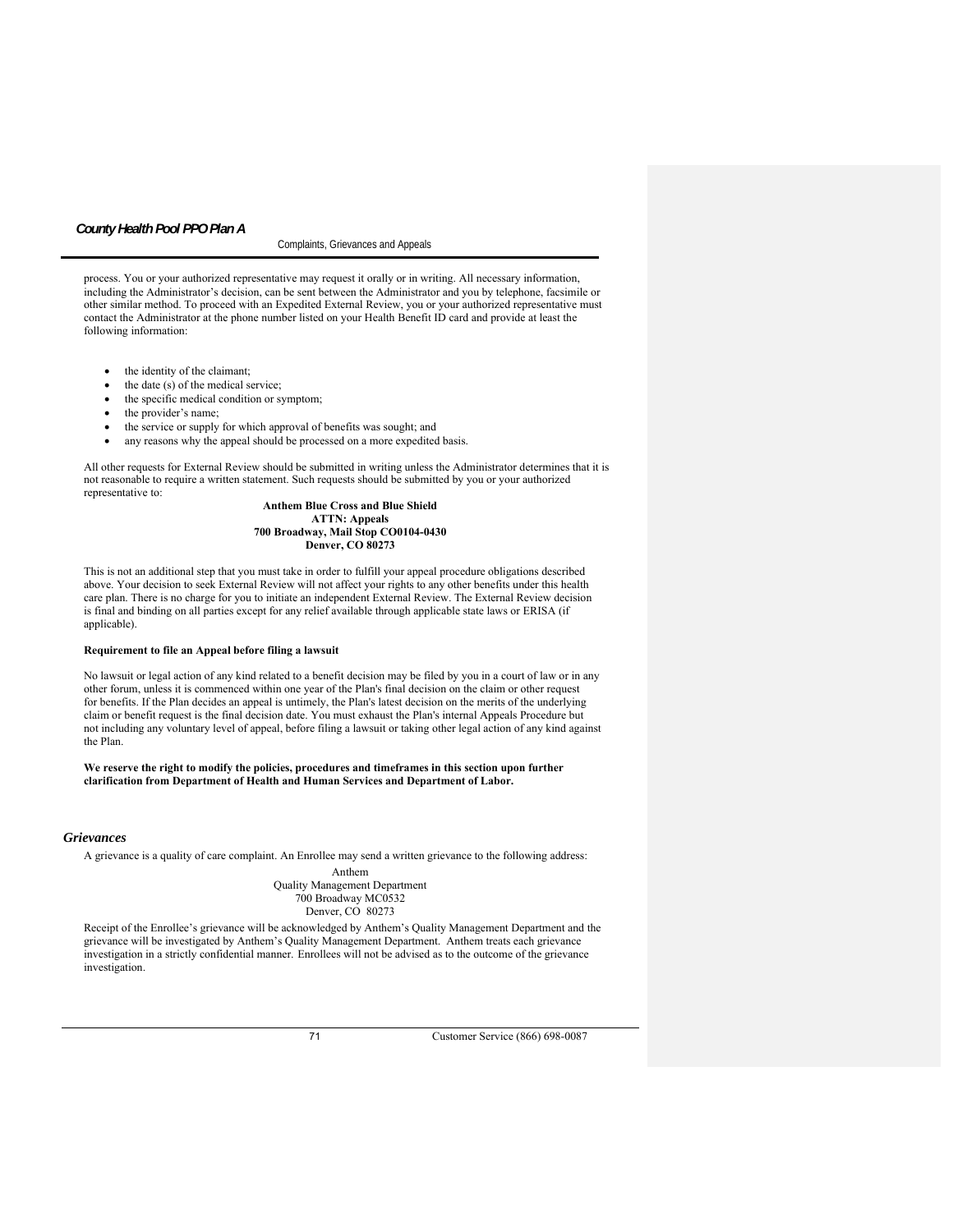Complaints, Grievances and Appeals

# *Legal Action*

Before an Enrollee takes legal action on a claim decision, the Enrollee must first follow the process outlined under the heading Appeals in this section and the Enrollee must meet all the requirements of this Plan Document and Summary Plan Description.

No action at law or in equity may be commenced later than two years after the time the Enrollee received the service in question. Performance of this Plan Document and Summary Plan Description shall take place in the City and County of Denver, Colorado. Any action arising at law or in equity under this Plan shall be brought in the courts of the City and County of Denver.

# *Limitations of Actions*

No lawsuit or legal action of any kind related to a benefit decision may be filed by you in a court of law or in any forum, unless it is commenced no earlier than 60 days after the Plan receives the claim or other requests for benefits and within one year of the Plan's final decision on the claim or any other request for benefits. If the Plan decides an Appeal is untimely, the Plan's latest decision on the merits of the underlying claim or benefit request is the final decision date. You must exhaust the Plan's internal Appeals procedure before filing a lawsuit or other legal action of any kind against the Plan.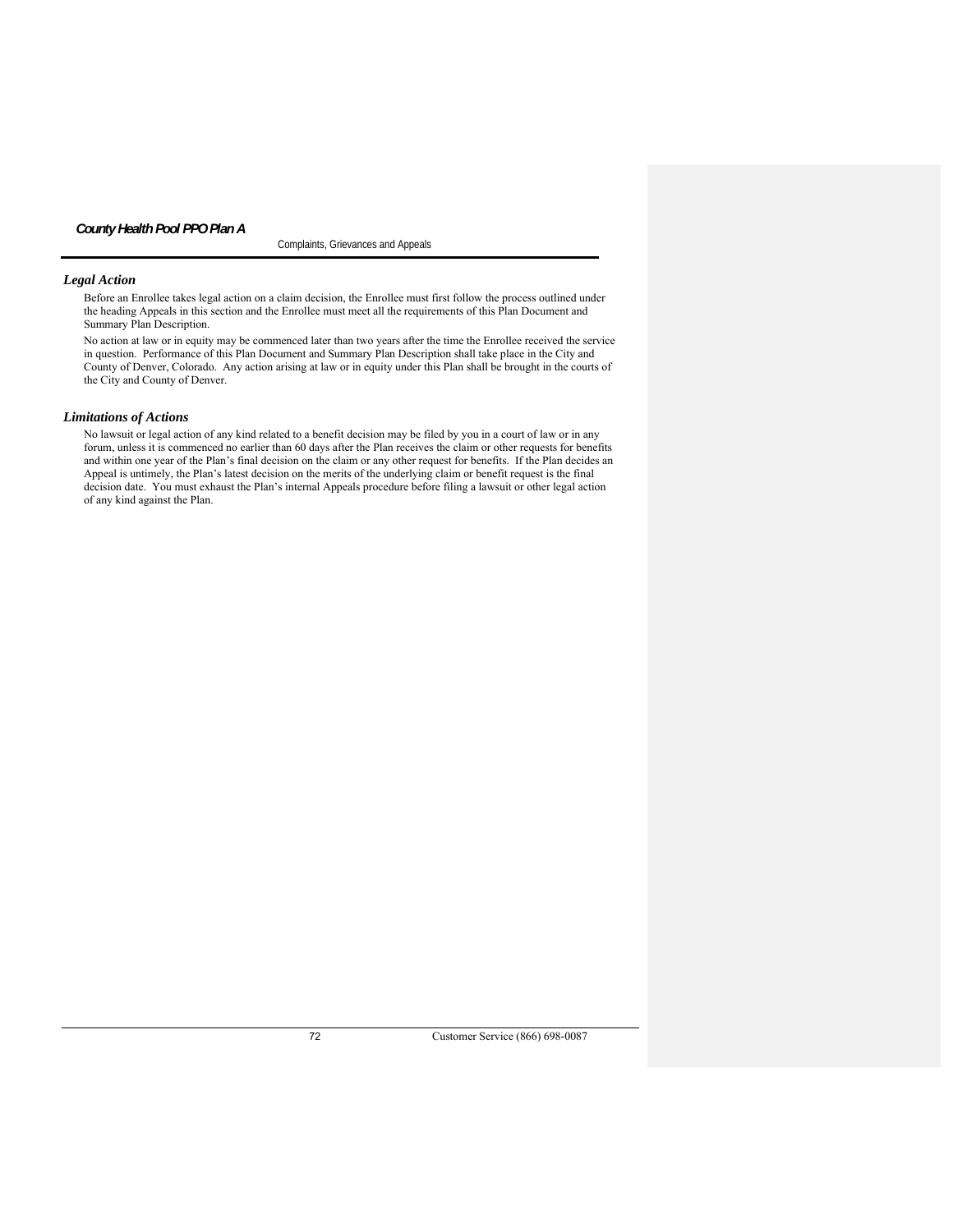# **Glossary**

This section defines words and terms used throughout the Plan Document and Summary Plan Description to help Enrollees understand the content. Enrollees should refer to this section to find out exactly how, for the purposes of this Plan Document and Summary Plan Description, a word or term is used.

**Accidental Injuries** — Unintentional internal or external injuries, e.g., strains, animal bites, burns, contusions and abrasions which result in trauma to the body. Accidental injuries are different from illness-related conditions.

**Acupuncture Services —** The treatment of a disease or condition by inserting special needles along specific nerve pathways for therapeutic purposes. The placement of the needles varies with the disease or condition being treated.

**Acute Care —** Care that is provided in an office, Urgent Care setting, Emergency room or hospital for a medical illness, accident or injury. Acute care may be Emergency, urgent or non-urgent, but is not primarily preventive in nature.

**Administrative Services Agreement** — The agreement between the Plan and Anthem Blue Cross and Blue Shield stating all of the terms and provisions applicable to group benefits. The final interpretation of any specific provision contained in this Plan Document and Summary Plan Description is governed by the Administrative Services Agreement.

**Alcohol Dependency —** Is a condition brought about when an individual uses alcohol in such a manner that his or her health is impaired and/or ability to control actions is lost.

Alcoholism Treatment Center — an accredited or licensed Hospital, or any other public or private facility or portion thereof providing services especially for the treatment of Substance Dependency which is licensed by the Colorado Department of Human Services for those services.

**Alternate Benefits** - Benefits for treatment or services that can be achieved through a different or less costly procedure or service with satisfactory results.

**Alternative/Complementary Care** — Therapeutic practices that are not currently considered an integral part of conventional medical practice. Therapies are termed *Complementary* when used in addition to conventional treatments and as *Alternative* when used instead of conventional treatment. Alternative medicine includes, but is not limited to, Chinese or Ayurvedic medicine, herbal treatments, vitamin therapy, homeopathic medicine and other non-traditional remedies for treating diseases or conditions.

**Ambulance** — A specially designed and equipped vehicle used **only** for transporting the sick and injured. It must have customary safety and lifesaving equipment such as first-aid supplies and oxygen equipment. The vehicle must be operated by trained personnel and licensed as an ambulance.

**Ambulatory Surgical Center** - A specialized facility, coverage of which is regulated by law and licensed in the jurisdiction in which located; or where coverage of such facility is not regulated by law, meets all of the following requirements:

- Is established, equipped and operated primarily for the purpose of performing surgical procedures in accordance with the applicable laws in the jurisdiction in which it is located; and
- Operated under the supervision of a licensed physician as defined herein who devotes full time to such supervision and permits a surgical procedure to be performed only by a duly qualified physician who, at the time the procedure is performed, is privileged to perform such procedure in at least one hospital in the area; and
- Requires in all cases other than those requiring only local infiltration anesthetics that a licensed anesthesiologist administer the anesthetics and remain present throughout the surgical procedure; and
- Provides at least two operating rooms and at least one post-anesthesia recovery room; is equipped to perform diagnostic X-ray and laboratory examinations; and has trained personnel and necessary equipment available to handle foreseeable emergencies, including but not limited to, a defibrillator, a tracheotomy set and a blood bank or other blood supply; and
- Provides the full-time nursing services of one or more RNs for patient care in the operating rooms and in the post-anesthesia recovery room; and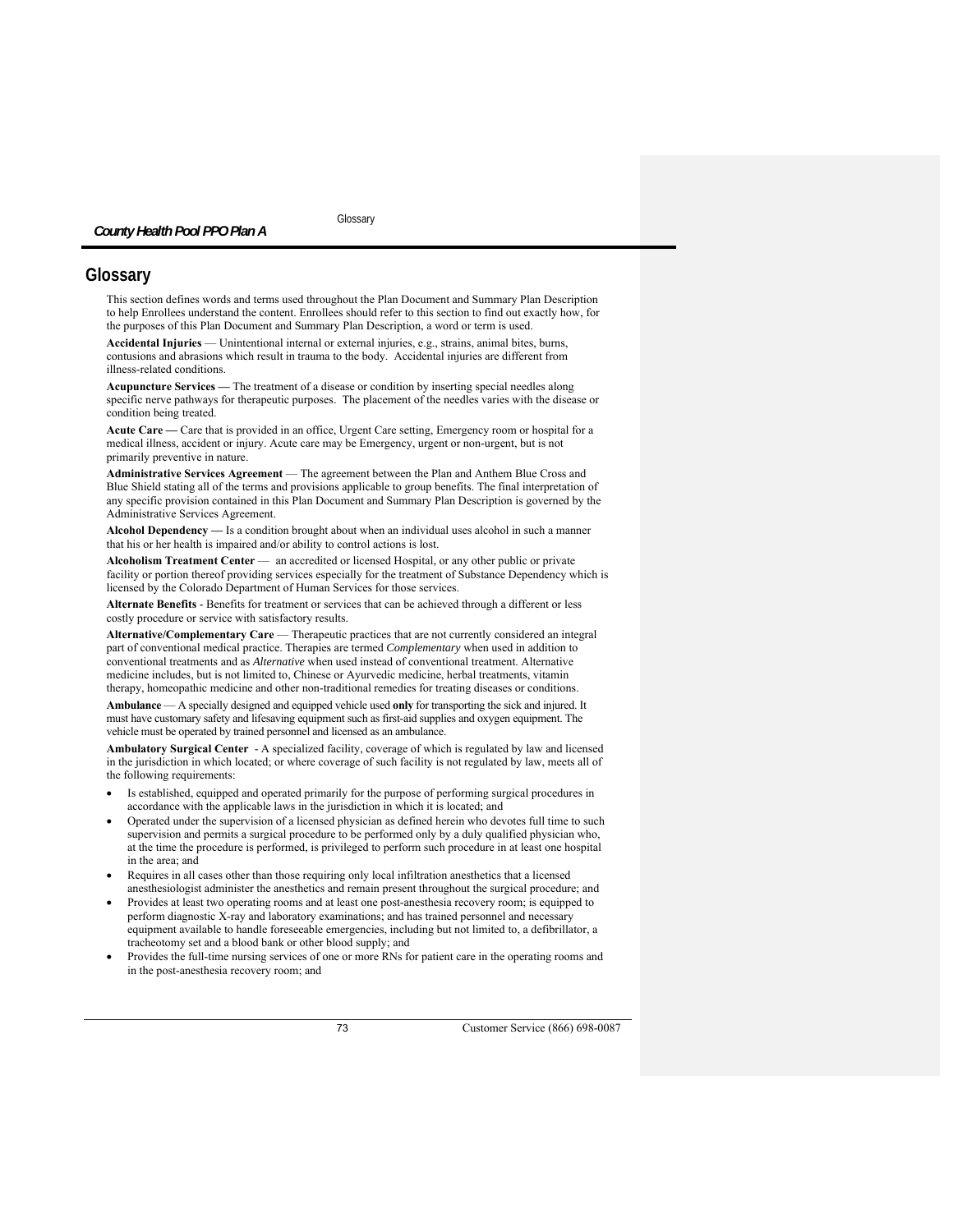# **Glossary**

- Maintains a written agreement with at least one hospital in the Service Area for immediate acceptance of patients who develop complications or require postoperative confinement; and
- Maintains an adequate medical record for each patient, such record to contain an admitting diagnosis including, for all patients except those undergoing a procedure under local anesthesia, a preoperative examination report, medical history, and laboratory tests and/or X-rays, an operative report, and a discharge summary.

**Ancillary Services** — Services and supplies (in addition to room services) that hospitals, alcoholism treatment centers and other facilities bill for and regularly make available for the treatment of the Enrollee's condition. Such services include, but are not limited to:

Use of operating room, recovery room, emergency room, treatment rooms and related equipment.

- Drugs and medicines, biologics (medicines made from living organisms and their products), and pharmaceuticals.
- Dressings and supplies, sterile trays, casts, and splints.
- Diagnostic and therapeutic services.
- Blood processing and transportation and blood handling costs and administration.

**Anesthesia** — The loss of normal sensation or feeling. There are two different types of anesthesia:

- General anesthesia, also known as total body anesthesia, causes the patient to become unconscious or "put to sleep" for a period of time.
- Local anesthesia causes loss of feeling or numbness in a specific area usually injected with a local anesthetic drug such as Lidocaine.

**Anthem Blue Cross and Blue Shield** — Rocky Mountain Hospital and Medical Service, Inc., a Colorado insurance company doing business as Anthem Blue Cross and Blue Shield. Also referred to as "Anthem."

**Appeal** — A process for reconsideration of the Plan's decision regarding an Enrollee's claim, benefit exception, network exception request or utilization review request.

Applied Behavior Analysis - The use of behavior analytic methods and research findings to change socially important behaviors in meaningful ways.

**Assignment** - A decision by the Enrollee to make benefits which ordinarily would be payable to such Enrollee payable directly to the Provider.

**Authorization** — Approval of benefits for a covered procedure or service.

**Autism Services Provider** — Any person who provides direct services to a person with Autism Spectrum Disorder, is licensed, certified, or registered by the applicable state licensing board or by a nationally recognized organization, and who meets one of the following:

- Has a doctoral degree with a specialty in psychiatry, medicine, or clinical psychology, is actively licensed by the state board of medical examiners, and has one year of direct experience in behavioral therapies that are consistent with best practice and research on effectiveness for people with Autism Spectrum Disorders;
- Has a doctoral degree in one of the behavioral or health sciences and has completed one year of experience in behavioral therapies that are consistent with best practice and research on effectiveness for people with Autism Spectrum Disorders;
- Has a master's degree or higher in behavioral sciences and is nationally certified as a "board certified behavior analyst" or certified by a similar nationally recognized organization;
- Has a master's degree or higher in one of the behavior or health sciences, is credentialed as a related services provider, and has completed one year of direct supervised experience in behavioral therapies that are consistent with best practice and research on effectiveness for people with Autism Spectrum Disorders. For the purposes of this sub-subparagraph (d), "related services provider" means a physical therapist, occupational therapist, or speech therapist.
- Has a baccalaureate degree or higher in behavioral sciences and is nationally certified as a "board certified associate behavior analyst" or certified by a similar nationally recognized organization.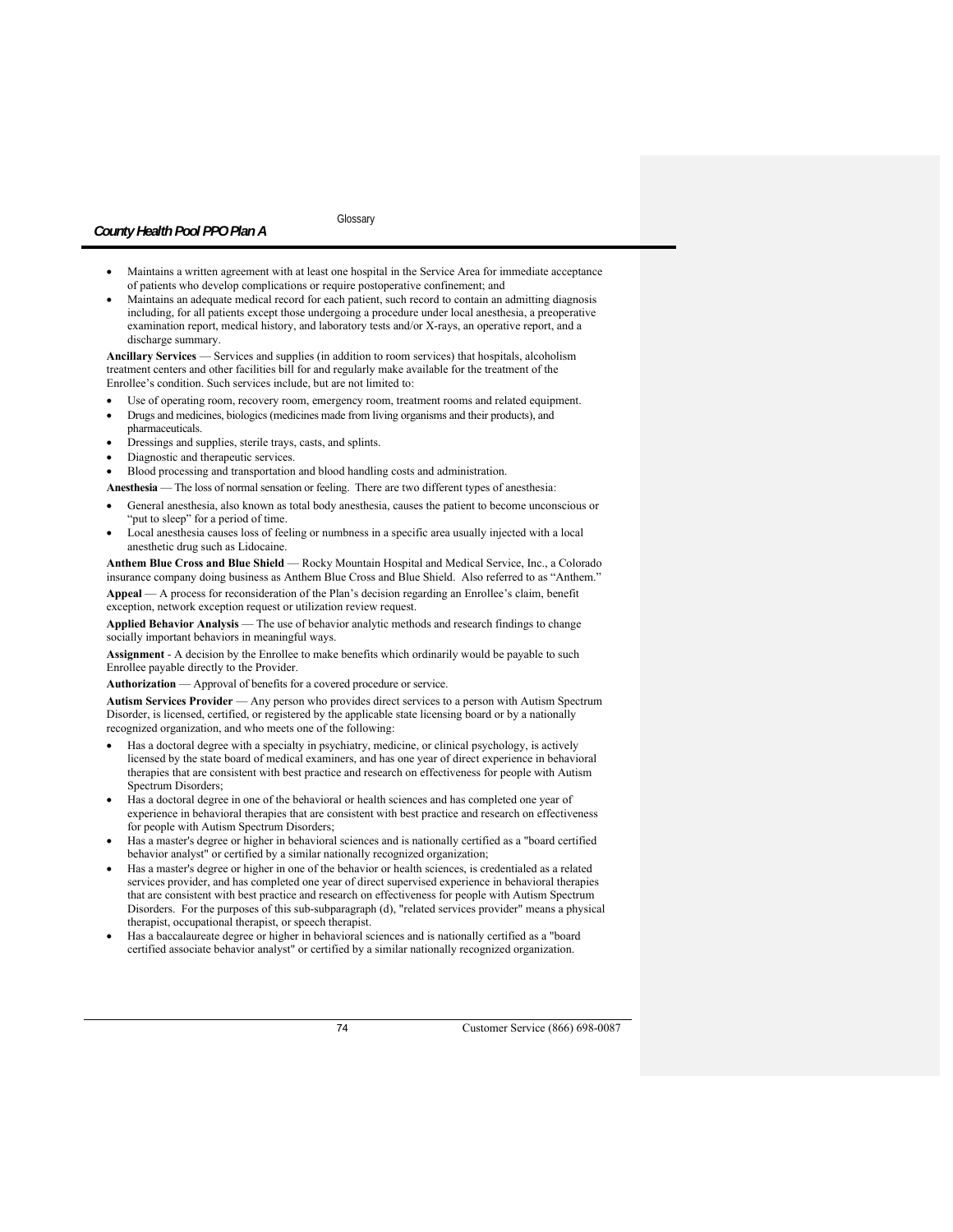**Autism Spectrum Disorders or ASD** — includes the following neurobiological disorders: autistic disorder, Asperger's disorder, and atypical autism as a diagnosis within pervasive developmental disorder not otherwise specified, as defined in the most recent edition of the diagnostic and statistical manual of mental disorders, at the time of the diagnosis.

**Autism Treatment Plan** — a plan developed for an individual by an Autism Services Provider and prescribed by a licensed physician or a licensed psychologist pursuant to a comprehensive evaluation or reevaluation for an individual consisting of the individual's diagnosis; proposed treatment by type, frequency, and anticipated treatment; the anticipated outcomes stated as goals; and the frequency by which the treatment plan will be updated. The treatment plan is developed in accordance with the patient-centered Medical Home as defined in state law.

**Behavioral Health Administrator** - Anthem Behavioral Health. For Pre-certification/Pre-authorization call 1-800-424-4014.

**Benefit Administrator/Contact Person –** Person at the Member location responsible for managing benefits and enrollment.

**Benefit Period** — The number of days or units of service, such as two office visits per Enrollee's Calendar Year or 30 days per Calendar Year, for which the Plan will provide benefits during a specified length of time.

**Benefit Summary** — The document, found in the front of the Plan Document and Summary Plan Description, which identifies the type of benefits, copayment, deductible and coinsurance information.

**Billed Charges** — A Provider's regular charges for services and supplies, as offered to the public generally and without any adjustment for any applicable Participating Provider or other discounts.

**Birth Abnormality** — A condition that is recognizable at birth, such as a fractured arm.

**Birthday Rule** — The guideline that determines which of two parents' health insurance coverage's is primary for the coverage of dependent child(ren). Generally, under the birthday rule, the parent whose birthday comes first during the year is considered to have the primary insurance coverage for the child(ren). Any balance may be submitted to the other parent's insurance carrier for additional consideration.

**Board of Directors** - Refers to the Board of Directors of County Health Pool.

**Bylaws** - The "County Health Pool Bylaws and Intergovernmental Agreement".

**Calendar Year** - That period of time beginning on the first day of January and ending on the last day of December in the same Calendar Year.

**Care Management** — A plan of Medically Necessary and appropriate health care, which is aimed at promoting more effective interventions to meet Enrollee needs and optimize care. Care management is also referred to as case management.

**Care Manager** — A professional (e.g., nurse, doctor or social worker) who works with Enrollees, Providers and the Plan to coordinate services deemed Medically Necessary for the Enrollee. A Care Manager is also referred to as a Case Manager.

**Certified** - In reference to eligible Providers that the institution or individual is Certified to provide such services by the jurisdiction in which services are delivered.

**Certified Nurse Midwife** - A professional nurse licensed to practice in the jurisdiction where services are rendered, and who is included in an advanced practice registry as a C.N.M. by the appropriate authority of such jurisdiction.

**CHP –** County Health Pool.

**Chemotherapy** — Drug therapy administered as treatment for malignant conditions and diseases of certain body systems.

**Chiropractic Services** — A system of therapy in which disease is considered the result of abnormal function of the nervous system. This method of treatment usually involves manipulation of the spinal column and other body structures.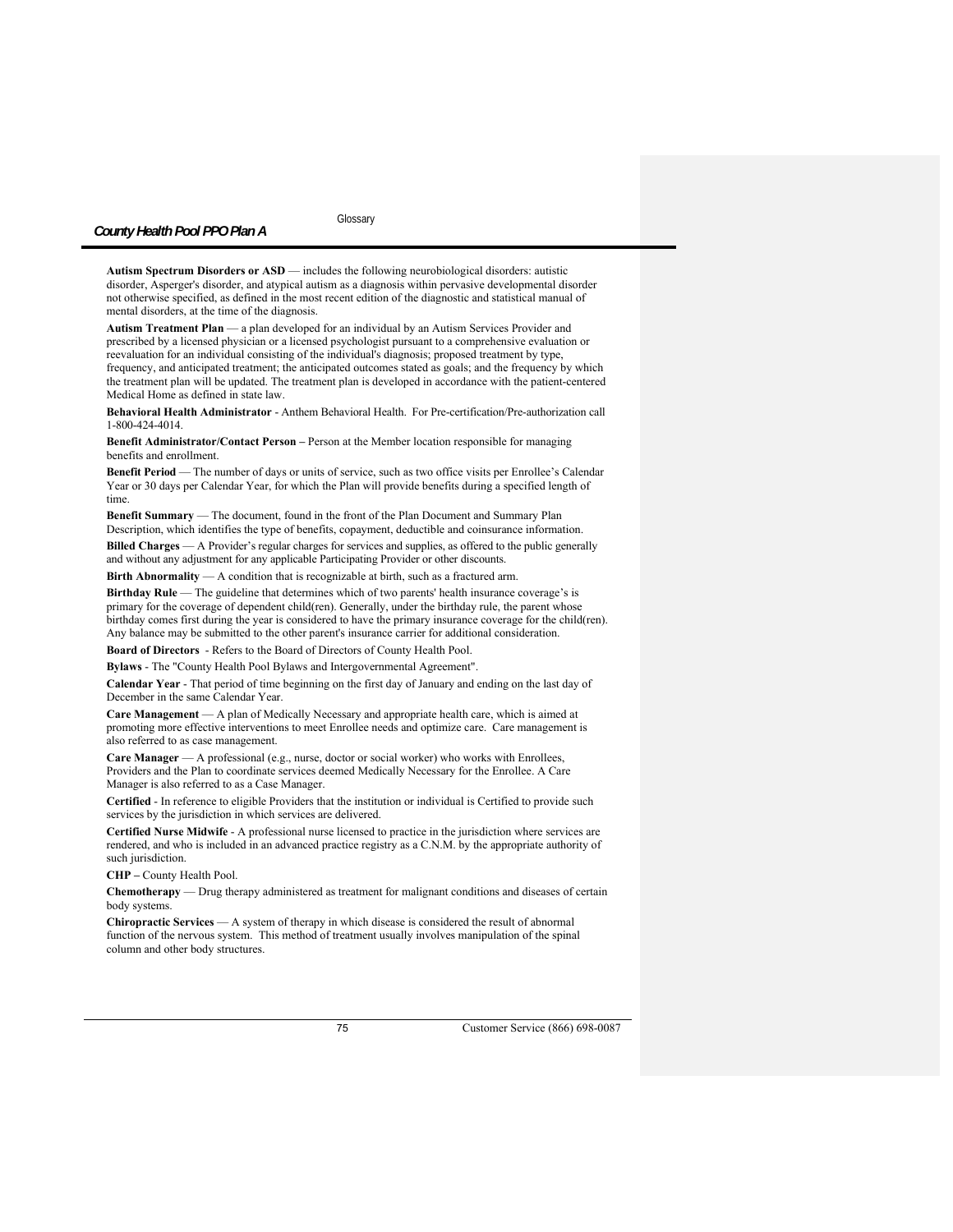**Chronic Pain** — Ongoing pain that lasts more than six months that is due to non-life threatening causes, may continue for the remainder of the person's life, and has not responded to current available treatment methods.

**Clinically Equivalent** — means drugs as determined by Anthem that, for the majority of Enrollees, can be expected to produce similar therapeutic outcomes for a disease or condition.

**COBRA** — An acronym for the Consolidated Omnibus Budget Reconciliation Act of 1985. This Federal Law allows individuals, in certain cases, to continue their group health insurance coverage for a specified period after termination of their employment for other qualifying events.

Coinsurance — A provision under which the *Employee Participant* and the Plan share costs incurred after the Deductible is met, according to a specific formula. The amount of Coinsurance the Enrollee pays to a Provider is calculated after the determination of the Maximum Allowed Amount, but before the Plan subtracts any discount(s) the Plan may have negotiated with the Provider.

**Cold Therapy** — Application of cold to decrease swelling, pain or muscle spasm.

**Common-Law Spouse** - One who is married at common law as interpreted by the courts of the State of Colorado. The requirements for a relationship to gain recognition as a common-law marriage are cohabitation and general reputation as married. Both factors must be present. Mere cohabitation is not sufficient. To establish the presumption of marriage by cohabitation and repute there must be clear, consistent, convincing and positive evidence.

**Complaint** — An expression of dissatisfaction with the Plan's services or the practices of an in-network Provider, whether medical or non-medical in nature.

**Congenital Defect** – A defect or anomaly existing before birth, such as cleft lip or club foot. Disorders of growth and development over time are not considered congenital.

**Consultation/Second Opinion** — A service provided by another physician who gives an opinion about the treatment of the Enrollee's condition. The consulting physician often has specialized skills that are helpful in diagnosing or treating the illness or injury.

**Contract** - The Contract between County Health Pool and Anthem Blue Cross and Blue Shield. It includes this Plan Document and Summary Plan Description, your Summary of Medical Benefits, the application, any supplemental application or change form, your Identification Card, any Administrative Services Agreement, and any endorsements or riders.

**Contract Administrator** - Anthem Blue Cross Blue Shield.

**Contribution or Costs** — Monthly charges that the Enrollee and/or County Health Pool must pay to establish, administer and maintain benefits.

**Coordination of Benefits —** Also known as COB, a stipulation in most health insurance policies that helps prevent duplicate payments for services covered by more than one policy or program of insurance. For example, an Enrollee may be covered by the Enrollee's own policy, as well as a spouse's policy. Eligible medical expenses are covered first by a person's own policy. Any balance is submitted to the spouse's health insurance carrier for additional consideration.

**Copayment** — The portion of a claim or medical expense that an Enrollee must pay out of the Enrollee's own pocket to a Provider or a facility for each service. A Copayment is usually a fixed amount that is paid at the time the service is rendered.

**Cosmetic Services** — cosmetic services are primarily intended to preserve, change or improve your appearance or are furnished for psychiatric or psychological reasons.

**Cost Sharing** — The general term for out-of-pocket expenses, e.g., Copayments and Deductibles, paid by an Enrollee.

**Covered Services** — Supplies or treatments which are:

- Medically Necessary or otherwise specifically included as a benefit under this Plan Document and Summary Plan Description.
- Within the scope of the license of the Provider performing the service.
- Rendered while coverage under this Plan Document and Summary Plan Description is in force.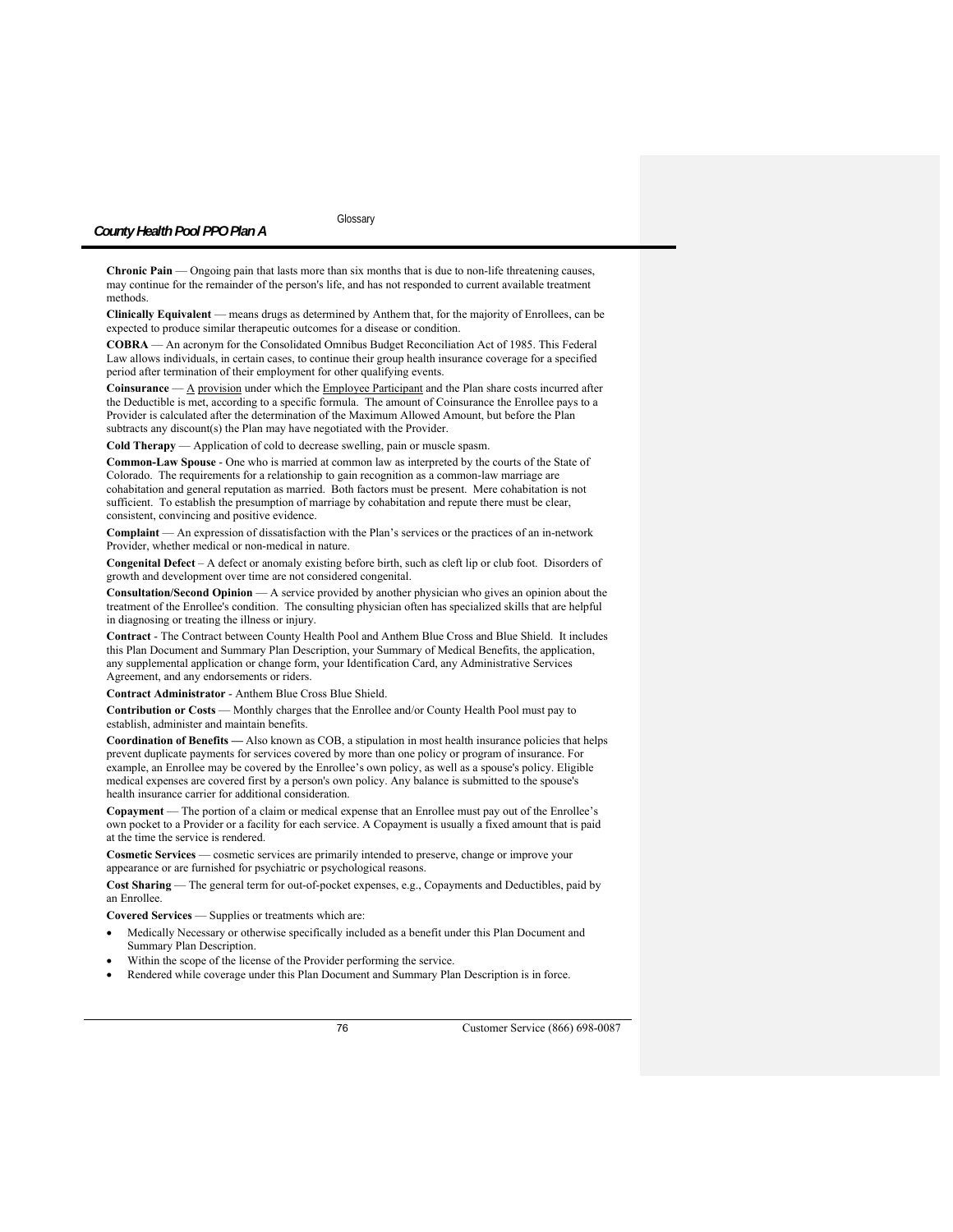- Not experimental/investigational or otherwise excluded or limited by the Plan Document and Summary Plan Description, or by any amendment or rider thereto.
- Authorized in advance by the Plan if such Pre-certification/Pre-authorization is required by the Plan Document and Summary Plan Description.

Covered Services are subject to the Maximum Allowed Amount which is the maximum amount payable for Covered Services an Enroll receives, up to but not to exceed charges actually billed. If a service is not covered or if the Enroll has exceeded their benefits for Covered Services, the Provider is not limited by the Maximum Allowed Amount and they can charge up to the billed amount.

**Cryocuff** — Water-circulating pad with pump. A machine that circulates fluid through a specially designed pad to provide continuous cold or heat therapy to a specific area.

**Custodial Care** — Care provided primarily to meet the personal needs of the Enrollee. This includes help in walking, bathing or dressing. It also includes, but is not limited to, preparing food or special diets, feeding, administration of medicine that is usually self-administered or any other care which does not require continuing services of specialized medical personnel.

**Member Service** - A department of representatives who are dedicated to answering and investigating Enrollee questions and issues related to the Plan.

### **Days** - Calendar days.

**Deductible** — The dollar amount of Covered Services listed in the Summary of Medical Benefits for which you are responsible before the Plan starts to pay for Covered Services each Calendar Year. Some Covered Services have a maximum benefit of days, visits, or dollar amounts allowed in a Benefit Period. When the Deductible is applied to a Covered Service which has a maximum benefit, the maximum benefit will be reduced by the amount applied toward the Deductible, whether or not the service is paid by this Plan Document and Summary Plan Description.

**Dental Services** — Services performed for treatment of conditions related to the teeth or structures supporting the teeth.

**Dependent** — A person of the Employee Participant's family who is eligible for coverage under the Plan Document and Summary Plan Description as described in the Eligibility section.

**Disabled Dependent** — A child of any age who is medically certified as disabled and/or handicapped.

**Discharge Planning** —The evaluation of an Enrollee's medical needs and arrangement of appropriate care after discharge from a facility.

**Durable Medical Equipment** — Any equipment that can withstand repeated use, is made to serve a medical condition, is useless to a person who is not ill or injured, and is appropriate for use in the home.

**Effective Date** — The date when an Enrollee's coverage begins under this Plan Document and Summary Plan Description. No benefits are provided for services and supplies received before your Effective Date or after your termination date.

**Elective Surgery** — A procedure that does not have to be performed on an Emergency basis and can be reasonably delayed. Such surgery may still be considered Medically Necessary.

**Eligibility** - A status necessary in order to elect or apply for coverage under the Plan.

**Eligible Expenses** - The Maximum Allowed Amount made for medical services and supplies that most Physicians would consider to be Medically Necessary for treatment of a particular injury or illness.

**Eligible Person** - A person who satisfies the Member's eligibility requirements and is entitled to apply to be an Employee Participant or is an eligible Dependent of the Employee Participant. See ELIGIBILITY for more information.

**Emergency** — The sudden, and at the time, unexpected onset of a health condition that requires immediate medical attention where failure to provide medical attention would result in serious impairment to bodily functions or serious dysfunction of a bodily organ or part, or would place the person's health in serious jeopardy.

**Employee** - A person employed by a Member.

**Employee Participant** — The Employee in whose name the eligibility with the Plan is established.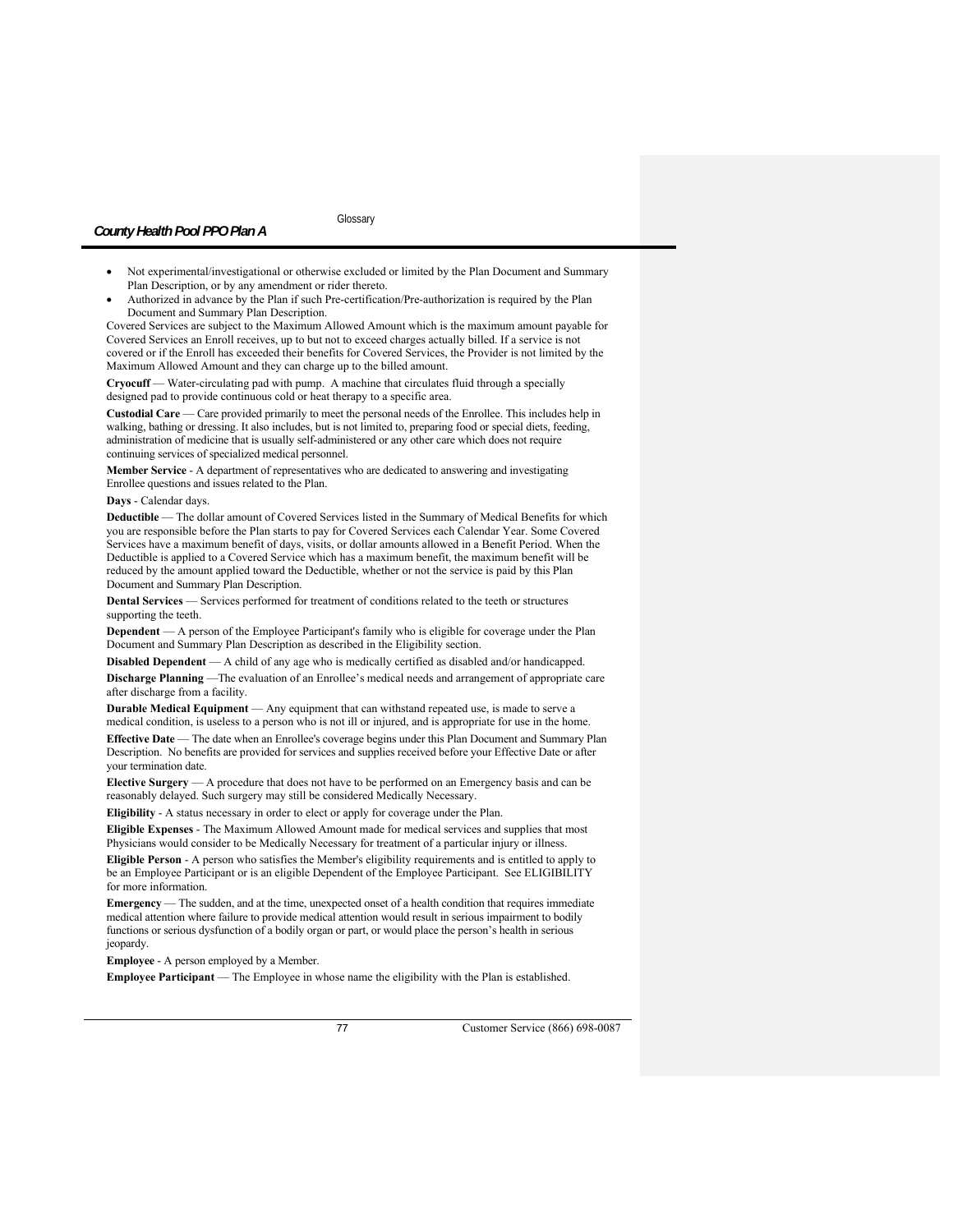**Enrollee** —An Employee Participant or Dependent who has satisfied the Member's eligibility conditions, applied for coverage, been approved by County Health Pool and for whom Contributions have been made. Enrollees are sometimes called "you" and "your".

**Enrollee's Calendar Year** — The Enrollee's Calendar Year begins on the Employee Participant's Effective Date, and expires on the following December 31; thereafter an Enrollee's Calendar Year commences on each subsequent January 1.

**Enrollment Date** - The first day of coverage or, if there is a waiting period, the first day of the waiting period.

**Entrant** - Applicant to this Plan.

**Exclusions** - Procedures, conditions, injuries, services and expenses incurred for treatment, which will not be paid. See GENERAL EXCLUSIONS in this document.

### **Experimental/Investigational** —

(a) Any drug, biologic, device, diagnostic, product, equipment, procedure, treatment, service or supply used in or directly related to the diagnosis, evaluation or treatment of a disease, injury, illness or other health condition which Anthem, on behalf of the Plan, determines in its sole discretion to be experimental or investigational.

Anthem will deem any drug, biologic, device, diagnostic, product, equipment, procedure, treatment, service or supply to be experimental or investigational if it determines that one or more of the following criteria apply when the service is rendered with respect to the use for which benefits are sought.

The drug, biologic, device, diagnostic, product, equipment, procedure, treatment, service or supply:

- Cannot be legally marketed in the United States without the final approval of the Food and Drug Administration (FDA) or any other state or federal regulatory agency, and such final approval has not been granted.
- Has been determined by the FDA to be contraindicated for the specific use.
- Is provided as part of a clinical research protocol or clinical trial (except as noted in the Clinical Trials section under Covered Services in this Certificate as required by state law), or is provided in any other manner that is intended to evaluate the safety, toxicity or efficacy of the drug, biologic, device, diagnostic, product, equipment, procedure, treatment, service or supply; or is subject to review and approval of an Institutional Review Board (IRB) or other body serving a similar function.
- Is provided pursuant to informed consent documents that describe the drug, biologic, device, diagnostic, product, equipment, procedure, treatment, service or supply as experimental/investigational, or otherwise indicate that the safety, toxicity or efficacy of the drug, biologic, device, diagnostic, product, equipment, procedure, treatment, service or supply is under evaluation.

(b) Any service not deemed experimental or investigational based on the criteria in subsection (a) may still be deemed to be experimental or investigational by Anthem. In determining whether a service is experimental or investigational, Anthem will consider the information described in subsection (c) and assess all of the following:

- Whether the scientific evidence is conclusory concerning the effect of the service on health outcomes.
- Whether the evidence demonstrates that the service improves the net health outcomes of the total population for whom the service might be proposed as any established alternatives.
- Whether the evidence demonstrates the service has been shown to improve the net health outcomes of the total population for whom the service might be proposed under the usual conditions of medical practice outside clinical investigatory settings.

 (c) The information Anthem considers or evaluates to determine whether a drug, biologic, device, diagnostic, product, equipment, procedure, treatment, service or supply is experimental or investigational under subsections (a) and (b) may include one or more items from the following list, which is not allinclusive:

 Randomized, controlled, clinical trials published in authoritative, peer-reviewed United States medical or scientific journal.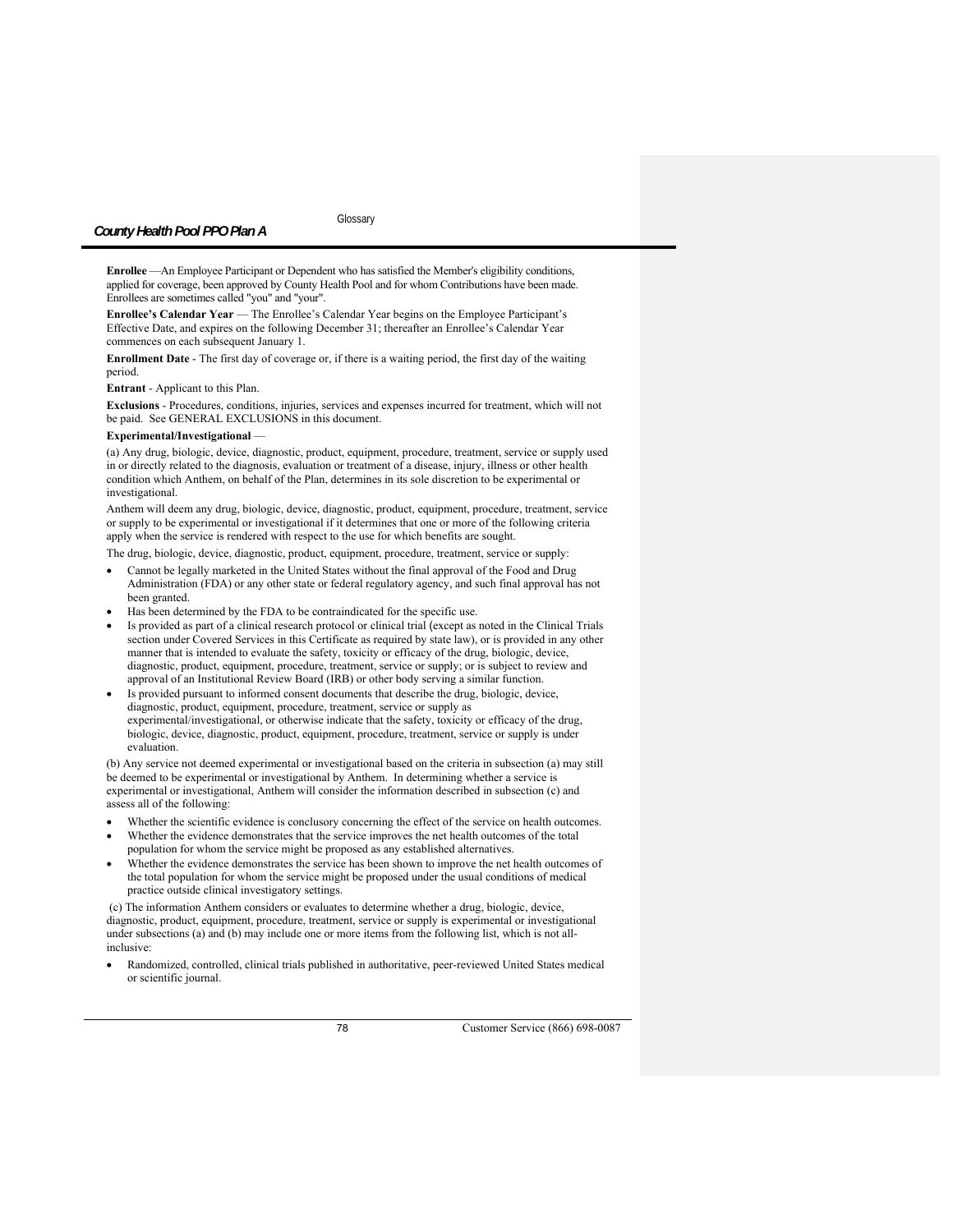**Glossary** 

- Evaluations of national medical associations, consensus panels and other technology evaluation bodies.
- Documents issued by and/or filed with the FDA or other federal, state or local agency with the authority to approve, regulate or investigate the use of the drug, biologic, device, diagnostic, product, equipment, procedure, treatment, service or supply.
- Documents of an IRB or other similar body performing substantially the same function.
- Consent documentation(s) used by the treating physicians, other medical professionals or facilities or by other treating physicians, other medical professionals or facilities studying substantially the same drug, biologic, device, diagnostic, product, equipment, procedure, treatment, service or supply.
- The written protocol(s) used by the treating physicians, other medical professionals or facilities or by other treating physicians, other medical professionals or facilities studying substantially the same drug, biologic, device, diagnostic, product, equipment, procedure, treatment, service or supply.
- Medical records.
- The opinions of consulting Providers and other experts in the field.

(d) Anthem has the sole authority and discretion to identify and weigh all information and determine all questions pertaining to whether a drug, biologic, device, diagnostic, product, equipment, procedure, treatment, service or supply is experimental or investigational.

**Explanation of Benefits** — Also known as an EOB, a printed form sent by an insurance company to an Enrollee after a claim has been filed and adjudicated. The EOB includes such information as the date of service, name of Provider, amount covered and patient balance. An explanation of Medicare benefits, or EOMB, is similar, except it is sent following submission of a Medicare claim.

**Family Coverage** - Coverage for the Employee Participant and eligible Dependents.

**Family Eligibility** — An eligibility that covers two or more persons (the Employee Participant and one or more Dependents).

**Full-Time Employee** - An Employee who meets the requirements as stated in ELIGIBILITY in this document.

**General Policies** - The guidelines adopted by the Board of Directors concerning the governance and operation of CHP.

**Grievance** — A written complaint about the quality of care, denial of a benefit or service received from a Provider.

**Hemodialysis** — The treatment of an acute or chronic kidney ailment during which impurities are removed from the blood with dialysis equipment.

**Holistic Medicine** — Various preventive and healing techniques, that are theoretically based on the influence of the external environment and the various ways different body tissues affect each other along with the body's natural healing powers.

**Home Health Agency** — An agency Certified by the Colorado Department of Public Health and Environment as meeting the provisions of Title XVIII of the Federal "Social Security Act," as amended, for home health agencies. A home health agency is primarily engaged in arranging and providing nursing services, home health aide services, and other therapeutic and related services.

Home Health Care — The special term for skilled nursing, occupational therapy and other health-related services provided at home by a Certified home health agency.

**Home Health Services** — The following services provided by a Certified home health agency under a plan of care to eligible Enrollees in their place of residence: professional nursing services; Certified nurse aide services; medical supplies, equipment, and appliances suitable for use in the home; and physical therapy, occupational therapy, speech pathology and audiology services.

**Hospice Agency** — An agency licensed by the Colorado Department of Public Health and Environment to provide hospice care in this state. A hospice is a centrally administered program of palliative, supportive and interdisciplinary team services providing physical, psychological, spiritual and sociological care for terminally ill individuals and their families within a continuum of inpatient care, home health care and follow-up bereavement services available 24 hours a day, seven days a week.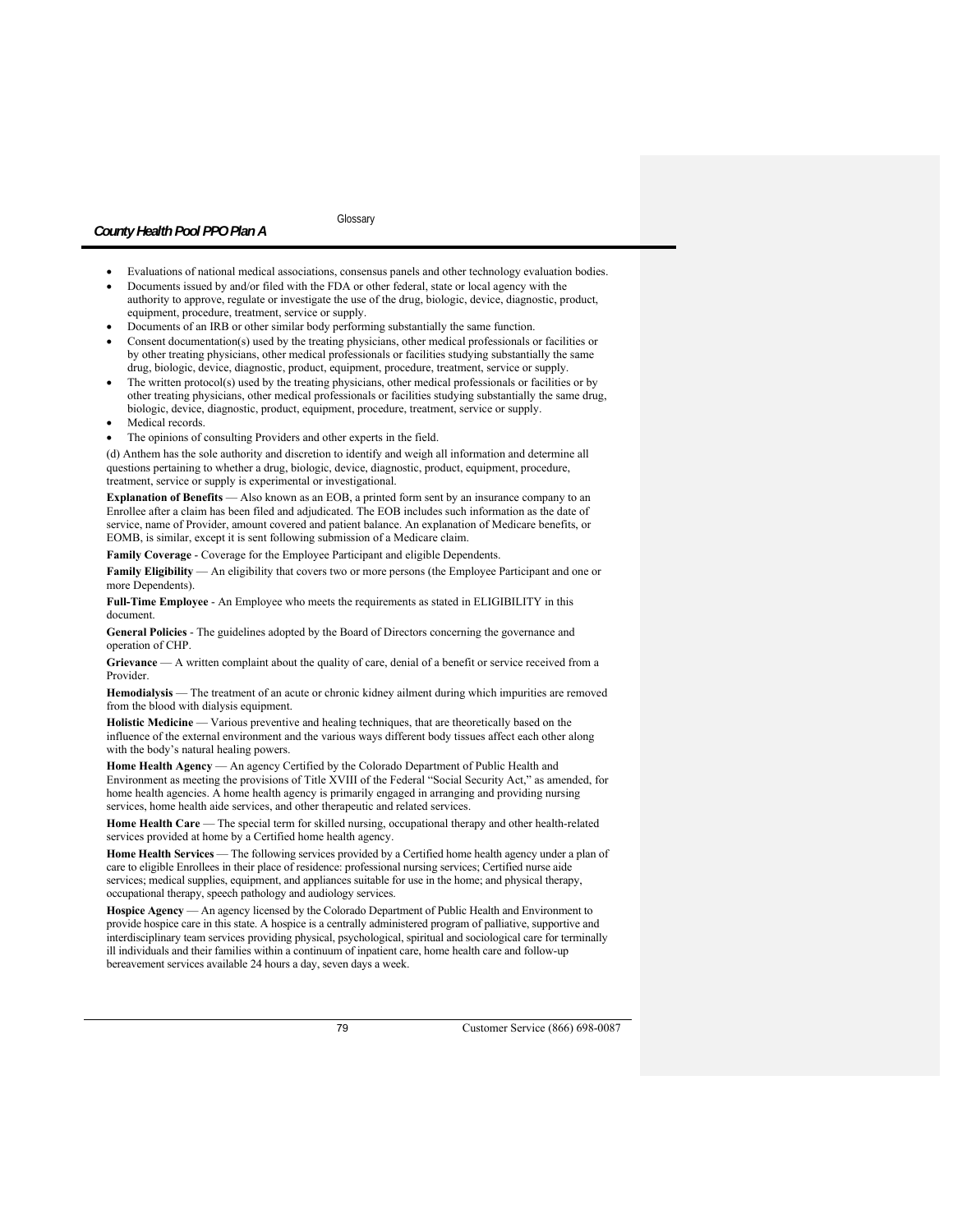**Glossary** 

Hospice Care — An alternative way of caring for terminally ill individuals that stresses palliative care rather than curative or restorative care. Hospice care focuses on the patient/family as the unit of care. Supportive services are offered to the family before and after the death of the Enrollee. Hospice care addresses physical, social, psychological and spiritual needs of the Enrollee and the Enrollee's family.

**Hospital** — A health institution licensed as a hospital and offering facilities, beds and continuous services 24 hours a day and meets all licensing and certification requirements of local and state regulatory agencies. Hospital also includes "birthing centers" which are either a part of a hospital or are "free standing" providing care by a Certified Nurse Midwife with physician backup or by a physician with service by nurses with specialized training to monitor labor, delivery and after delivery family care.

**Identification Card** - A card that identifies membership by number, Effective Date of Coverage and may contain information about your coverage. It is important to carry this card with you.

**Illness –** Non-occupational illness or disease, including pregnancy, which results in a loss covered by the Plan.

**Incurred Charge or Expense** - The charge for a service or supply is considered incurred on the date furnished. Charges must also be defined as "eligible" if they are to be considered for payment under this Plan Document and Summary Plan Description.

**Individual Eligibility** — An eligibility covering one person (the Employee Participant).

**Injury –** Non-occupational bodily damage resulting from an accident occurring while the individual is covered and causing a loss covered by the Plan.

**In-Network** — A term for Providers or facilities that enter into a PPO network agreement with the Plan. A Provider that is In-Network for one plan may not be In-Network for another. See the section "How To Access Your Services And Obtain Approval Of Benefits" for more information on how to find an In-Network Provider for this Plan.

**Inpatient Rehabilitation Therapy**—care received while a member is admitted as inpatient at a rehabilitation facility for the primary purpose of receiving rehabilitation services. Care includes a minimum of three hours of therapy, e.g., speech therapy, respiratory therapy, occupational therapy and/or physical therapy. Inpatient rehabilitation therapy may be received from an acute rehabilitation facility, skilled nursing facility, long term acute care facility or sub-acute facility. Inpatient rehabilitation therapy includes acute rehabilitation therapy, chronic rehabilitation therapy or sub-acute rehabilitation therapy.

**Intensive Care Unit** - A section within a hospital operated exclusively for critically ill patients, which provides special supplies and equipment and constant observation and care by registered nurses and other highly trained personnel. Such a unit does not refer to a hospital facility maintained for the purpose of providing normal postoperative recovery, treatment or service.

**Intractable Pain** — A pain state in which the cause of the pain cannot be removed and which in the generally accepted course of medical practice no relief or cure of the cause of the pain is possible or none has been found after reasonable efforts, including, but not limited to, evaluation by the attending physician and one or more physicians specializing in the treatment of the area, system or organ of the body perceived as the source of the pain.

**Laboratory and Pathology Services** — Testing procedures required for the diagnosis or treatment of a condition. Generally, these services involve the analysis of a specimen of tissue or other material that has been removed from the body.

**Late Entrant** - An Entrant who submits an enrollment application after the waiting period of the Qualifying Event period expires.

**Licensed -** In reference to Eligible Providers means that the institution or individual is licensed to provide such services by the jurisdiction in which services are delivered.

**Licensed Professional Elected Official-** An elected official whose duties include professional services subject to licensure pursuant to title 12, article 25, C.R.S., irrespective of whether such official is licensed or exempt from licensing, and who is authorized by statute under title 30, article 10, C.R.S. to receive additional compensation from the Member for services performed for the Member in addition to duties specified by statute.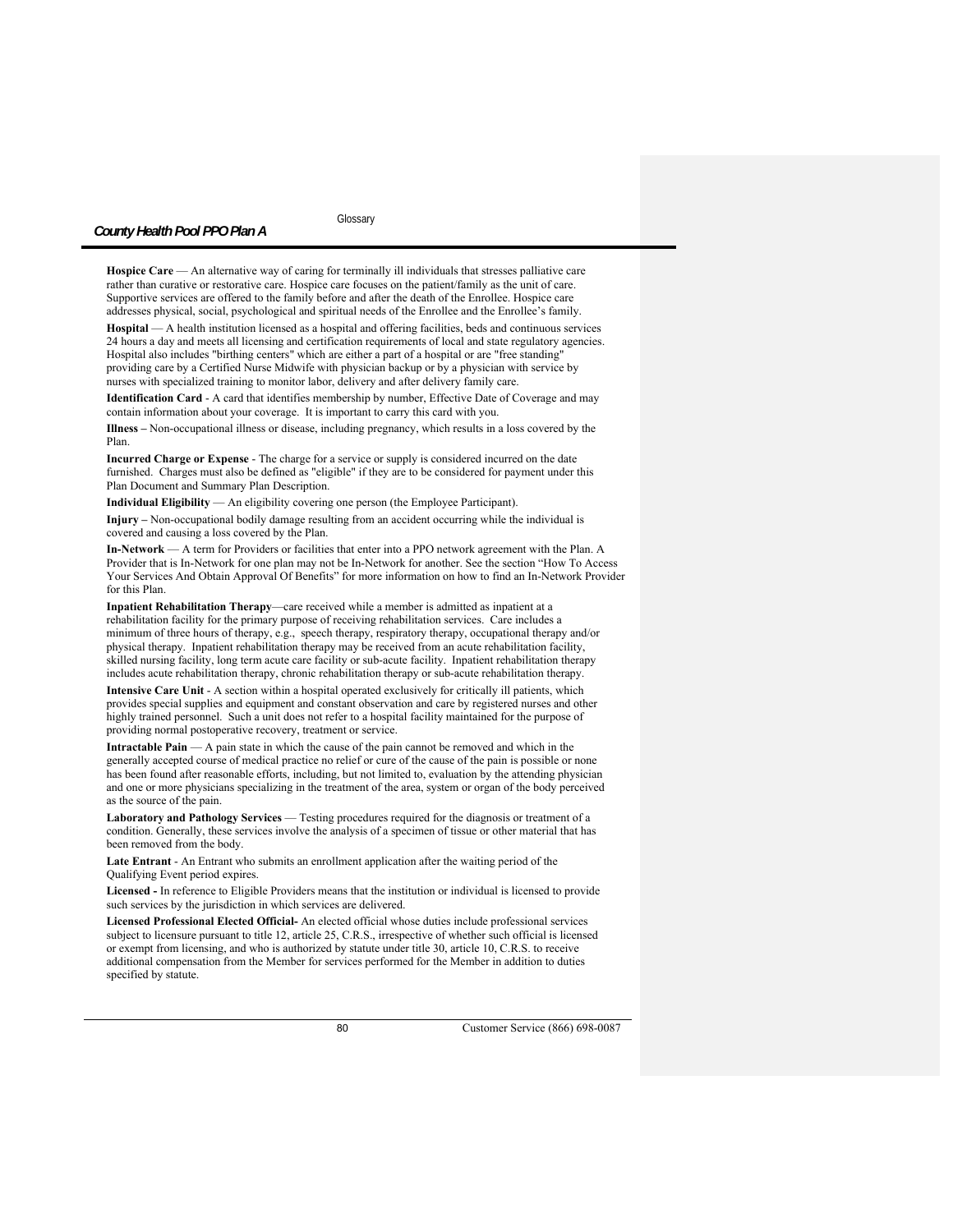**Long-Term Acute Care Facility**— An institution that provides an array of long term critical care services to Enrollees with serious illnesses or injuries. Long term acute care is provided for patients with complex medical needs. These include high-risk pulmonary patients with ventilator or tracheotomy needs, medically unstable Enrollees, extensive wound care or post operative surgery wound Enrollees, and low level closed head injury Enrollees. LTAC facilities do not provide care for low intensity patient needs.

**Managed Care** — System of health care delivery the goal of which is to give Enrollees access to quality, cost effective health care while optimizing utilization and cost of services, and measuring Provider and benefits performance.

**Maternity Services** — Services required by an Enrollee for the diagnosis and care of a pregnancy (excluding over-the-counter products) and for delivery services. Delivery services include:

- Normal vaginal delivery.
- Caesarean section delivery.
- Spontaneous termination of pregnancy prior to full term.
- Therapeutic termination of pregnancy prior to viability.
- Complications of pregnancy.

**Maximum Allowed Amount**—The maximum amount that We will allow for Covered Services that you receive. More information can be found in the ABOUT YOUR HEALTH COVERAGE section under Cost Sharing Requirements.

**Maximum Medical Improvement** — A determination at Anthem's, on behalf of the Plan, sole discretion that no further medical care can reasonably be expected to measurably improve an Enrollee's condition. Maximum medical improvement shall be determined without regard to whether continued care is necessary to prevent deterioration of the condition or is otherwise life sustaining.

**Medically Necessary** — A confinement, treatment, service or supply which is considered essential to the treatment of the disease or injury and is within the norms and current practices of the medical profession prevailing in the geographical locality where and at the time when the service, supply or treatment is ordered. Determination of "generally accepted practice" is the prerogative of Anthem, on behalf of the Plan, through consultation with appropriate medical or surgical persons.

**Medical home** -— an appropriately qualified medical specialty, developmental, therapeutic, or mental health care practice that verifiably ensures continuous, accessible, and comprehensive access to and coordination of community-based medical care, mental health care, oral health care, and related services for a dependent child. A medical home may also be referred to as a health care home. If a dependent child's medical home is not a primary medical care provider, the dependent child must have a primary medical care provider to ensure that the primary medical care needs are appropriately addressed. All medical homes shall ensure, at a minimum, the following:

- Health maintenance and preventative care
- Anticipatory guidance and health education
- Acute and chronic illness care
- Coordination of medications, specialists, and therapies
- Provider participation in hospital care; and
- Twenty-four-hour telephone care

**Medical Supplies** — Items (except prescription drugs) required for the treatment of an illness or injury. **Medicare** — A federally funded health insurance program that provides benefits for people age 65 and older. Some individuals under age 65 who are disabled or who have end stage kidney disease also are eligible for Medicare benefits.

**Member** - Refers to an entity, or a combination of entities that have collectively agreed to combine through Intergovernmental Agreement to select one entity as primary and all agree to the same plan/benefit package, which has joined County Health Pool through Intergovernmental Agreement or Member Affiliated Entity status and has adopted its Bylaws and General Policies.

**Member Affiliated Entity –** An entity accepted for plan participation by the County Health Pool Board of Directors over which the Member's Governing Body has at least one of the following controls: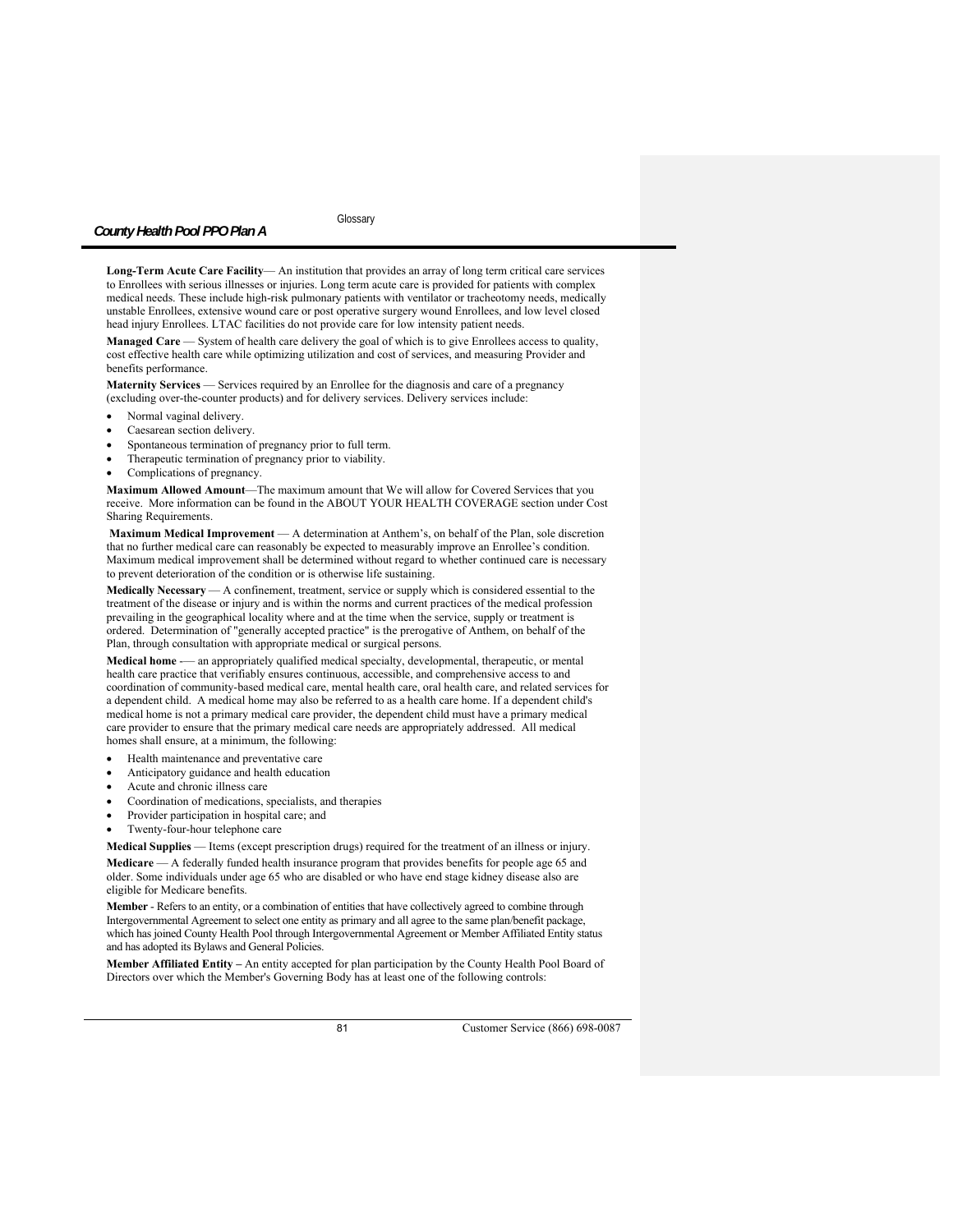- Approves 50% or more of the governing body of the entity.
- Approves the budget of the entity.
- Provides 50% or more of the funding of the entity.
- Hires, fires or directs the activities of those performing the activities of the entity.

**Mental Health Condition** —Mental health Conditions that have a psychiatric diagnosis or that require specific psychotherapeutic treatment, regardless of the underlying condition (e.g., depression secondary to diabetes or primary depression). Mental Health Condition shall not include autism.

**Myotherapy** — The physical diagnosis, treatment and pain management of conditions which cause pain in muscles and bones.

**Nephritis** — Infection or inflammation of the kidney.

**Nephrosis** — Condition in which there are degenerative changes in the kidneys without the occurrence of inflammation.

**Network Exception -** Approval provided by the Plan to receive services from a Participating Provider or non-Participating Provider at the in-network benefit level when there is no Participating Provider of the required specialty available. Approval must be received **prior** to receiving services. Enrollees may be balance billed by the non-Participating Provider authorized through a network exception.

**Non-Participating Provider** — A Provider defined as one of the following:

- A facility Provider, such as a hospital, that has not entered into an agreement with the Plan.
- A professional Provider, such as a physician, who has not entered in to an agreement with the Plan.
- Providers who have not contracted or affiliated with the Plan's designated subcontractor(s) for the services they perform under this Plan Document and Summary Plan Description.

**Occupational Therapy** — The use of educational and rehabilitative techniques to improve an Enrollee's functional ability to live independently. Occupational therapy requires that a properly accredited occupational therapist (OT) or Certified occupational therapy assistant (COTA) perform such therapy.

**OMT** — An acronym for Osteopathic Manipulative Therapy, a hands-on modality of evaluation, diagnosis, and treatment using palpation of the body's tissues and musculoskeletal system with a variety of therapeutic techniques involving fascia, muscles, and joints to help resolve both acute and chronic musculoskeletal injuries.

**Open-enrollment** — During this period, Enrollees may enroll themselves and their Dependents for benefits or change benefits, if this option is available.

**Organ Transplants** — A surgical process that involves the removal of an organ from one person and placement of the organ into another person. Transplant can also mean removal of body substances, such as stem cells or bone marrow, for the purpose of treatment and reimplanting the removed organ or tissue into the same person.

**Orthopedic Appliance** — A rigid or semi-rigid support used to eliminate, restrict or support motion in a part of the body that is diseased, injured, weak or malformed.

**Orthotic** — A support or brace for weak or ineffective joints or muscles.

**Out-of-Network** — a term for Non-Participating Providers or facilities that do not enter into a network agreement with Us. Services received from a Non-Participating Provider, usually result in a higher out-ofpocket expense to you than services rendered by a Participating Provider.

**Out-of-Pocket Annual Maximum**— The cost sharing total an Enrollee may be liable for under this Plan Document and Summary Plan Description for most medical expenses during a specified period. The Outof-Pocket Annual Maximum is designed to protect Enrollees from catastrophic health care expenses. For each Enrollee's Calendar Year, after the Out-of-Pocket Annual Maximum is reached, for most services payment will be made at 100 percent of the allowable charge for the remainder of the Enrollee's Calendar Year. Benefit period maximums, lifetime maximums or maximum dollar limitations under this Plan will still apply, even if the member has satisfied the Out-of-Pocket Annual Maximum.

**Outpatient Medical Care** — Non-surgical services provided in a Provider's office, the outpatient department of a hospital or other facility, or the Enrollee's home.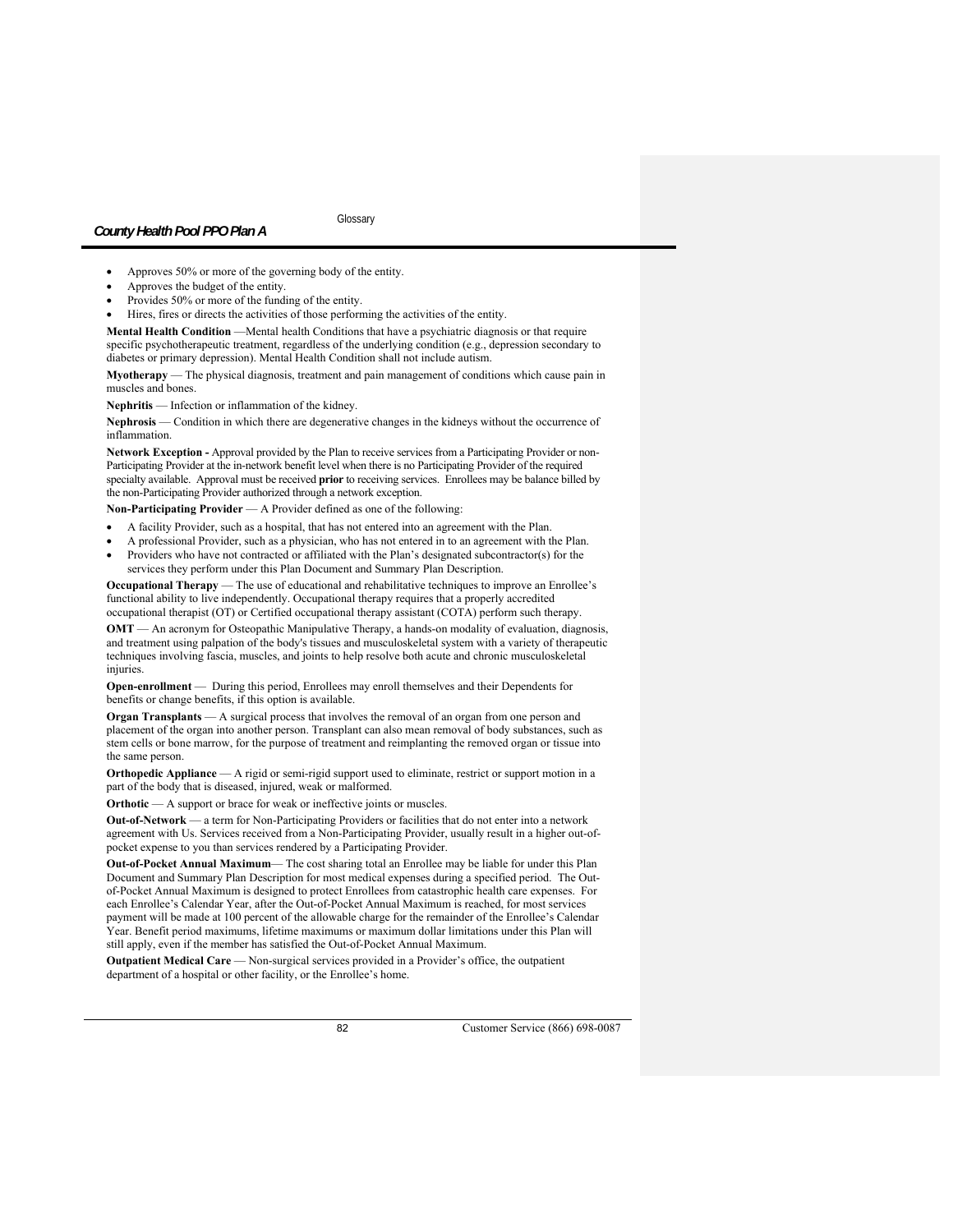Glossary

**Oxygen** - Is used when there is insufficient oxygen being carried by the blood to the tissues. Oxygen can be administered by mask, nasal tube, tent or in an airtight chamber in which pressure may be increased.

**Paraprofessional** — A trained colleague who assists a professional person, such as a radiology technician. **Partial Hospitalization** – In-hospital treatment for mental and nervous disorders limited to at least three hours but not more than 12 hours in any 24-hour period.

Participating Provider — a Provider who is in the provider network for this specific health benefits program.

**Part-Time Employee -** An Employee who meets the requirements as stated in ELIGIBILITY in this document.

**Physical therapy** — The use of physical agents to treat disability resulting from disease or injury. Physical agents used include heat, cold, electrical currents, ultrasound, ultraviolet radiation, massage and therapeutic exercise. Physical therapy must be performed by a physician or registered physical therapist.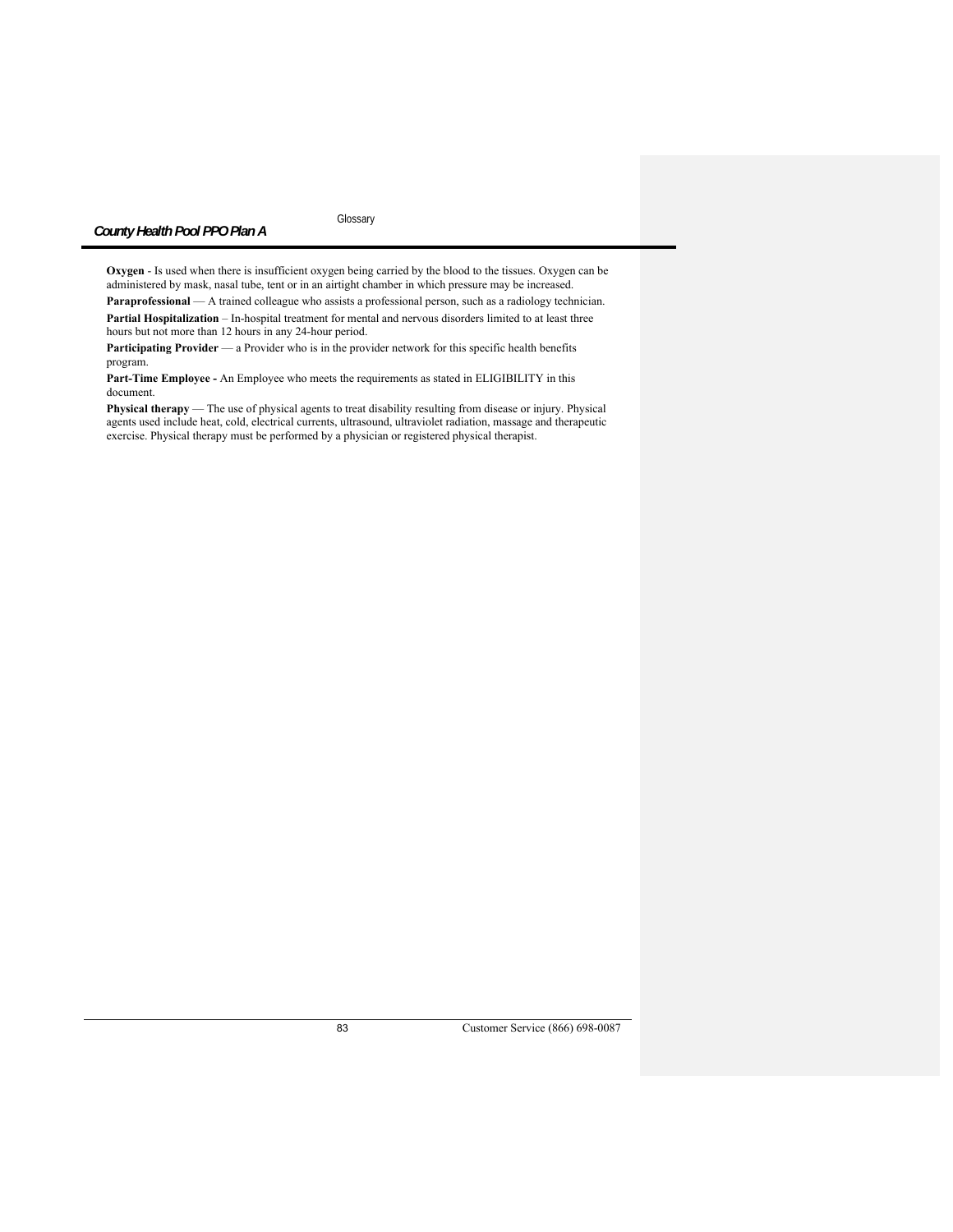**Physician** — There is no requirement that a service be rendered by a particular provider.

1. Medical Services

"Physician", in the context of a provider of medical services, means a medical doctor or surgeon (M.D.), a chiropractor (D.C.), or an osteopath (D.O.) who is licensed by the jurisdiction in which he practices.

2. Surgical and Anesthesia Services

"Physician", in the context of a provider of surgical services, means a medical doctor or surgeon (M.D.), a podiatrist (D.P.M.), an osteopath (D.O.), or a dentist or dental surgeon (D.D.S.) who is licensed by the jurisdiction in which he practices.

3. Psychiatrist or Psychological Services

"Physician", in the context of providing psychiatric or psychological services, means a psychiatrist (M.D.), or a psychologist (Ph.D., Ed.D, or Psy,D.) licensed by the jurisdiction in which he practices.

An eligible Provider for such services may include a comprehensive health care service corporation, a hospital, or if within the State of Colorado a community mental health center or other mental health clinic approved by the Colorado Department of Institutions to furnish mental health services.

An eligible Provider for such services may include a therapist licensed by the jurisdiction in which he practices.

4. Diagnostic X-ray or Laboratory Service

"Physician", in the context of prescribing diagnostic X-ray or laboratory services, means a medical doctor (M.D.), a podiatrist (D.P.M.), an osteopath (D.O.), a chiropractor (D.C.), or a dentist or dental surgeon (D.D.S.), who is licensed by the jurisdiction in which he practices.

5. Medical Therapies

Therapies must be prescribed by a physician and performed by a qualified therapist, defined as follows:

a. Occupational Therapist - an individual who is a graduate of an occupational therapy program approved by a nationally recognized accrediting body or who currently holds certification by the American Occupational Therapy Association, Inc.

b. Physical Therapist - an individual who is a graduate of a physical therapy program approved by a nationally recognized accrediting body, who meets any current legal requirements of licensure or registration, and who is currently competent in the field.

c. Respiratory Therapist - an individual who has successfully completed all education, experience and examination requirements and is registered by the National Board for Respiratory Care.

d. Speech Therapist - an individual who has a Certificate of Clinical Competence from the American Speech-Language-Hearing Association.

6. Pharmaceutical Services

"Physician", in the context of pharmaceuticals, means a medical doctor or surgeon (M.D.), an osteopath (D.O.), or a dentist or dental surgeon (D.D.S.) who is licensed by the jurisdiction in which he practices. The dispenser of pharmaceuticals may be either a prescribing physician or a registered pharmacist licensed by the jurisdiction in which he practices.

**Plan Administrator** – County Health Pool serves as Plan Administrator. The Plan Administrator may contract with a qualified Contract Administrator.

Plan Document and Summary Plan Description — This document, which explains the benefits, limitations, exclusions, terms and conditions of the health benefit plan. In the event of any discrepancy, ambiguity or conflict between the terms of the Plan Document and Summary Plan Description and any other document, the terms of the Plan Document and Summary Plan Description control.

**Pre-certification/Pre-authorization** —A process in which requests for services are reviewed **prior** to service for approval of benefits, length of stay and appropriate location.

**Preferred Provider Organization (PPO)** - A panel of licensed Physicians and/or a group of participating health care institutions that have contracted to supply health care services to Plan Enrollees. **Prescription drugs — prescription drugs include:**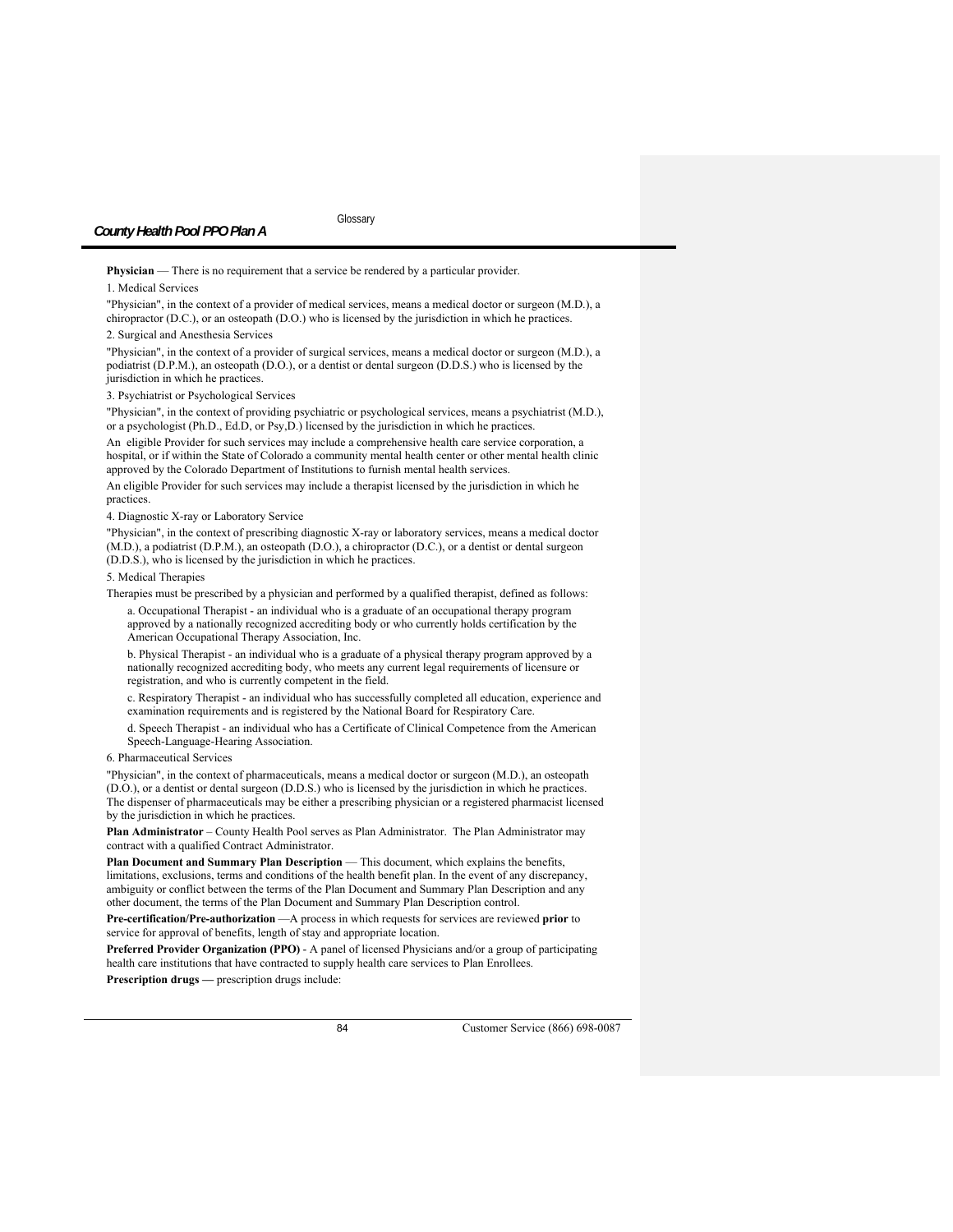**Brand name prescription drug** — the initial version of a medication developed by a pharmaceutical manufacturer or a version marketed under a pharmaceutical manufacturer's own registered trade name or trademark. The original manufacturer is granted an exclusive patent to manufacture and market a new drug for a certain number of years. After the patent expires and FDA requirements are met, any manufacturer can produce the drug and sell the drug under its own brand name or under the drug's chemical (generic) name. Anthem will designate brand name prescription drugs as follows:

- As a formulary brand name prescription drug identified on the formulary by Anthem as a prescription drug with a tier-2 copayment as listed on the *Benefit Summary* at the beginning of the SPD.
- As a non-formulary brand name prescription drug **not** identified on the formulary by Anthem as a prescription drug with a Tier-3 copayment as listed on the *Benefit Summary* at the beginning of the SPD.

**Legend drug —** a medicinal substance, dispensed for outpatient use, which under the Federal Food, Drug & Cosmetic Act is required to bear on its original packing label, "Caution: Federal law prohibits dispensing without a prescription." Compounded medications that contain at least one such medicinal substance are considered to be prescription legend drugs. Insulin is considered a prescription legend drug under this certificate.

**Formulary** — a list of pharmaceutical products developed in consultation with physicians and pharmacists and approved for their quality and cost effectiveness*.*

Generic prescription drug - drugs determined by the FDA to be bio-equivalent to brand name drugs and that are not manufactured or marketed under a registered trade name or trademark. A generic drug's active ingredients duplicate those of a brand name drug. Generic drugs must meet the same FDA specifications as brand name drugs for safety, purity and potency and must be dispensed in the same dosage form (tablet, capsule, and cream) as the counterpart brand name drug. On average, generic drugs cost about half as much as the counterpart brand name drug. Generic prescription drugs are identified on the formulary by Anthem as prescription drugs with a tier-1 copayment as listed on the *Benefit Summary* at the beginning of the SPD*.*

**Pharmacy —** an establishment licensed to dispense prescription drugs and other medications through a licensed pharmacist upon a authorized health care professional's order. A pharmacy may be an in-network provider or an out-of-network provider. An in-network pharmacy is contracted as an in-network pharmacy with Anthem to provide covered drugs to members under the terms and conditions of this certificate. An outof-network pharmacy is **not** contracted with Anthem.

**Preauthorization —** the process applied to certain drugs and/or therapeutic categories to define the conditions under which these drugs will be covered. The drugs and criteria for coverage are defined by the pharmacy and therapeutics committee*.* 

**Single Source Drug** - a Brand-Name Prescription Drug available from one manufacture with no generic equivalents.

**Prescription Drug Maximum Allowed Amount** – is the maximum amount We allow for any Prescription Drug. The amount is determined by Us using prescription drug costs information provided to Us by the Pharmacy Benefits Manager (PBM).

**Preventive Care** — Comprehensive care that emphasizes prevention, early detection and early treatment of conditions through routine physical exams, immunizations and health education.

**Private-Duty Nursing Services** — Services that require the training, judgment and **technical** skills of an actively practicing registered nurse (R.N.) or licensed practical nurse (L.P.N.). Such services must be prescribed by the attending physician for the **continuous** medical treatment of the condition.

**Prostate Screening** — Testing to identify an increased risk of prostate cancer in the absence of any abnormal symptoms.

**Prosthesis** — A device that replaces all or part of a missing body part.

**Provider** — A person or facility recognized by the Plan as a health care Provider and that fits one or more of the following descriptions: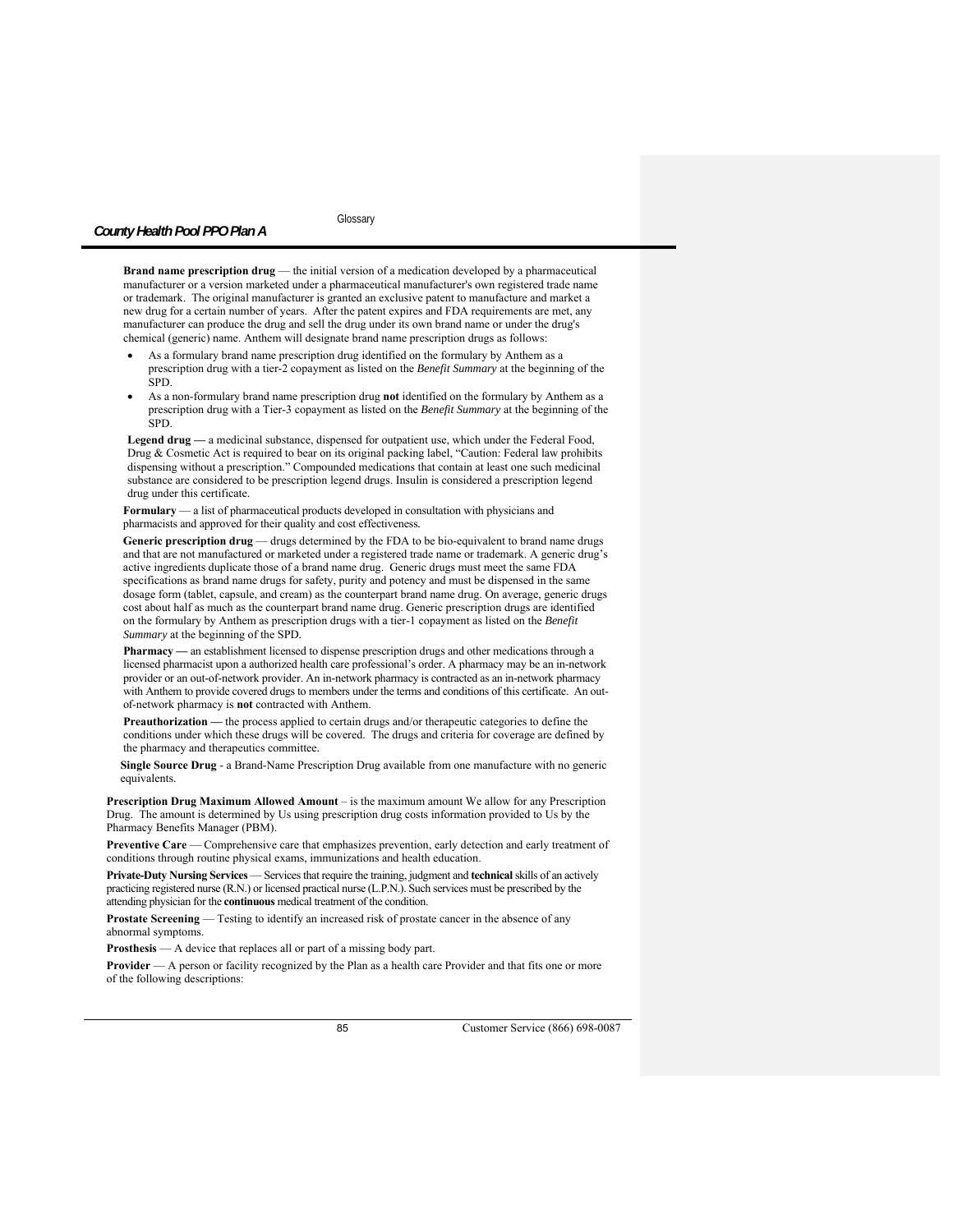**Glossary** 

**Professional Provider** — A physician or other professional Provider who is licensed or otherwise authorized by the state or jurisdiction where services are provided to perform designated health care services. For benefits to be payable, services of a Provider must be within the scope of the authority granted by the license and covered by this Plan Document and Summary Plan Description. Such services are subject to review by a medical authority appointed by the Plan. Other professional Providers include, among others, Certified nurse midwives, dentists, optometrists and Certified registered nurse anesthetists. Services of such a Provider must be among those covered by this Plan Document and Summary Plan Description and are subject to review by a medical authority appointed by the Plan.

Facility Provider - There are two types of facility Providers, inpatient and outpatient.

 **Inpatient Facility Provider** — A hospital, alcoholism treatment center, hospice facility, skilled nursing facility or other facility which the Plan recognizes as a health care Provider. These facility Providers may be referred to collectively as a facility Provider **or** separately as an alcoholism treatment center Provider. Hospital also includes "birthing centers" which are either a part of a hospital or are "free standing" providing care by a Certified Nurse Midwife with physician backup or by a physician with service by nurses with specialized training to monitor labor, delivery and after delivery family care.

 **Outpatient Facility Provider** — A dialysis center, Veteran's Administration or Department of Defense hospital, home health agency or other facility Provider (except a hospital, alcoholism treatment center or hospice facility, or skilled nursing facility) recognized by the Plan and licensed or Certified to perform designated health care services by the state or jurisdiction where services are provided. Services of such a Provider must be among those covered by this Plan Document and Summary Plan Description and are subject to review by a medical authority appointed by us. Example: ambulatory surgery center.

**Qualified Beneficiary** — An individual who, on the day before a Qualifying Event, is covered by the Plan as an Employee Participant or an Employee Participant's Dependent.

An Employee Participant can be a Qualified Beneficiary only in connection with a Qualifying Event (termination of coverage due to termination of employment or reduction in hours).

A newborn child, adopted child of a Qualified Beneficiary or a child placed for adoption with a Qualified Beneficiary who was not an Employee Participant will be entitled to the same COBRA coverage period available to the Qualified Beneficiary, however, such child shall not become a Qualified Beneficiary. A newborn child adopted child or child placed for adoption with a Qualified Beneficiary who was an Employee Participant shall become a Qualified Beneficiary in his/her own right and shall be entitled to benefits as a Qualified Beneficiary.

A Qualified Beneficiary must notify the Member within 31 days of the child's birth, adoption or placement for adoption in order to add the child to the COBRA coverage.

A person who becomes the spouse of a Qualified Beneficiary (regardless of whether the Qualified Beneficiary is the Employee Participant) after a Qualifying Event is not a Qualified Beneficiary.

An Employee Participant, or an Employee Participant's Dependent, who does not elect COBRA Coverage in connection with a Qualifying Event ceases to be a Qualified Beneficiary at the end of the election period. An individual who elects COBRA Coverage ceases to be a Qualified Beneficiary once the Plan's obligation to provide COBRA Coverage has ended.

**Qualifying Event** — Any of the following:

- Termination of coverage due to the death of an Employee.
- Termination of coverage due to the voluntary or involuntary termination of employment (other than by reason of gross misconduct) or reduction in hours of an Employee.
- Termination of coverage due to an Employee's change in status, to a classification not covered by the Plan.
- The divorce or legal separation of an Employee from his/her spouse.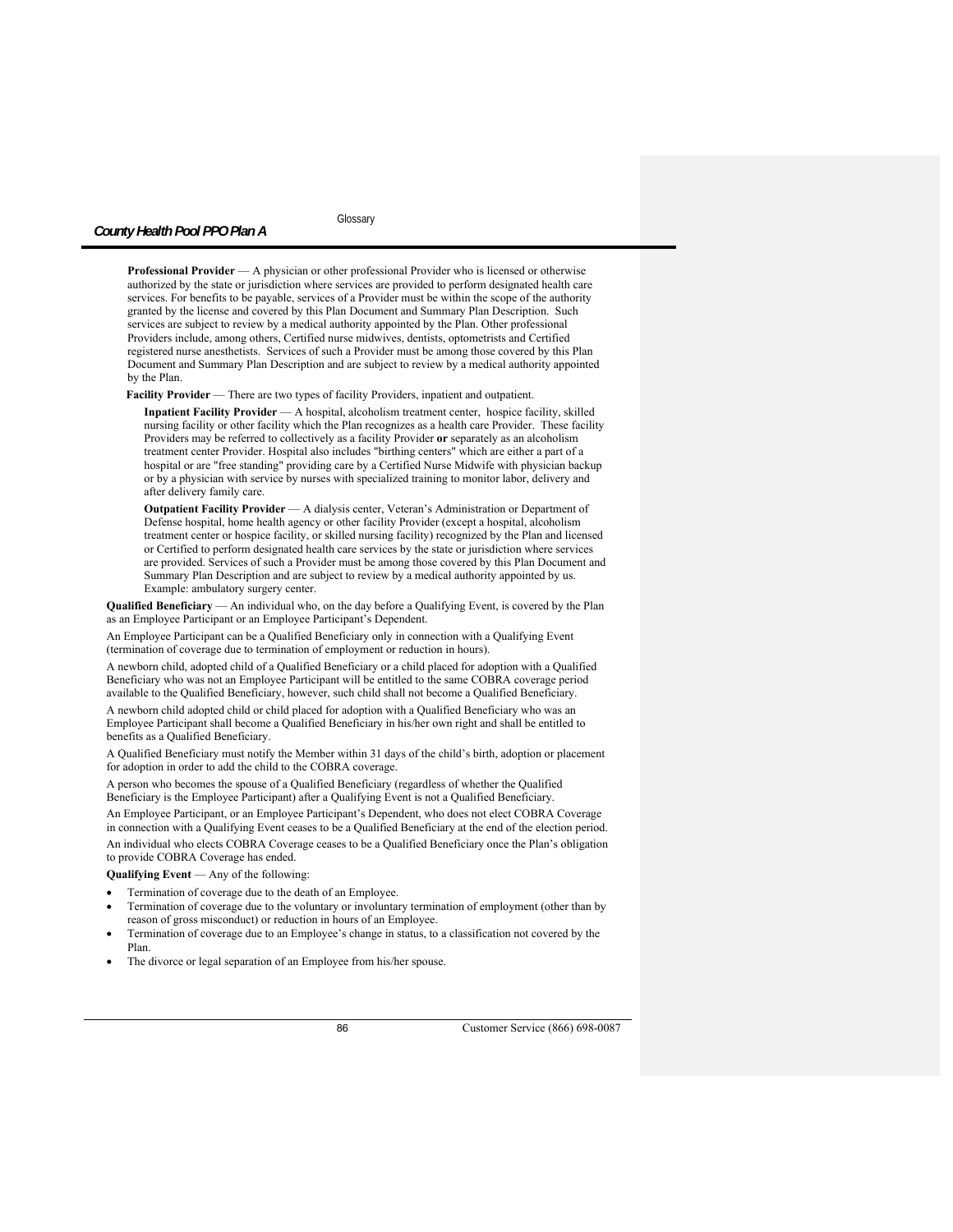Termination of coverage due to an Employee becoming enrolled in either Part A or Part B of Medicare coverage.

 A Dependent child ceasing to be a Dependent child as defined in ELIGIBILITY in this document. **Radiation Therapy** — X-ray, radon, cobalt, betatron, telocobalt, radioactive isotope treatment and similar treatments for malignant diseases and other medical conditions.

**Reconstructive Breast Surgery** — A surgical procedure performed following a mastectomy on one or both breasts to re-establish symmetry between the two breasts. The term includes, but is not limited to, augmentation mammoplasty, reduction mammoplasty and mastoplasty.

**Reconstructive Surgery** — Reconstructive Surgery includes those procedures that are intended to address a significant variation from normal related to accidental injury, disease, trauma, treatment of a disease or congenital defect.

**Recovery** - Money you receive from another, their insurer or from any "Uninsured Motorist", "Underinsured Motorist", "Medical/Dental-Payments", or "Personal Injury Protection" or other insurance coverage provision as a result of injury or illness caused by another. Regardless of how you or your representative or any agreements characterize the money you receive, it shall be subject to the Subrogation and Reimbursement provisions of the Plan

**Referral** — Authorization given to an Enrollee to visit another Provider.

**Room Expenses** — Expenses that include the cost of the room, general nursing services and meal services for the Enrollee.

**Same-Sex Domestic Partner** — Two individuals, of the same sex, who live together in a long-term relationship of indefinite duration with an exclusive mutual commitment in which the Domestic Partners agree to be jointly responsible for each other's common welfare and to share financial obligations.

**Second Opinion** — A visit to another professional Provider (following a first visit with a different Provider) for review of the first Provider's opinion of proposed surgery or treatment.

**Second Surgical Opinion** — A mechanism used by managed care organizations to reduce unnecessary surgery by encouraging individuals to seek a second opinion prior to specific elective surgeries. In some cases, the health coverage may require a second opinion prior to a specific elective surgery.

**Single Coverage** - Coverage for the Employee Participant only.

**Residential Treatment Center/Facility -** a Provider licensed and operated as required by law, which includes:

1. Room, board and skilled nursing care (either an RN or LVN/LPN) available on-site at least eight hours daily with 24

hour availability.

2. A staff with one or more Doctors available at all times.

3. Residential treatment takes place in a structured Facility-based setting.

4. The resources and programming to adequately diagnose, care and treat a psychiatric and/or substance use disorder.

5. Facilities are designated residential, subacute, or intermediate care and may occur in care systems that provide

multiple levels of care.

6. Is fully accredited by The Joint Commission (TJC), the Commission on Accreditation of Rehabilitation Facilities

(CARF), the National Integrated Accreditation for Healthcare Organizations (NIAHO), or the Council on Accreditation

The term Residential Treatment Center/Facility does not include a Provider, or that part of a Provider, used mainly for:

1. Nursing care.

2. Rest care.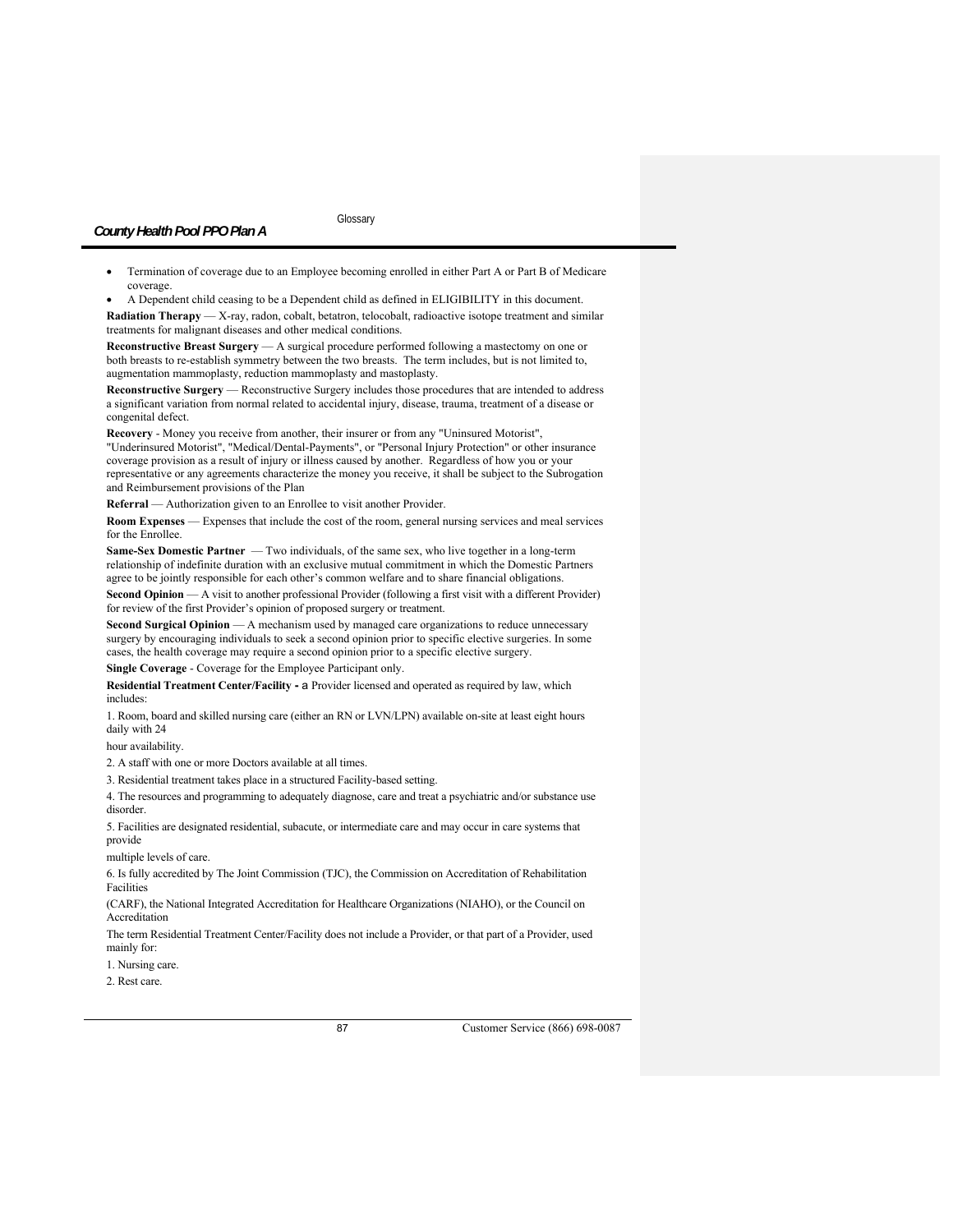3. Convalescent care.

4. Care of the aged.

5. Custodial Care.

6. Educational care.

**Service Area -** the geographical area where you can get Covered Services from an In-Network Provider.

**Skilled Nursing Facility (SNF) -** a Facility operated alone or with a Hospital that cares for you after a Hospital stay when

you have a condition that needs more care than you can get at home. It must be licensed by the appropriate agency and

accredited by The Joint Commission or the Bureau of Hospitals of the American Osteopathic Association, or otherwise

approved by us. A Skilled Nursing Facility gives the following:

**Inpatient care and treatment for people who are recovering from an illness or injury;** 

1. Care supervised by a Doctor;

2. 24 hour per day nursing care supervised by a full-time registered nurse.

A Skilled Nursing Facility is not a place mainly for care of the aged, Custodial Care or domiciliary care, treatment of

alcohol or drug dependency; or a place for rest, educational, or similar services.

**Special Care Units** — Special areas of a hospital with highly skilled personnel and special equipment to provide acute care, with constant treatment and observation.

**Special Enrollment –** An enrollment period offered when an Employee Participant and/or Dependents lose coverage under another plan.(Includes loss of Medicaid Coverage and/or State Children's Health Program Coverage (CHIP).

**Speech Therapy (also called Speech Pathology)** — Services used for diagnosis and treatment of speech and language disorders. A licensed and accredited speech/language pathologist must perform speech therapy.

**Spouse** — An Employee Participant's legal or common-law spouse.

# **Step Therapy - process that first requires the use of designated drug over others for treatment as supported by clinical**

# **practice guidelines.**

**Sub-Acute Medical Care** — care that includes a minimum of one hour of therapy when you cannot tolerate or does not require three hours of therapy a day. Sub-Acute Rehabilitation is generally provided in a skilled nursing facility.

**Sub-Acute Rehabilitation** — Care that includes a minimum of one hour of therapy when an Enrollee cannot tolerate or does not require three hours of therapy a day. Sub-acute rehabilitation is generally provided in a skilled nursing facility.

**Subrogation** - The substitution of one person or party in the place of another in connection with a lawful claim, demand, or right.

**Substance Dependency** — Means alcoholism, drug and other substance abuse. Alcoholism and substance abuse are conditions brought about when an individual uses alcohol, drugs or other substances in such a manner that his or her health is impaired and/or ability to control actions is lost.

**Surgery** — Any variety of technical procedures for treatment or diagnosis of anatomical disease or injury, including, but not limited to cutting, microsurgery (use of scopes), laser procedures, grafting, suturing, castings, treatment of fractures and dislocations, electrical, chemical or medical destruction of tissue, endoscopic examinations, anesthetic epidural procedures, and other invasive procedures. Covered surgical services also include usual and related anesthesia and pre- and post-operative care, including recasting.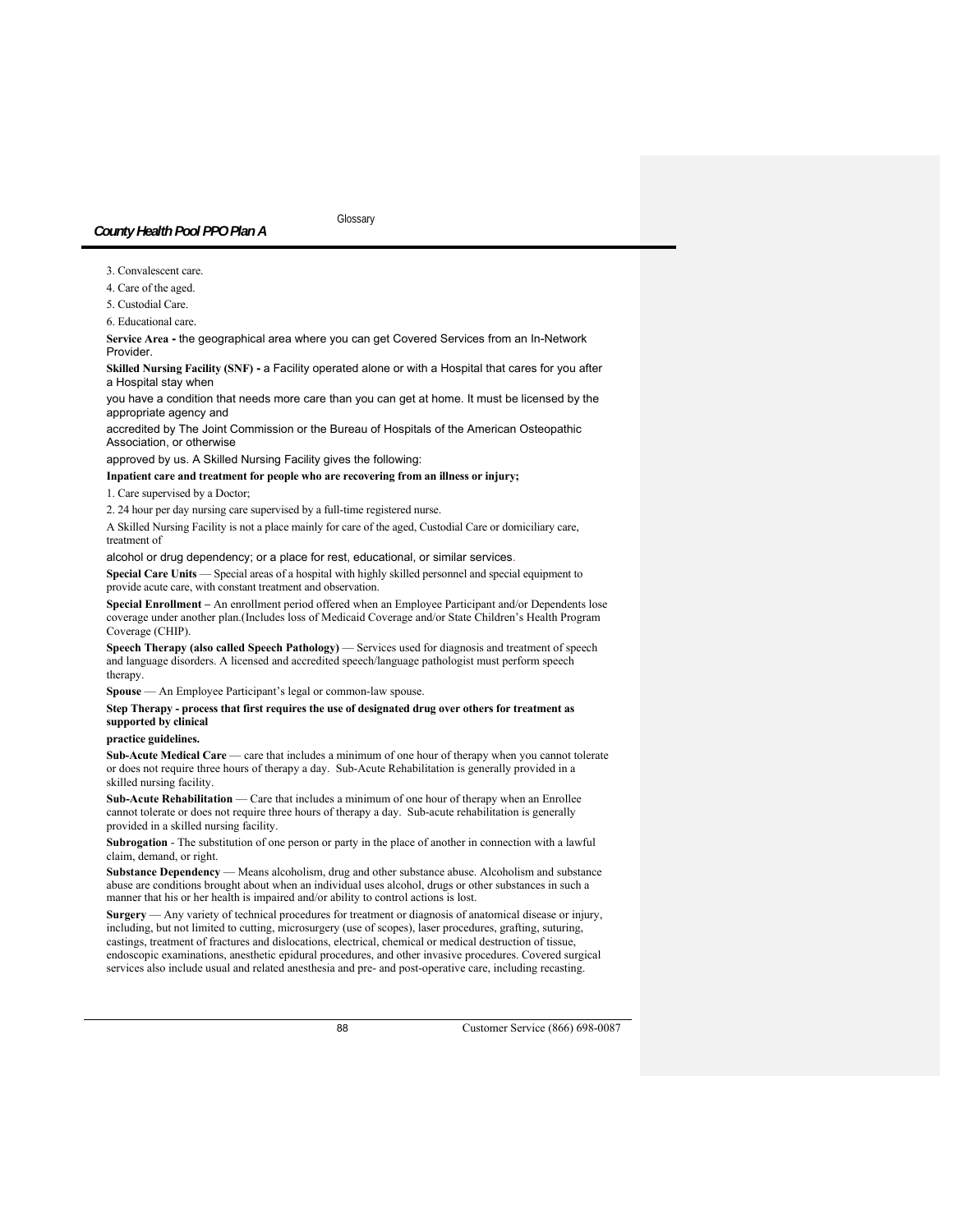**Surgical Assistant** —An assistant to the primary surgeon for required surgical services provided during a covered surgical procedure. The Plan, at its sole discretion, determines which surgeries do or do not require a surgical assistant.

**The Plan** – County Health Pool.

**Telemedicine** - is used to support health care when you and the Doctor are physically separated. Typically, you

communicate through an interactive mean that is enough to start a link to the Provider who is working at a different location

from you.

**Therapeutic Termination of Pregnancy – The termination of a pregnancy** when necessary to prevent the death of the pregnant woman.

**Therapeutic Care** — for purposes of the **Autism Services** section of this Benefit Booklet, Therapeutic Care means services provided by a speech therapist, an occupational therapist registered to practice occupational therapy, a physical therapist licensed to practice physical therapy, or an Autism Services Provider. Therapeutic care includes, but is not limited to, speech, occupational, and applied behavior analytic and physical therapies.

**Transplant Benefit Period** — The Transplant Benefit Period starts one day prior to a covered transplant procedure and continues for the applicable case rate / global time period. The number of days will vary depending on the type of transplant received and the In-Network transplant Provider agreement.

**Ultrasound** — A radiology imaging technique that uses high frequency sound waves to see organs or the fetus in a pregnant woman.

**Urgent care** — Care provided for individuals who require immediate medical attention but whose condition is not life-threatening (non-Emergency).

**Utilization Management** —A process of integrating review of medical services and care management in a cooperative effort with other parties, including patients, physicians, and other health care Providers and payers.

**Utilization Review** — A set of formal techniques designed to monitor the use of, or evaluate the clinical necessity, appropriateness, efficacy or efficiency of, health care services, procedures or settings. Techniques include ambulatory review, prospective review, second opinion, certification, concurrent review, care management, discharge planning and/or retrospective review. Utilization review also includes reviews to determine coverage. This is based on whether or not a procedure or treatment is considered experimental/investigational in a given circumstance (except if it is a specific Plan Document and Summary Plan Description exclusion), and review of an Enrollee's medical circumstances when necessary to determine if an exclusion applies in a given situation.

Well-Child Visit — A physician visit that includes the following components: an age-appropriate physical exam, history, anticipatory guidance and education (e.g., examining family functioning and dynamics, injury prevention counseling, discussing dietary issues, reviewing age-appropriate behaviors, etc.), and assessment of growth and development. For older children, a well-child visit also includes safety and health education counseling.

**X-ray and Radiology Services** — Services including the use of radiology, nuclear medicine and ultrasound equipment to obtain a visual image of internal body organs and structures, and the interpretation of these images.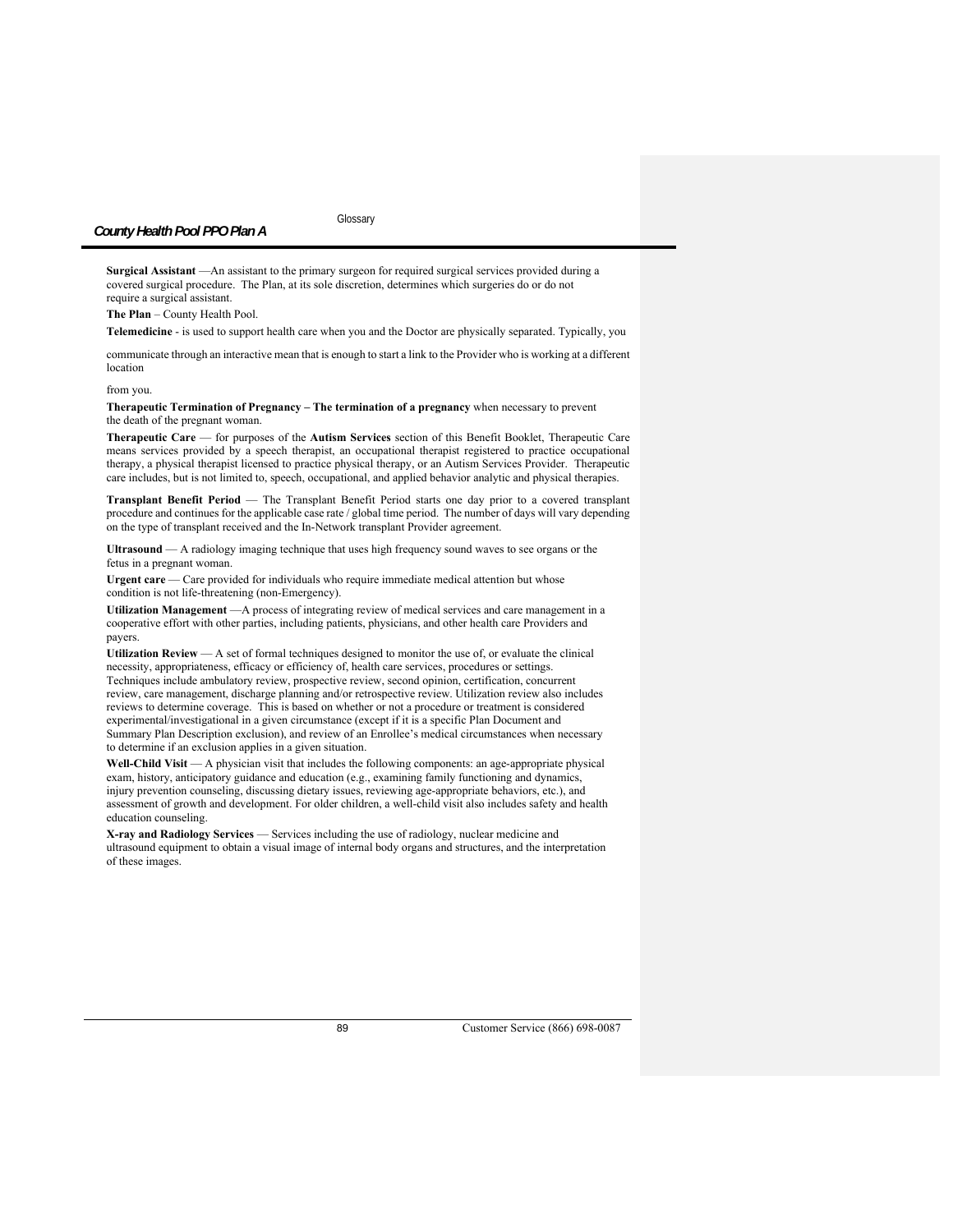**County Health Pool PPO Plan A Appendix A** 

Plan Information

# **PLAN INFORMATION**

**The "Plan Administrator" for the plan is County Health Pool 800 Grant Street, Ste 400 Denver, CO 80203 Telephone (303)861-0507** 

**The** "Contract Administrator" **for the Plan (including medical and prescription benefits) is Anthem Blue Cross and Blue Shield 700 Broadway, Denver, CO 80273 Telephone (303) 226-6911 or 1(866) 698-0087** 

**The** "Preferred Provider Organization (PPO)" **for the Plan (including medical and prescription benefits) is Anthem Blue Cross and Blue Shield 700 Broadway, Denver, CO 80273 Telephone (303) 226-6911 or 1 (866) 698-0087** 

**The** Vision Provider **for the Plan is Vision Service Plan 3333 Quality Dr, Rancho Cordova, CA 95670-7985 Telephone 1 (800) 877-7195** 

**The** Dental Provider **for the Plan is Anthem Dental P.O. Box 65944, San Antonio, TX 78265 Telephone 1 (855)-769-1467** 

**The** Life Provider **for the Plan is Anthem Life 1801 Watermark Dr, Ste. 200, Columbus, OH 43215 Telephone 1 (800) 551-7265.**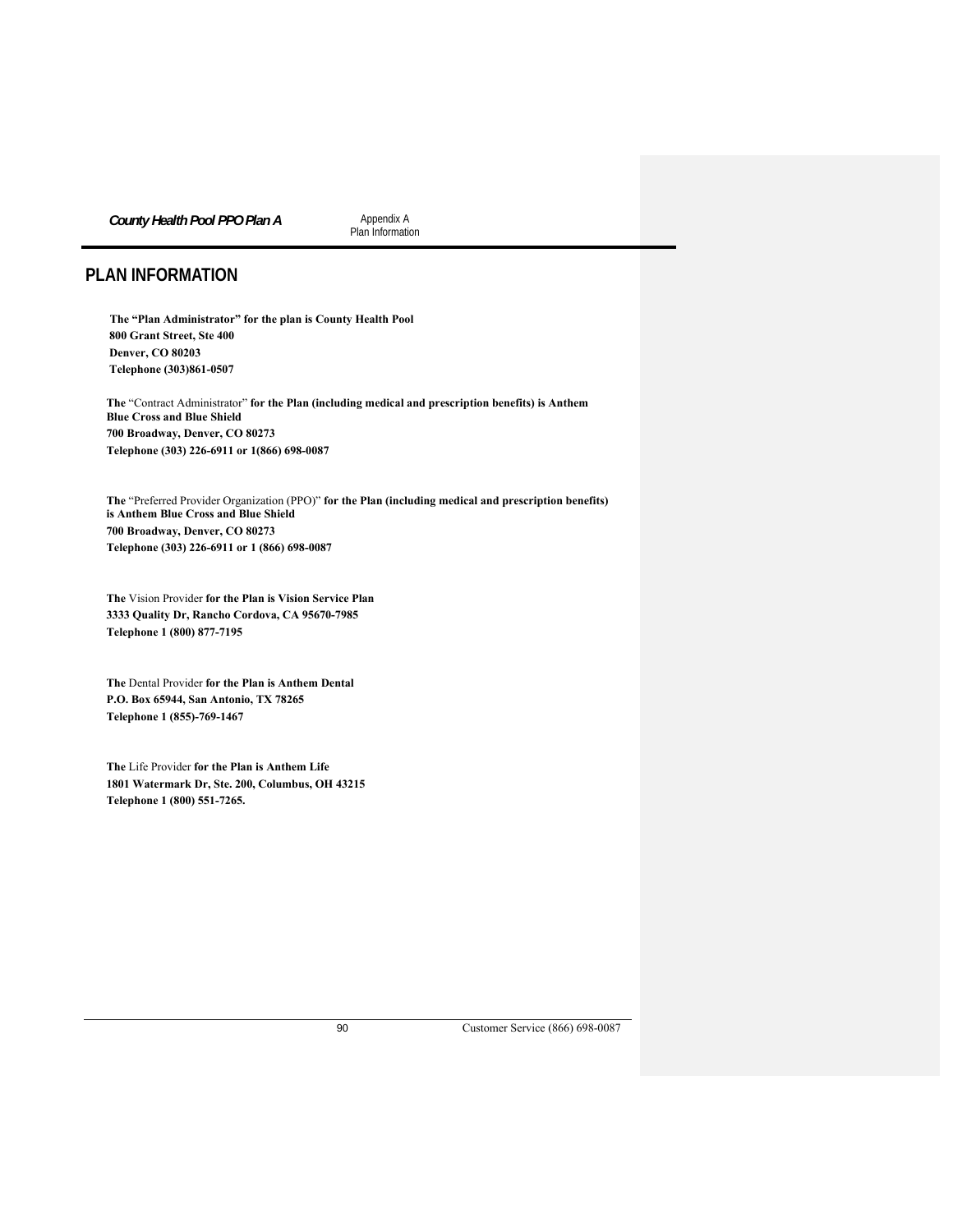**County Health Pool PPO Plan A** Appendix B

Federal/Legal Notices

# **Cancer Screenings**

At County Health Pool, We believe cancer screenings provide important preventive care that supports Our mission: to improve the lives of the people We serve and the health of Our communities. We cover cancer screenings as described below.

### **Pap Tests**

All plans provide coverage under the preventive care benefits for a routine annual Pap test and the related office visit. Payment for the routine Pap test is based on the plan's provisions for preventive care. Payment for the related office visit is based on the plan's preventive care provisions.

### **Mammogram Screenings**

All plans provide coverage under the preventive care benefits for routine screening or diagnostic mammogram regardless of age. Payment for the mammogram screening benefit is based on the plan's provisions for preventive care.

#### **Prostate Cancer Screenings**

All plans provide coverage under the preventive care benefits for routine prostate cancer screening for men. Payment for the prostate cancer screening is based on the plan's provisions for preventive care.

### **Colorectal Cancer Screenings**

Several types of colorectal cancer screening methods exist. All plans provide coverage for routine colorectal cancer screenings, such as fecal occult blood tests, barium enema, sigmoidoscopies and colonoscopies. Depending on the type of colorectal cancer screening received, payment for the benefit is based on where the services are rendered and if rendered as a screening or medical procedure. Colorectal cancer screenings are covered under preventive care as long as the services provided are for a preventive screening. Payment for preventive colorectal cancer screenings is based on the plan's provisions for preventive care.

The information above is only a summary of the benefits described. The Booklet includes important additional information about limitations, exclusions and covered benefits.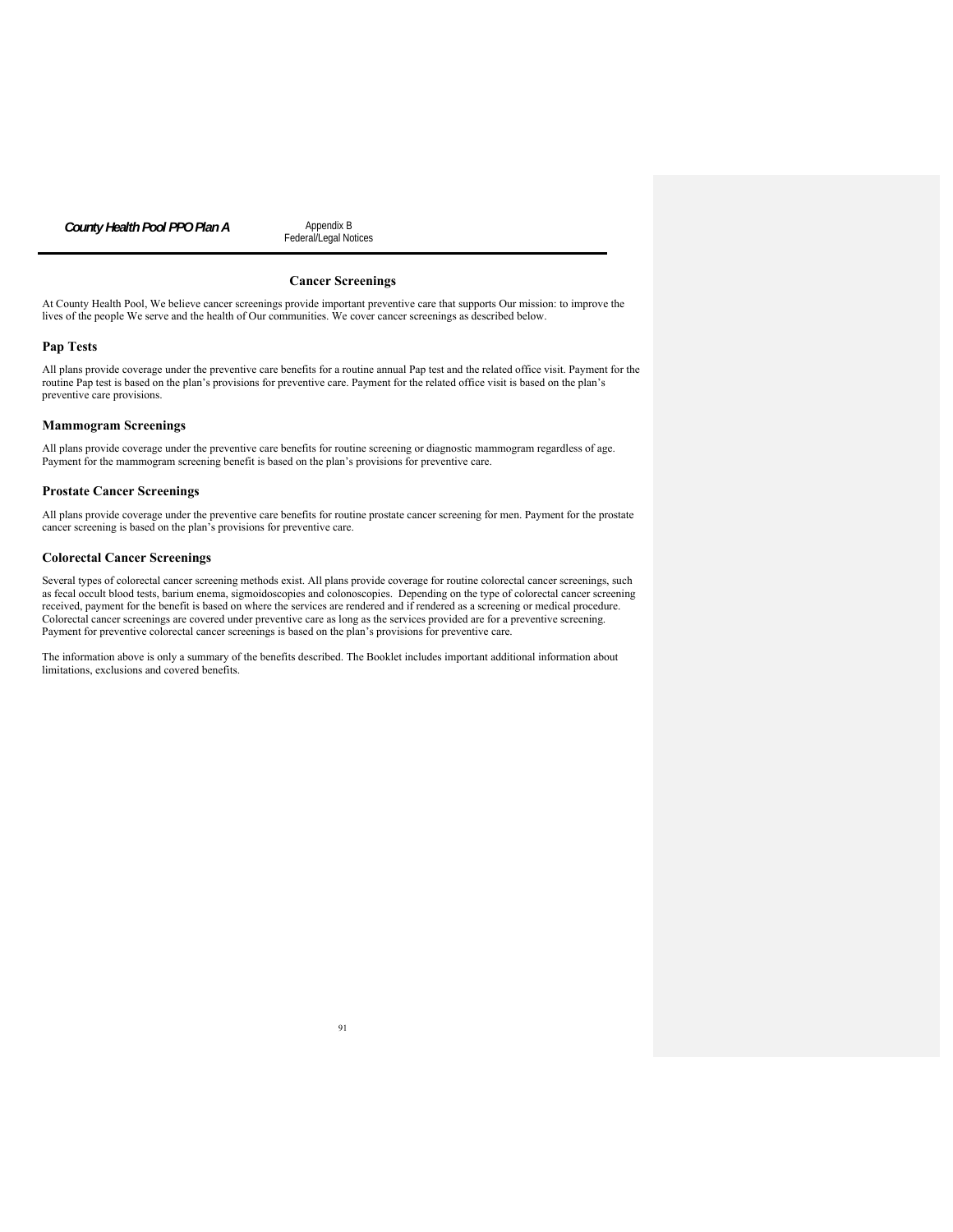**County Health Pool PPO Plan A Appendix B** 

Federal/Legal Notices

# **Consolidated Appropriations Act of 2022 Notice**

### **Consolidated Appropriations Act of 2022 (CAA)**

The Consolidated Appropriations Act of 2022 (CAA) is a federal law that includes the No Surprises Billing Act as well the Provider transparency requirements that are described below.

### **Surprise Billing Claims**

Surprise Billing Claims are claims that are subject to the No Surprises Billing Act requirements:

- Emergency Services provided by Out-of-Network Providers,
- Covered Services provided by an Out-of-Network Provider at an In-Network Facility, and
- Out-of-Network Air Ambulance Services.

### **No Surprise Billing Act Requirements**

### **Emergency Services**

As required by the CAA, Emergency Services are covered under your Plan:

- Without the need for Precertification
- Whether the Provider is In-Network or Out-of-Network

If the Emergency Services you received are provided by an Out-of-Network Provider, Covered Services will be processed at the In-Network benefit level.

Note that if you receive Emergency Services from an Out-of-Network Provider, your Out-of-Pocket costs will be limited to amounts that would apply if the Covered Services had been furnished by an In-Network Provider. However, Out-of-Network cost-shares (i.e., Copayments, Deductibles and/or Coinsurance) will apply to your claim if the treating Out-of-Network Provider determines you are stable, meaning you have been provided necessary Emergency Care such that your condition will not materially worsen and the Outof-Network Provider determines: (i) that you are able to travel to an In-Network Facility by non-emergency transport; (ii) the Out-of-Network Provider complies with the notice and consent requirement; and (iii) you are in condition to receive the information and provide informed consent. If you continue to receive services from the Out-of-Network Provider after you are stabilized, you will be responsible for the Out-of-Network cost-shares, and the Out-of-Network Provider will also be able to charge you any difference between the Maximum Allowable Amount and the Out-of-Network Provider's billed charges. This notice and consent exception does not apply if the Covered Services furnished by an Out-of-Network Provider result from unforeseen and urgent medical needs arising at the time of service.

### **Out-of-Network Services Provided an In-Network Facility**

When you receive Covered Services from an Out-of-Network Provider at an In-Network Facility, your claims will be paid at the Outof-Network benefit level if the Out-of-Network Provider gives you proper notice of its charges, and you give written consent to such charges. This means you will be responsible for Out-of-Network cost-shares for those services and the Out-of-Network Provider can also charge you any difference between the Maximum Allowable Amount and the Out-of-Network Provider's billed charges. This requirement does not apply to Ancillary Services. Ancillary Services are one of the following services: (a) Emergency Services; (b) anesthesiology; (c) pathology; (d) radiology; (e) neonatology; (f) diagnostic services; (g) assistant surgeons; (h) Hospitalists; (i) Intensivists; and (j) any services set out by the U.S. Department of Health & Human Services. In addition, we will not apply this notice and consent process to you if we do not have an In-Network Provider in your area who can perform the services you require.

Out-of-Network Providers satisfy the notice and consent requirement as follows:

- By obtaining your written consent not later than 72 hours prior to the delivery of services, or
- If the notice and consent is given on the date of the service, if you make an appointment within 72 hours of the services being delivered.

We are required to confirm the list of In-Network Providers in our Provider Directory every 90 days. If you can show that you received inaccurate information from us that a Provider was In-Network on a particular claim, then you will only be liable for In-Network cost shares (i.e., Copayments, Deductibles, and/or Coinsurance) for that claim. Your In-Network cost-shares will be calculated based upon the Maximum Allowed Amount. In addition to your In-Network cost-shares, the Out-of-Network Provider can also charge you for the difference between the Maximum Allowed Amount and their billed charges.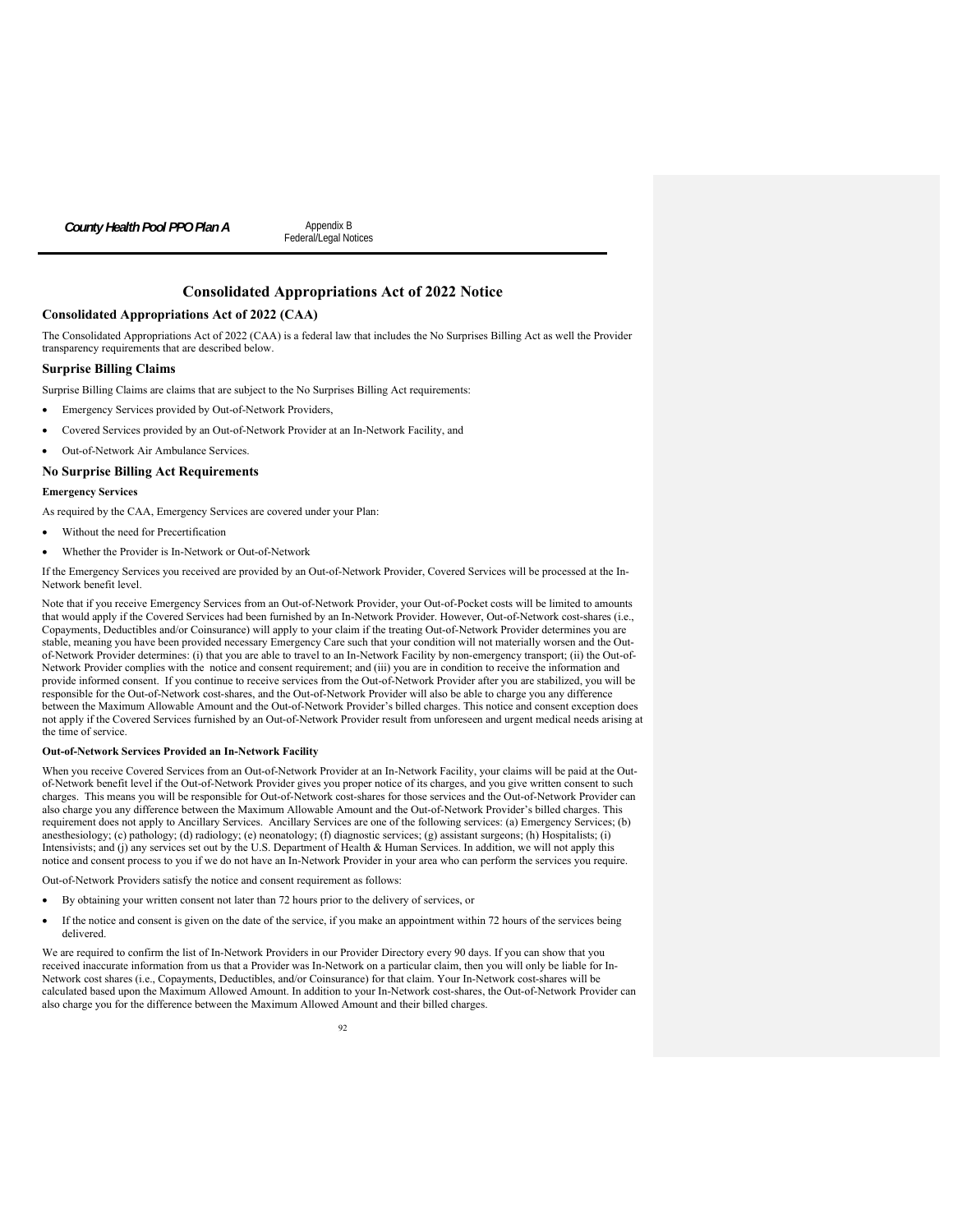**County Health Pool PPO Plan A** Appendix B

Federal/Legal Notices

### **How Cost-Shares are Calculated**

Your cost shares for Emergency Services or for Covered Services received by an Out-of-Network Provider at an In-Network Facility, will be calculated using the median Plan In-Network contract rate that we pay In-Network Providers for the geographic area where the Covered Service is provided. Any Out-of-Pocket cost shares you pay to an Out-of-Network Provider for either Emergency Services or for Covered Services provided by an Out-of-Network Provider at an In-Network Facility will be applied to your In-Network Out-of-Pocket Limit.

# **Appeals**

If you receive Emergency Services from an Out-of-Network Provider or Covered Services from an Out-of-Network Provider at an In-Network Facility and believe those services are covered by the No Surprise Billing Act, you have the right to appeal that claim. If your appeal of a Surprise Billing Claim is denied, then you have a right to appeal the adverse decision to an Independent Review Organization as set out in the "Appeals and Complaints" section of this Benefit Book.

# **Transparency Requirements**

We provide the following information on our website (i.e., www.anthem.com).

- Protections with respect to Surprise Billing Claims by Providers.
- Estimates on what Out-of-Network Providers may charge for a particular service.
- Information on contacting state and federal agencies in case you believe a Provider has violated the No Surprise Billing Act's requirements.

Upon request, we will provide you with a paper copy of the type of information you request from the above list.

We, either through our price comparison tool on anthem.com or through Member Services at the phone number on the back of your ID card, will allow you to get:

- Cost sharing information that you would be responsible for, for a service from a specific In-Network Provider.
- A list of all In-Network Providers.
- Cost sharing information on an Out-of-Network Provider's services based on our reasonable estimate based on what we would pay an Out-of-Network Provider for the service.

In addition, we will provide access through our website to the following information:

- In-Network negotiated rates,
- Historical Out-of-Network rates, and
- Drug pricing information.